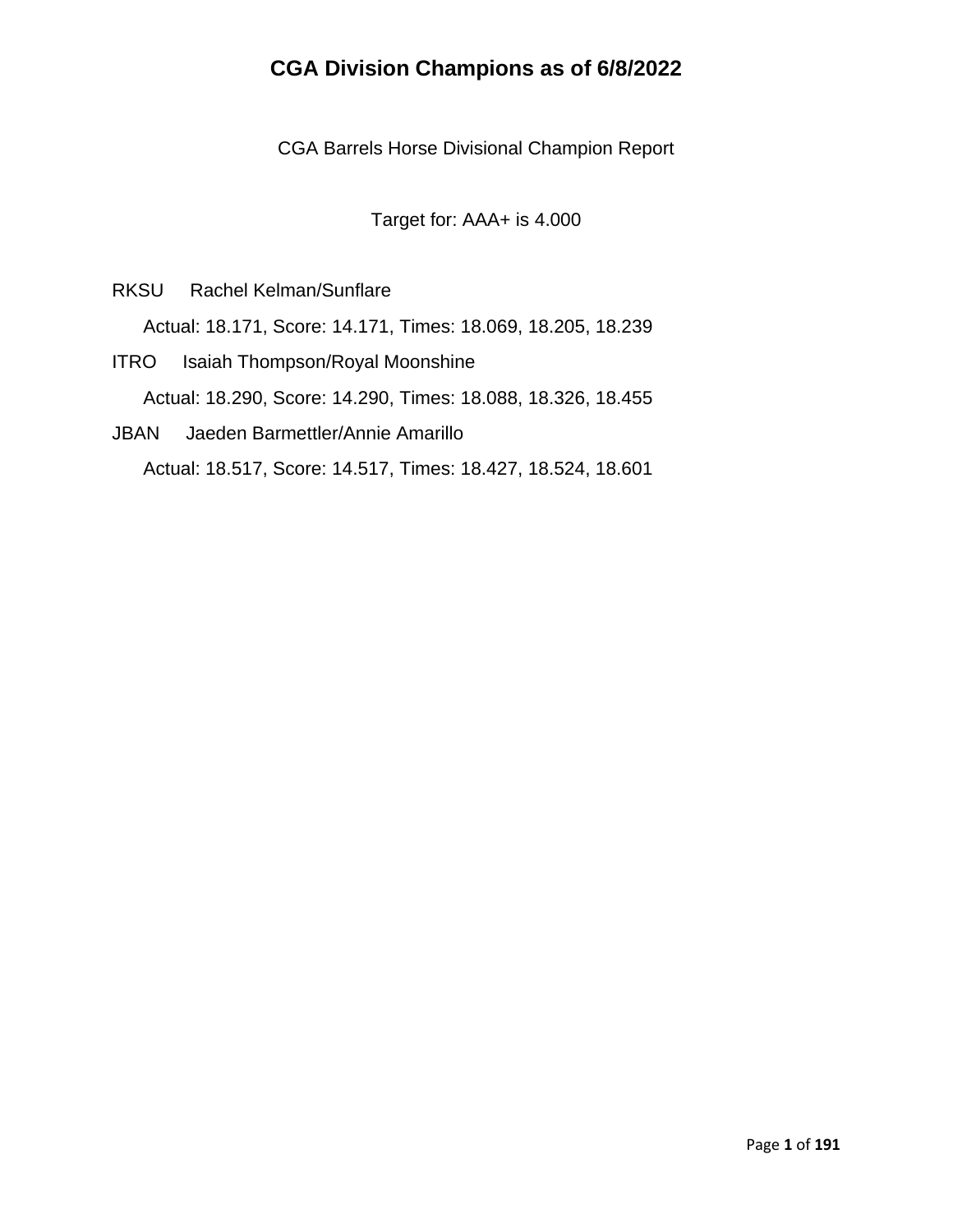CGA Barrels Horse Divisional Champion Report

Target for: AAA is 18.710

JPDO Jessica Pacheco/Dolly Actual: 18.857, Score: 0.147, Times: 18.837, 18.847, 18.888 JCJU Jordyn Chenal/Juliet Actual: 18.892, Score: 0.182, Times: 18.778, 18.907, 18.992 AHPA Avielle Hannan/Paris Actual: 18.995, Score: 0.285, Times: 18.931, 18.950, 19.104 MHCE Mary Harris/Ceyanne Actual: 19.006, Score: 0.296, Times: 18.864, 18.947, 19.207 JHRU Johna Hurl/Rudy Actual: 19.061, Score: 0.351, Times: 18.865, 19.136, 19.181 BCIT Bob Cranor/Its a Joy To Travel Actual: 19.095, Score: 0.385, Times: 18.875, 19.202, 19.208 CSBU Cassidy Sabral/Burning Ember Actual: 19.102, Score: 0.392, Times: 19.067, 19.094, 19.145 JODO Jordan ODell/Doc Of The Bay Actual: 19.150, Score: 0.440, Times: 18.718, 19.263, 19.469 JGLO Jenn Gosselin/Lola Actual: 19.215, Score: 0.505, Times: 19.085, 19.253, 19.306 MAMA Margo Abatti/Masters Nu Munchkin Actual: 19.248, Score: 0.538, Times: 18.990, 19.237, 19.518 HHPE Hannah Hockinson/Peaches Pep Lena Actual: 19.271, Score: 0.561, Times: 19.074, 19.252, 19.486 DMGI Dawn Mileham/Girls Got Rythmn

Actual: 19.273, Score: 0.563, Times: 19.198, 19.271, 19.350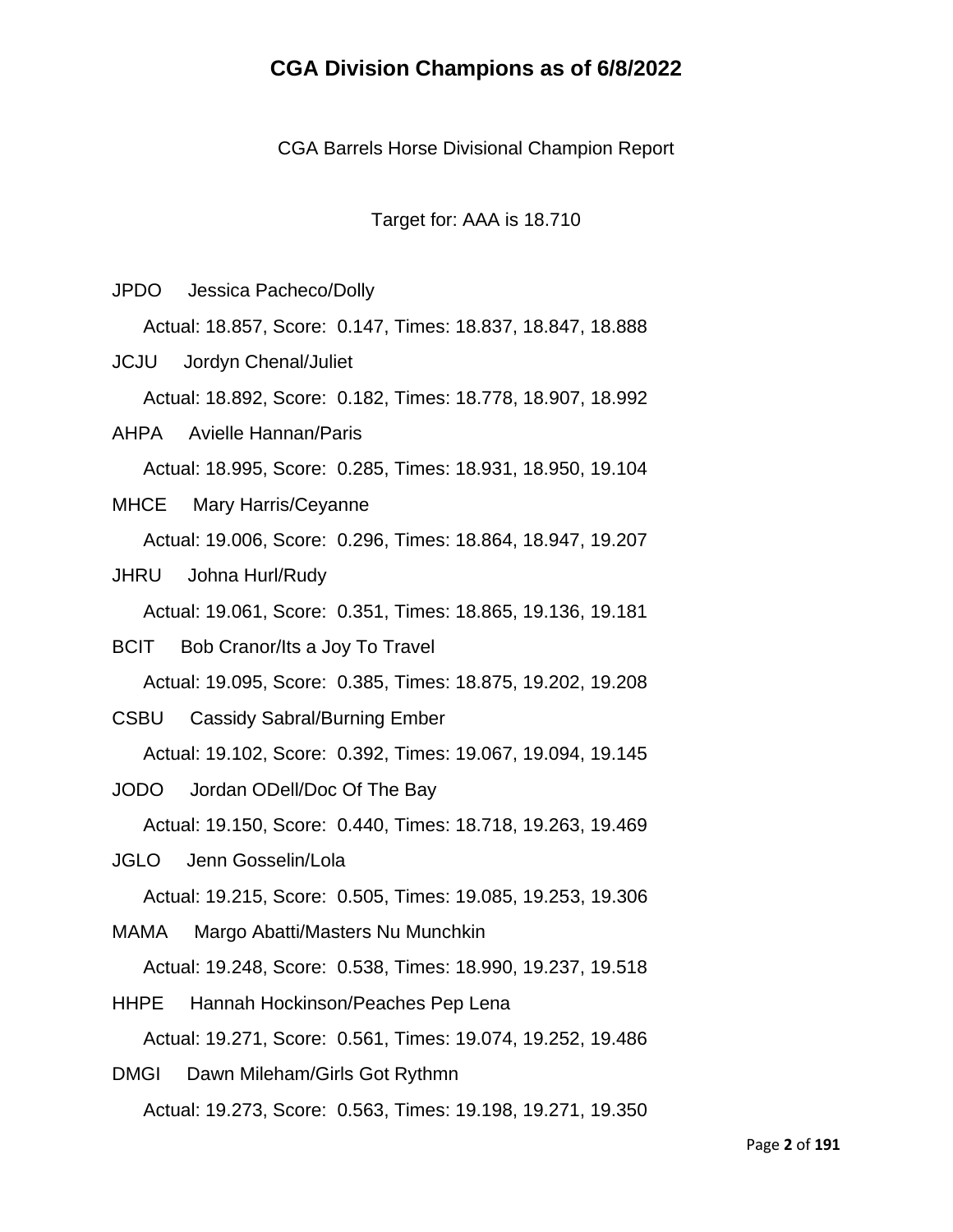KCMI Kay Carson/Miss Demeanor

Actual: 19.371, Score: 0.661, Times: 19.112, 19.343, 19.659

- PGWH Paisley Gomez/Whiskey Actual: 19.459, Score: 0.749, Times: 18.961, 19.362, 20.055
- TDMI Toni DeHerrera/Missy Actual: 19.768, Score: 1.058, Times: 19.500, 19.877, 19.927
- MPGE Macy Pacheco/Get It Girl Actual: 19.835, Score: 1.125, Times: 19.473, 19.992, 20.041
- SQBU Sabrina Quilici/Bullwinkle Actual: 20.028, Score: 1.318, Times: 19.897, 20.014, 20.174
- LMTH Lindsey Merrill/The Iron Waffle Actual: 20.134, Score: 1.424, Times: 20.053, 20.096, 20.252
- SBRO Summer Brown/Roulette Actual: 20.353, Score: 1.643, Times: 20.264, 20.355, 20.439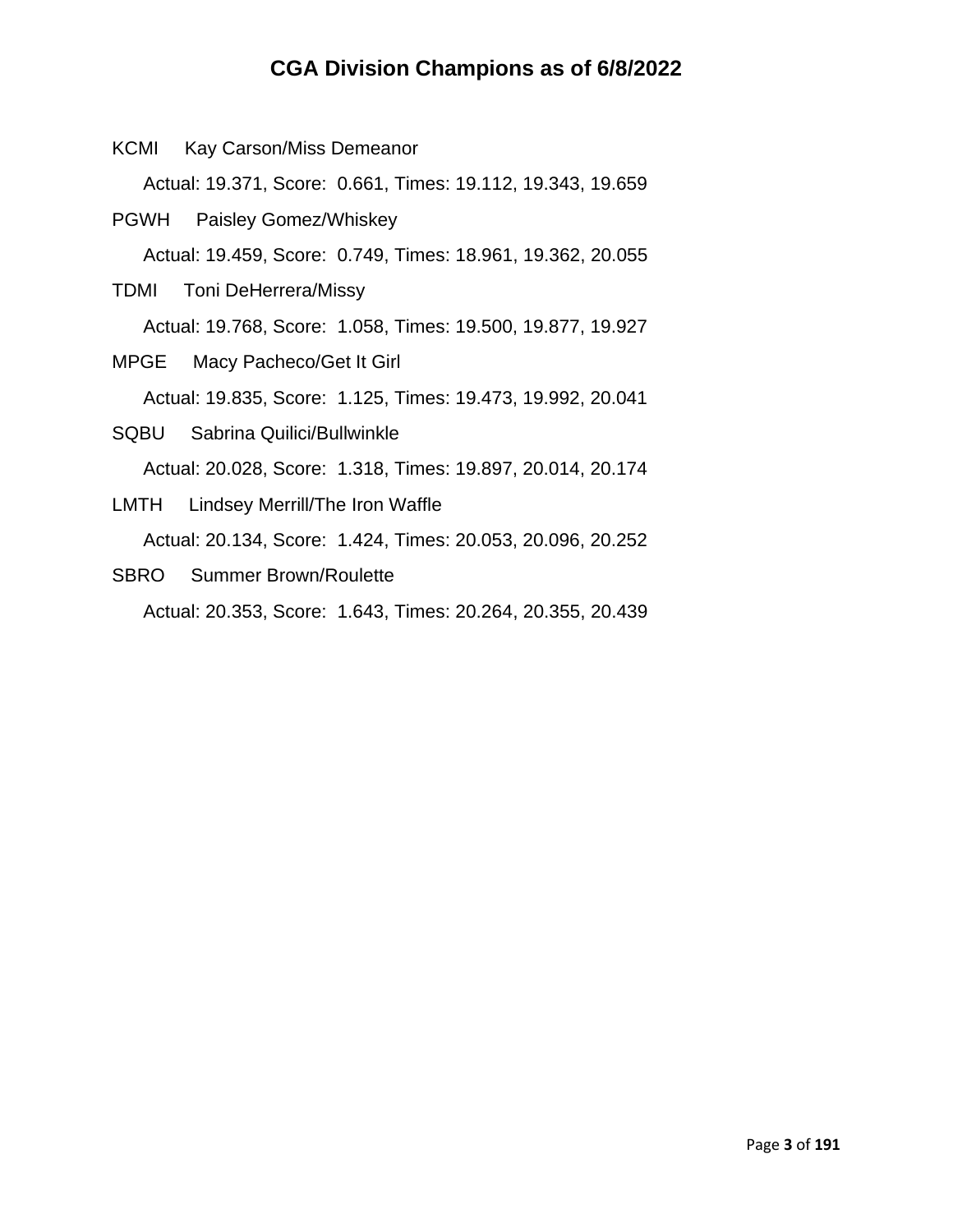CGA Barrels Horse Divisional Champion Report

Target for: AA is 20.540

JWVA Janice Wiarco/Valentine

Actual: 20.767, Score: 0.227, Times: 20.567, 20.745, 20.989

KLCA Kashala Link/Cash

Actual: 20.769, Score: 0.229, Times: 20.614, 20.783, 20.911

- SPDA Shelley Powell/Dazzle Me Actual: 20.799, Score: 0.259, Times: 20.561, 20.859, 20.977
- ESBL Eva Schwind/Blue Actual: 20.850, Score: 0.310, Times: 20.759, 20.857, 20.935
- AHRE Arielle Hultner/Remy

Actual: 20.856, Score: 0.316, Times: 20.805, 20.807, 20.956

KCWA Kenzie Cardoza/Wanna Win Chex

Actual: 20.879, Score: 0.339, Times: 20.635, 20.635, 21.368

KRCA Katrina Russell/Cadet

Actual: 20.934, Score: 0.394, Times: 20.650, 20.945, 21.207

RBPE Riley Boyce/Penny

Actual: 20.945, Score: 0.405, Times: 20.692, 20.889, 21.255

SMLI Sammantha Magana/Liberty

Actual: 20.962, Score: 0.422, Times: 20.573, 20.780, 21.533

VLDE Virginia Leighton/Delight

Actual: 20.977, Score: 0.437, Times: 20.911, 20.915, 21.106

AFMI Alexis Fox/Miss Fyre

Actual: 20.979, Score: 0.439, Times: 20.922, 20.976, 21.040

ALHA Ashley Lessa/Hank Actual: 20.989, Score: 0.449, Times: 20.746, 20.894, 21.326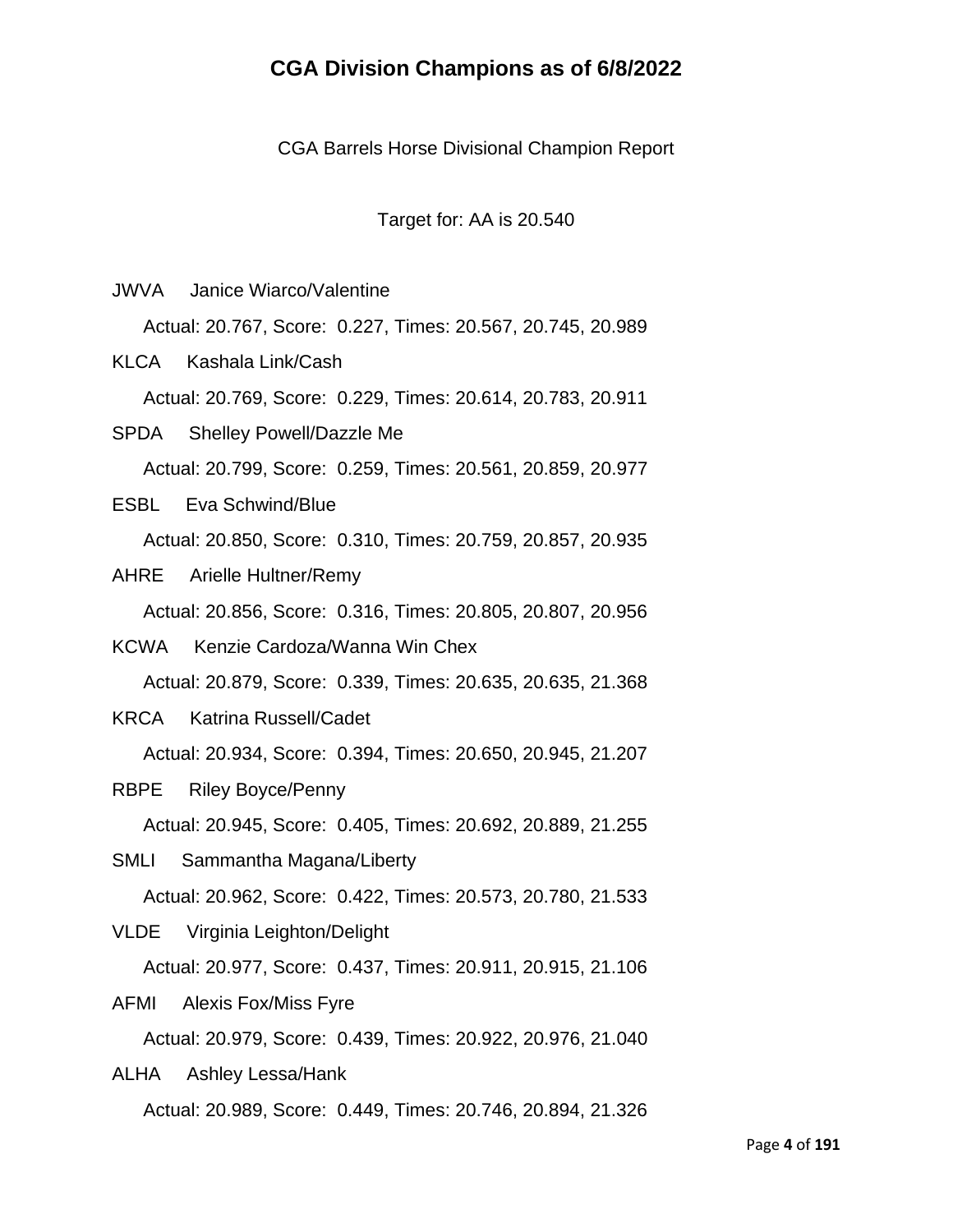MCSM1 Madison Collins/Smoke Stack Actual: 21.014, Score: 0.474, Times: 20.661, 21.101, 21.281 KBJA1 Kayden Burns/Jack Daniels

Actual: 21.044, Score: 0.504, Times: 20.979, 21.060, 21.094

- ZWLU Zoe Watkins/Lucky Charm Actual: 21.060, Score: 0.520, Times: 20.781, 20.852, 21.546
- BKBO Brooke Kendrick/Bodie Actual: 21.065, Score: 0.525, Times: 20.665, 21.202, 21.327
- JTNO Jessica Talbot/Nova Actual: 21.114, Score: 0.574, Times: 20.711, 21.003, 21.629
- KBKI Kianah Borges/King Sassy Jett Actual: 21.116, Score: 0.576, Times: 20.630, 21.057, 21.660
- LLCA Lorelei Lehman/Catalina Actual: 21.153, Score: 0.613, Times: 21.009, 21.183, 21.267
- CNON Cadence Nessen/One Beautiful Blonde Actual: 21.167, Score: 0.627, Times: 20.596, 21.149, 21.755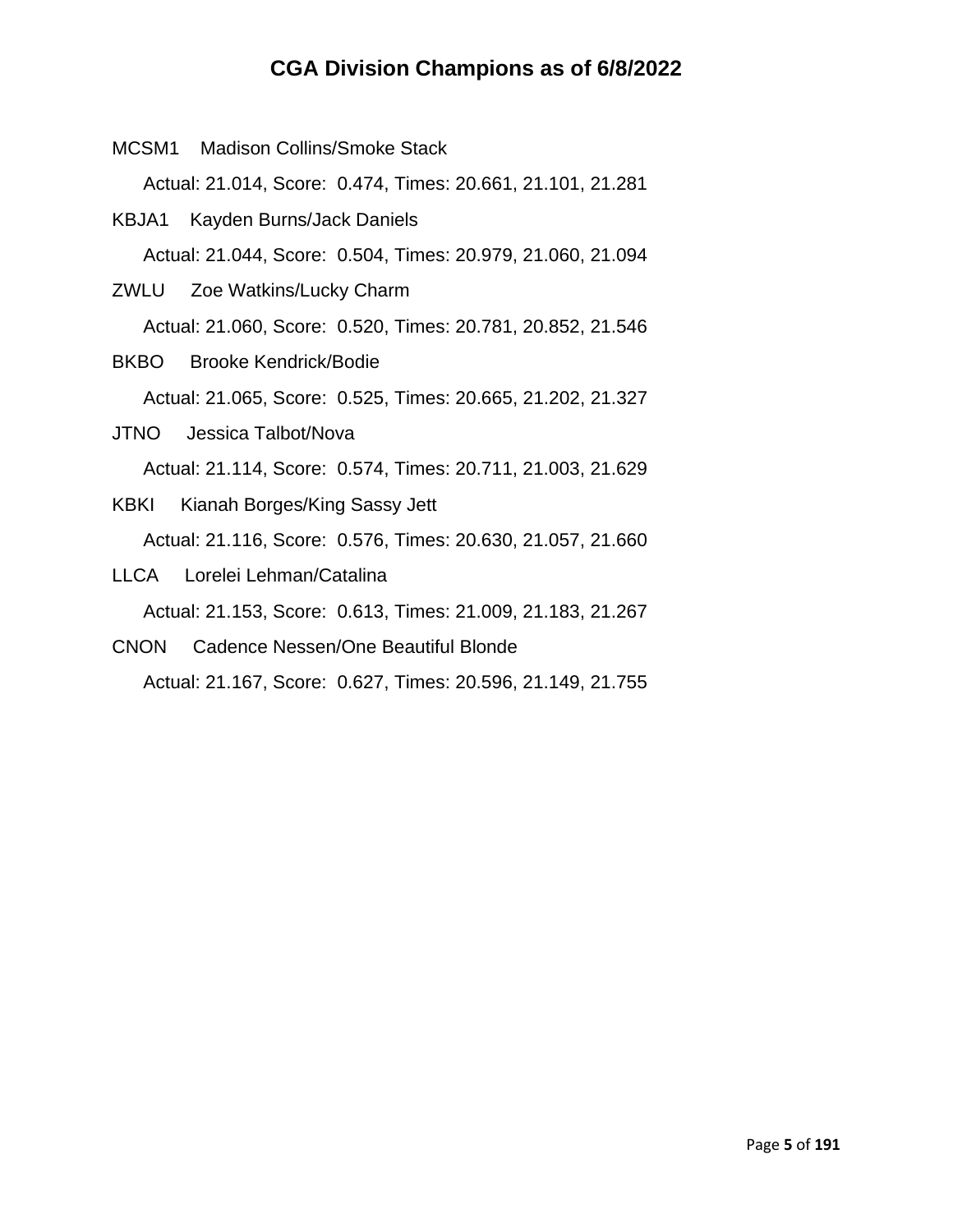CGA Barrels Horse Divisional Champion Report

Target for: A is 22.850

BNNI Brooklynn Nogo/Nixxy

Actual: 23.005, Score: 0.155, Times: 22.860, 22.870, 23.285

- RBJO Rachel Beasley/Joker Actual: 23.103, Score: 0.253, Times: 22.909, 23.190, 23.209
- MHSO Maureen Hall/Soul On Fire

Actual: 23.120, Score: 0.270, Times: 22.862, 22.904, 23.595

SBDI Sage Bassi/Dia

Actual: 23.184, Score: 0.334, Times: 22.978, 23.139, 23.435

FKBA Faith Kirby/Bandit

Actual: 23.332, Score: 0.482, Times: 22.900, 23.083, 24.012

SAMA Sasha Avila/Marley

Actual: 23.349, Score: 0.499, Times: 23.040, 23.303, 23.703

LKWH Lauren Kenyon/Whistling Dixie

Actual: 23.364, Score: 0.514, Times: 23.223, 23.306, 23.563

JGST Jill Gentile/Starbucks

Actual: 23.365, Score: 0.515, Times: 22.862, 22.945, 24.289

DWDS Denisa Waymire/Dsr Playful Angel

Actual: 23.400, Score: 0.550, Times: 23.101, 23.311, 23.788

- DLTO Dave Leighton/Torque Actual: 23.425, Score: 0.575, Times: 23.209, 23.310, 23.757
- MACH Melinda Alexander/Charlie Brown Actual: 23.446, Score: 0.596, Times: 23.187, 23.529, 23.621
- ASMI Allyson Shiffrar/Miss Saintly Shine Actual: 23.478, Score: 0.628, Times: 22.879, 22.933, 24.623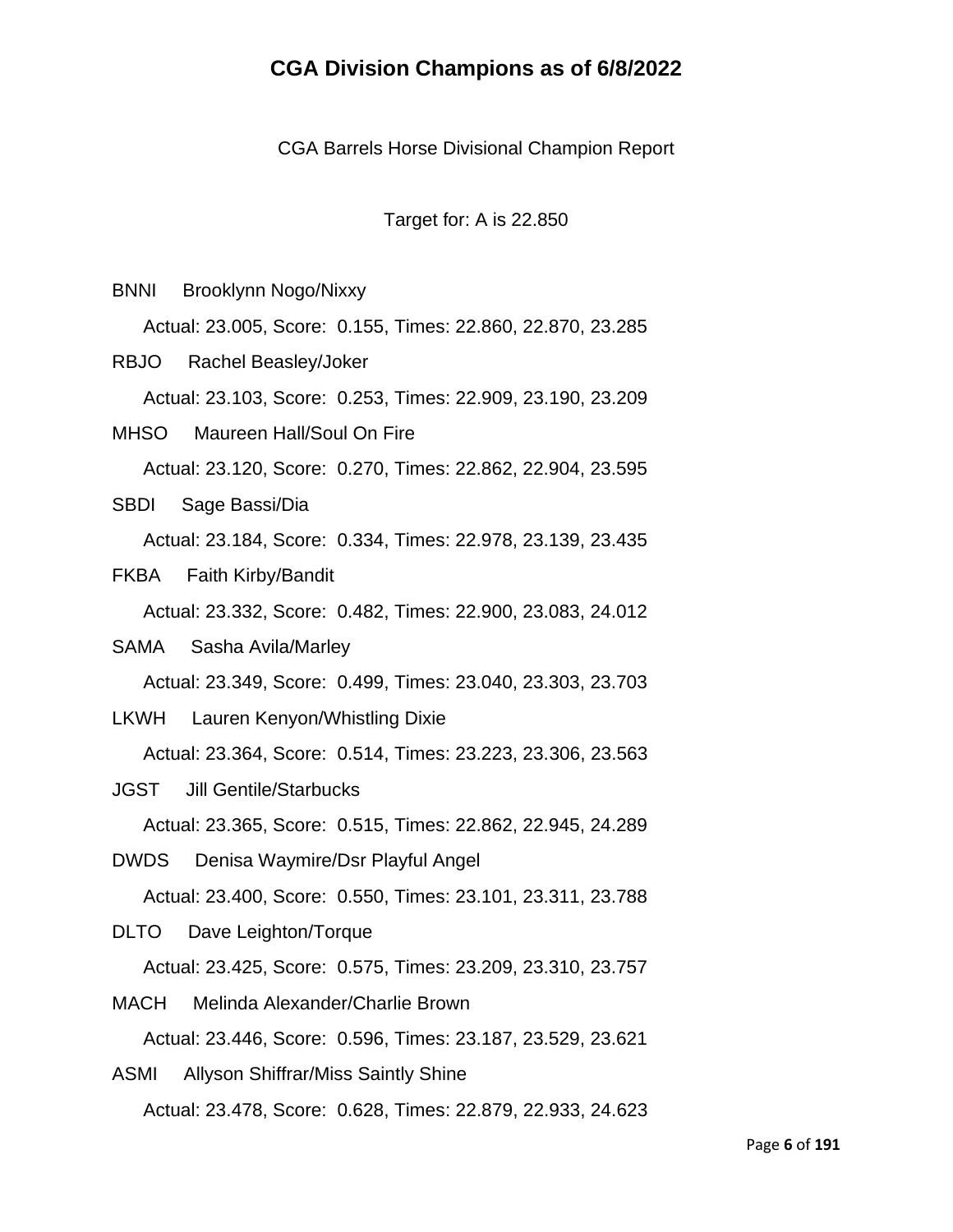RTDI Rachel Trani/Dixie Epona

Actual: 23.499, Score: 0.649, Times: 23.297, 23.484, 23.716

- BMSN Bridgette Mawson/Snickers Actual: 23.550, Score: 0.700, Times: 23.252, 23.458, 23.941
- AAGI Amanda Avina/Gidget Actual: 23.713, Score: 0.863, Times: 23.691, 23.694, 23.755
- EDLU Edna Dorst/Lulu

Actual: 23.740, Score: 0.890, Times: 23.298, 23.757, 24.164

- KGPE1 Kaitlyn Gilmore/Pepper Actual: 23.772, Score: 0.922, Times: 22.921, 24.157, 24.237
- ATFI Andrea Thill/Firecracker Actual: 23.813, Score: 0.963, Times: 23.576, 23.886, 23.977
- STTO Susan Tobin/Token

Actual: 23.834, Score: 0.984, Times: 23.480, 23.752, 24.270

BYDO Brooklyn Yellen/Dottie The Hottie

Actual: 23.879, Score: 1.029, Times: 22.877, 23.791, 24.969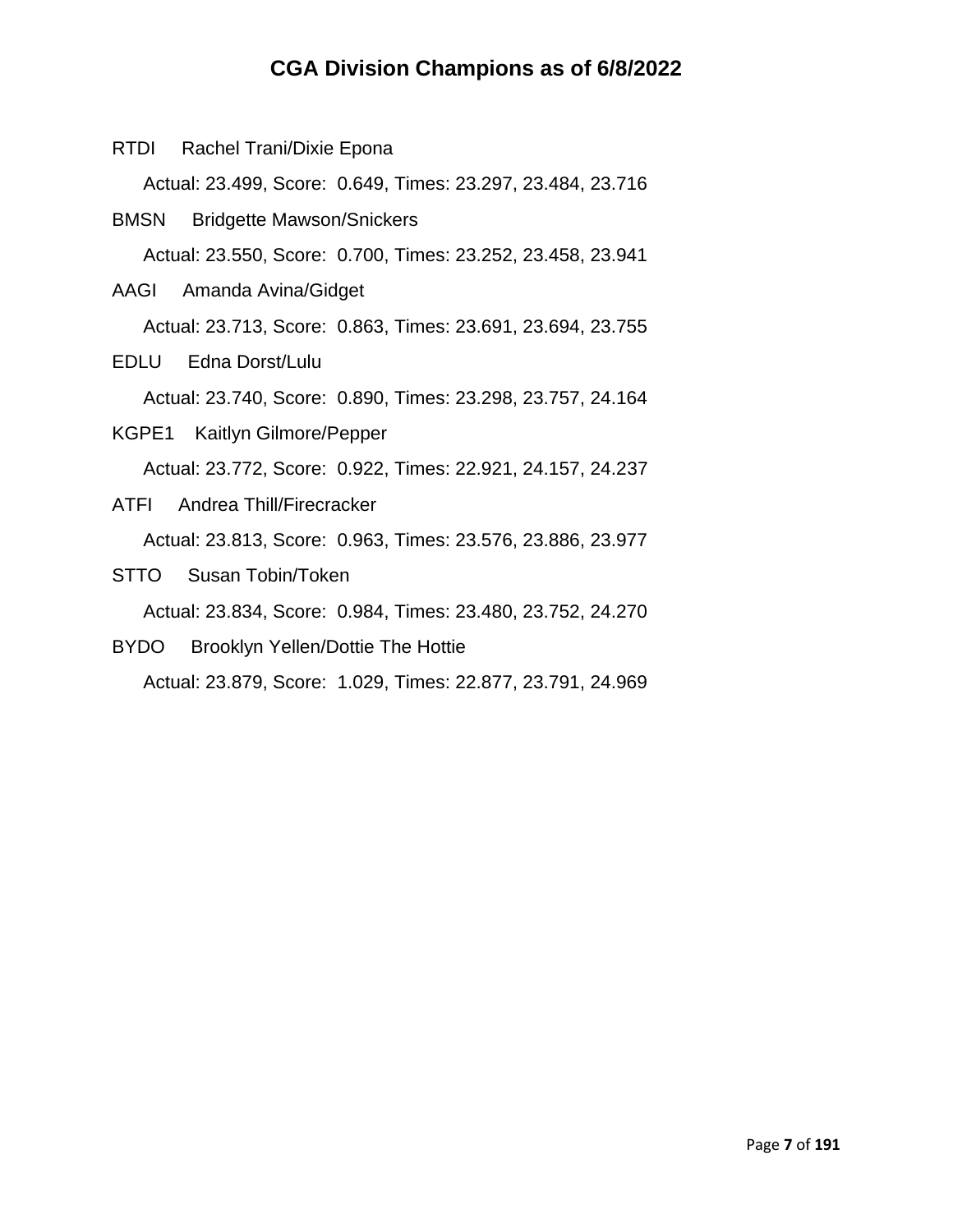CGA Barrels Horse Divisional Champion Report

Target for: FC is 28.310

RCTA Rylee Caldwell/Tara

Actual: 28.859, Score: 0.549, Times: 28.672, 28.896, 29.009

LSTH Layan Salahi/Thor

Actual: 28.864, Score: 0.554, Times: 28.404, 28.869, 29.318

- TCST Tom Cormack/St.abbs Star Actual: 28.902, Score: 0.592, Times: 28.784, 28.949, 28.973
- NEJE Norma Easterday/Jet Actual: 29.166, Score: 0.856, Times: 28.647, 28.814, 30.036
- CMDA Cherish McKinney/Daisy Actual: 29.357, Score: 1.047, Times: 28.533, 28.717, 30.820
- TDPA Tristan DeHaro/Pancho Actual: 29.398, Score: 1.088, Times: 29.053, 29.487, 29.655
- AOTR Amy Odom-Tollison/Tramp

Actual: 29.434, Score: 1.124, Times: 29.055, 29.379, 29.867

CJGI Charlee Jones/Gilly

Actual: 29.490, Score: 1.180, Times: 28.574, 29.737, 30.158

BSCO Baylee Schwind/Cody

Actual: 29.543, Score: 1.233, Times: 28.330, 29.985, 30.314

LMCU Laila McRice/Cutters Master Image Actual: 29.909, Score: 1.599, Times: 29.116, 29.174, 31.436

BPEM Baily Pickett/Emerald City Actual: 29.960, Score: 1.650, Times: 28.722, 30.316, 30.842

SHCA Shelby Hill/Catalina Actual: 30.025, Score: 1.715, Times: 28.916, 29.525, 31.635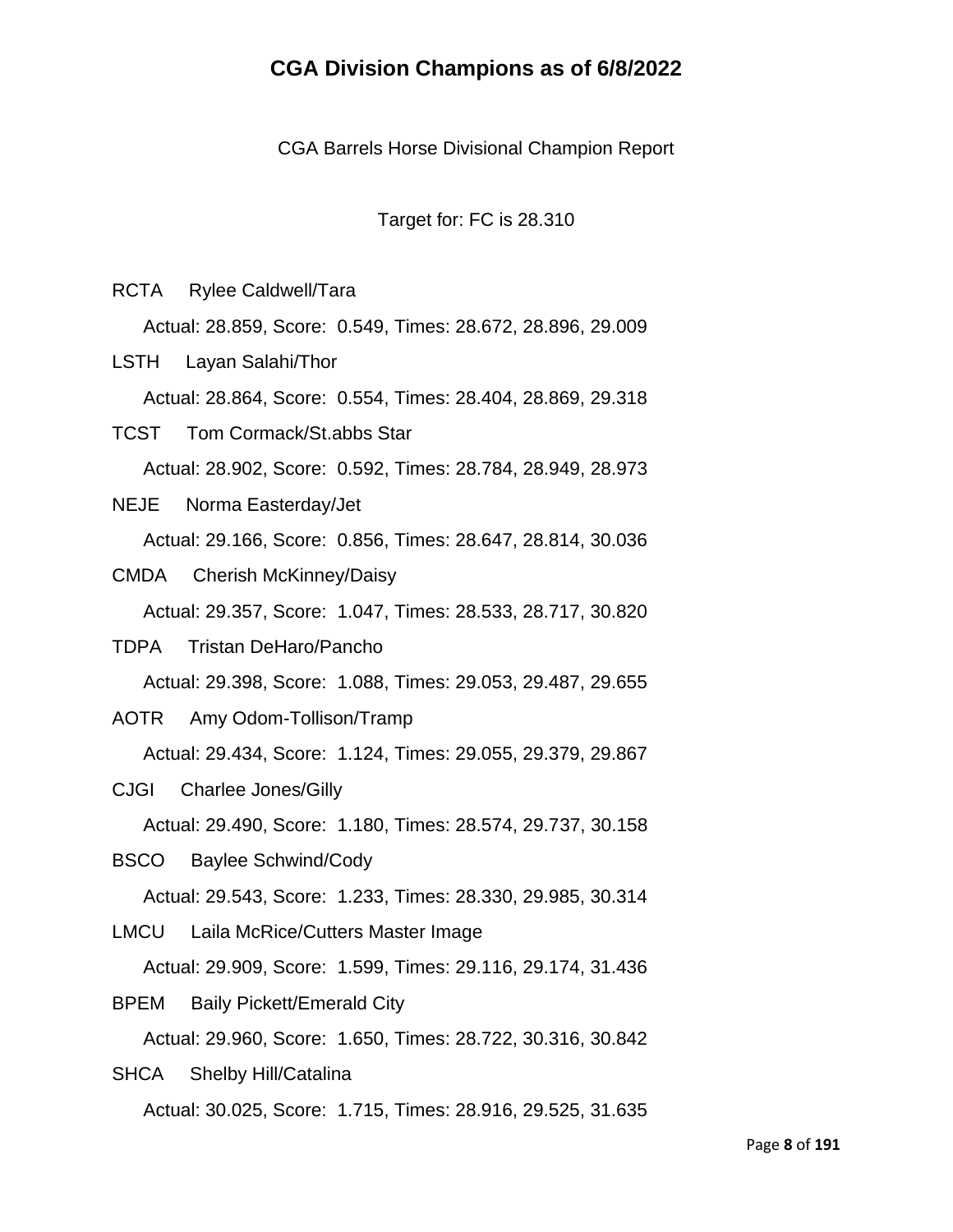JWCO Josie Walters/Copper

Actual: 30.041, Score: 1.731, Times: 29.607, 30.199, 30.318

EFDA Emma Freier/Dash

Actual: 30.082, Score: 1.772, Times: 29.301, 29.335, 31.609

- SSRO Sander Shulman/Rocky Actual: 30.219, Score: 1.909, Times: 29.359, 30.417, 30.881
- RMCO Riley Menees/Cooper Actual: 30.329, Score: 2.019, Times: 29.258, 30.847, 30.883
- DMCH Darren McDonald/Chip Actual: 30.377, Score: 2.067, Times: 29.142, 30.921, 31.067
- JMTU Jake McGrew/Tuffy Actual: 30.429, Score: 2.119, Times: 29.365, 30.279, 31.644
- SBAC Sydney Beauchamp/Ace Actual: 30.480, Score: 2.170, Times: 28.726, 29.642, 33.071
- ROSH Rick Ortiz/Shelby

Actual: 30.540, Score: 2.230, Times: 28.466, 29.194, 33.961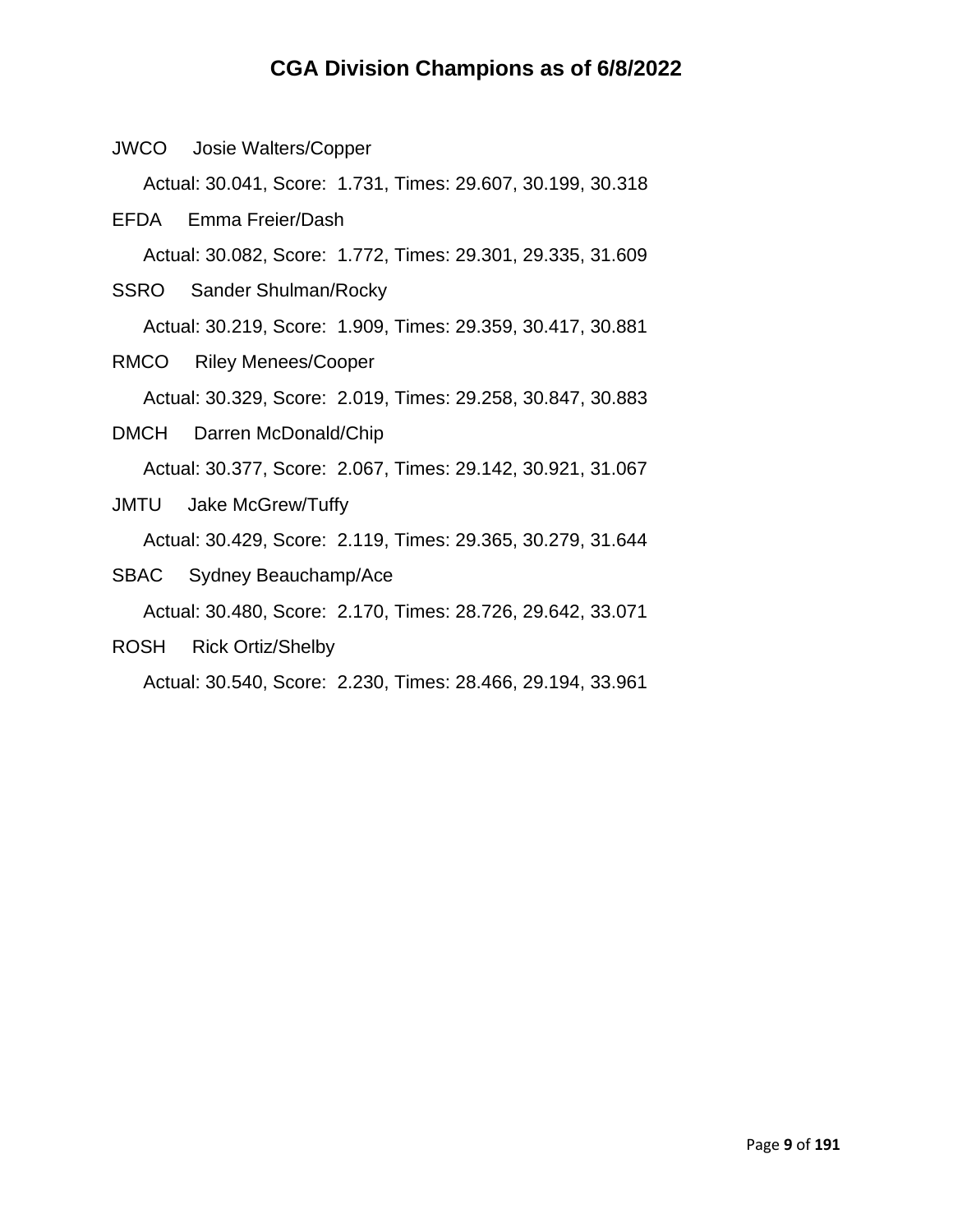CGA Barrels Pony Divisional Champion Report

Target for: AAA+ is 4.000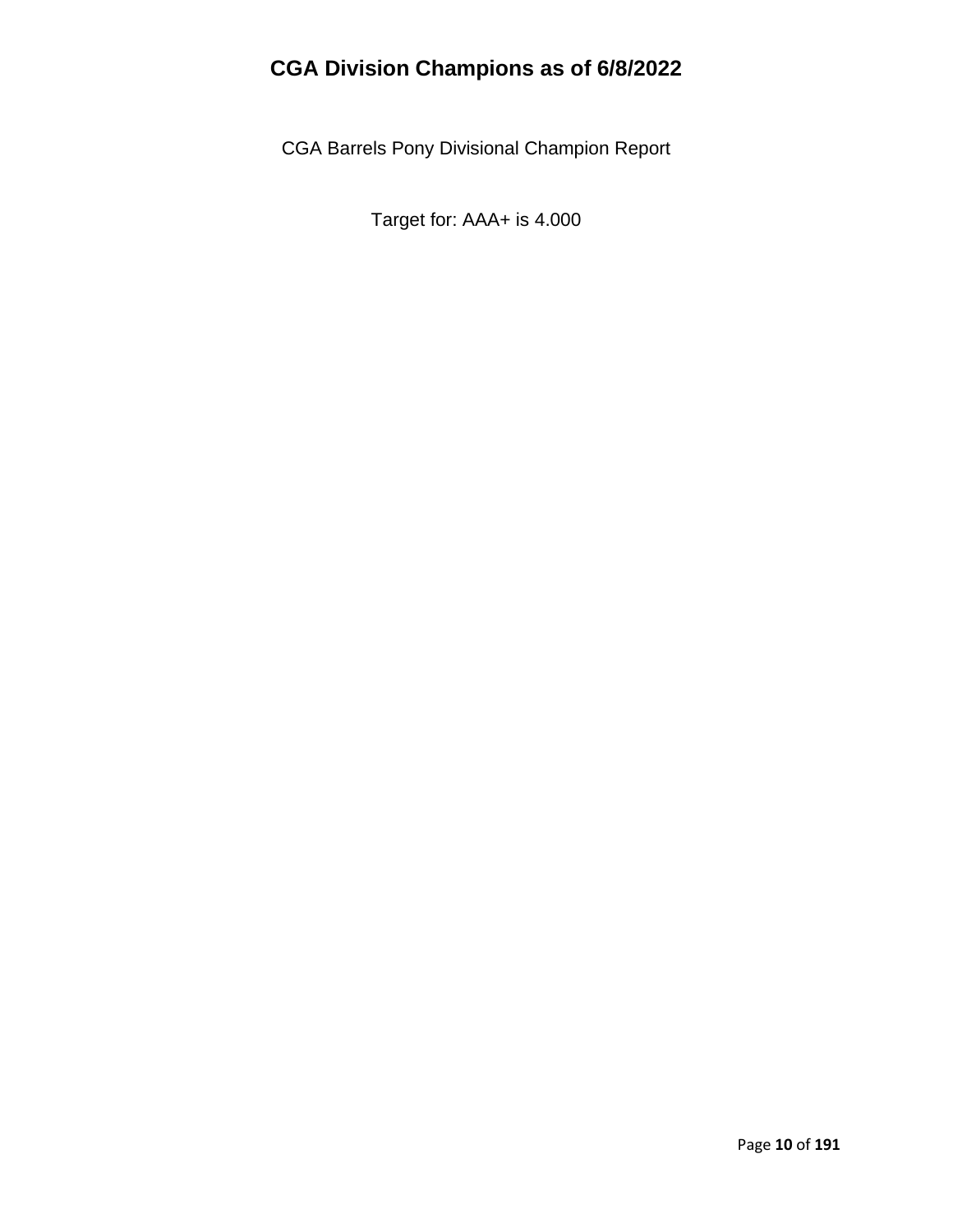Barrels Pony Divisional Champion Report

Target for: AAA is 19.180

KTSP Kasinda Thompson/Spot

Actual: 19.467, Score: 0.287, Times: 19.255, 19.480, 19.667

- TMLI Taylor Merrill/Lil' Sebastian Actual: 19.654, Score: 0.474, Times: 19.521, 19.602, 19.840
- MCFA Mackenzie Chenal/Faith N Dreams Actual: 19.698, Score: 0.518, Times: 19.339, 19.511, 20.244
- DMTI Dianna Malley/Tipsy Actual: 19.980, Score: 0.800, Times: 19.842, 19.933, 20.164
- KBKO Katelyn Becerra/Kona

Actual: 20.207, Score: 1.027, Times: 20.003, 20.280, 20.339

- BBKO Brynn Brechbuehl/Kona Actual: 20.236, Score: 1.056, Times: 20.101, 20.290, 20.318
- RFSU Rilee Frates/Suncrest Maverick Actual: 20.279, Score: 1.099, Times: 19.870, 20.340, 20.627
- DHBU Danna Herchkorn-Cote/Bugatti Actual: 20.336, Score: 1.156, Times: 20.056, 20.294, 20.658
- JDWI Jill Druzgala/Wildfire Actual: 21.196, Score: 2.016, Times: 20.791, 21.286, 21.510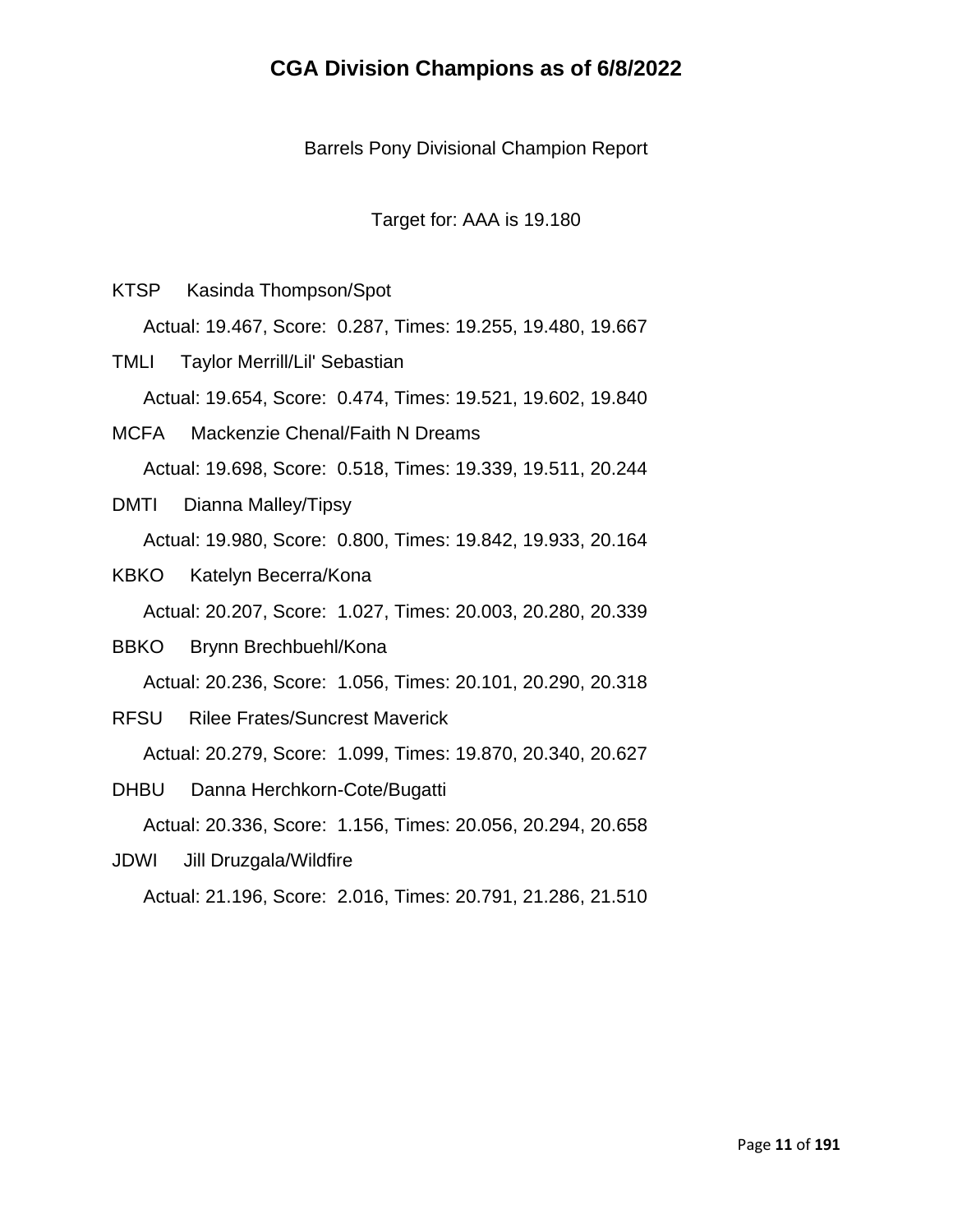CGA Barrels Pony Divisional Champion Report

Target for: AA is 22.060

PJDI Pyper Jones/Diamond

Actual: 22.167, Score: 0.107, Times: 22.078, 22.117, 22.305

TTTH Trew Tollison/Thumper Actual: 22.233, Score: 0.173, Times: 22.119, 22.131, 22.449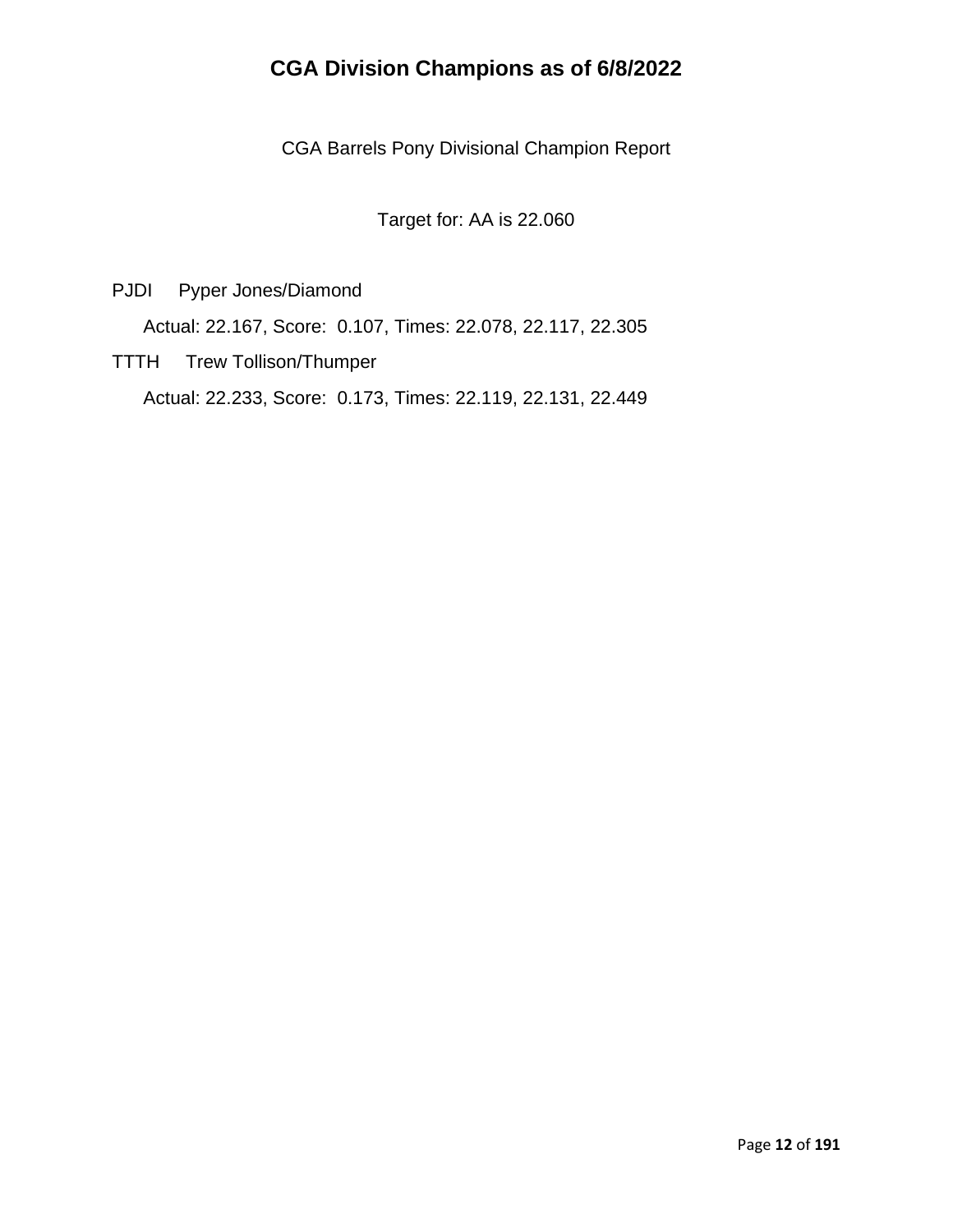CGA Barrels Pony Divisional Champion Report

Target for: A is 27.000

- PFRO Piper Fernandes/Rosy Pony Actual: 27.577, Score: 0.577, Times: 27.179, 27.187, 28.364
- STMA Susan Talbot/Maverick Actual: 32.408, Score: 5.408, Times: 30.975, 32.138, 34.110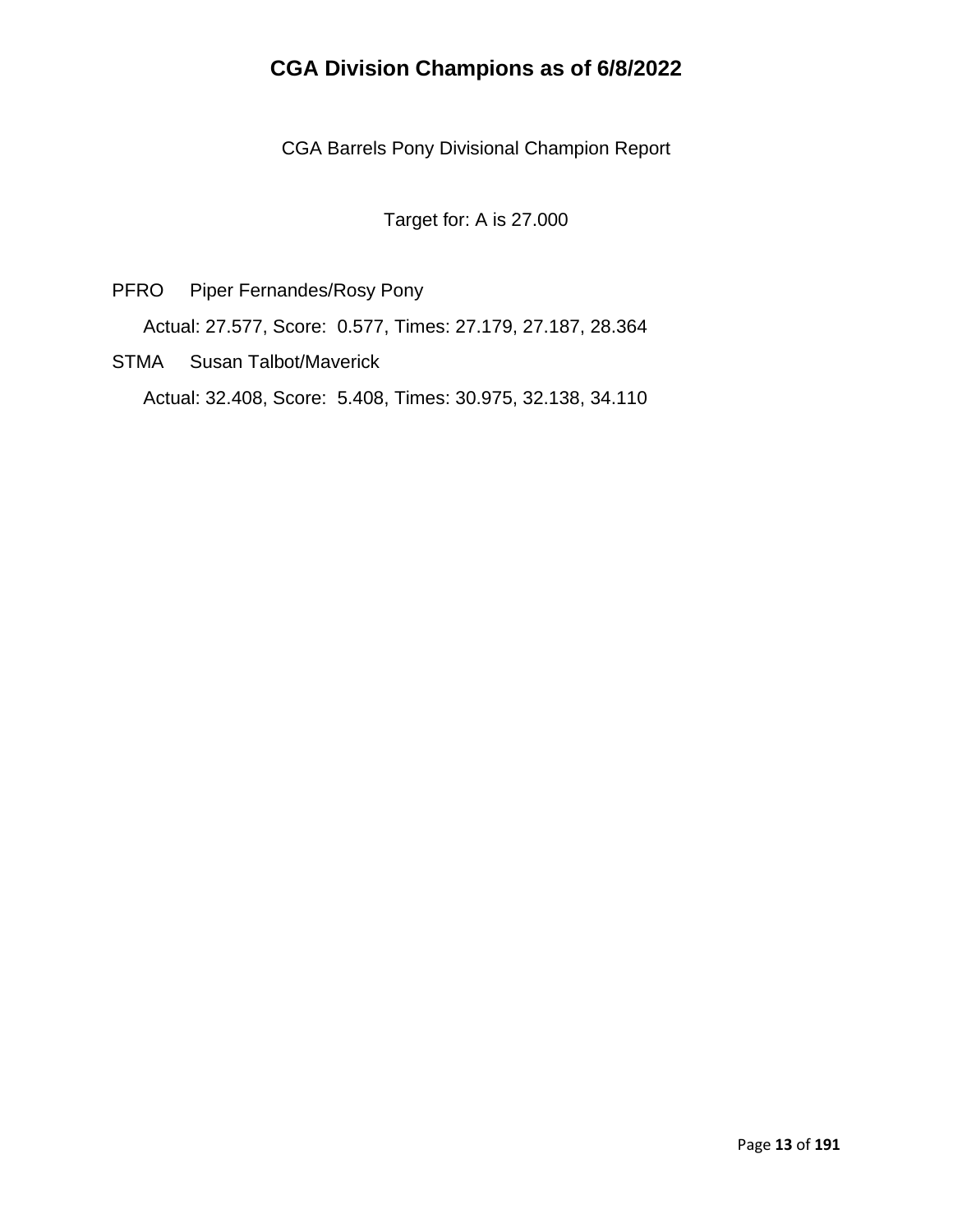CGA Barrels Pony Divisional Champion Report

Target for: FC is 38.680

EOSU Emily Olivas/Sugar

Actual: 52.185, Score: 13.505, Times: 45.814, 53.272, 57.468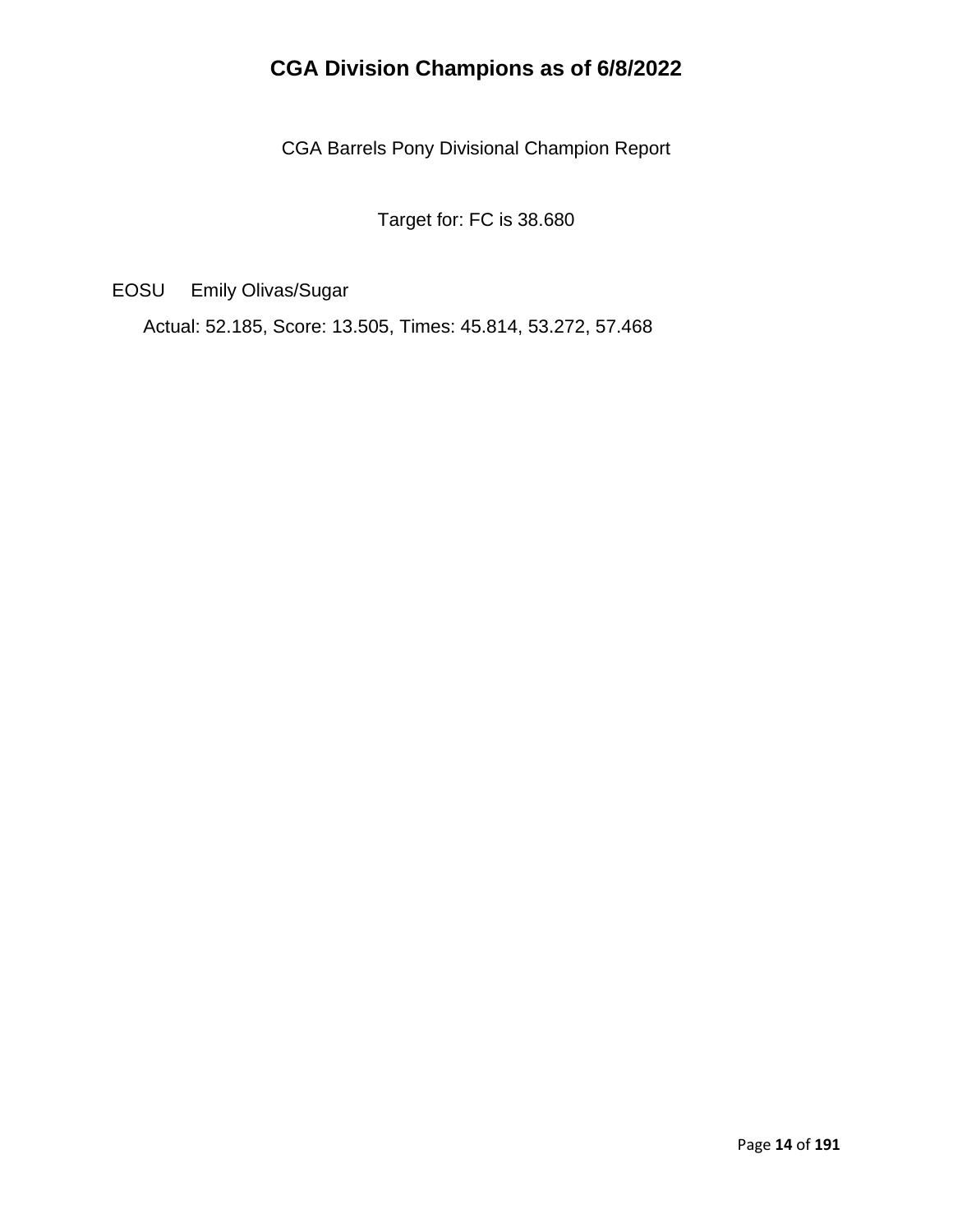CGA Birangle Horse Divisional Champion Report

Target for: AAA+ is 4.000

RKSU Rachel Kelman/Sunflare

Actual: 13.337, Score: 9.337, Times: 13.193, 13.272, 13.547

- ITRO Isaiah Thompson/Royal Moonshine Actual: 13.611, Score: 9.611, Times: 13.589, 13.592, 13.653
- JBAN Jaeden Barmettler/Annie Amarillo Actual: 13.795, Score: 9.795, Times: 13.758, 13.800, 13.827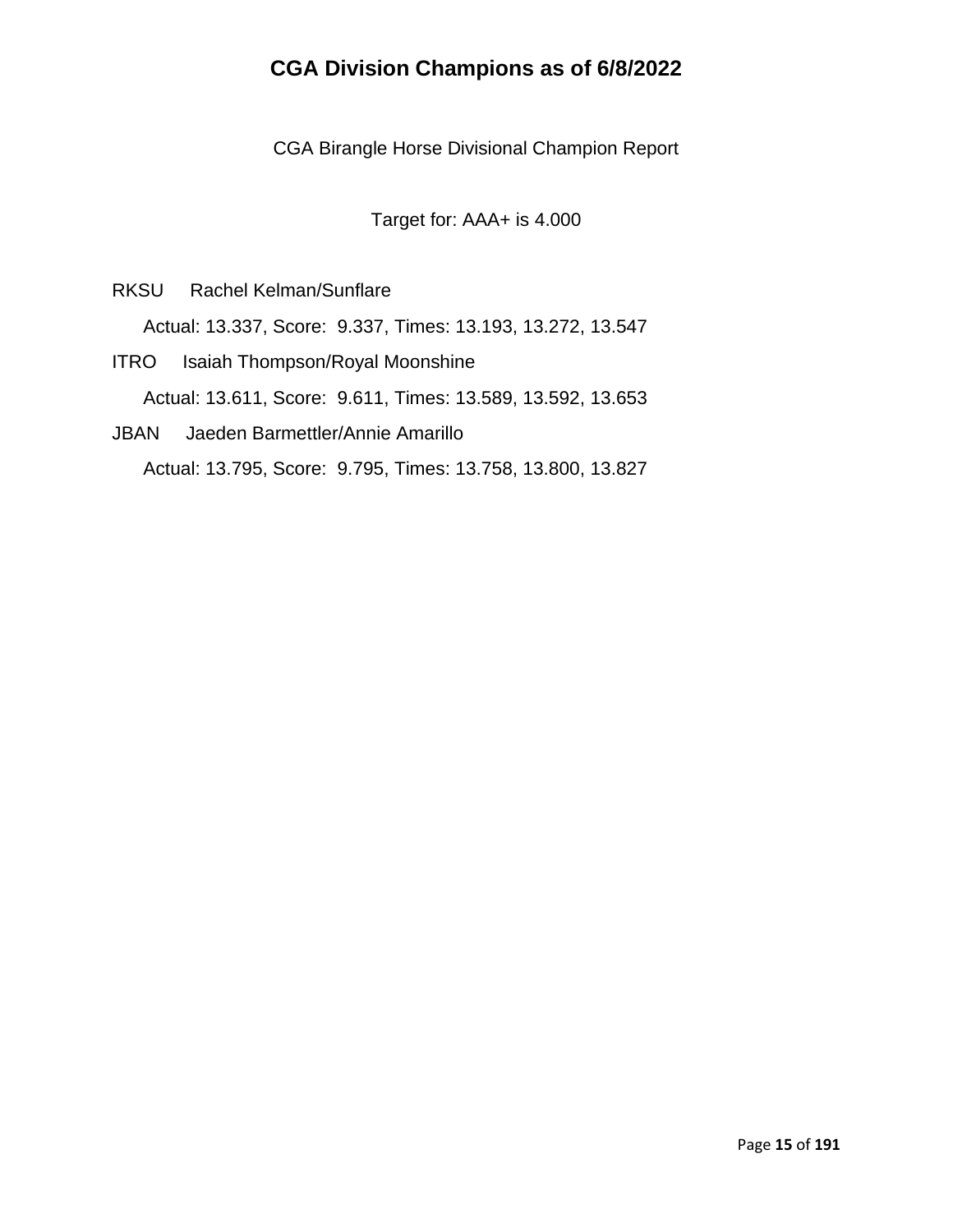CGA Birangle Horse Divisional Champion Report

Target for: AAA is 14.010

JCJU Jordyn Chenal/Juliet

Actual: 14.162, Score: 0.152, Times: 14.095, 14.113, 14.277

AHPA Avielle Hannan/Paris Actual: 14.221, Score: 0.211, Times: 14.204, 14.227, 14.231

- MAMA Margo Abatti/Masters Nu Munchkin Actual: 14.258, Score: 0.248, Times: 14.156, 14.196, 14.421
- MPGE Macy Pacheco/Get It Girl Actual: 14.262, Score: 0.252, Times: 14.200, 14.257, 14.329
- JODO Jordan ODell/Doc Of The Bay Actual: 14.282, Score: 0.272, Times: 14.153, 14.337, 14.355
- DBBR Daphney Buck/Brandy Actual: 14.291, Score: 0.281, Times: 14.080, 14.385, 14.408
- JPDO Jessica Pacheco/Dolly

Actual: 14.318, Score: 0.308, Times: 14.102, 14.423, 14.430

- CSBU Cassidy Sabral/Burning Ember Actual: 14.444, Score: 0.434, Times: 14.304, 14.465, 14.562
- TDMI Toni DeHerrera/Missy

Actual: 14.465, Score: 0.455, Times: 14.050, 14.623, 14.722

BCIT Bob Cranor/Its a Joy To Travel

Actual: 14.467, Score: 0.457, Times: 14.337, 14.436, 14.629

EKJE Emmilee Kelley/Jewel

Actual: 14.483, Score: 0.473, Times: 14.024, 14.411, 15.014

JHRU Johna Hurl/Rudy Actual: 14.488, Score: 0.478, Times: 14.214, 14.594, 14.657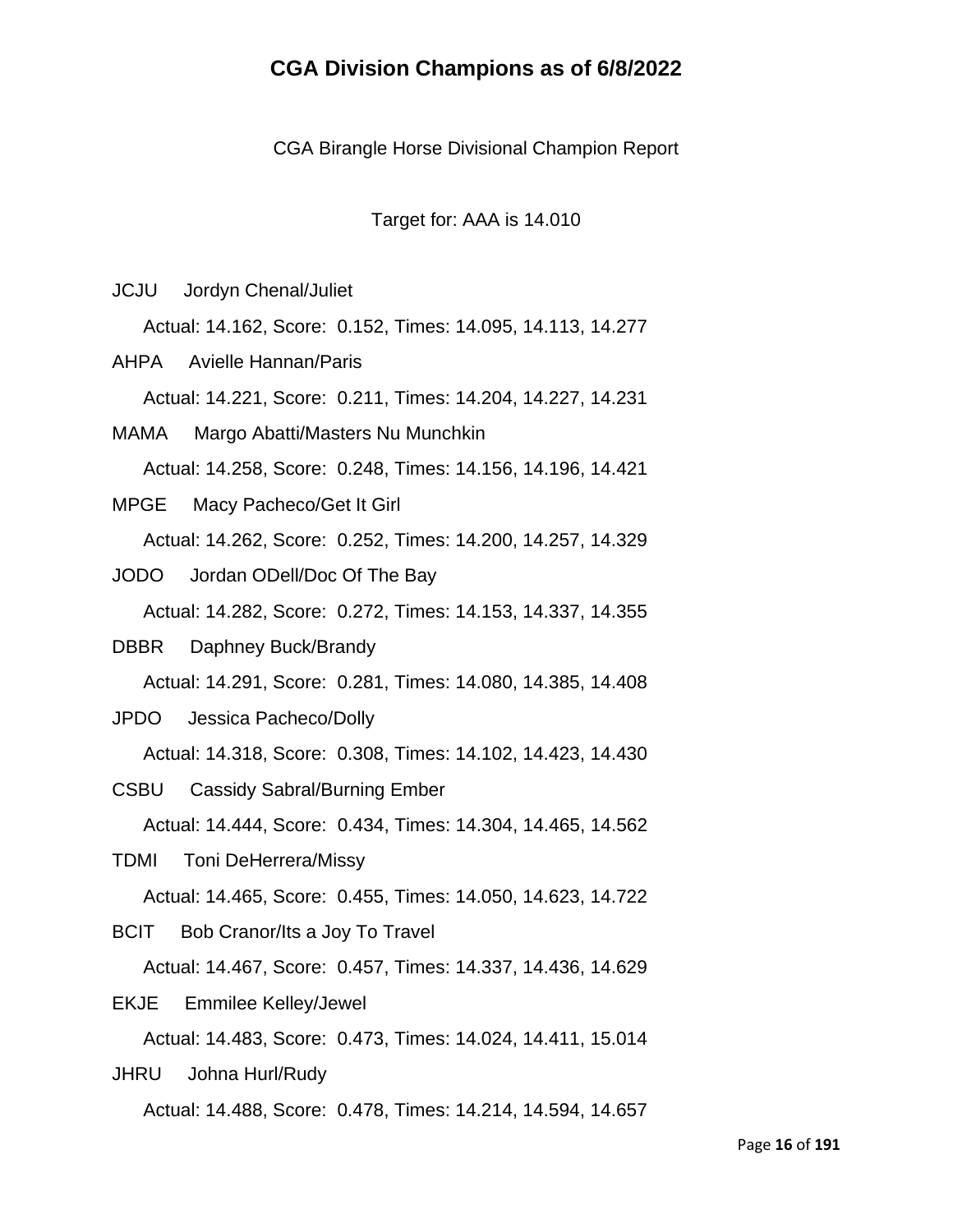DMGI Dawn Mileham/Girls Got Rythmn Actual: 14.521, Score: 0.511, Times: 14.189, 14.594, 14.781 JGLO Jenn Gosselin/Lola Actual: 14.533, Score: 0.523, Times: 14.340, 14.624, 14.635 HHPE Hannah Hockinson/Peaches Pep Lena Actual: 14.659, Score: 0.649, Times: 14.371, 14.476, 15.131 KCMI Kay Carson/Miss Demeanor Actual: 14.736, Score: 0.726, Times: 14.611, 14.726, 14.870 SQBU Sabrina Quilici/Bullwinkle Actual: 14.749, Score: 0.739, Times: 14.558, 14.659, 15.029 AGPE Andrea Garcia/Petal Actual: 14.822, Score: 0.812, Times: 14.453, 14.773, 15.240 PGWH Paisley Gomez/Whiskey Actual: 14.924, Score: 0.914, Times: 14.432, 15.161, 15.180 SBRO Summer Brown/Roulette

Actual: 15.119, Score: 1.109, Times: 14.711, 15.273, 15.374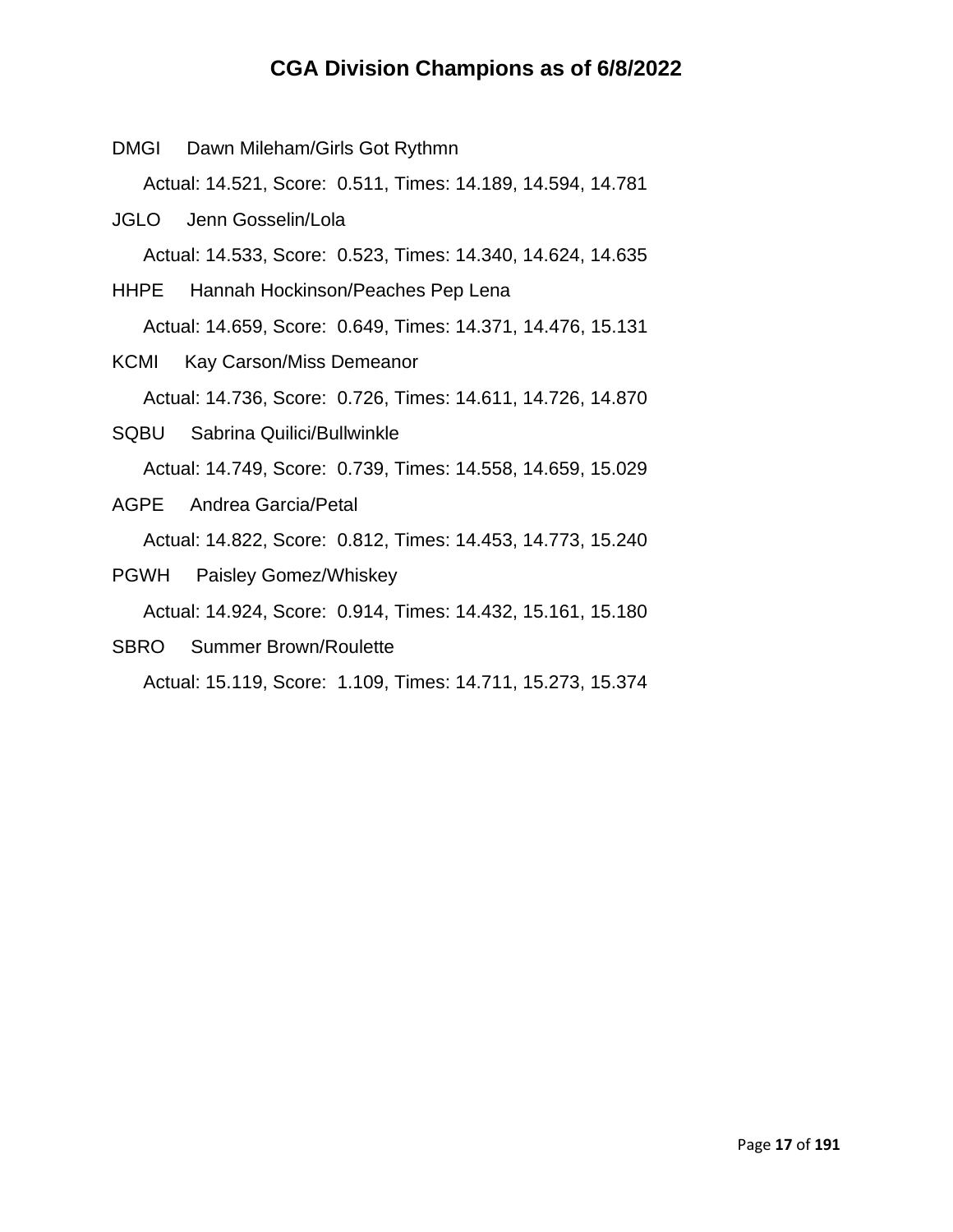CGA Birangle Horse Divisional Champion Report Target for: AA is 15.540

CCMI Christopher Cannon/Midnight

Actual: 15.638, Score: 0.098, Times: 15.574, 15.576, 15.764

TGFE Taylor Gilmore/Feather

Actual: 15.723, Score: 0.183, Times: 15.557, 15.625, 15.987

AMLU Addyson Mendoza/Lucky Penny

Actual: 15.741, Score: 0.201, Times: 15.660, 15.746, 15.817

MCSM1 Madison Collins/Smoke Stack

Actual: 15.753, Score: 0.213, Times: 15.729, 15.765, 15.765

- VLDE Virginia Leighton/Delight Actual: 15.770, Score: 0.230, Times: 15.626, 15.801, 15.883
- TLLI Timmi Lemen/Little Bit Lectro Actual: 15.818, Score: 0.278, Times: 15.657, 15.745, 16.051
- JFFE Joanne Foreshee/Fergie

Actual: 15.868, Score: 0.328, Times: 15.757, 15.886, 15.962

SPSE Sydney Parlato/Seabee

Actual: 15.892, Score: 0.352, Times: 15.831, 15.888, 15.957

AFMI Alexis Fox/Miss Fyre

Actual: 15.908, Score: 0.368, Times: 15.568, 15.894, 16.261

SPDA Shelley Powell/Dazzle Me

Actual: 15.971, Score: 0.431, Times: 15.904, 15.938, 16.071

KCWA Kenzie Cardoza/Wanna Win Chex

Actual: 15.975, Score: 0.435, Times: 15.658, 16.084, 16.182

NWBE Natsumi Wiarco/Bear

Actual: 15.996, Score: 0.456, Times: 15.737, 16.065, 16.185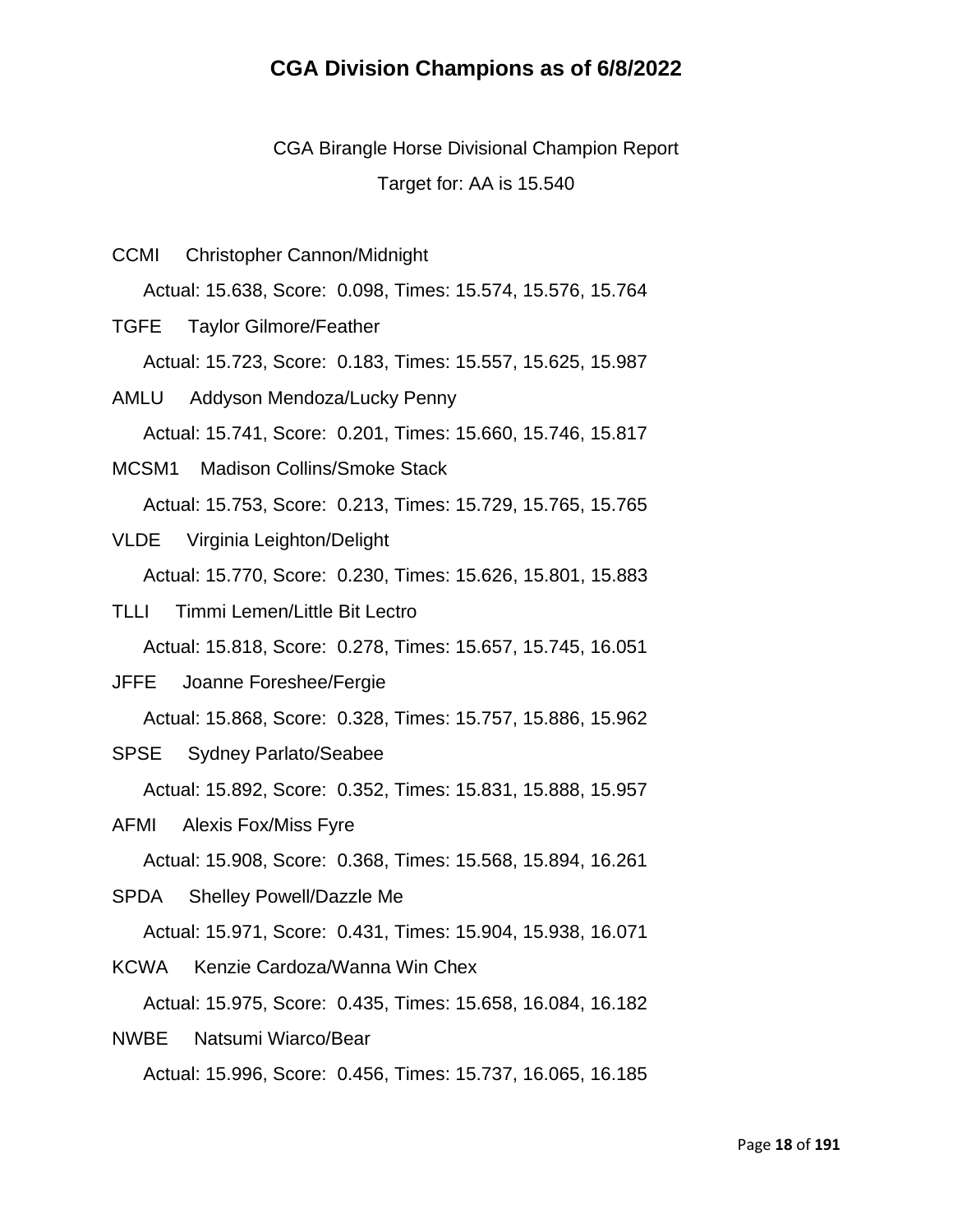- Actual: 16.005, Score: 0.465, Times: 15.720, 15.899, 16.396 BKPE Bry Kessler/Peanutbutter Actual: 16.034, Score: 0.494, Times: 15.562, 16.253, 16.286 KBJA1 Kayden Burns/Jack Daniels Actual: 16.144, Score: 0.604, Times: 15.975, 16.000, 16.456 CCTA Carrie Cave/Tango Actual: 16.160, Score: 0.620, Times: 15.863, 16.127, 16.489 JWVA Janice Wiarco/Valentine Actual: 16.215, Score: 0.675, Times: 15.954, 16.101, 16.591 CRFR Chelsea Rogell/Frenchy Actual: 16.218, Score: 0.678, Times: 15.886, 16.350, 16.417
- JDDI Jeanne Dudak/Dixie

Actual: 16.329, Score: 0.789, Times: 16.148, 16.210, 16.629

BKBO Brooke Kendrick/Bodie

VRHO Victoria Rebich/Hot Tamale

Actual: 16.357, Score: 0.817, Times: 15.564, 16.303, 17.204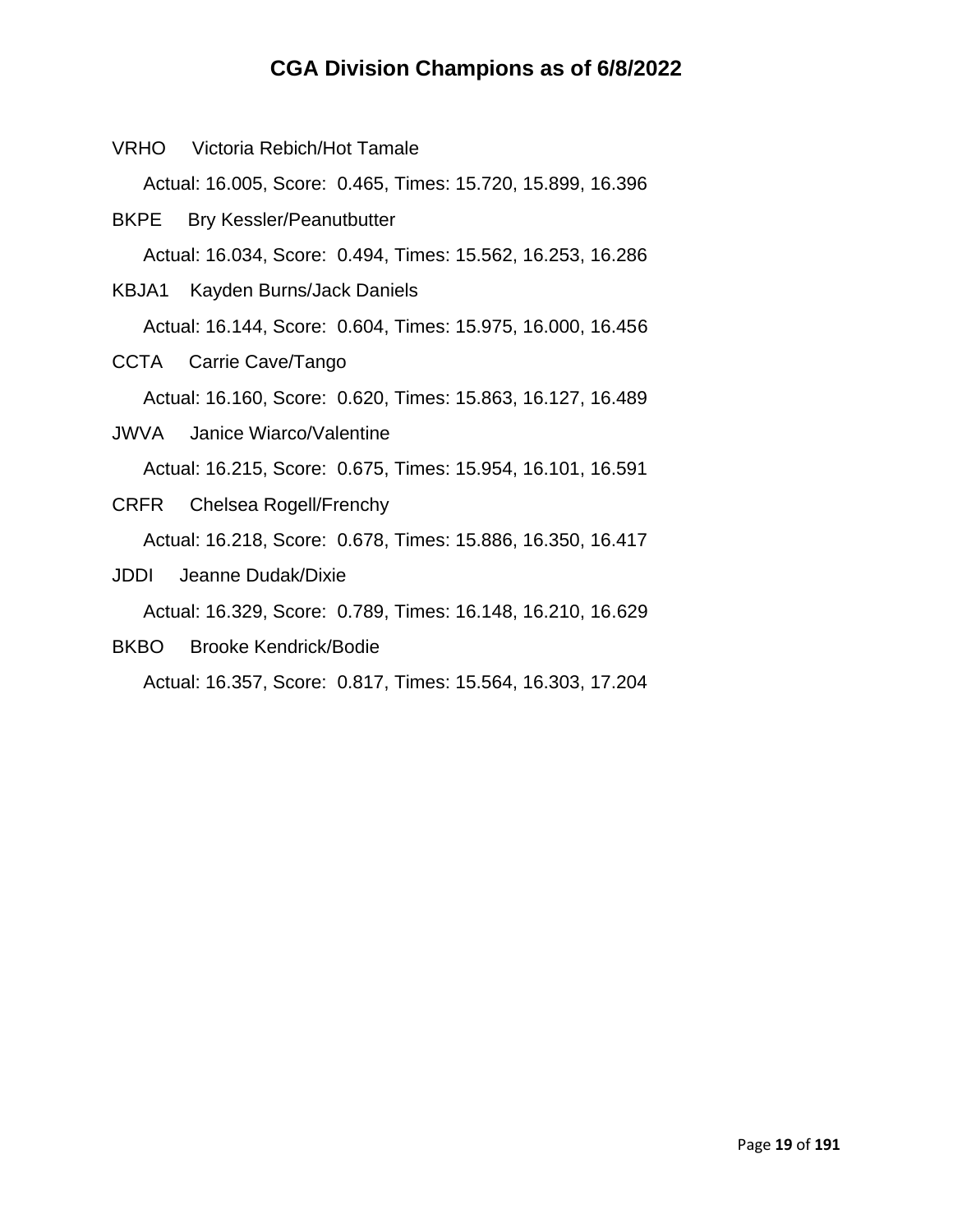CGA Birangle Horse Divisional Champion Report

Target for: A is 17.370

CRCH Charley Randall/Chilli

Actual: 17.456, Score: 0.086, Times: 17.416, 17.436, 17.517

- CCJU Charla Cranor/Just My Luck Actual: 17.745, Score: 0.375, Times: 17.613, 17.788, 17.833
- KTDA Kasinda Thompson/Dashin With Chicks Actual: 17.753, Score: 0.383, Times: 17.609, 17.796, 17.855
- KGPE1 Kaitlyn Gilmore/Pepper Actual: 17.771, Score: 0.401, Times: 17.501, 17.701, 18.111
- DWDS Denisa Waymire/Dsr Playful Angel Actual: 17.851, Score: 0.481, Times: 17.389, 17.654, 18.509
- JGST Jill Gentile/Starbucks Actual: 17.872, Score: 0.502, Times: 17.404, 17.404, 18.807
- CCLI Cody Cannon/Lil Lady

Actual: 17.916, Score: 0.546, Times: 17.403, 18.036, 18.309

- TPKE Todd Payne/Ketchup Actual: 17.921, Score: 0.551, Times: 17.425, 18.047, 18.291
- FKBA Faith Kirby/Bandit
	- Actual: 17.950, Score: 0.580, Times: 17.552, 17.734, 18.565
- IMRU Isabel Marritt/Running Wild Actual: 17.962, Score: 0.592, Times: 17.532, 17.780, 18.574
- JCLA Josie Cisneros/Lady Actual: 17.982, Score: 0.612, Times: 17.514, 18.055, 18.377
- MACH Melinda Alexander/Charlie Brown Actual: 18.005, Score: 0.635, Times: 17.591, 18.065, 18.358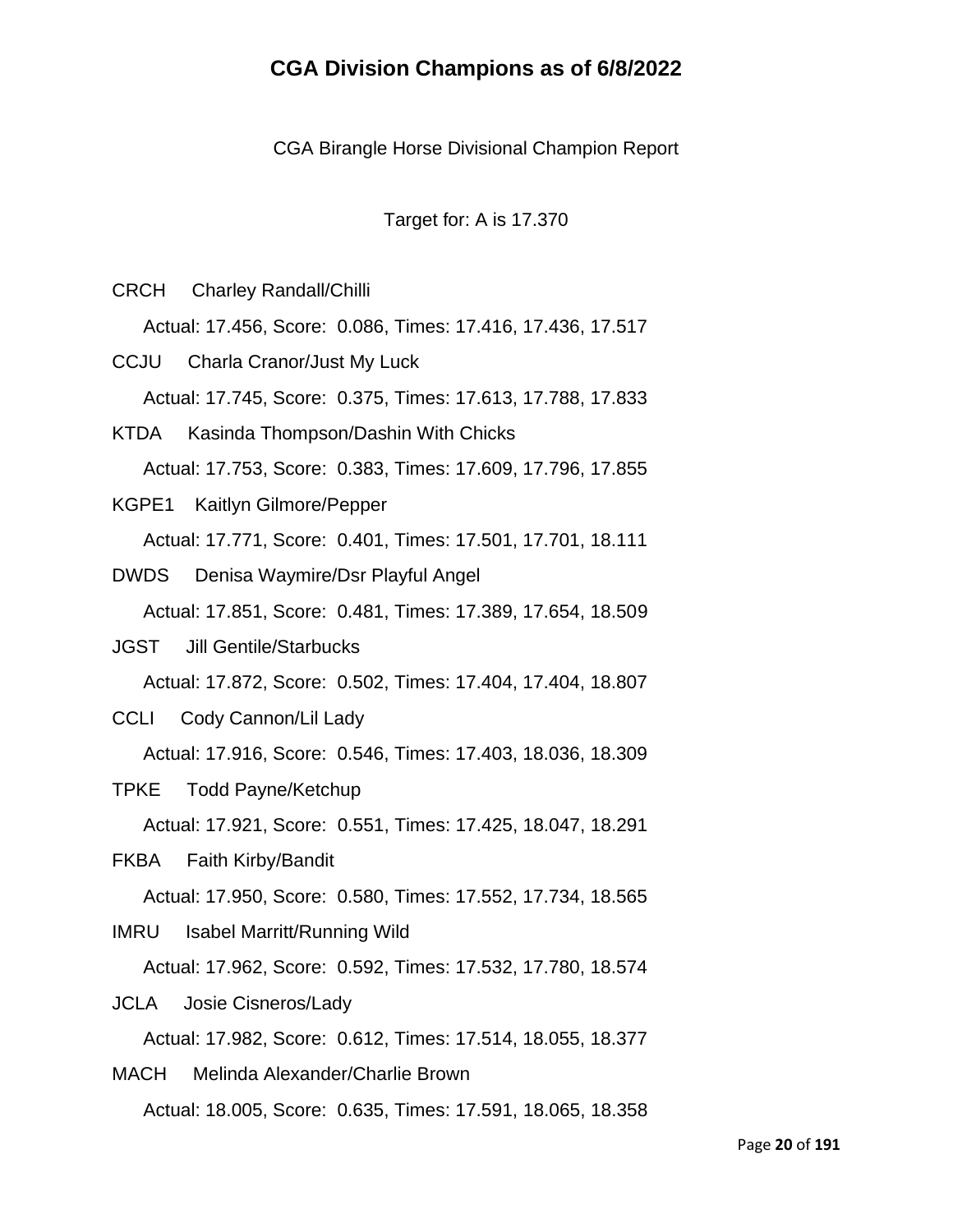AOSA Ashlyn O'Neill/Sally

Actual: 18.005, Score: 0.635, Times: 17.440, 18.165, 18.411

- AAGI Amanda Avina/Gidget Actual: 18.035, Score: 0.665, Times: 17.924, 17.942, 18.238
- BYDO Brooklyn Yellen/Dottie The Hottie Actual: 18.047, Score: 0.677, Times: 17.535, 17.667, 18.940
- MHSO Maureen Hall/Soul On Fire Actual: 18.053, Score: 0.683, Times: 17.375, 17.548, 19.235
- TWSP Taylor Wright/Spirit Actual: 18.063, Score: 0.693, Times: 17.727, 17.764, 18.699
- ATFI Andrea Thill/Firecracker Actual: 18.099, Score: 0.729, Times: 17.445, 18.161, 18.690
- DZMA Dennis Ziegler/Maestro

Actual: 18.121, Score: 0.751, Times: 17.704, 17.807, 18.853

STTO Susan Tobin/Token

Actual: 18.248, Score: 0.878, Times: 17.649, 18.231, 18.865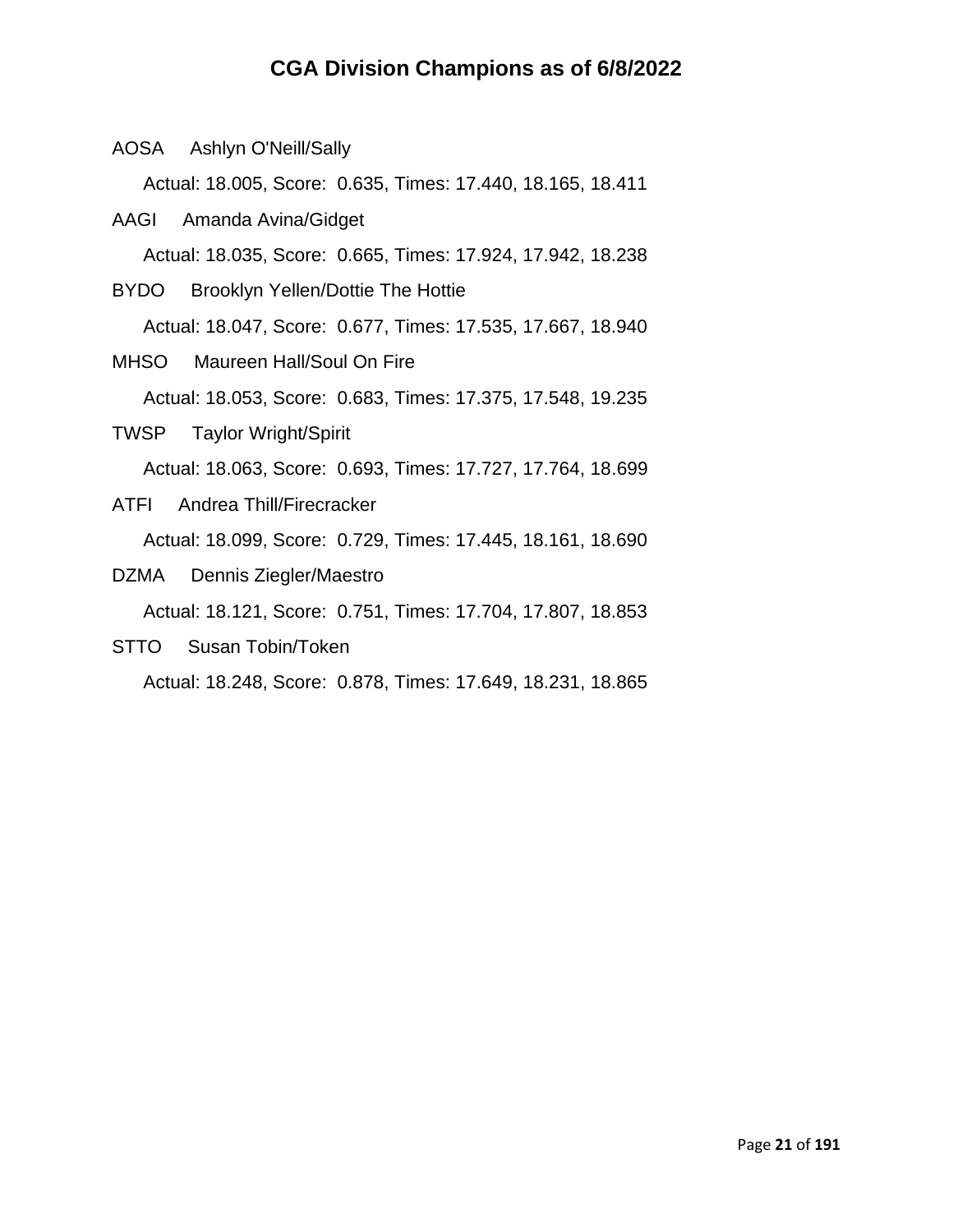CGA Birangle Horse Divisional Champion Report

Target for: FC is 21.700

EFDA Emma Freier/Dash

Actual: 22.120, Score: 0.420, Times: 21.995, 22.167, 22.197

DGTA Dynna Gosnell/Tahoe Actual: 22.259, Score: 0.559, Times: 21.875, 22.045, 22.857

CRMO Chelsie Redin/Moose Actual: 22.357, Score: 0.657, Times: 21.920, 22.011, 23.139

- TCST Tom Cormack/St.abbs Star Actual: 22.380, Score: 0.680, Times: 21.818, 21.962, 23.360
- KHRO Karisa Hughes/Rocky

Actual: 22.489, Score: 0.789, Times: 21.770, 21.832, 23.864

- TDPA Tristan DeHaro/Pancho Actual: 22.834, Score: 1.134, Times: 22.455, 22.812, 23.234
- RCTA Rylee Caldwell/Tara

Actual: 22.881, Score: 1.181, Times: 22.067, 23.049, 23.528

JSGE Juliette Stone/Gemma

Actual: 22.961, Score: 1.261, Times: 22.110, 23.325, 23.448

CMDA Cherish McKinney/Daisy

Actual: 23.069, Score: 1.369, Times: 21.980, 22.552, 24.674

BPEM Baily Pickett/Emerald City

Actual: 23.462, Score: 1.762, Times: 22.326, 22.812, 25.248

SSRO Sander Shulman/Rocky

Actual: 23.517, Score: 1.817, Times: 23.082, 23.350, 24.120

TMPI Taylor Merrill/Pixle Actual: 23.527, Score: 1.827, Times: 21.847, 23.607, 25.126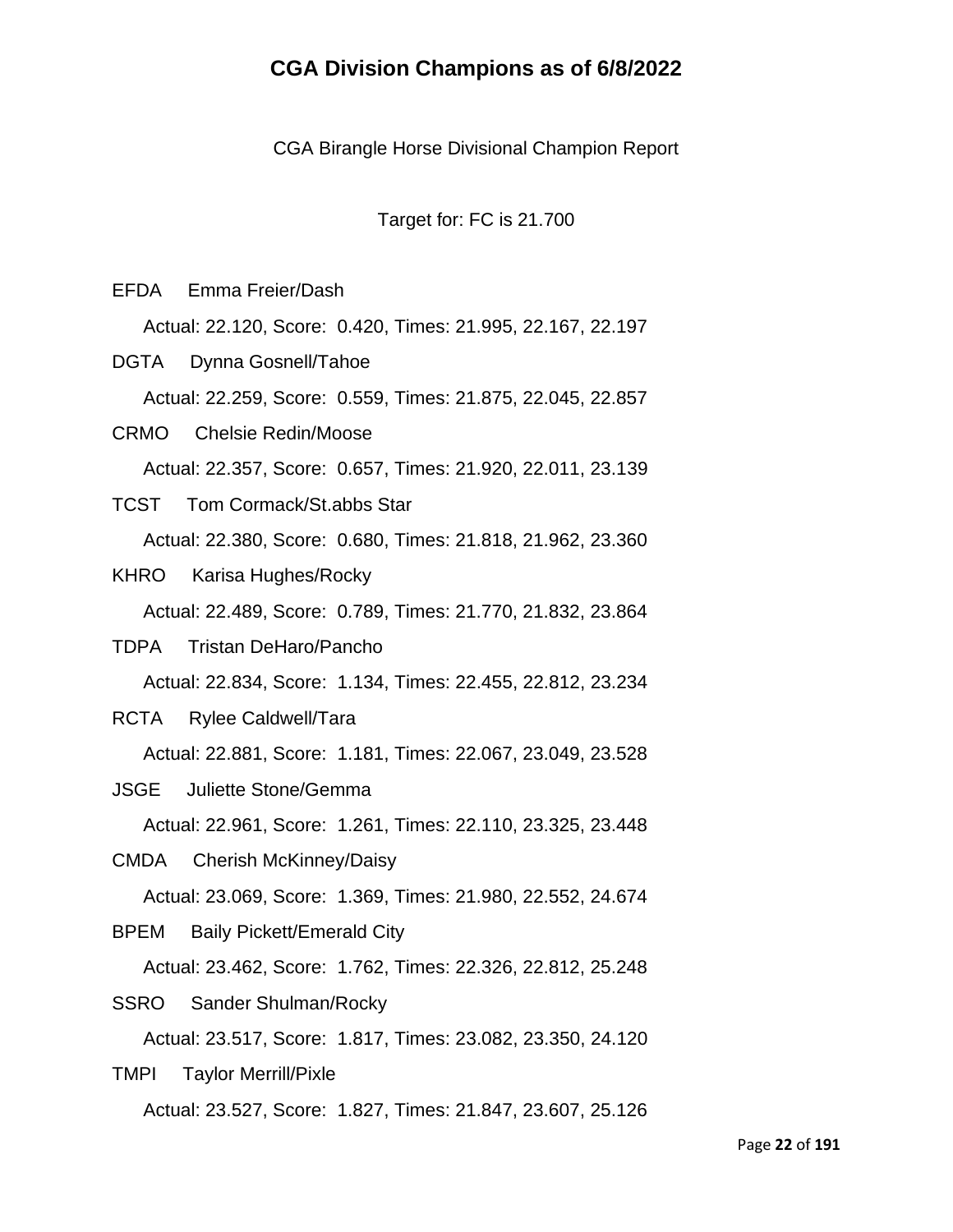KMBU Kiana Mativa/Bullseye

Actual: 23.606, Score: 1.906, Times: 22.518, 23.252, 25.049

- NEJE Norma Easterday/Jet Actual: 23.630, Score: 1.930, Times: 22.361, 23.673, 24.856
- GFRI Grace Fredriks/Richard

Actual: 23.710, Score: 2.010, Times: 22.907, 24.058, 24.166

ZTZI Zion Tannehill/Ziggy

Actual: 23.734, Score: 2.034, Times: 22.771, 23.087, 25.343

- CWSK Caraline West/Sky Actual: 23.817, Score: 2.117, Times: 22.940, 24.220, 24.291
- RMCO Riley Menees/Cooper Actual: 23.883, Score: 2.183, Times: 23.617, 23.759, 24.272
- GBCH Ginger Barry/China Rose Actual: 24.008, Score: 2.308, Times: 21.883, 24.979, 25.162
- MMEJ Michelle Montoya/Ej Silver Song Actual: 24.010, Score: 2.310, Times: 22.166, 24.389, 25.474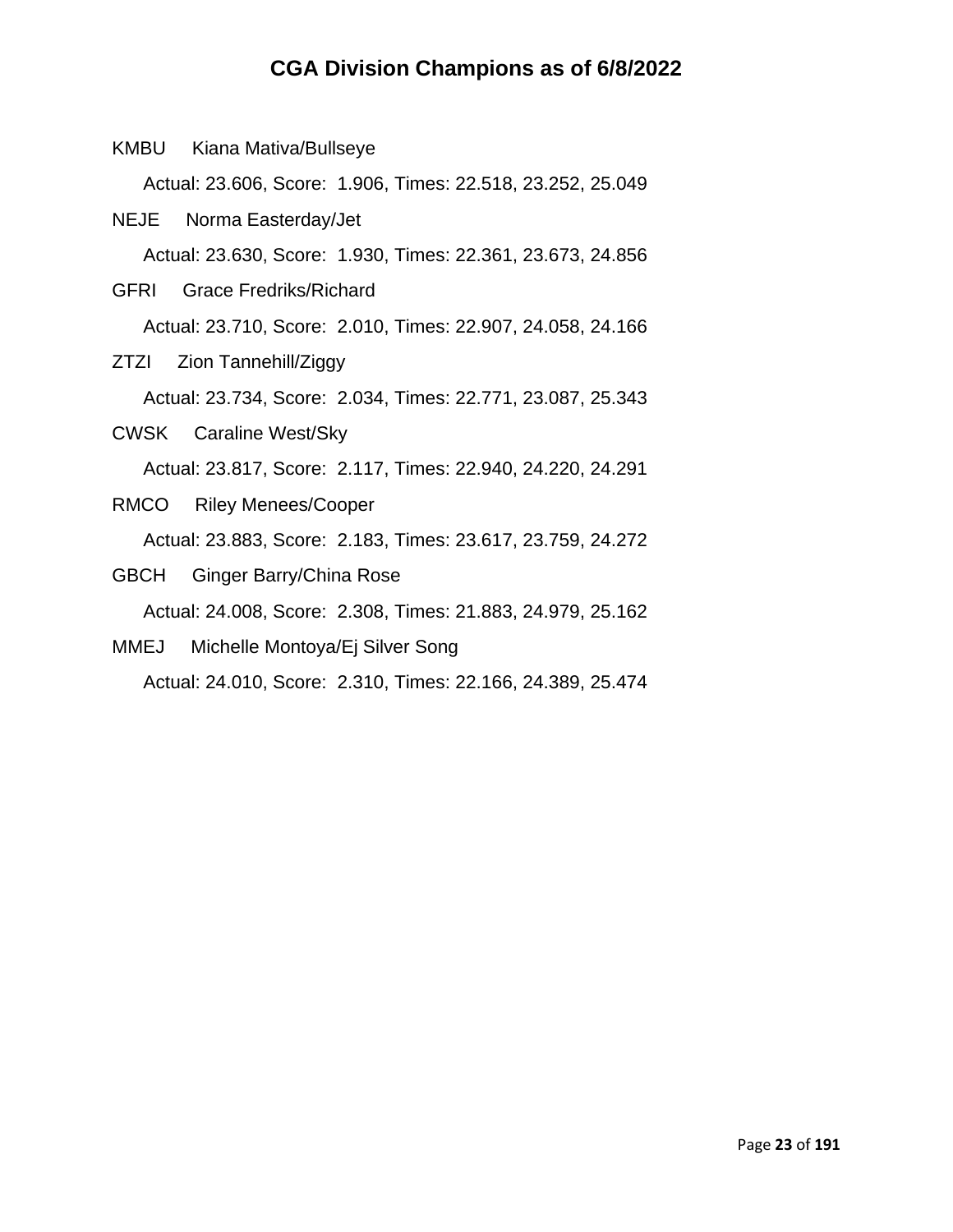CGA Birangle Pony Divisional Champion Report

Target for: AAA+ is 4.000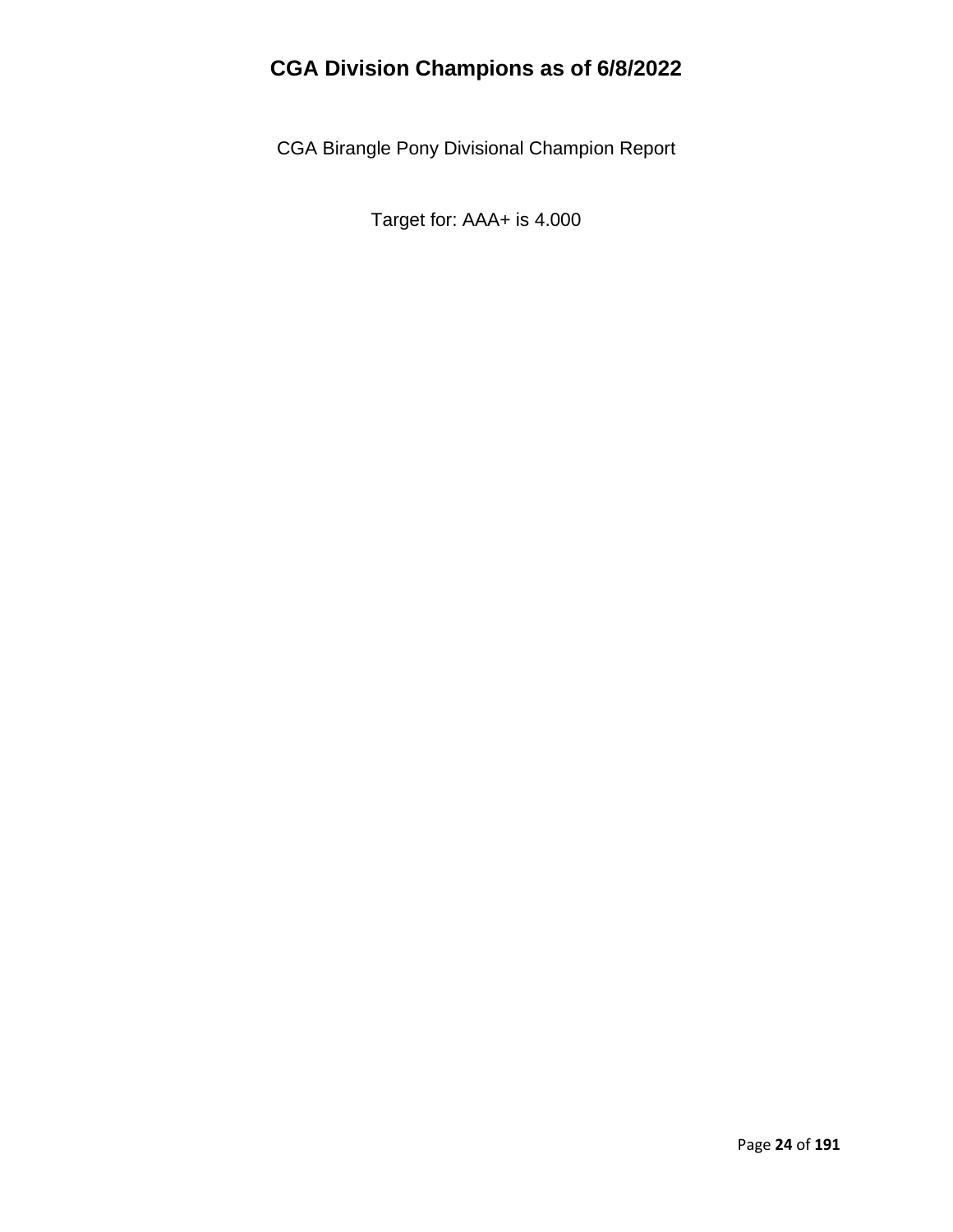CGA Birangle Pony Divisional Champion Report

Target for: AAA is 14.330

- KTSP Kasinda Thompson/Spot Actual: 14.424, Score: 0.094, Times: 14.418, 14.426, 14.429
- MCFA Mackenzie Chenal/Faith N Dreams Actual: 14.425, Score: 0.095, Times: 14.403, 14.413, 14.458
- TMLI Taylor Merrill/Lil' Sebastian Actual: 14.564, Score: 0.234, Times: 14.449, 14.573, 14.670
- MJCH Marlie Jaegel/Cherry Bomb Actual: 14.638, Score: 0.308, Times: 14.555, 14.600, 14.759
- DMTI Dianna Malley/Tipsy Actual: 15.138, Score: 0.808, Times: 14.818, 15.243, 15.354
- RFSU Rilee Frates/Suncrest Maverick Actual: 15.202, Score: 0.872, Times: 14.738, 15.173, 15.696
- DHBU Danna Herchkorn-Cote/Bugatti Actual: 15.357, Score: 1.027, Times: 15.192, 15.401, 15.479
- KBKO Katelyn Becerra/Kona
	- Actual: 15.503, Score: 1.173, Times: 15.323, 15.586, 15.600
- BBKO Brynn Brechbuehl/Kona

Actual: 15.579, Score: 1.249, Times: 15.166, 15.740, 15.830

JDWI Jill Druzgala/Wildfire

Actual: 15.867, Score: 1.537, Times: 15.279, 15.977, 16.346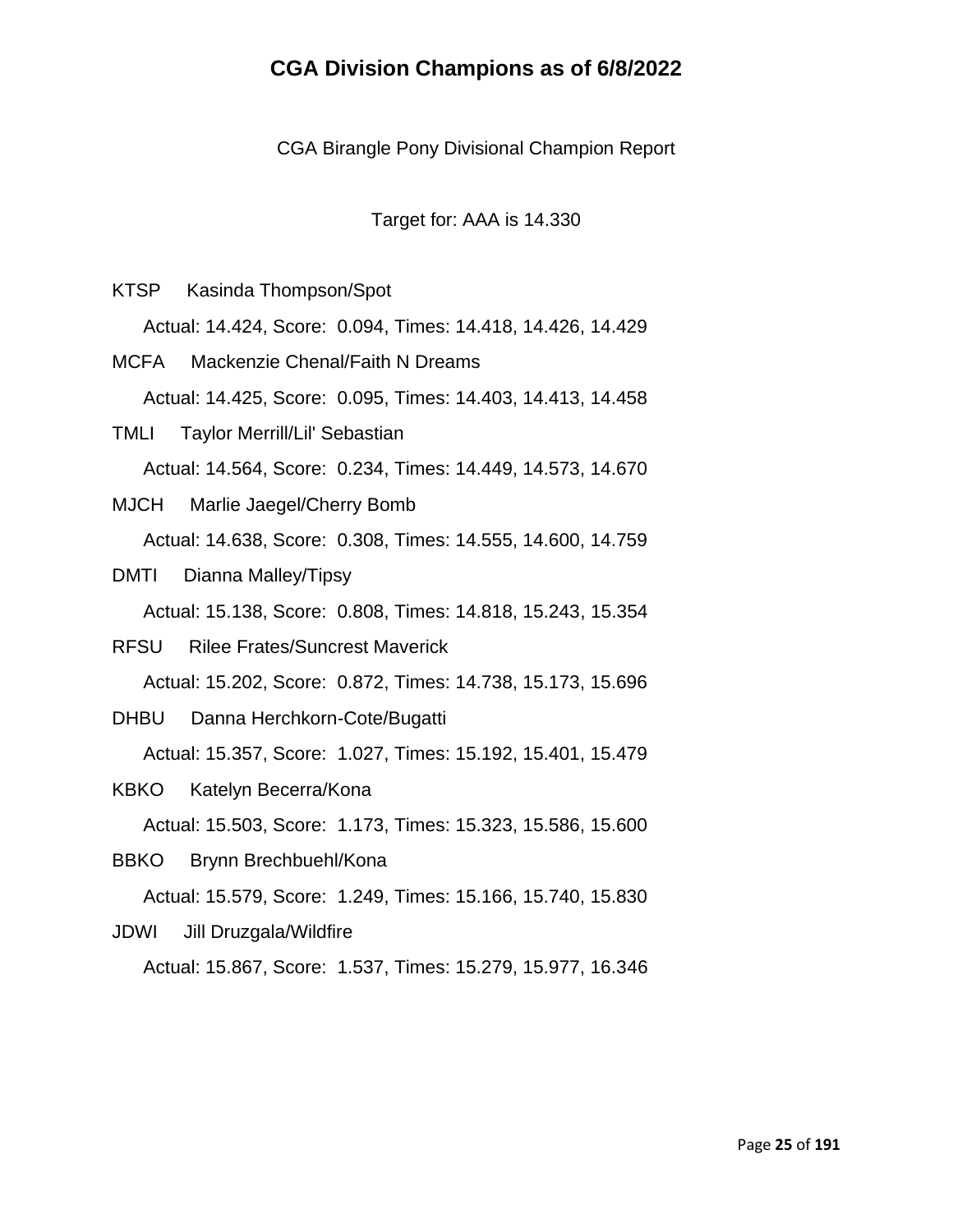CGA Birangle Pony Divisional Champion Report

Target for: AA is 16.380

TTTH Trew Tollison/Thumper

Actual: 16.476, Score: 0.096, Times: 16.384, 16.495, 16.549

SBDI2 Summer Brown/Dicey

Actual: 17.378, Score: 0.998, Times: 17.023, 17.197, 17.914

PJDI Pyper Jones/Diamond

Actual: 17.443, Score: 1.063, Times: 17.205, 17.300, 17.823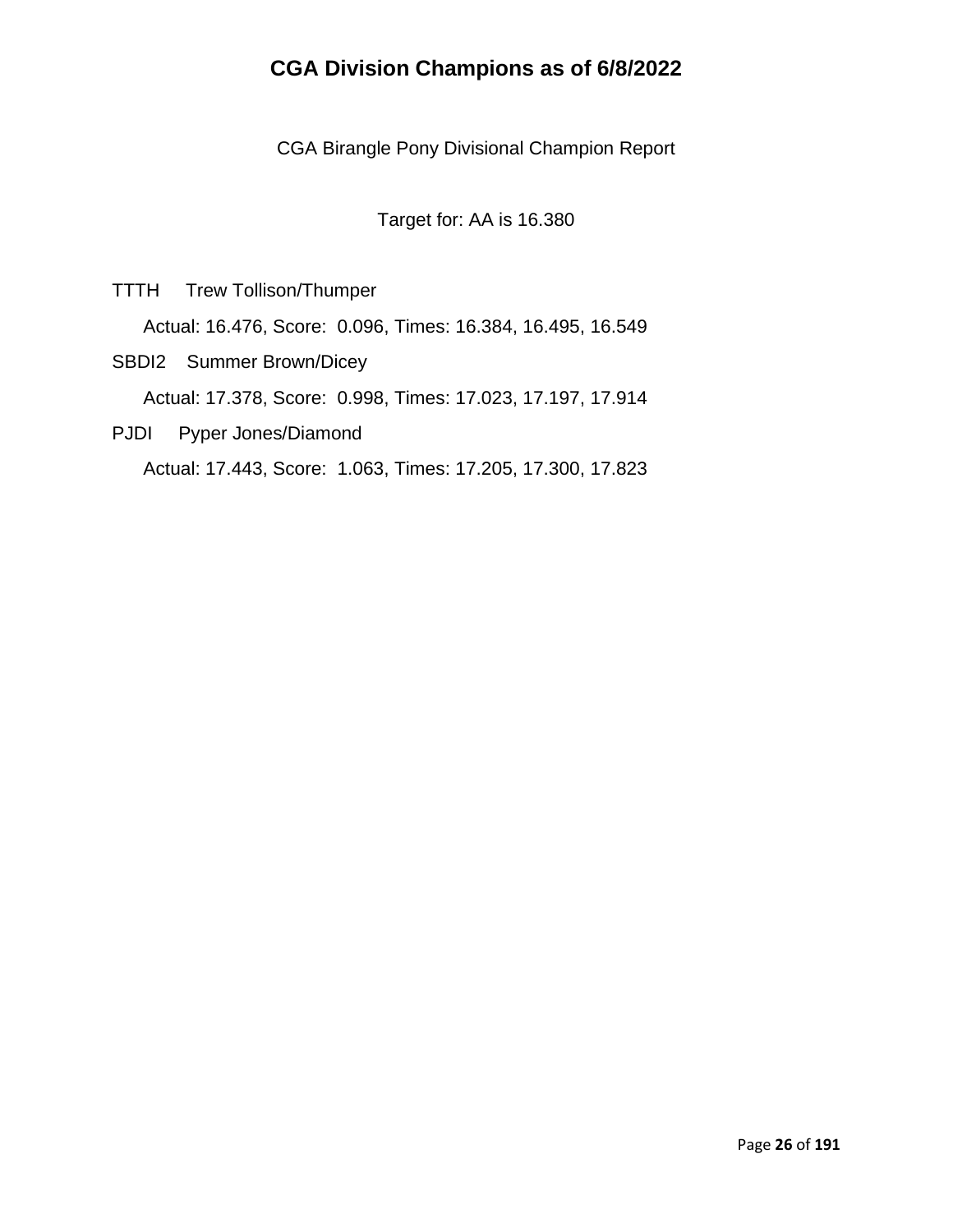CGA Birangle Pony Divisional Champion Report

Target for: A is 20.090

STMA Susan Talbot/Maverick

Actual: 23.906, Score: 3.816, Times: 22.121, 24.538, 25.058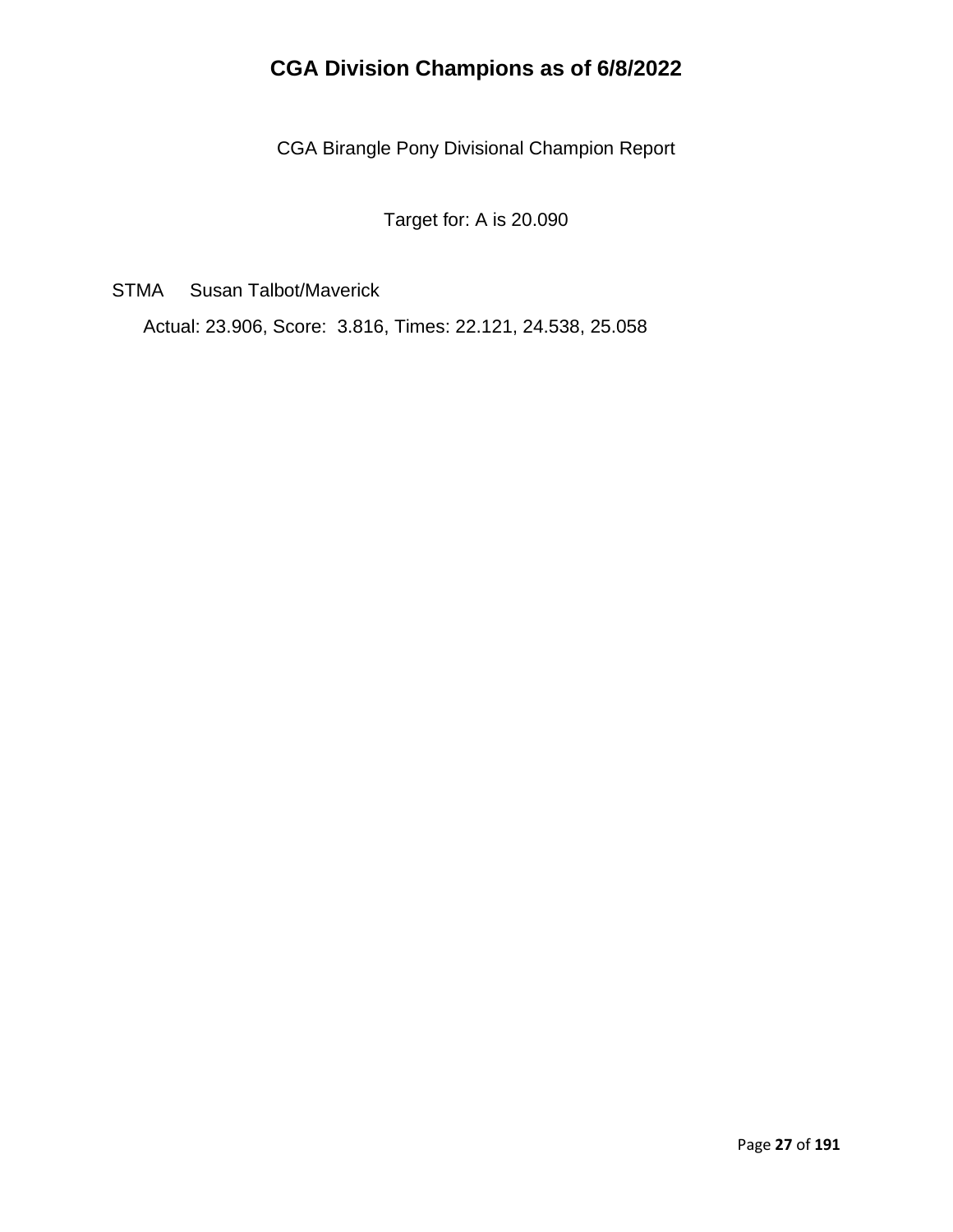CGA Birangle Pony Divisional Champion Report

Target for: FC is 29.990

EOSU Emily Olivas/Sugar

Actual: 42.375, Score: 12.385, Times: 34.904, 42.095, 50.126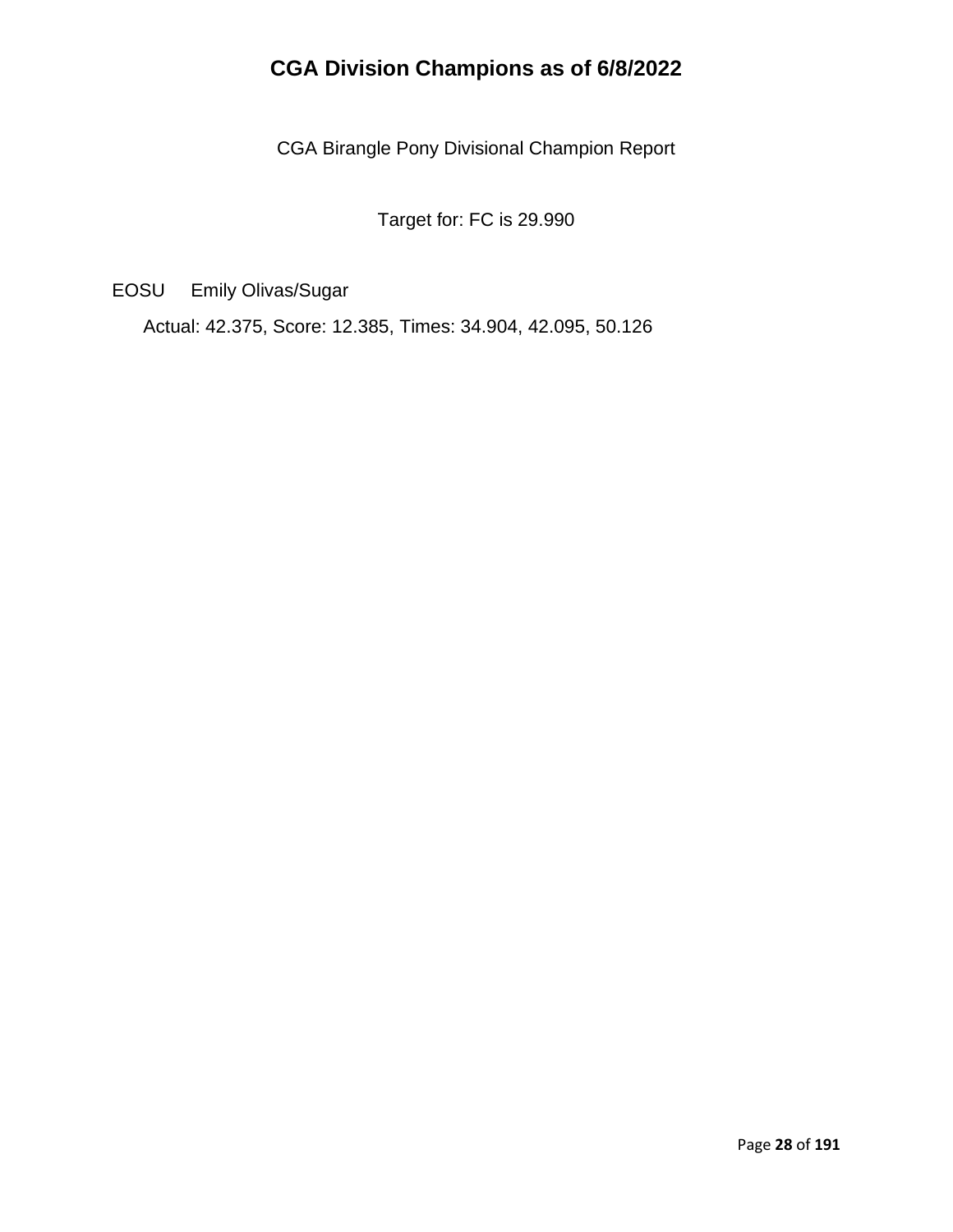CGA Figure 8 Flag Horse Divisional Champion Report

Target for: AAA+ is 4.000

- JBAN Jaeden Barmettler/Annie Amarillo Actual: 11.299, Score: 7.299, Times: 11.178, 11.305, 11.415
- RKSU Rachel Kelman/Sunflare Actual: 11.328, Score: 7.328, Times: 11.300, 11.333, 11.351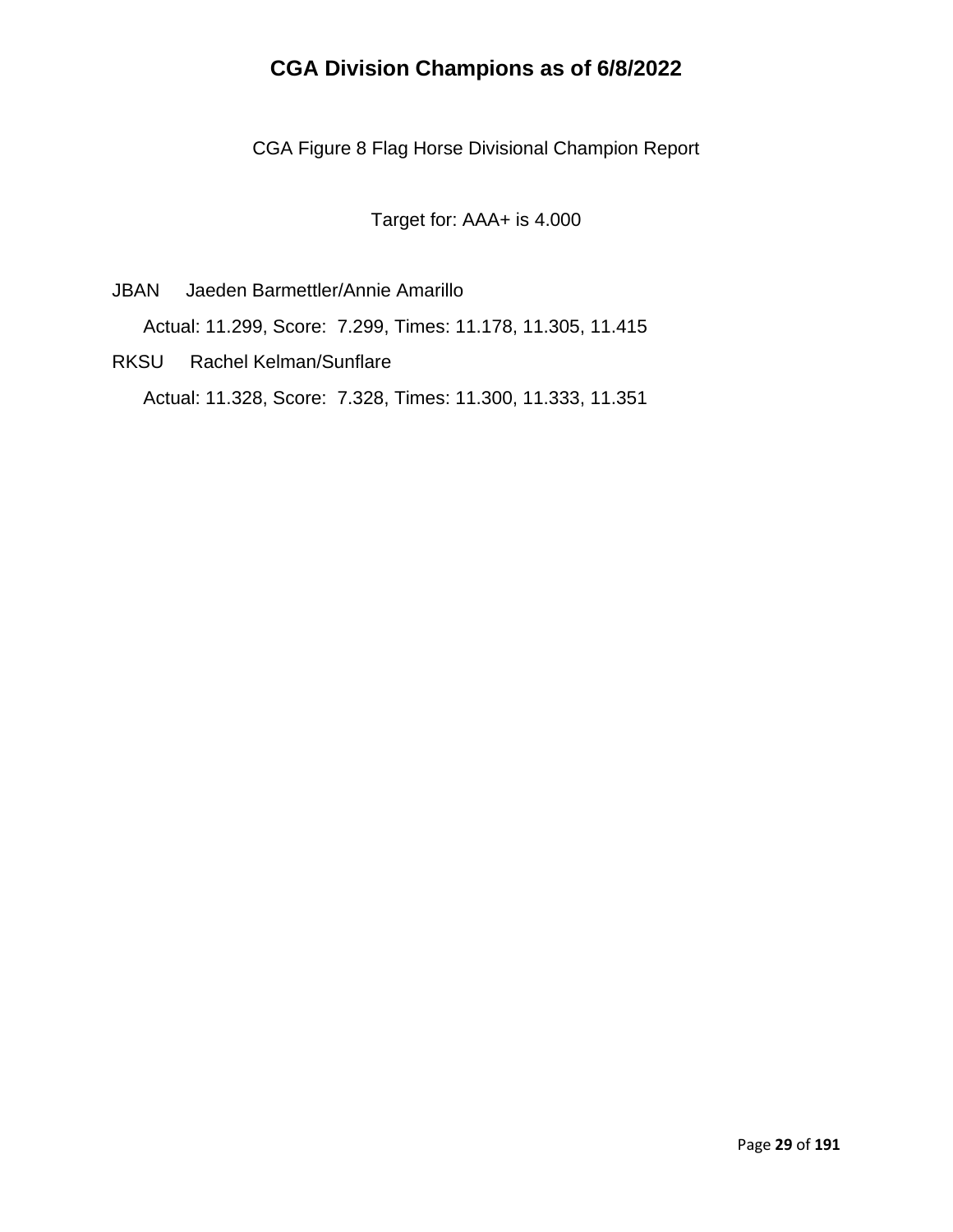CGA Figure 8 Flag Horse Divisional Champion Report

Target for: AAA is 11.630

AHPA Avielle Hannan/Paris

Actual: 11.841, Score: 0.211, Times: 11.799, 11.849, 11.876

BCIT Bob Cranor/Its a Joy To Travel Actual: 12.087, Score: 0.457, Times: 11.892, 12.096, 12.272

MAMA Margo Abatti/Masters Nu Munchkin Actual: 12.401, Score: 0.771, Times: 12.235, 12.250, 12.719

JHRU Johna Hurl/Rudy Actual: 12.439, Score: 0.809, Times: 12.376, 12.446, 12.496

- PGWH Paisley Gomez/Whiskey Actual: 12.638, Score: 1.008, Times: 11.987, 12.914, 13.013
- EKJE Emmilee Kelley/Jewel Actual: 12.873, Score: 1.243, Times: 12.623, 12.732, 13.264

MHCE Mary Harris/Ceyanne

Actual: 13.293, Score: 1.663, Times: 12.984, 13.150, 13.745

SQBU Sabrina Quilici/Bullwinkle Actual: 13.685, Score: 2.055, Times: 13.209, 13.692, 14.155

AGPE Andrea Garcia/Petal

Actual: 14.254, Score: 2.624, Times: 13.898, 14.112, 14.753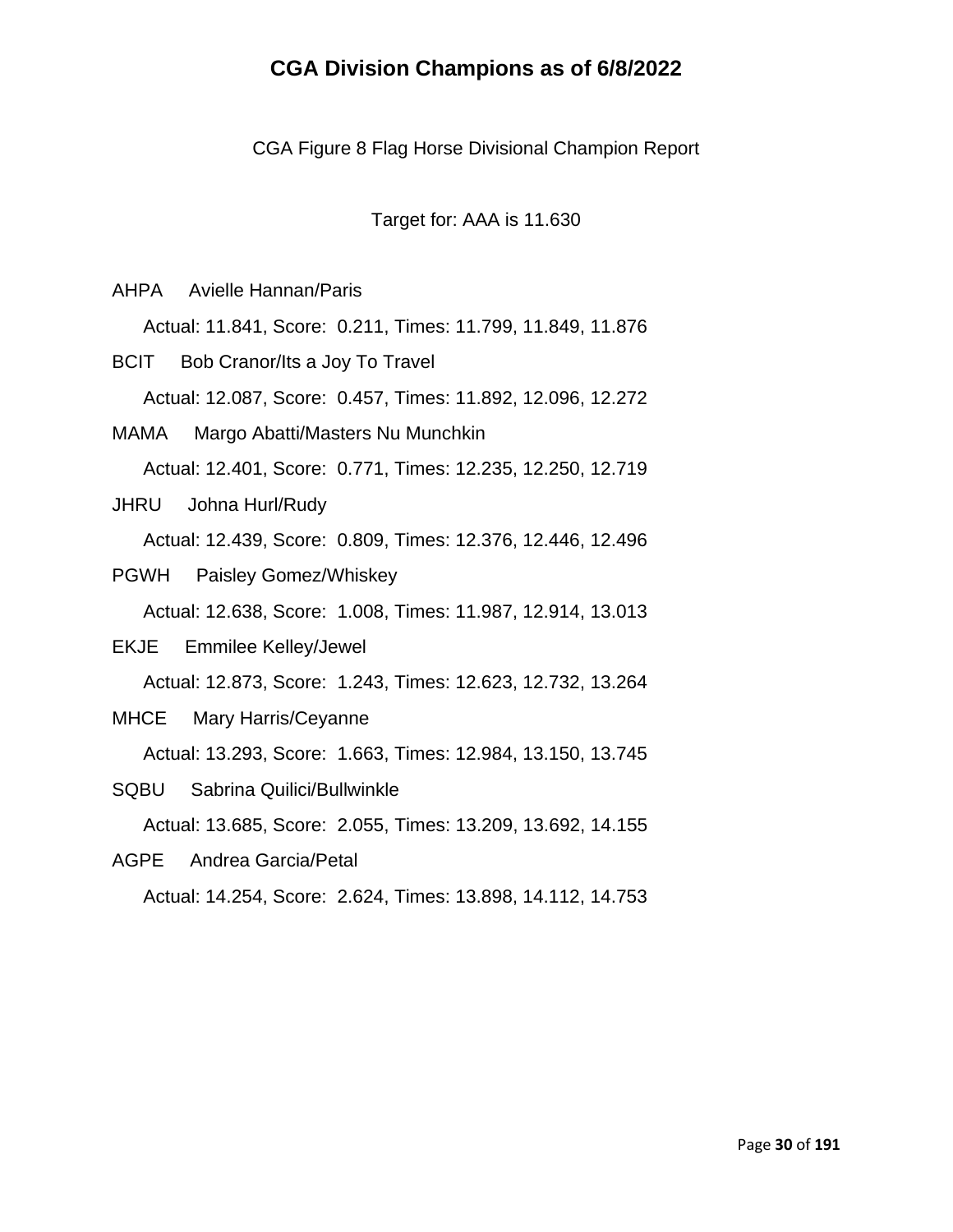CGA Figure 8 Flag Horse Divisional Champion Report

Target for: AA is 15.420

ALHA Ashley Lessa/Hank

Actual: 15.982, Score: 0.562, Times: 15.867, 15.998, 16.082

SPDA Shelley Powell/Dazzle Me Actual: 16.341, Score: 0.921, Times: 15.939, 16.203, 16.880 JQFR Jason Quilici/Frank

Actual: 17.003, Score: 1.583, Times: 15.720, 16.033, 19.256

SBRO1 Sue Bartow/Roxy

Actual: 17.047, Score: 1.627, Times: 15.559, 16.751, 18.832

JWVA Janice Wiarco/Valentine

Actual: 17.071, Score: 1.651, Times: 15.872, 16.711, 18.629

- ABCO Aubrie Buck/Coco Bean Actual: 17.301, Score: 1.881, Times: 15.755, 17.779, 18.370
- JBJU Jennifer Byrd/Jule

Actual: 17.519, Score: 2.099, Times: 16.854, 17.744, 17.959

SKLE Sally Kimsey/Leo

Actual: 17.571, Score: 2.151, Times: 16.989, 17.433, 18.292

MMCA Mercedes Montes/Calculated Risk

Actual: 17.728, Score: 2.308, Times: 17.268, 17.606, 18.310

AMLU Addyson Mendoza/Lucky Penny Actual: 17.819, Score: 2.399, Times: 16.562, 17.682, 19.212

NWMO Natalie Wood-Young/Mocha Actual: 17.889, Score: 2.469, Times: 15.811, 17.961, 19.894

BKBO Brooke Kendrick/Bodie Actual: 17.903, Score: 2.483, Times: 16.455, 16.900, 20.353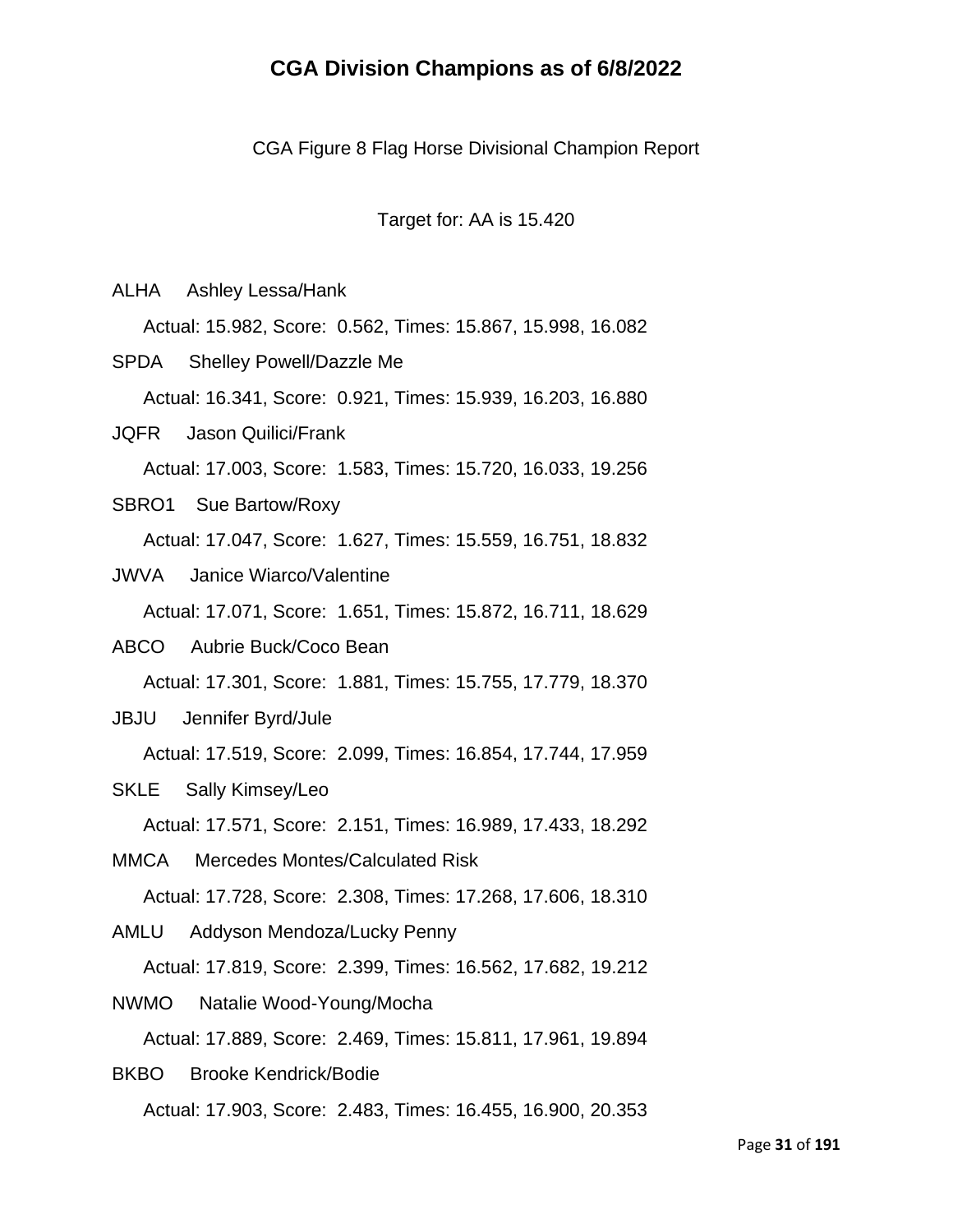JOLU Jordan ODell/Luna

Actual: 17.909, Score: 2.489, Times: 15.938, 18.424, 19.364

JRKI Jennifer Roberts/Kidd

Actual: 18.071, Score: 2.651, Times: 16.656, 17.208, 20.349

- TBPL Todd Benton/Please Camolena Actual: 18.283, Score: 2.863, Times: 17.574, 18.028, 19.247
- VLDE Virginia Leighton/Delight Actual: 18.303, Score: 2.883, Times: 18.036, 18.412, 18.461 TGFE Taylor Gilmore/Feather

Actual: 19.473, Score: 4.053, Times: 17.506, 20.377, 20.537

EWSA Evie Watkins/Sally Actual: 19.497, Score: 4.077, Times: 18.695, 19.549, 20.246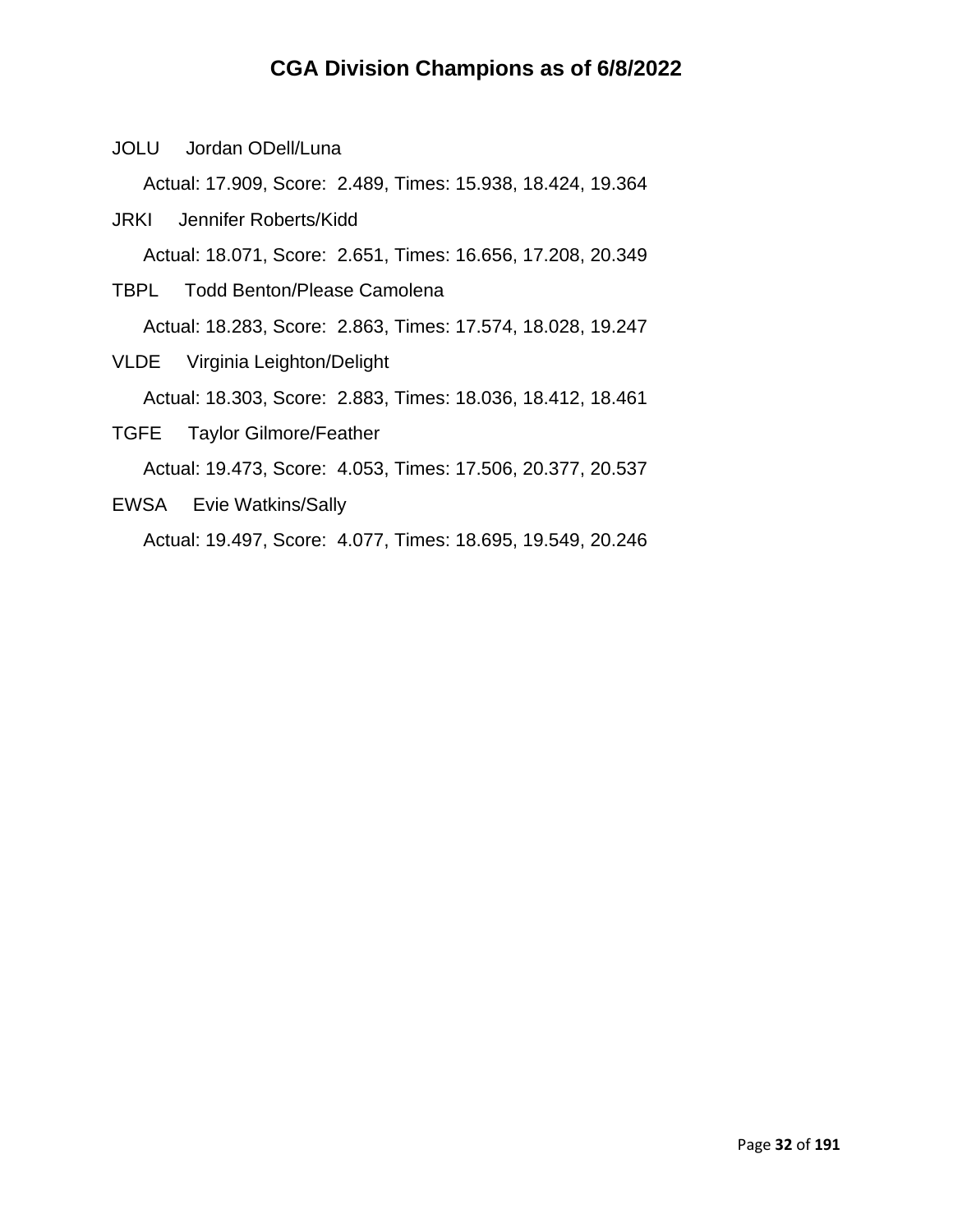CGA Figure 8 Flag Horse Divisional Champion Report

Target for: A is 21.020

MKZO Molly Koehn/Zoe

Actual: 21.460, Score: 0.440, Times: 21.350, 21.421, 21.608

- JMHI Julie MacDonald/High Brow Kitkat Actual: 21.517, Score: 0.497, Times: 21.195, 21.644, 21.711
- TWSP Taylor Wright/Spirit Actual: 22.268, Score: 1.248, Times: 21.457, 22.617, 22.729
- ASMI Allyson Shiffrar/Miss Saintly Shine Actual: 22.320, Score: 1.300, Times: 21.146, 22.038, 23.776
- KALL Katie Archibald/Llfamenbojo Actual: 22.499, Score: 1.479, Times: 21.478, 21.821, 24.199
- LMCO Leah Malfatti/Cowboy Actual: 22.802, Score: 1.782, Times: 22.172, 22.553, 23.680
- DMSO Dan MacDonald/Southern Boone Boy Actual: 22.833, Score: 1.813, Times: 21.922, 23.058, 23.519
- AAWH Alexandria Amato/Whiskey Actual: 23.003, Score: 1.983, Times: 21.109, 23.406, 24.495
- MHSO Maureen Hall/Soul On Fire

Actual: 23.015, Score: 1.995, Times: 22.156, 23.006, 23.882

- KTDA Kasinda Thompson/Dashin With Chicks Actual: 23.127, Score: 2.107, Times: 21.900, 22.059, 25.423
- CSMA Celina Sova/Maui Paradise Actual: 23.457, Score: 2.437, Times: 22.511, 23.898, 23.962
- CSJO Christine Schallmo/Johnny's Boy Actual: 23.493, Score: 2.473, Times: 22.748, 22.789, 24.943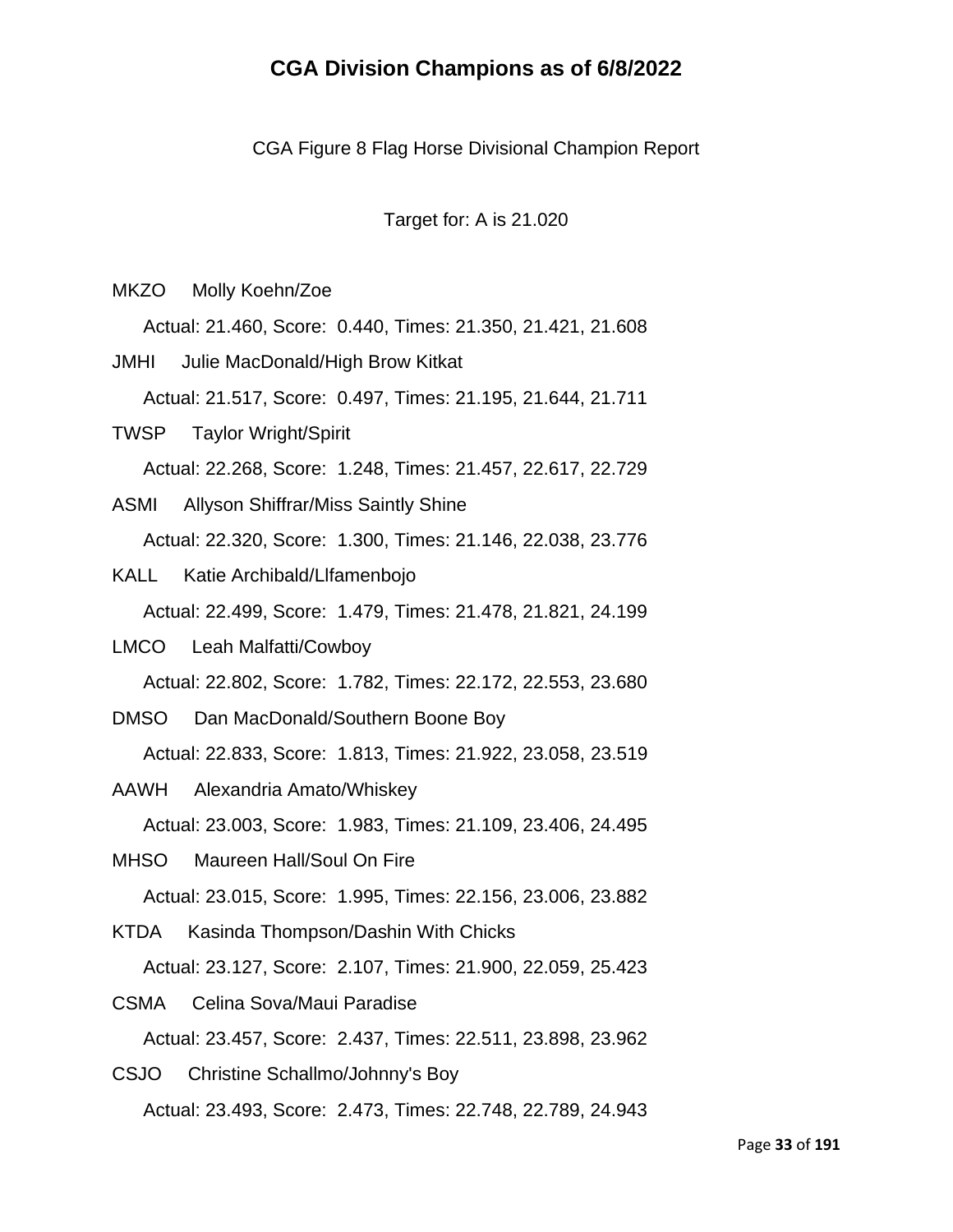- MACH Melinda Alexander/Charlie Brown Actual: 23.691, Score: 2.671, Times: 22.230, 22.892, 25.952 RCDO Rebekah Crill/Domino Actual: 23.741, Score: 2.721, Times: 21.710, 24.668, 24.846 JSSE Janie Strang/Senshi Toshio Actual: 24.205, Score: 3.185, Times: 22.359, 25.055, 25.202 ECSC Emma Conover/Scout's Honor Actual: 24.680, Score: 3.660, Times: 21.729, 25.398, 26.914
- SLVA Samantha Levell/Valor Actual: 24.785, Score: 3.765, Times: 21.116, 24.586, 28.654
- EWPU Emiko Wiarco/Puffle Actual: 24.867, Score: 3.847, Times: 22.097, 22.875, 29.628
- ARZA Abraham Rangel/Zara

Actual: 25.628, Score: 4.608, Times: 21.613, 27.147, 28.125

CPCA Claudia Payne/Callie

Actual: 25.948, Score: 4.928, Times: 22.329, 26.249, 29.265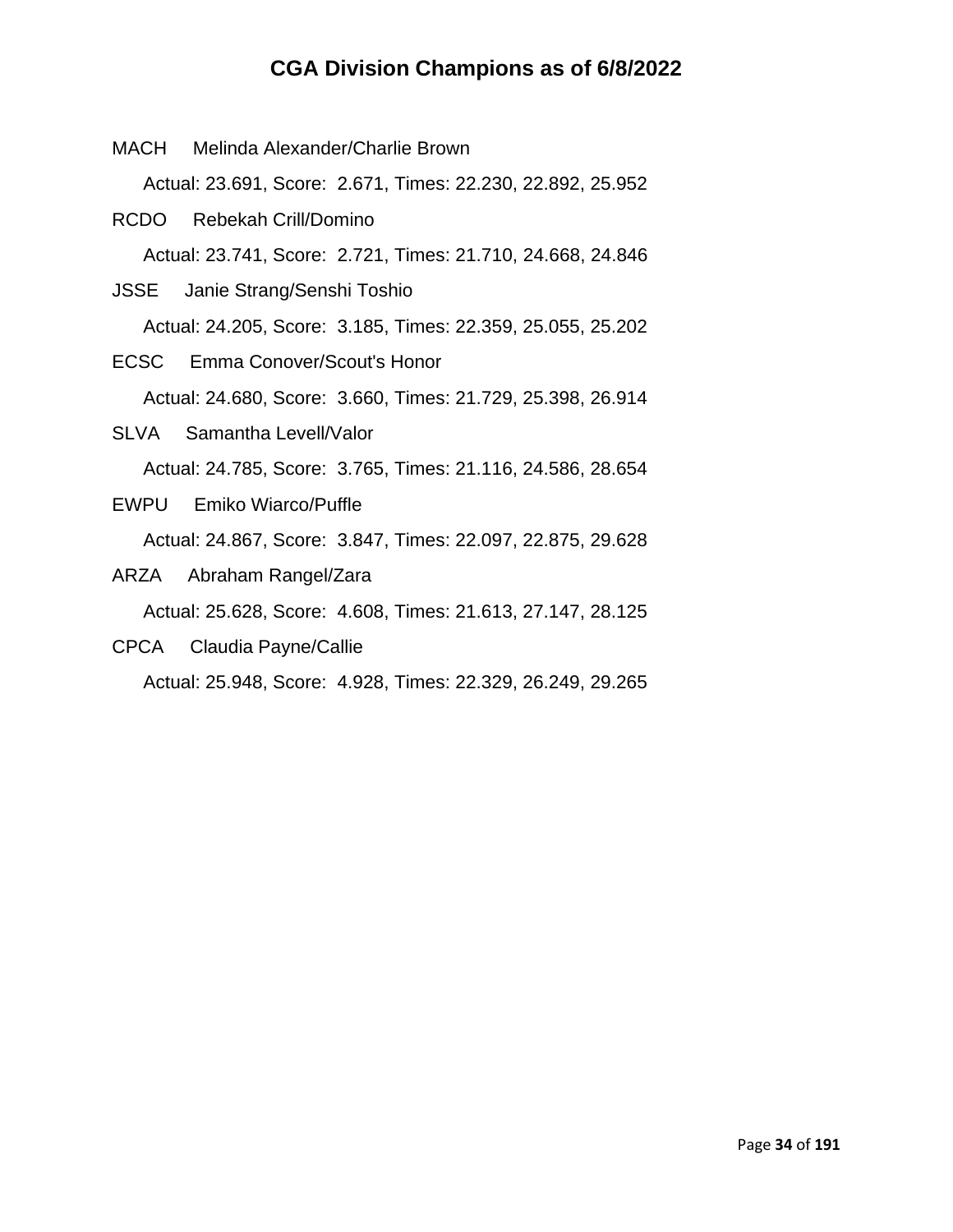CGA Figure 8 Flag Horse Divisional Champion Report

Target for: FC is 30.030

CGJU Cindi Gereaux/Julie's Cowgirl Actual: 30.605, Score: 0.575, Times: 30.232, 30.504, 31.080 PCAC Paige Cleveland/Ace Actual: 32.534, Score: 2.504, Times: 30.318, 32.608, 34.677 SBAC Sydney Beauchamp/Ace Actual: 32.605, Score: 2.575, Times: 30.396, 31.189, 36.229 CCRE Chris Crane/Remi Actual: 33.106, Score: 3.076, Times: 30.706, 30.763, 37.849 CORE Christine Olivas/Remi Actual: 33.846, Score: 3.816, Times: 30.323, 32.128, 39.088 KHJO Katie Hall/Joyous One Actual: 34.207, Score: 4.177, Times: 31.920, 32.807, 37.894 SHST Sydney Hanks/Stella Actual: 34.698, Score: 4.668, Times: 33.190, 34.938, 35.966 SPFL Sharon Prodan/Flash Actual: 35.073, Score: 5.043, Times: 31.024, 35.416, 38.778 ROSH Rick Ortiz/Shelby Actual: 35.089, Score: 5.059, Times: 32.103, 32.249, 40.916 DMCH Darren McDonald/Chip Actual: 35.489, Score: 5.459, Times: 30.457, 35.168, 40.842 PSJE Pryce Swenson/Jedi Actual: 35.820, Score: 5.790, Times: 30.751, 37.388, 39.320 THMO Tracy Hall/Mozzie

Actual: 35.855, Score: 5.825, Times: 33.247, 33.947, 40.372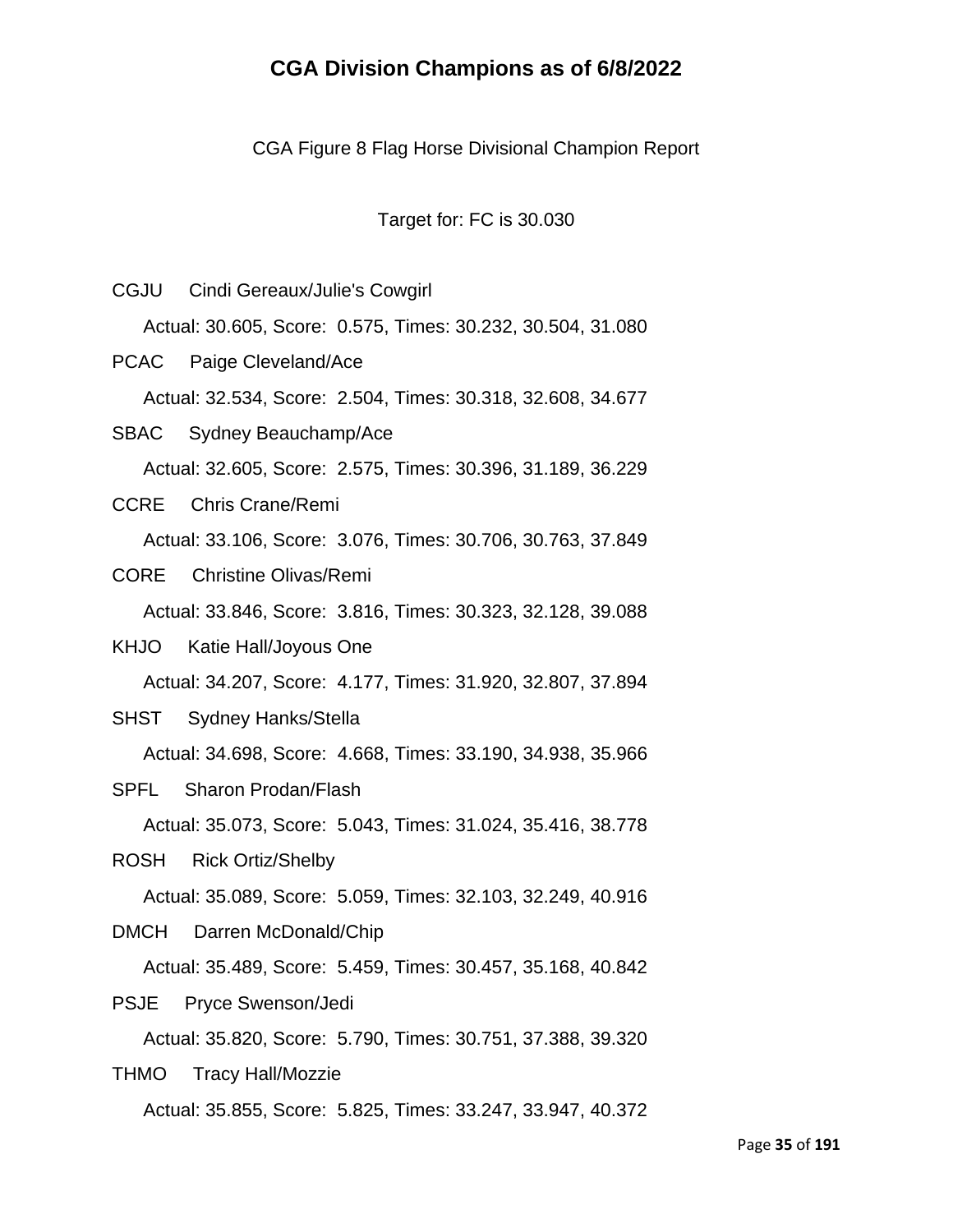TBPE Tammy Bogardus/Pepper

Actual: 36.140, Score: 6.110, Times: 35.508, 36.264, 36.648

JWCO Josie Walters/Copper

Actual: 36.142, Score: 6.112, Times: 30.105, 37.223, 41.097

- KSRE Kristen Sears/Rein Stealer Actual: 36.242, Score: 6.212, Times: 30.118, 38.989, 39.618
- SHCA Shelby Hill/Catalina Actual: 36.271, Score: 6.241, Times: 33.633, 36.274, 38.905
- PJSM Penny Johnson/Smokey Bear Actual: 36.759, Score: 6.729, Times: 32.901, 38.252, 39.124
- KHSU Kathy Hill/Sunny Actual: 37.446, Score: 7.416, Times: 34.216, 35.999, 42.123
- BGPE Brodie Gularte/Pea

Actual: 37.805, Score: 7.775, Times: 31.235, 36.493, 45.686

GFRI Grace Fredriks/Richard

Actual: 38.279, Score: 8.249, Times: 35.115, 39.609, 40.114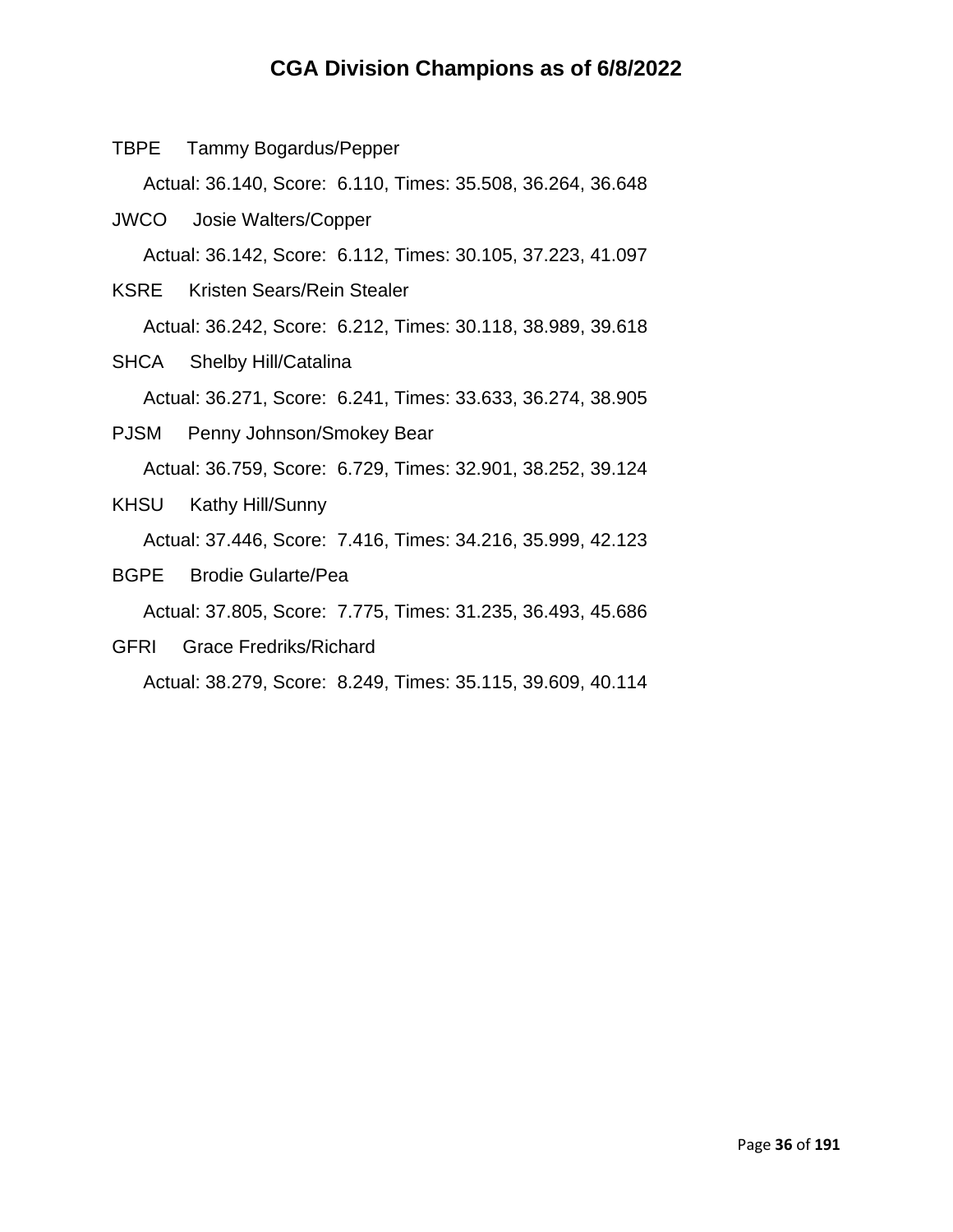CGA Figure 8 Flag Pony Divisional Champion Report

Target for: AAA+ is 4.000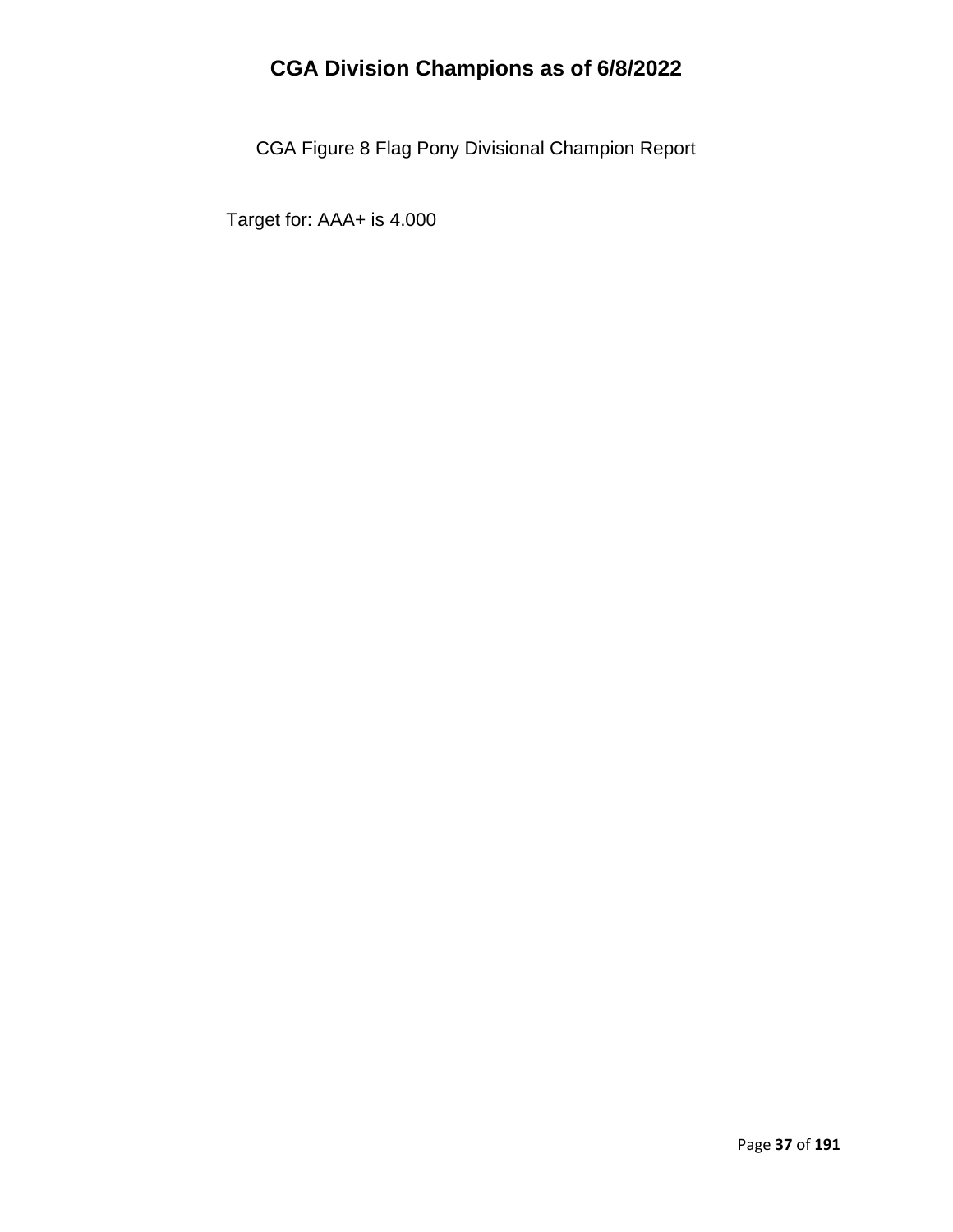CGA Figure 8 Flag Pony Divisional Champion Report

Target for: AAA is 12.020

KTSP Kasinda Thompson/Spot

Actual: 12.332, Score: 0.312, Times: 12.296, 12.337, 12.363

JDWI Jill Druzgala/Wildfire

Actual: 12.986, Score: 0.966, Times: 12.169, 13.265, 13.523

- DHBU Danna Herchkorn-Cote/Bugatti Actual: 13.126, Score: 1.106, Times: 12.869, 13.247, 13.263
- DMTI Dianna Malley/Tipsy Actual: 13.520, Score: 1.500, Times: 12.626, 13.746, 14.189
- RFSU Rilee Frates/Suncrest Maverick

Actual: 14.716, Score: 2.696, Times: 13.135, 13.902, 17.112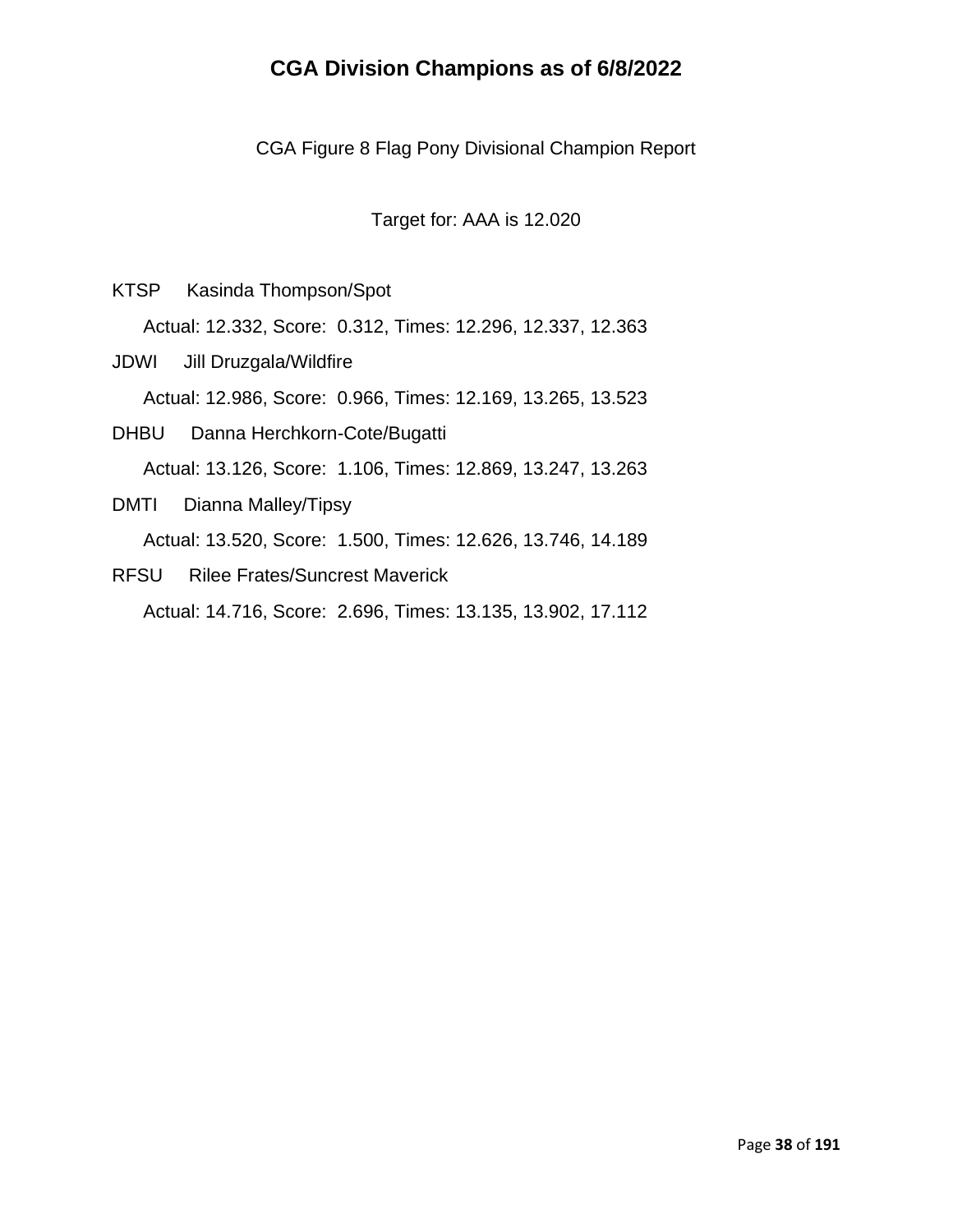CGA Figure 8 Flag Pony Divisional Champion Report

Target for: AA is 18.430

SBDI2 Summer Brown/Dicey

Actual: 21.238, Score: 2.808, Times: 20.691, 21.070, 21.953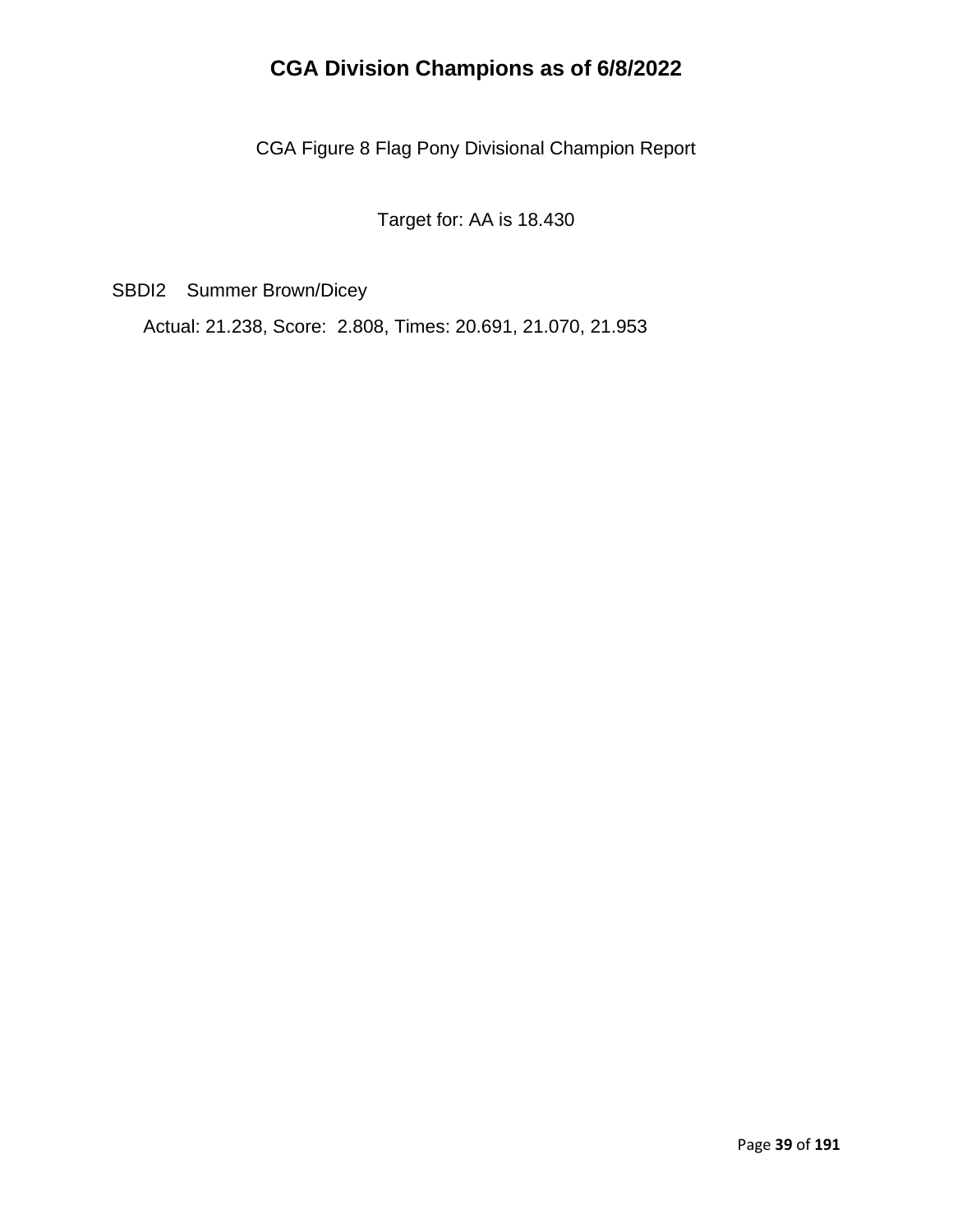CGA Figure 8 Flag Pony Divisional Champion Report

Target for: A is 24.680

STMA Susan Talbot/Maverick

Actual: 26.784, Score: 2.104, Times: 26.130, 26.841, 27.382

ALRA Ali Link/Rascal The Pon Actual: 35.845, Score: 11.165, Times: 34.624, 36.082, 36.828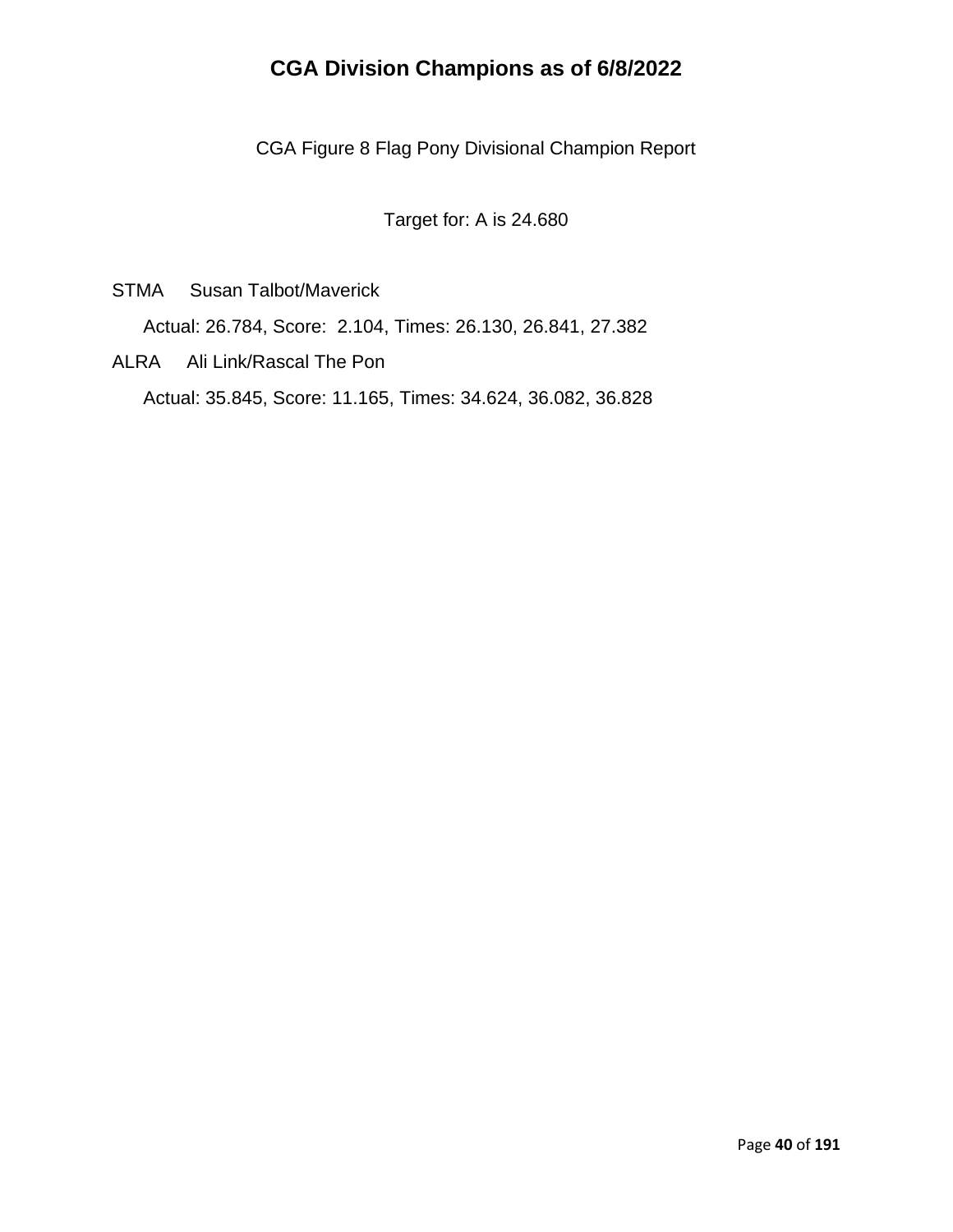CGA Figure 8 Flag Pony Divisional Champion Report

Target for: FC is 39.360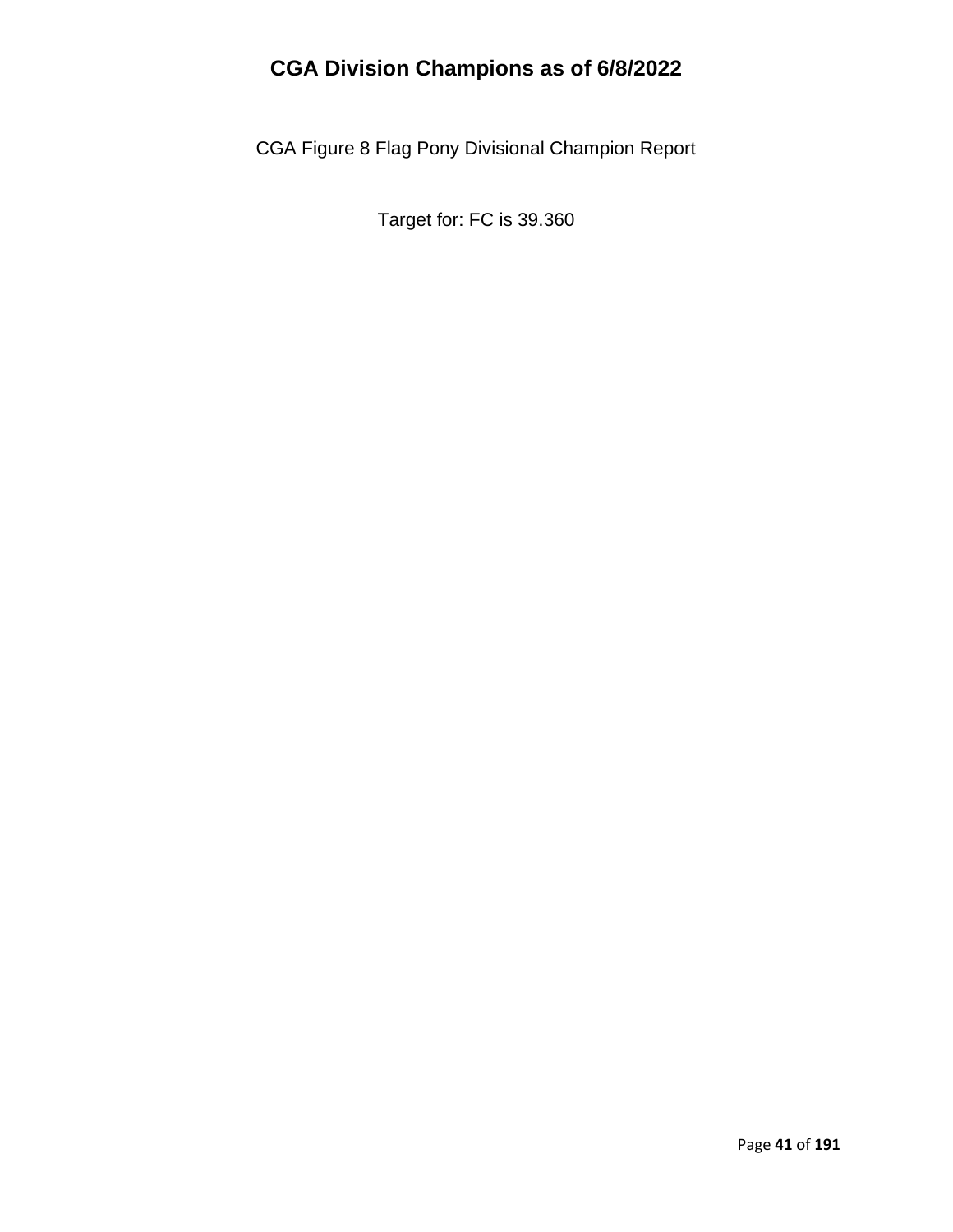CGA Figure 8 Stake Horse Divisional Champion Report

Target for: AAA+ is 4.000

- ITRO Isaiah Thompson/Royal Moonshine Actual: 10.765, Score: 6.765, Times: 10.574, 10.833, 10.889
- RKSU Rachel Kelman/Sunflare Actual: 10.777, Score: 6.777, Times: 10.725, 10.802, 10.804
- JBAN Jaeden Barmettler/Annie Amarillo Actual: 10.853, Score: 6.853, Times: 10.789, 10.863, 10.907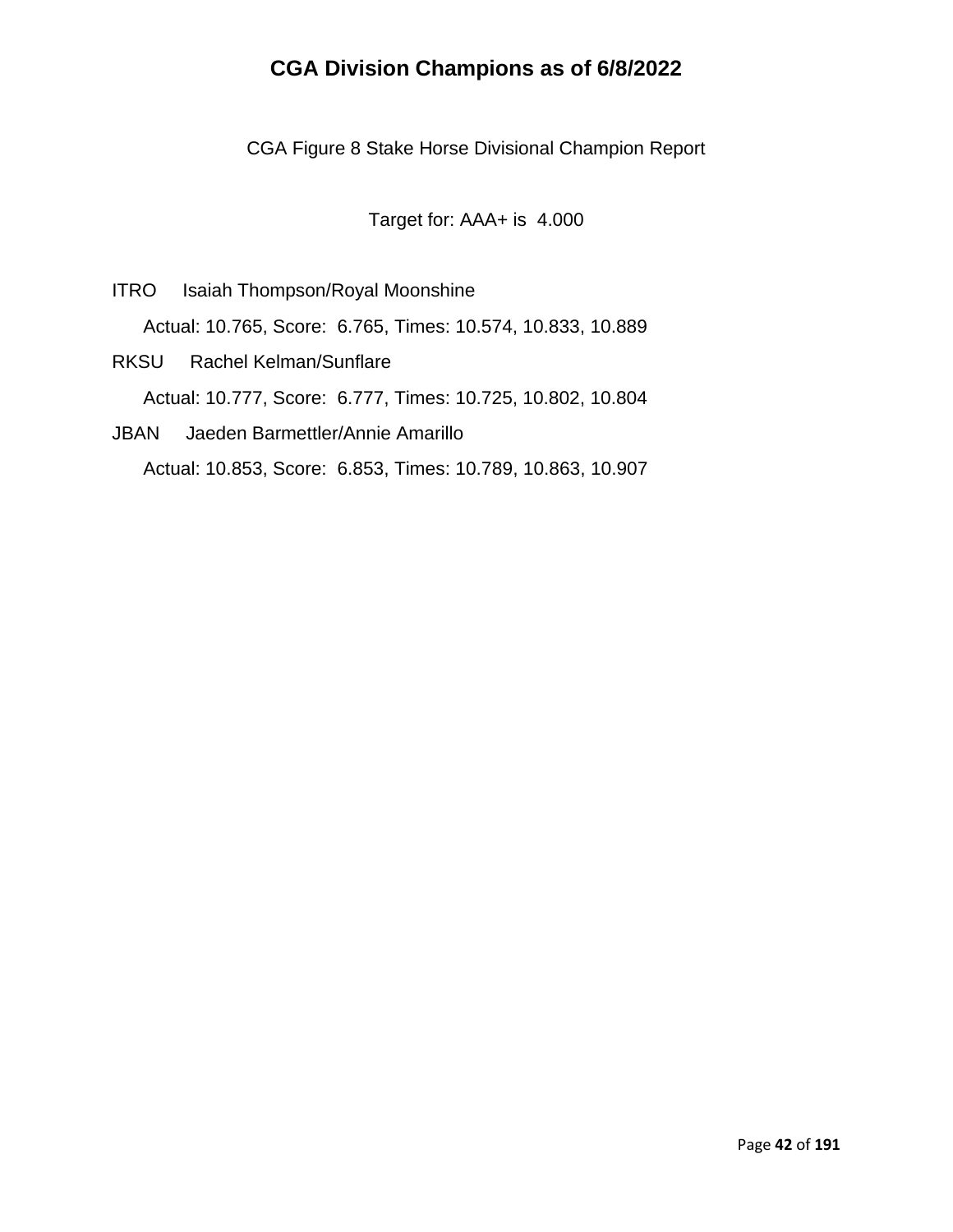CGA Figure 8 Stake Horse Divisional Champion Report

Target for: AAA is 11.110

- BCIT Bob Cranor/Its a Joy To Travel Actual: 11.190, Score: 0.080, Times: 11.176, 11.189, 11.204 AHPA Avielle Hannan/Paris Actual: 11.221, Score: 0.111, Times: 11.159, 11.241, 11.263 EKJE Emmilee Kelley/Jewel Actual: 11.232, Score: 0.122, Times: 11.199, 11.240, 11.258
- JHRU Johna Hurl/Rudy Actual: 11.241, Score: 0.131, Times: 11.158, 11.223, 11.343
- MPGE Macy Pacheco/Get It Girl Actual: 11.269, Score: 0.159, Times: 11.200, 11.261, 11.345
- MHCE Mary Harris/Ceyanne Actual: 11.378, Score: 0.268, Times: 11.177, 11.314, 11.644
- KCMI Kay Carson/Miss Demeanor

Actual: 11.443, Score: 0.333, Times: 11.297, 11.509, 11.523

JCJU Jordyn Chenal/Juliet

Actual: 11.464, Score: 0.354, Times: 11.273, 11.352, 11.768

TDMI Toni DeHerrera/Missy

Actual: 11.473, Score: 0.363, Times: 11.323, 11.536, 11.560

PGWH Paisley Gomez/Whiskey

Actual: 11.522, Score: 0.412, Times: 11.471, 11.521, 11.574

SQBU Sabrina Quilici/Bullwinkle Actual: 11.554, Score: 0.444, Times: 11.515, 11.519, 11.628 JODO Jordan ODell/Doc Of The Bay

Actual: 11.555, Score: 0.445, Times: 11.136, 11.403, 12.125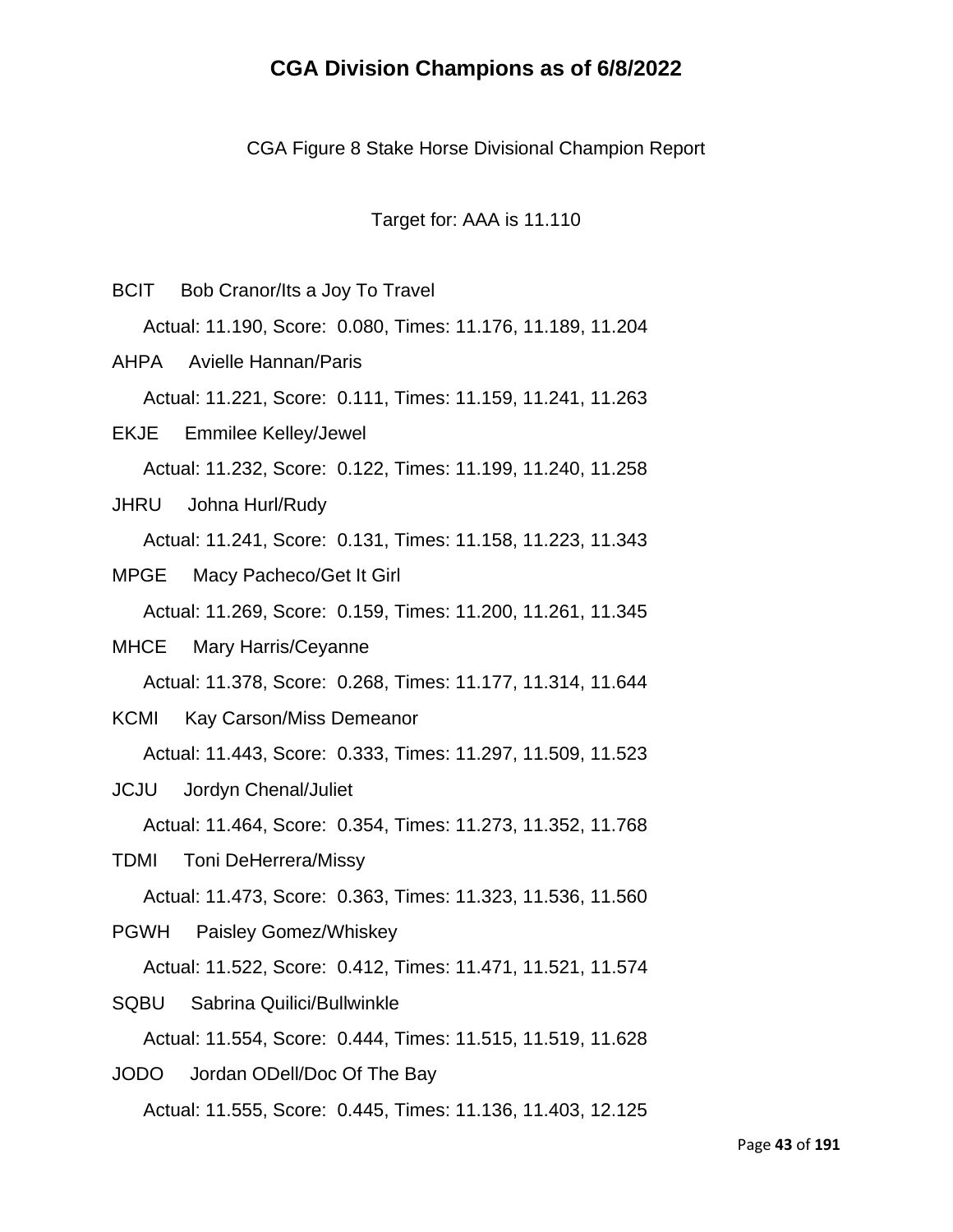AGPE Andrea Garcia/Petal

Actual: 11.578, Score: 0.468, Times: 11.333, 11.556, 11.846

- CSBU Cassidy Sabral/Burning Ember Actual: 11.587, Score: 0.477, Times: 11.421, 11.489, 11.851
- MAMA Margo Abatti/Masters Nu Munchkin Actual: 11.654, Score: 0.544, Times: 11.433, 11.560, 11.968
- DBBR Daphney Buck/Brandy Actual: 11.668, Score: 0.558, Times: 11.612, 11.662, 11.729
- JGLO Jenn Gosselin/Lola Actual: 11.693, Score: 0.583, Times: 11.585, 11.734, 11.759
- JPDO Jessica Pacheco/Dolly Actual: 11.707, Score: 0.597, Times: 11.563, 11.751, 11.807
- DMGI Dawn Mileham/Girls Got Rythmn Actual: 11.749, Score: 0.639, Times: 11.536, 11.632, 12.080
- MNSA Marnie Nessen/Sassy

Actual: 11.762, Score: 0.652, Times: 11.457, 11.864, 11.966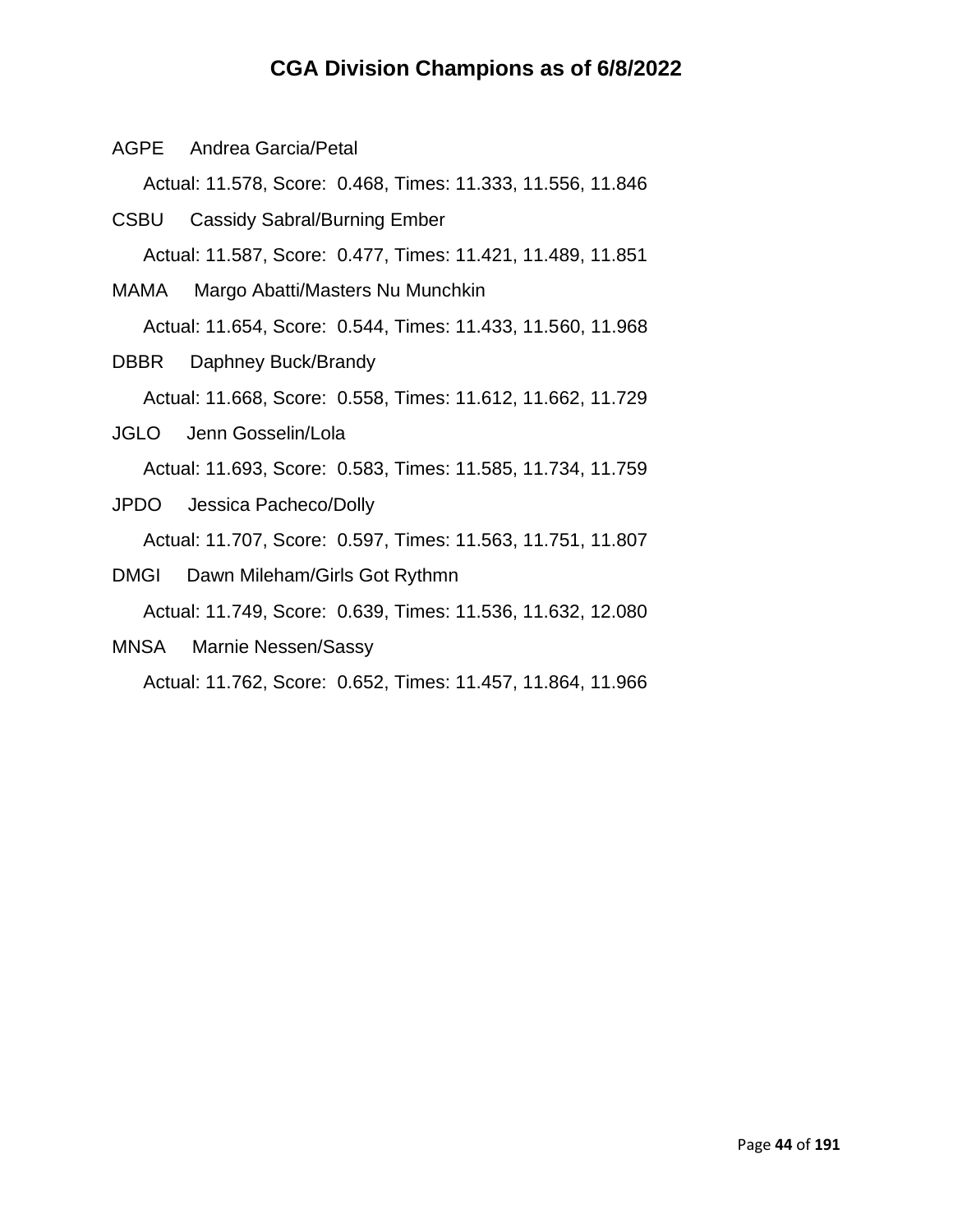CGA Figure 8 Stake Horse Divisional Champion Report

Target for: AA is 12.230

TGFE Taylor Gilmore/Feather

Actual: 12.284, Score: 0.054, Times: 12.253, 12.279, 12.321

- BKPE Bry Kessler/Peanutbutter Actual: 12.348, Score: 0.118, Times: 12.305, 12.357, 12.382
- CCTA Carrie Cave/Tango Actual: 12.409, Score: 0.179, Times: 12.251, 12.339, 12.637
- JWVA Janice Wiarco/Valentine Actual: 12.413, Score: 0.183, Times: 12.253, 12.403, 12.584
- ESBL Eva Schwind/Blue

Actual: 12.414, Score: 0.184, Times: 12.298, 12.415, 12.528

- AMLU Addyson Mendoza/Lucky Penny Actual: 12.425, Score: 0.195, Times: 12.265, 12.472, 12.537
- SPSE Sydney Parlato/Seabee

Actual: 12.429, Score: 0.199, Times: 12.343, 12.403, 12.540

- ADRU Amy Del Sarto/Ruby Actual: 12.434, Score: 0.204, Times: 12.353, 12.386, 12.564
- JTNO Jessica Talbot/Nova

Actual: 12.436, Score: 0.206, Times: 12.264, 12.470, 12.574

MNGI Melanie Newhouse/Gindii

Actual: 12.440, Score: 0.210, Times: 12.369, 12.376, 12.575

- HVDU Haley VanDaele/Dutchess Actual: 12.469, Score: 0.239, Times: 12.253, 12.543, 12.611
- KKSC Kristen Knopf/Scout Actual: 12.472, Score: 0.242, Times: 12.284, 12.464, 12.667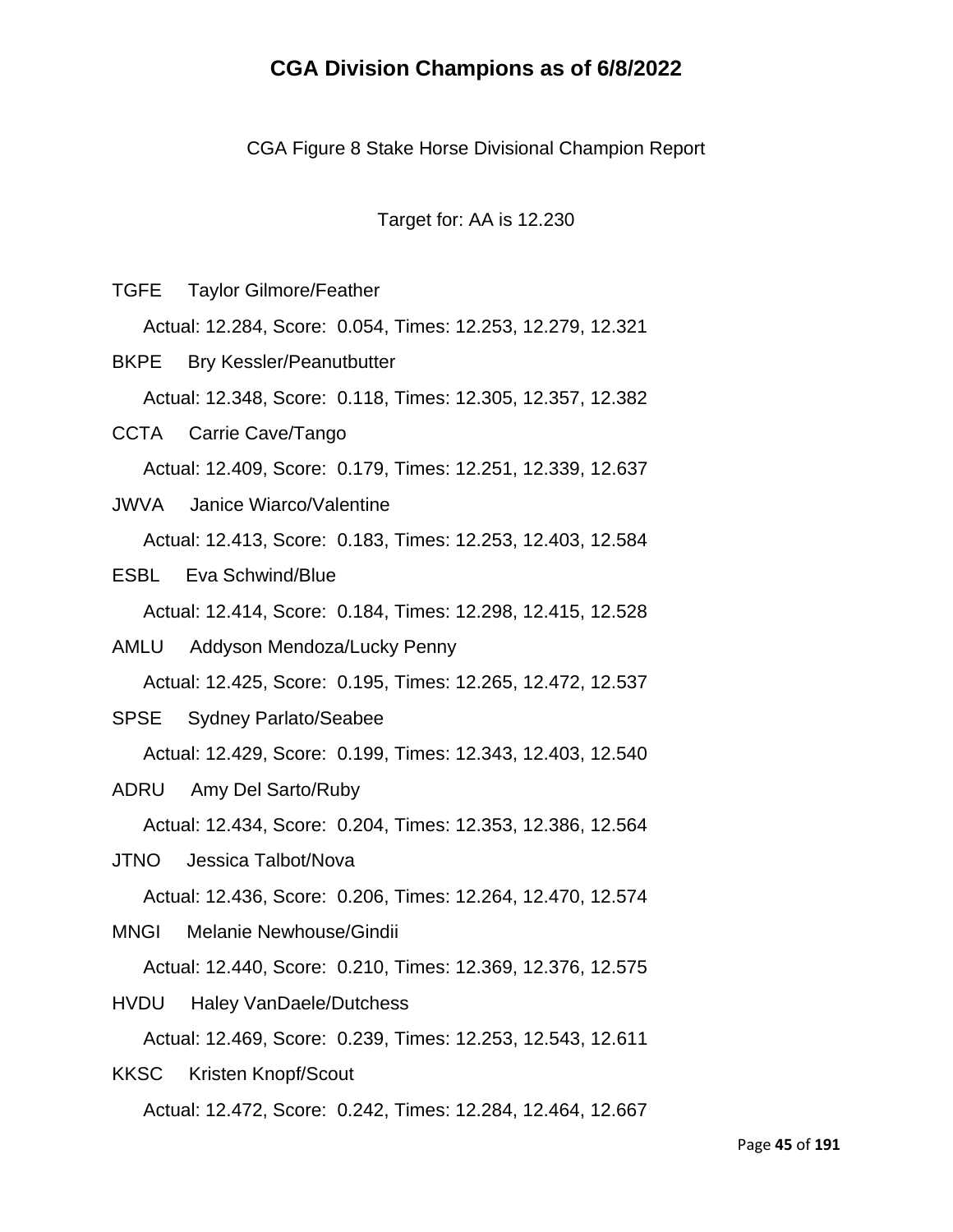- FVST Frances Valencia/Stella Actual: 12.477, Score: 0.247, Times: 12.362, 12.494, 12.576 TLBE Tayler Little/Betsey Actual: 12.478, Score: 0.248, Times: 12.267, 12.542, 12.624 AAMI Andrea Aragon/Midas Actual: 12.481, Score: 0.251, Times: 12.368, 12.407, 12.667 SPDA Shelley Powell/Dazzle Me Actual: 12.484, Score: 0.254, Times: 12.372, 12.526, 12.554 NWBE Natsumi Wiarco/Bear Actual: 12.518, Score: 0.288, Times: 12.473, 12.478, 12.603 BKBO Brooke Kendrick/Bodie Actual: 12.522, Score: 0.292, Times: 12.341, 12.445, 12.779
- CCMI Christopher Cannon/Midnight Actual: 12.544, Score: 0.314, Times: 12.365, 12.578, 12.690
- VPTE Vincent Perry/Tequila Actual: 12.563, Score: 0.333, Times: 12.290, 12.502, 12.896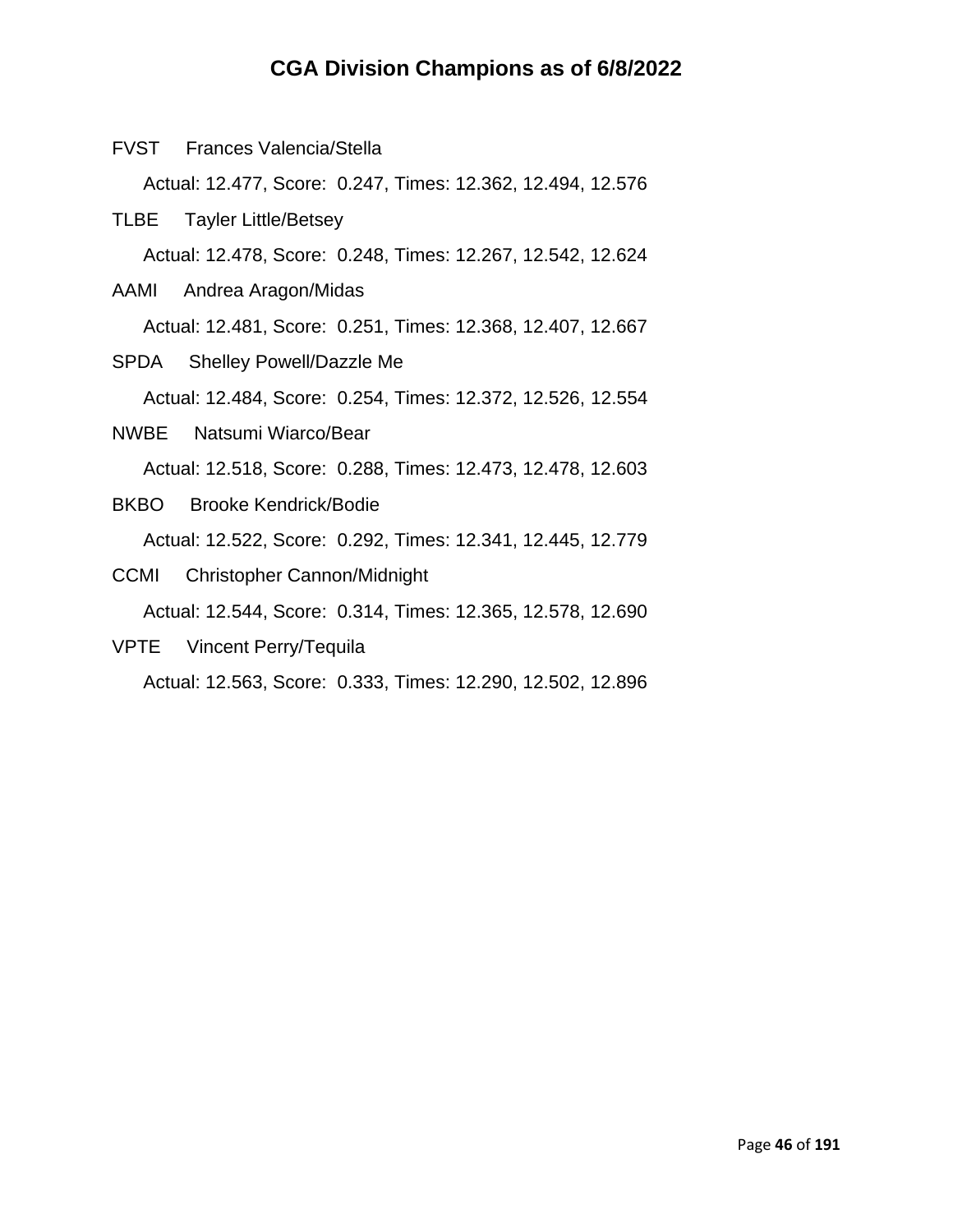CGA Figure 8 Stake Horse Divisional Champion Report

Target for: A is 13.570

PDEL Payton DeHerrera/Elvis's Rowdy Music Actual: 13.705, Score: 0.135, Times: 13.605, 13.679, 13.830 JGST Jill Gentile/Starbucks Actual: 13.748, Score: 0.178, Times: 13.582, 13.748, 13.914 DLTO Dave Leighton/Torque Actual: 13.927, Score: 0.357, Times: 13.677, 13.987, 14.117 HBFI Hudson Burns/Fiesty Fiona Actual: 13.987, Score: 0.417, Times: 13.838, 14.017, 14.106 TLSK Tracey LeRoy/Skye Actual: 14.047, Score: 0.477, Times: 13.913, 14.077, 14.152 SBDI Sage Bassi/Dia Actual: 14.052, Score: 0.482, Times: 13.984, 14.058, 14.114 CCJU Charla Cranor/Just My Luck Actual: 14.052, Score: 0.482, Times: 13.629, 14.120, 14.407 BNNI Brooklynn Nogo/Nixxy Actual: 14.121, Score: 0.551, Times: 13.874, 14.228, 14.262 KTDA Kasinda Thompson/Dashin With Chicks Actual: 14.143, Score: 0.573, Times: 13.668, 14.000, 14.762 LKWH Lauren Kenyon/Whistling Dixie Actual: 14.178, Score: 0.608, Times: 13.996, 14.160, 14.377 MMGU Mikal McPherson/Gus Actual: 14.181, Score: 0.611, Times: 13.901, 14.007, 14.634 LPOL Lisa Potts/Oliver

Actual: 14.202, Score: 0.632, Times: 13.959, 14.248, 14.400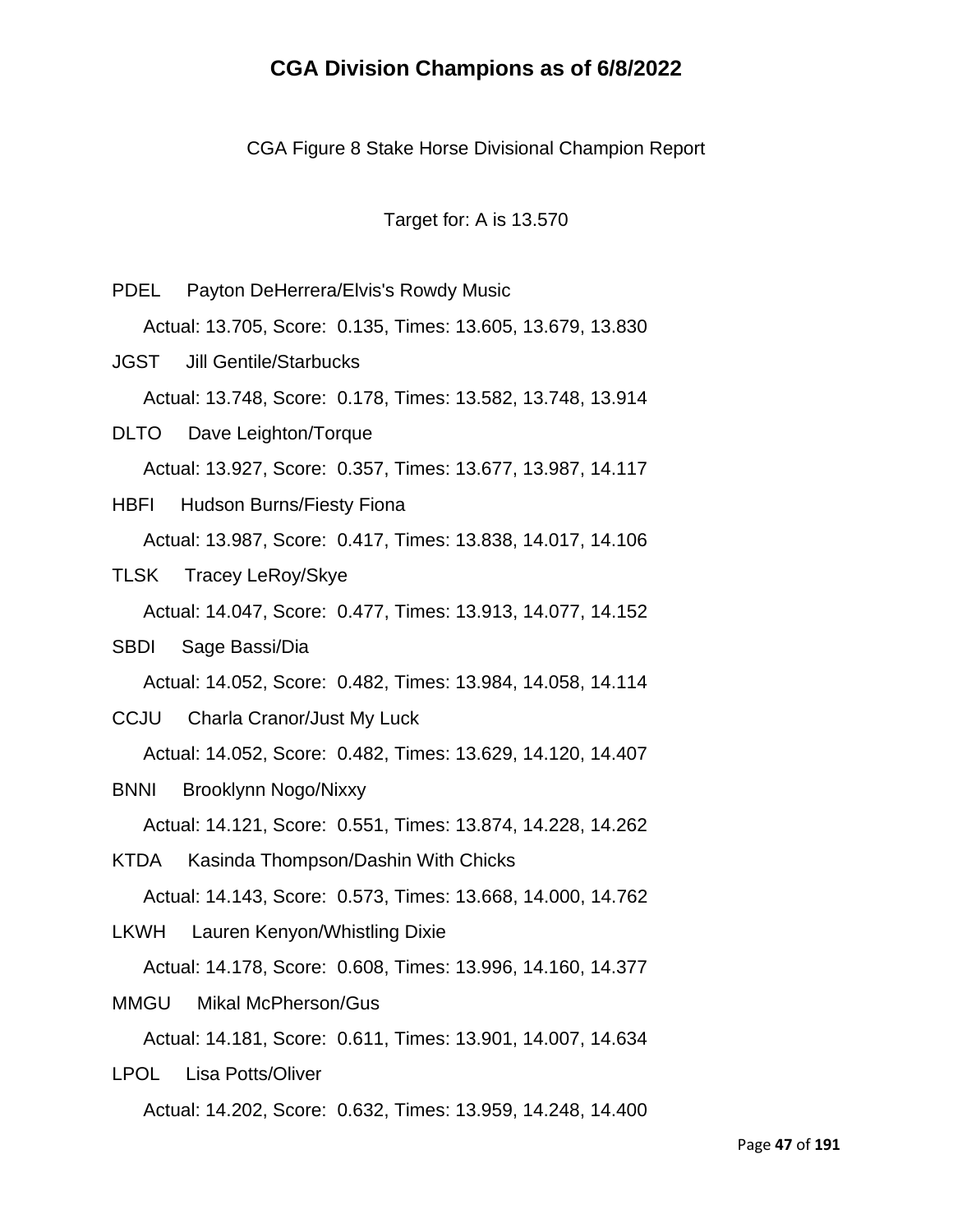RLLA Rachel Lopez/Lacey

Actual: 14.219, Score: 0.649, Times: 14.152, 14.250, 14.256

- LHCH Laci Hettenbach/Cherry Actual: 14.270, Score: 0.700, Times: 13.745, 14.348, 14.716
- ATFI Andrea Thill/Firecracker Actual: 14.273, Score: 0.703, Times: 13.669, 14.429, 14.722
- ASMI Allyson Shiffrar/Miss Saintly Shine Actual: 14.329, Score: 0.759, Times: 14.221, 14.348, 14.419
- KGPE1 Kaitlyn Gilmore/Pepper Actual: 14.332, Score: 0.762, Times: 13.989, 14.374, 14.633
- IMRU Isabel Marritt/Running Wild Actual: 14.347, Score: 0.777, Times: 13.627, 14.390, 15.024
- RHRO Rockie Hill/Rowdy

Actual: 14.419, Score: 0.849, Times: 14.205, 14.284, 14.769

JIPI Janella Ingle/Piper

Actual: 14.494, Score: 0.924, Times: 14.033, 14.574, 14.874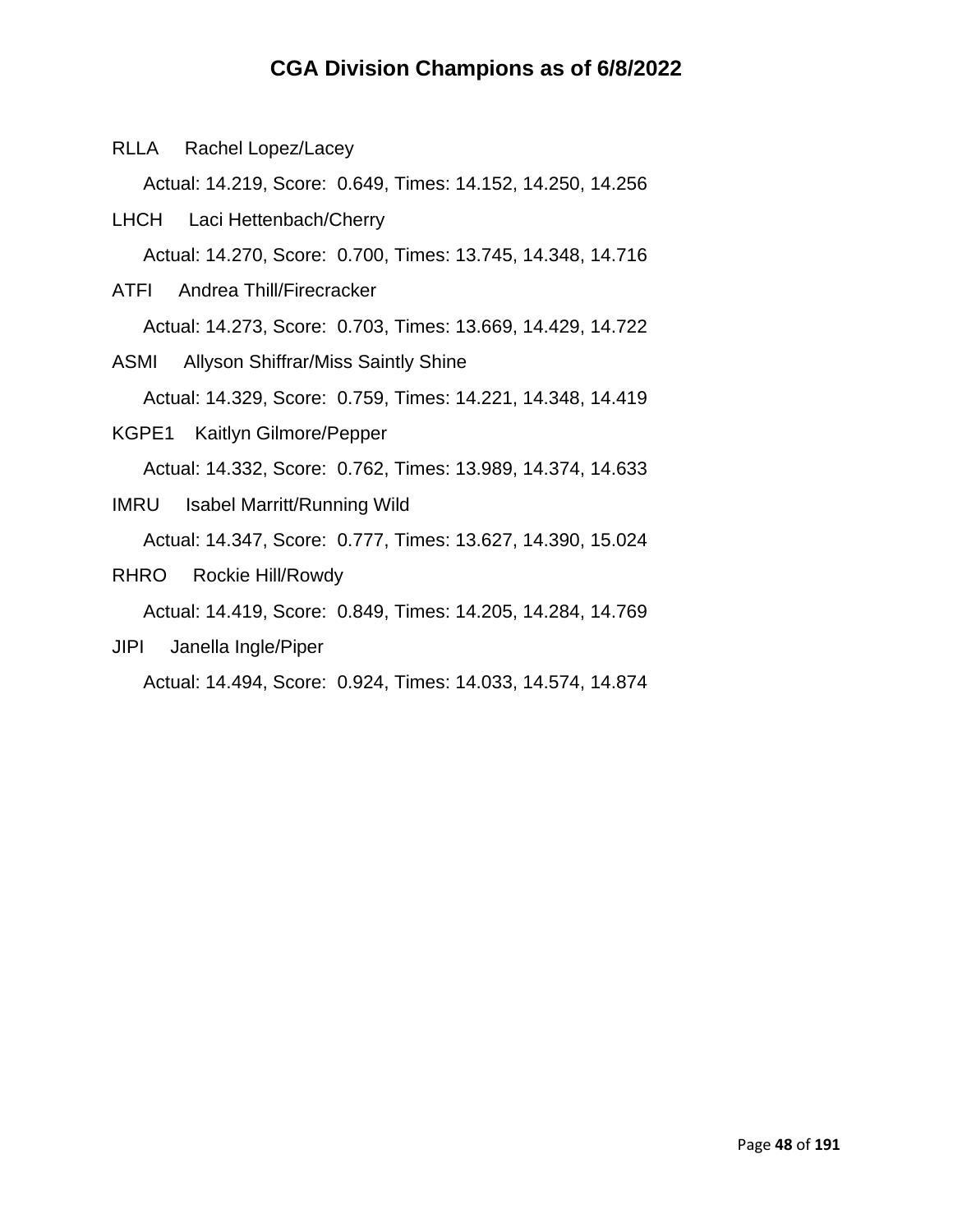CGA Figure 8 Stake Horse Divisional Champion Report

Target for: FC is 16.760

TDPA Tristan DeHaro/Pancho

Actual: 17.218, Score: 0.458, Times: 17.056, 17.144, 17.454

- JSGE Juliette Stone/Gemma Actual: 17.363, Score: 0.603, Times: 17.100, 17.356, 17.632
- EHSU Enslee Hopfe/Sundae Actual: 17.417, Score: 0.657, Times: 17.373, 17.408, 17.471
- CVSU Capri Vizcarra/Surprise Actual: 17.600, Score: 0.840, Times: 16.838, 17.176, 18.786
- BPEM Baily Pickett/Emerald City Actual: 17.625, Score: 0.865, Times: 16.854, 17.654, 18.366
- SRLO Sadie Ringrose/Looking Glass Actual: 17.628, Score: 0.868, Times: 17.085, 17.500, 18.299
- SDWR Sylvette Del Llano/Wrangler

Actual: 17.689, Score: 0.929, Times: 16.823, 17.260, 18.984

DDDO Don Dudak/Dollar

Actual: 17.767, Score: 1.007, Times: 17.043, 18.069, 18.190

CRMO Chelsie Redin/Moose

Actual: 17.953, Score: 1.193, Times: 17.332, 17.536, 18.992

RCTA Rylee Caldwell/Tara

Actual: 17.989, Score: 1.229, Times: 17.495, 17.777, 18.695

- RSSI Rachel Sunderland/Simplywild Actual: 18.033, Score: 1.273, Times: 17.510, 17.661, 18.927
- JSSP Jessica Smith/Spirtual Actual: 18.040, Score: 1.280, Times: 17.267, 18.073, 18.779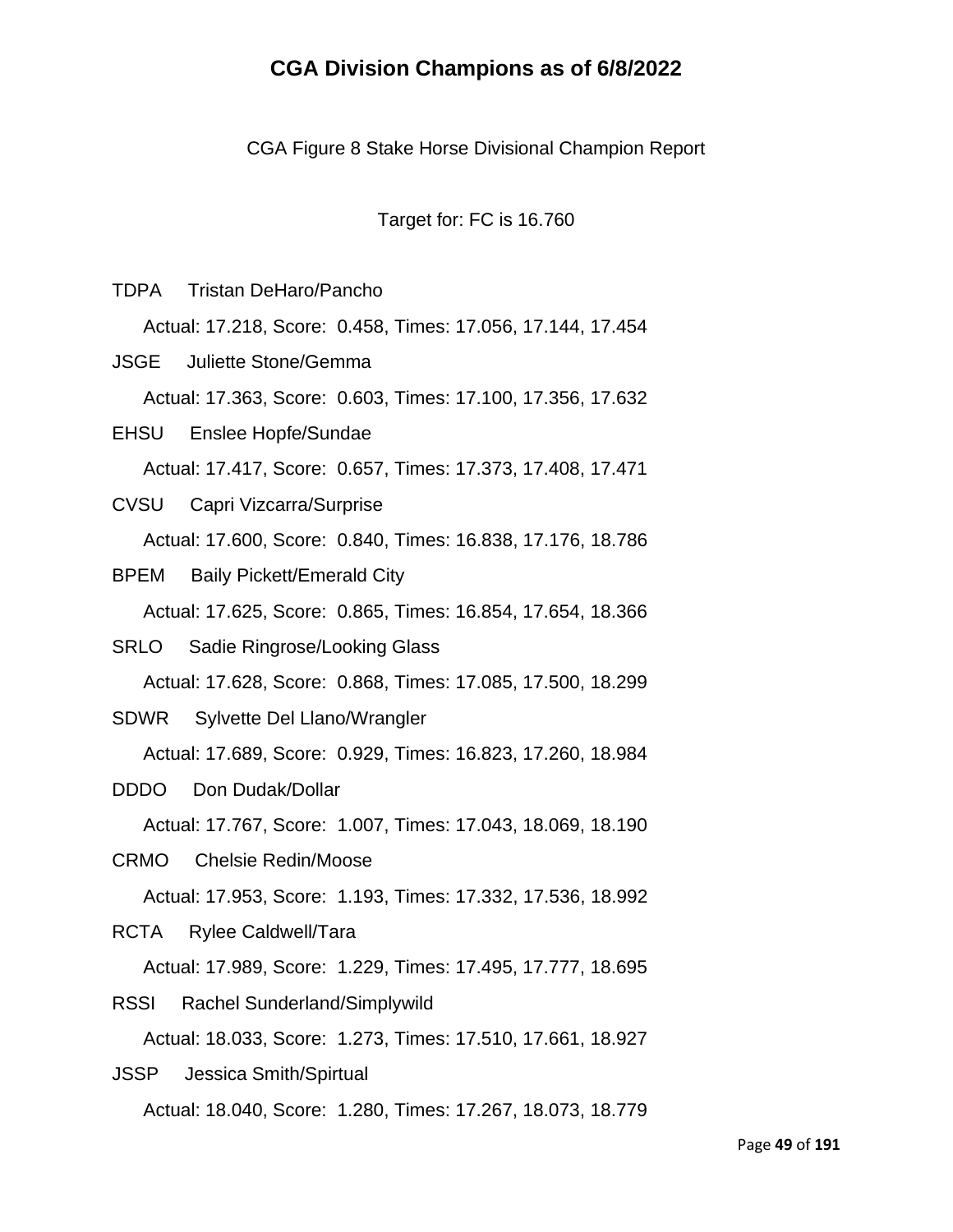CWSK Caraline West/Sky

Actual: 18.043, Score: 1.283, Times: 17.482, 18.179, 18.467

RMCO Riley Menees/Cooper

Actual: 18.242, Score: 1.482, Times: 17.501, 18.136, 19.088

EFDA Emma Freier/Dash

Actual: 18.258, Score: 1.498, Times: 18.009, 18.207, 18.559

- NEJE Norma Easterday/Jet Actual: 18.317, Score: 1.557, Times: 17.470, 17.521, 19.959
- DMCH Darren McDonald/Chip Actual: 18.439, Score: 1.679, Times: 17.493, 18.016, 19.807
- DLSU Daniella Lombardo/Sugarpi Actual: 18.444, Score: 1.684, Times: 17.067, 18.517, 19.747
- ZTZI Zion Tannehill/Ziggy

Actual: 18.448, Score: 1.688, Times: 17.371, 18.690, 19.284

GFRI Grace Fredriks/Richard

Actual: 18.518, Score: 1.758, Times: 18.028, 18.267, 19.259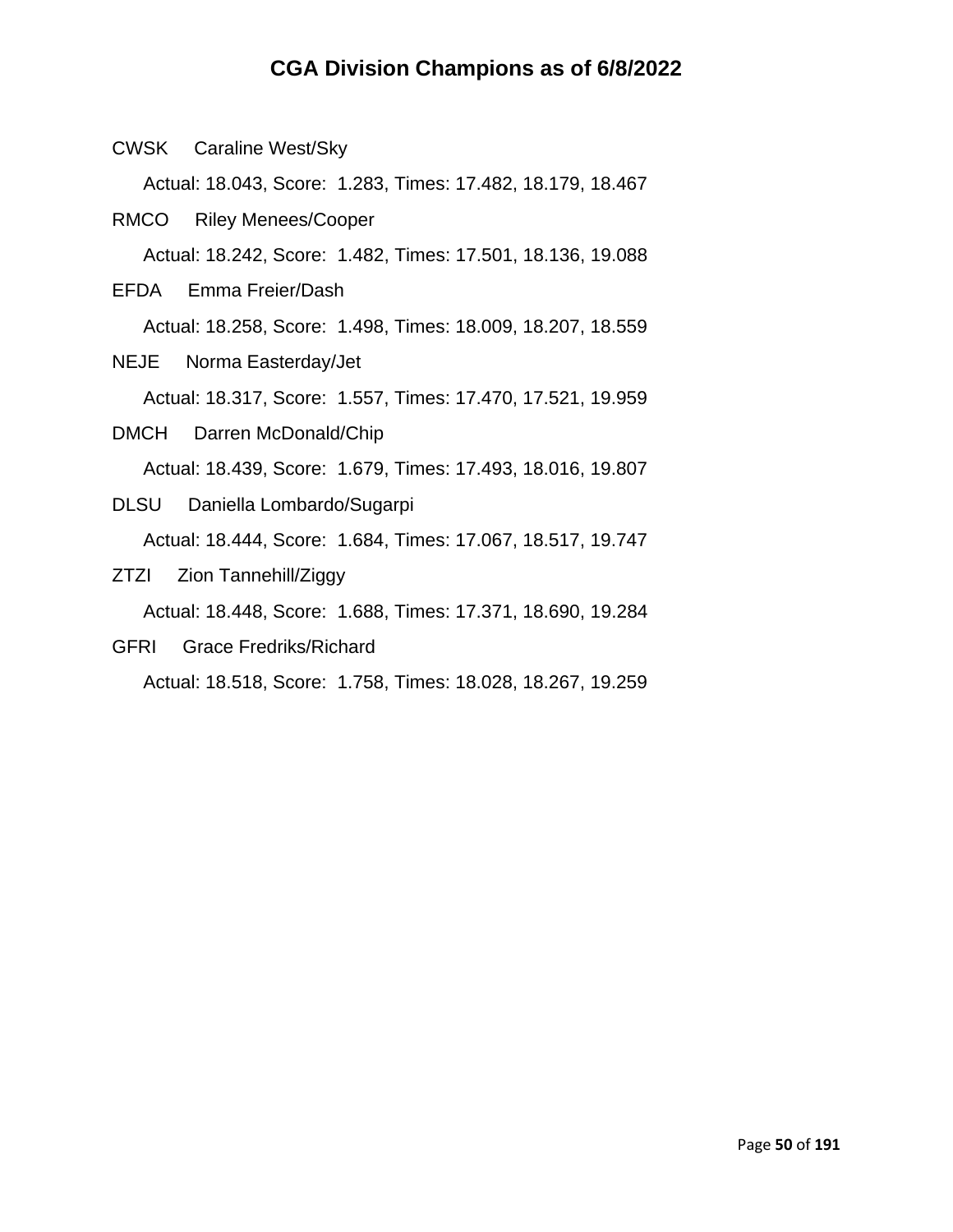CGA Figure 8 Stake Pony Divisional Champion Report

Target for: AAA+ is 4.000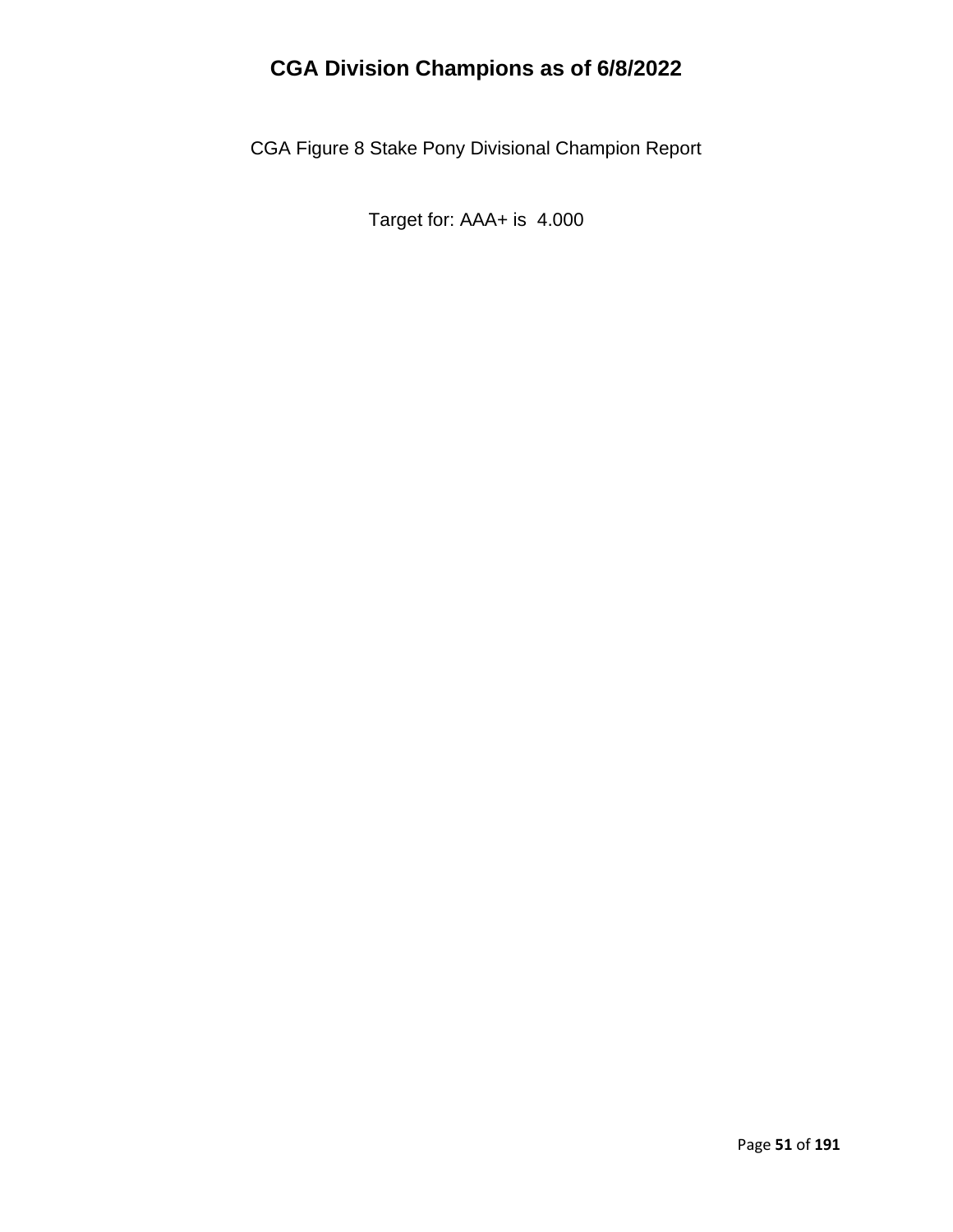CGA Figure 8 Stake Pony Divisional Champion Report

Target for: AAA is 11.360

- KTSP Kasinda Thompson/Spot Actual: 11.418, Score: 0.058, Times: 11.367, 11.373, 11.515
- DMTI Dianna Malley/Tipsy Actual: 11.760, Score: 0.400, Times: 11.682, 11.761, 11.838
- MJCH Marlie Jaegel/Cherry Bomb Actual: 11.782, Score: 0.422, Times: 11.642, 11.794, 11.910
- BBKO Brynn Brechbuehl/Kona Actual: 11.922, Score: 0.562, Times: 11.855, 11.924, 11.988
- DHBU Danna Herchkorn-Cote/Bugatti Actual: 11.948, Score: 0.588, Times: 11.854, 11.945, 12.044
- KBKO Katelyn Becerra/Kona Actual: 12.024, Score: 0.664, Times: 11.963, 11.992, 12.118
- JDWI Jill Druzgala/Wildfire

Actual: 12.152, Score: 0.792, Times: 11.999, 12.193, 12.265

- RFSU Rilee Frates/Suncrest Maverick Actual: 12.250, Score: 0.890, Times: 12.174, 12.247, 12.328
- TMLI Taylor Merrill/Lil' Sebastian Actual: 12.429, Score: 1.069, Times: 12.128, 12.283, 12.877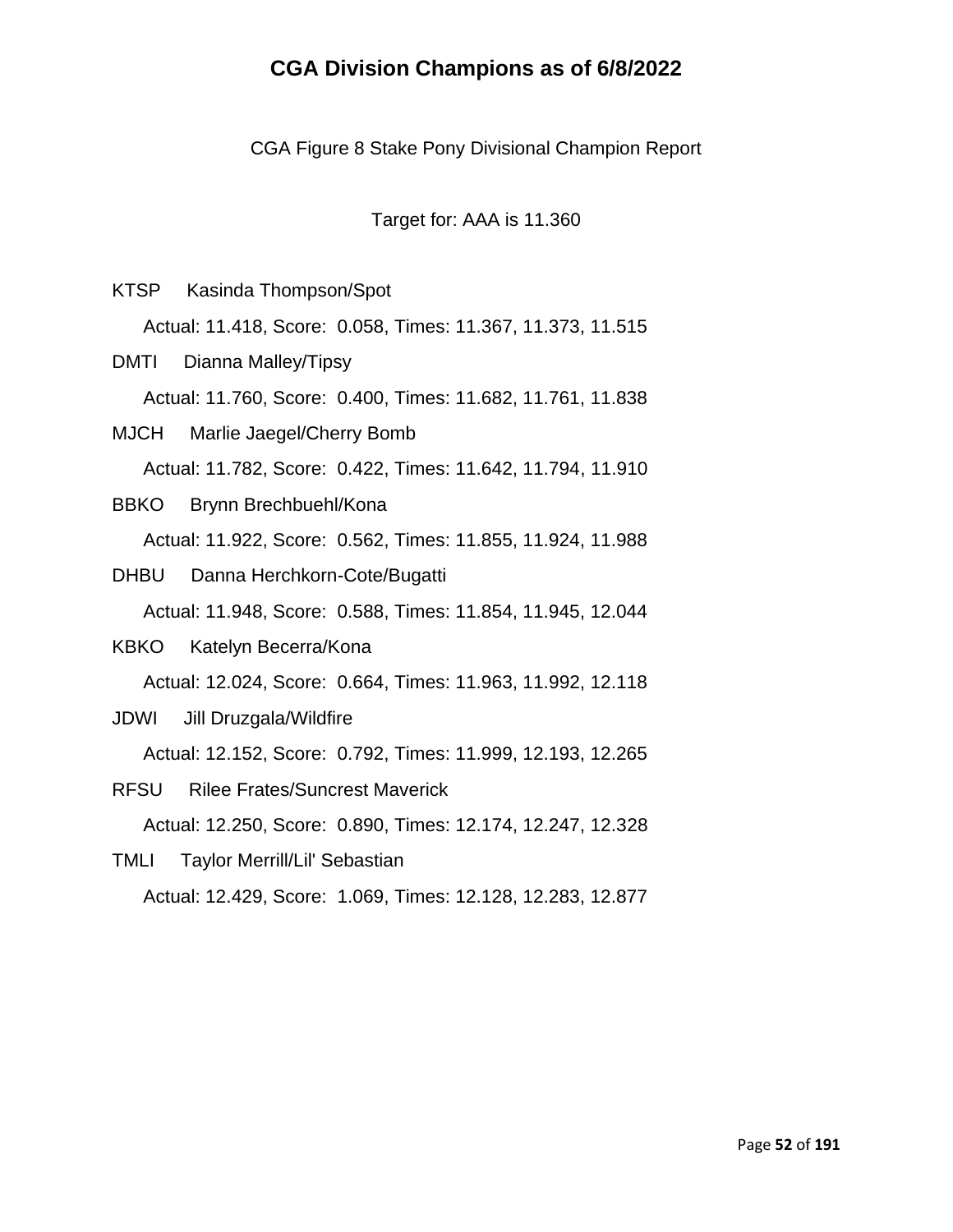CGA Figure 8 Stake Pony Divisional Champion Report

Target for: AA is 12.940

TTTH Trew Tollison/Thumper

Actual: 13.261, Score: 0.321, Times: 13.033, 13.355, 13.394

- PJDI Pyper Jones/Diamond Actual: 14.375, Score: 1.435, Times: 14.210, 14.355, 14.559
- BDMI Bianca Davis/Miss B

Actual: 14.683, Score: 1.743, Times: 14.373, 14.541, 15.136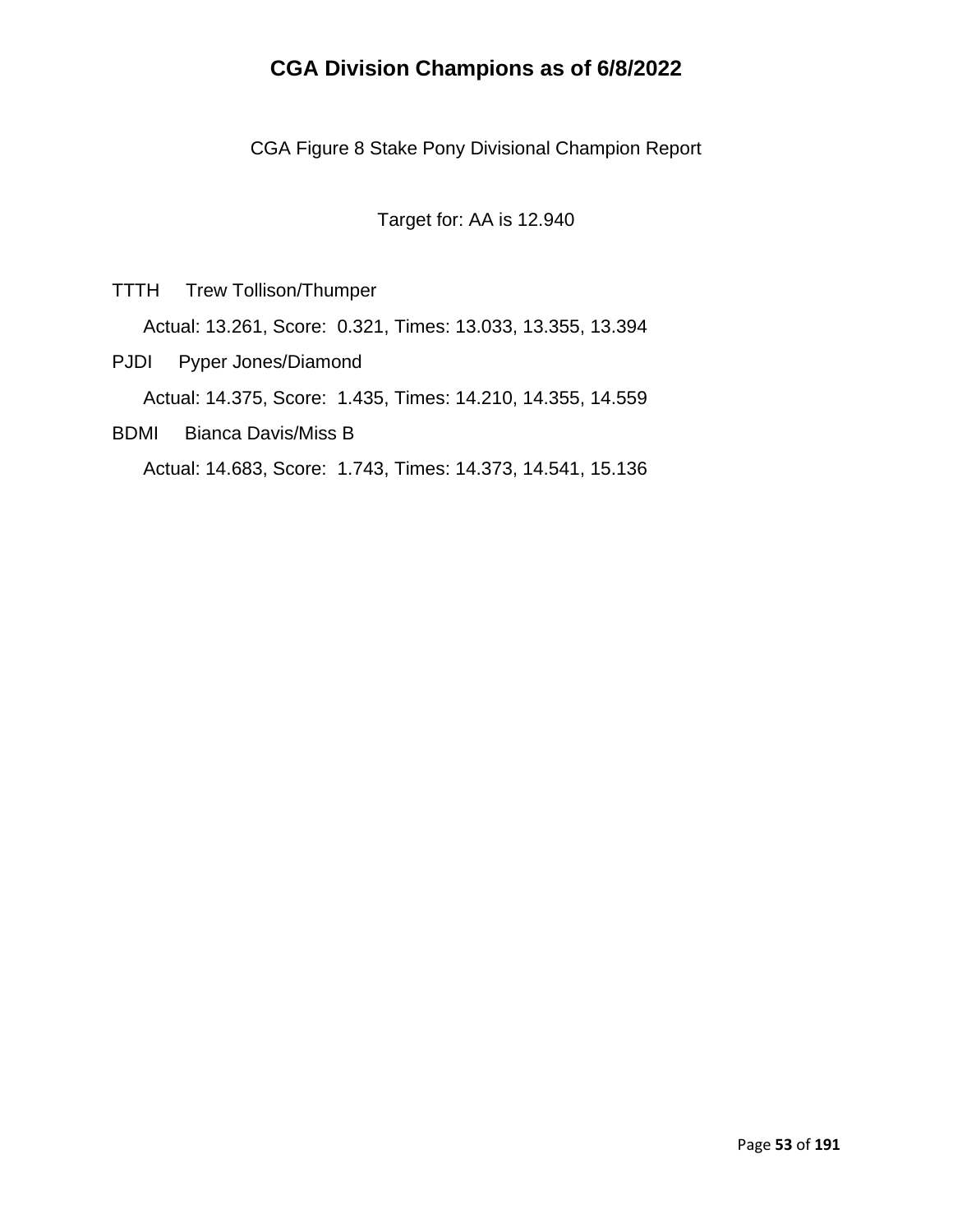CGA Figure 8 Stake Pony Divisional Champion Report

Target for: A is 15.480

ALRA Ali Link/Rascal The Pon

Actual: 17.302, Score: 1.822, Times: 16.796, 17.057, 18.053

STMA Susan Talbot/Maverick Actual: 17.826, Score: 2.346, Times: 15.772, 16.335, 21.372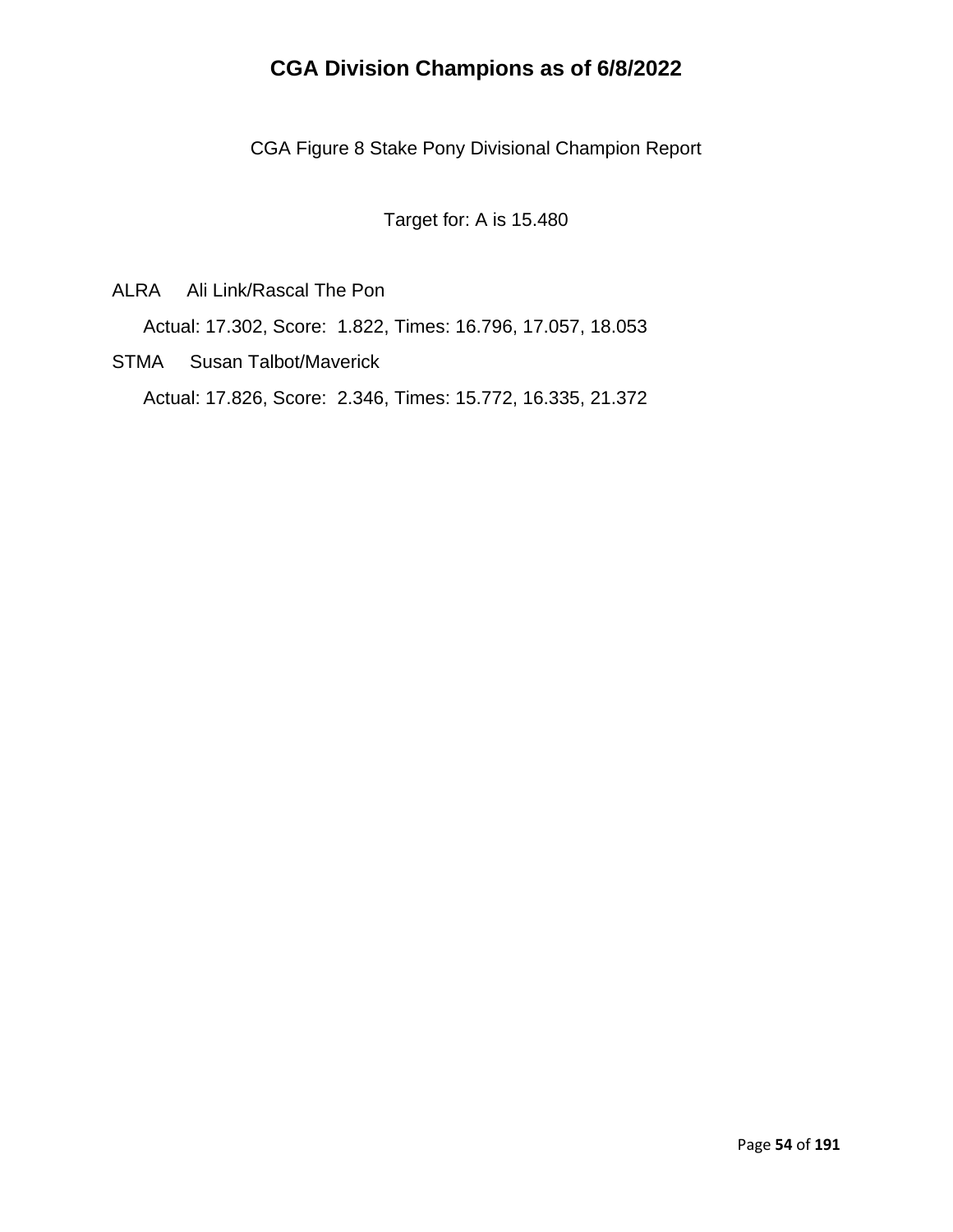CGA Figure 8 Stake Pony Divisional Champion Report

Target for: FC is 21.610

BAAR Brooklyn Allen/Armed N Dangerous

Actual: 70.331, Score: 48.721, Times: 44.990, 82.620, 83.382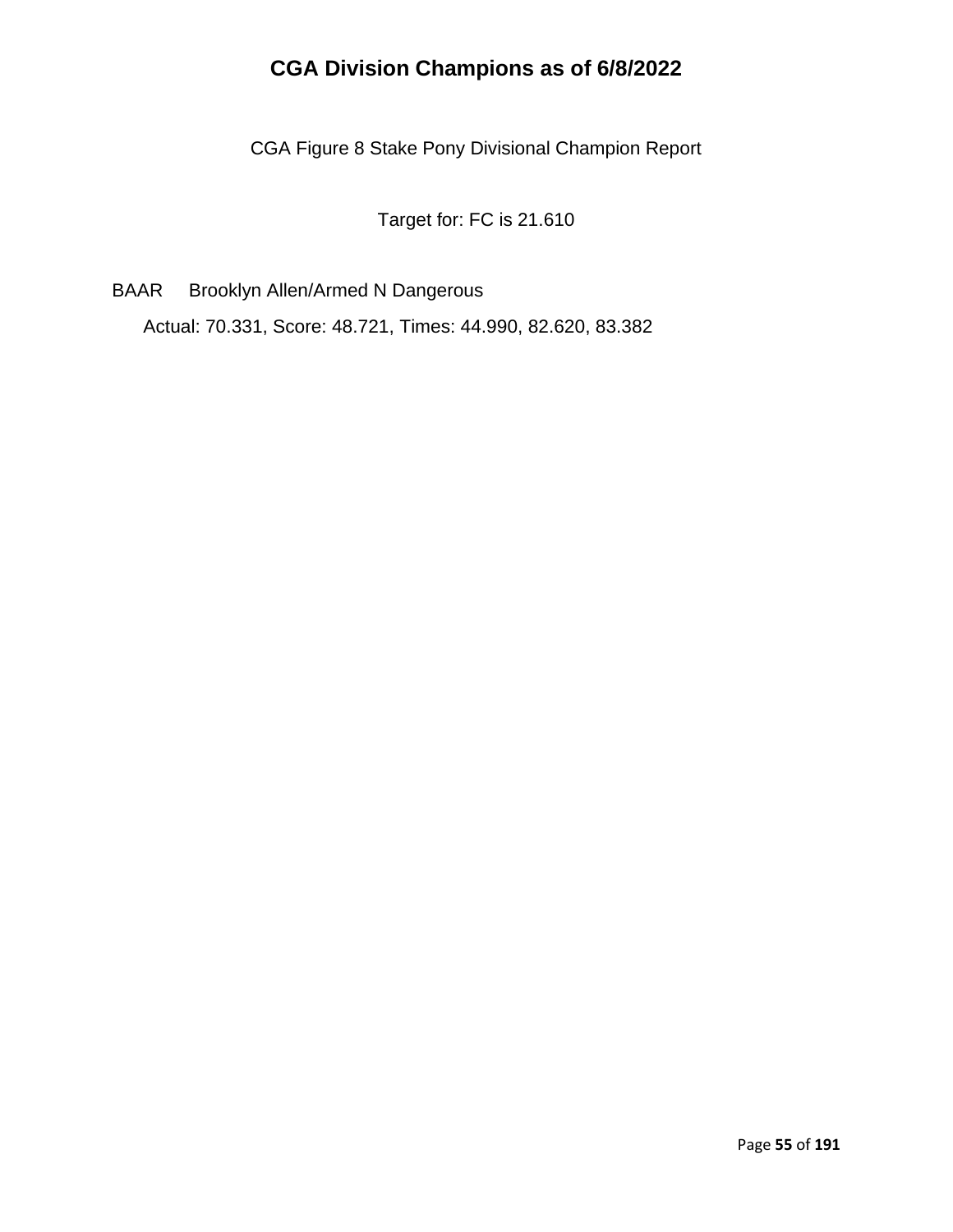CGA Hurry Scurry Horse Divisional Champion Report

Target for: AAA+ is 4.000

RKSU Rachel Kelman/Sunflare

Actual: 9.498, Score: 5.498, Times: 9.401, 9.462, 9.631

JBAN Jaeden Barmettler/Annie Amarillo Actual: 9.519, Score: 5.519, Times: 9.447, 9.480, 9.629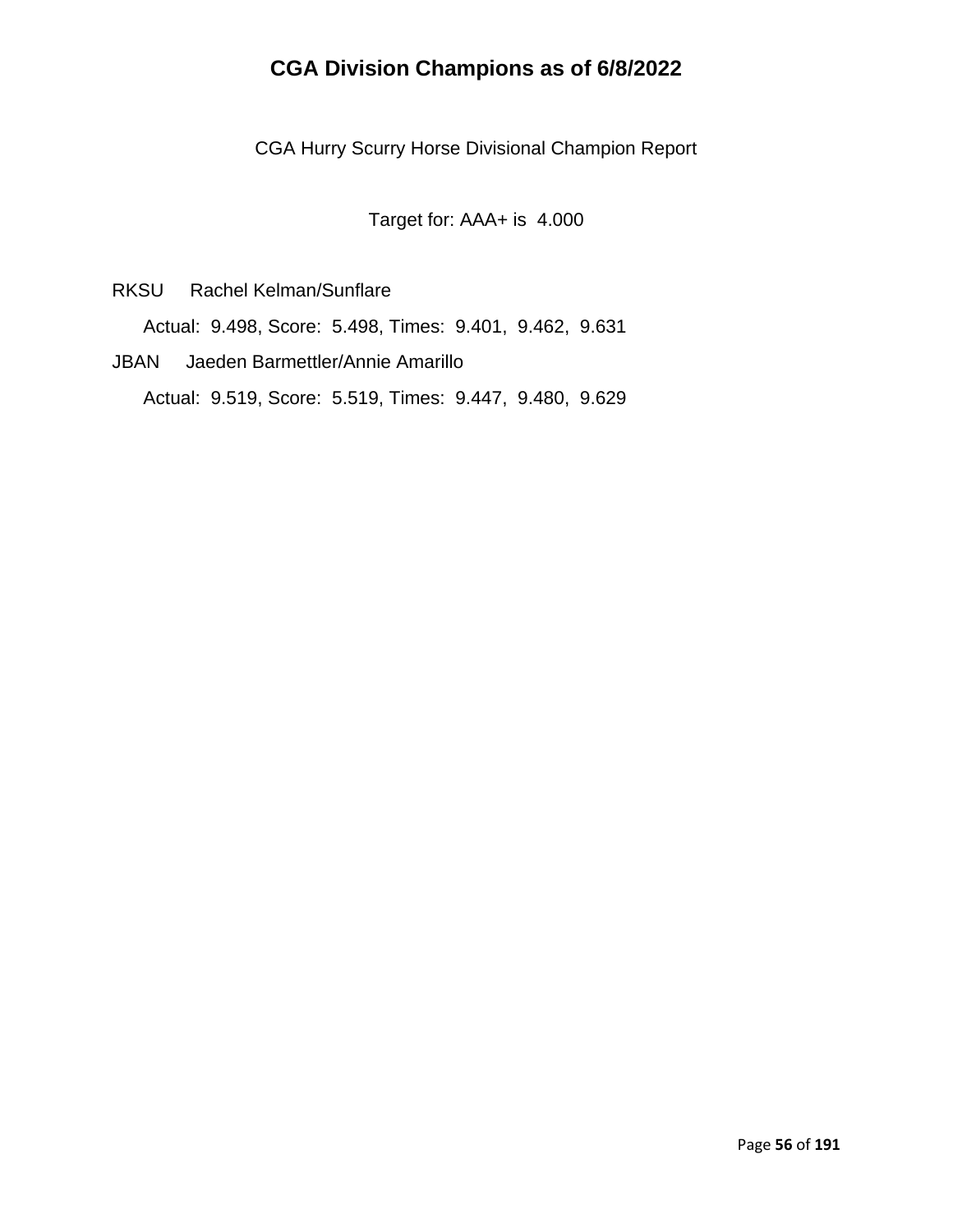CGA Hurry Scurry Horse Divisional Champion Report

Target for: AAA is 9.800

JCJU Jordyn Chenal/Juliet

Actual: 10.020, Score: 0.220, Times: 9.866, 10.045, 10.149

TDMI Toni DeHerrera/Missy Actual: 10.094, Score: 0.294, Times: 10.026, 10.074, 10.182

- MAMA Margo Abatti/Masters Nu Munchkin Actual: 10.095, Score: 0.295, Times: 10.052, 10.104, 10.128
- CSBU Cassidy Sabral/Burning Ember Actual: 10.126, Score: 0.326, Times: 9.928, 10.097, 10.354
- MPGE Macy Pacheco/Get It Girl

Actual: 10.133, Score: 0.333, Times: 10.105, 10.142, 10.153

- JHRU Johna Hurl/Rudy Actual: 10.140, Score: 0.340, Times: 10.067, 10.113, 10.240
- JGLO Jenn Gosselin/Lola

Actual: 10.210, Score: 0.410, Times: 10.118, 10.185, 10.327

- JODO Jordan ODell/Doc Of The Bay Actual: 10.270, Score: 0.470, Times: 9.955, 10.258, 10.597
- AHPA Avielle Hannan/Paris

Actual: 10.274, Score: 0.474, Times: 9.918, 10.081, 10.822

PGWH Paisley Gomez/Whiskey

Actual: 10.353, Score: 0.553, Times: 10.106, 10.333, 10.620

JPDO Jessica Pacheco/Dolly

Actual: 10.403, Score: 0.603, Times: 10.249, 10.388, 10.573

MNSA Marnie Nessen/Sassy Actual: 10.515, Score: 0.715, Times: 10.454, 10.539, 10.553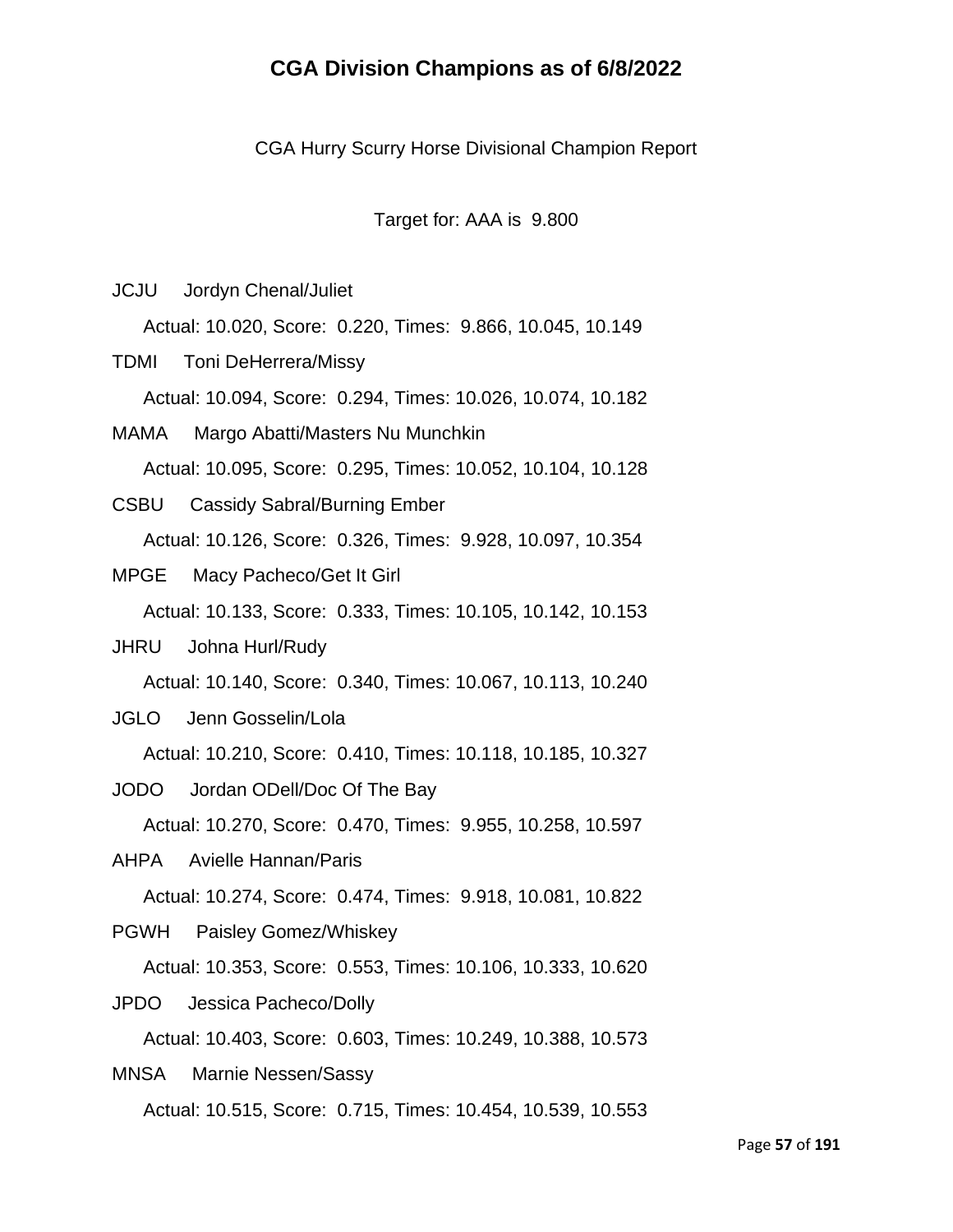DBBR Daphney Buck/Brandy

Actual: 10.547, Score: 0.747, Times: 10.240, 10.618, 10.784

- DMGI Dawn Mileham/Girls Got Rythmn Actual: 10.613, Score: 0.813, Times: 10.468, 10.607, 10.764
- AGPE Andrea Garcia/Petal

Actual: 11.093, Score: 1.293, Times: 10.743, 11.198, 11.339

SBRO Summer Brown/Roulette Actual: 11.266, Score: 1.466, Times: 11.112, 11.293, 11.392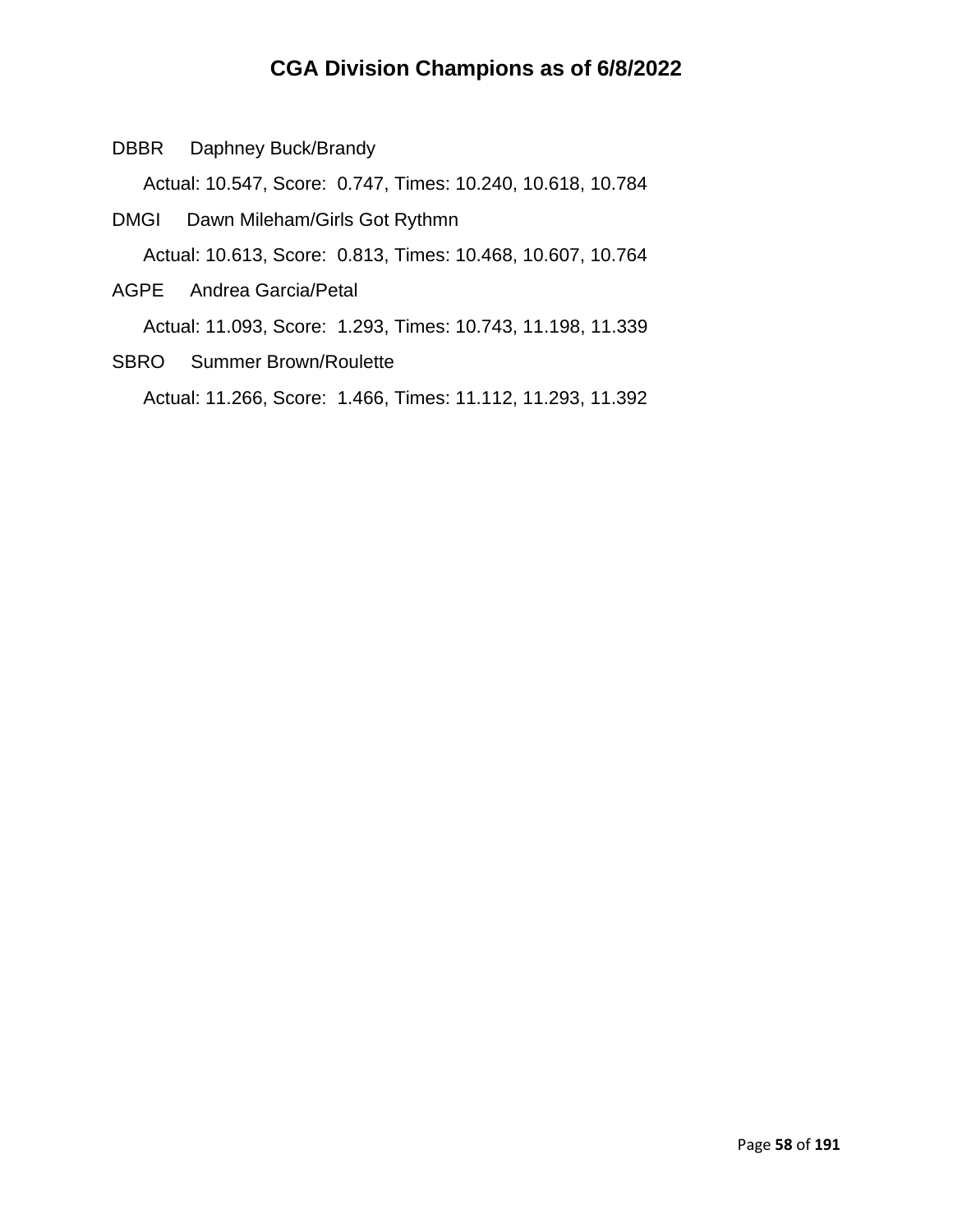CGA Hurry Scurry Horse Divisional Champion Report

Target for: AA is 11.430

- SPDA Shelley Powell/Dazzle Me Actual: 11.635, Score: 0.205, Times: 11.475, 11.638, 11.791 CRSI1 Christopher Rowles/Sitn On Silvermine
- Actual: 11.733, Score: 0.303, Times: 11.506, 11.831, 11.862
- SMLI Sammantha Magana/Liberty Actual: 11.739, Score: 0.309, Times: 11.709, 11.741, 11.766
- SKLE Sally Kimsey/Leo Actual: 12.089, Score: 0.659, Times: 11.787, 11.834, 12.647
- TLLI Timmi Lemen/Little Bit Lectro Actual: 12.125, Score: 0.695, Times: 11.814, 12.278, 12.282
- VPTE Vincent Perry/Tequila Actual: 12.264, Score: 0.834, Times: 11.765, 11.982, 13.045
- LLKO Leia Larson/Komet

Actual: 12.339, Score: 0.909, Times: 11.671, 12.119, 13.226

- AFMI Alexis Fox/Miss Fyre Actual: 12.353, Score: 0.923, Times: 11.743, 11.931, 13.385
- BRCH Briellen Ricotta/Charming Charlie

Actual: 12.354, Score: 0.924, Times: 12.312, 12.328, 12.422

ESBL Eva Schwind/Blue

Actual: 12.405, Score: 0.975, Times: 11.442, 11.832, 13.941

VRHO Victoria Rebich/Hot Tamale Actual: 12.406, Score: 0.976, Times: 12.308, 12.325, 12.584

CCTA Carrie Cave/Tango Actual: 12.489, Score: 1.059, Times: 11.825, 12.413, 13.228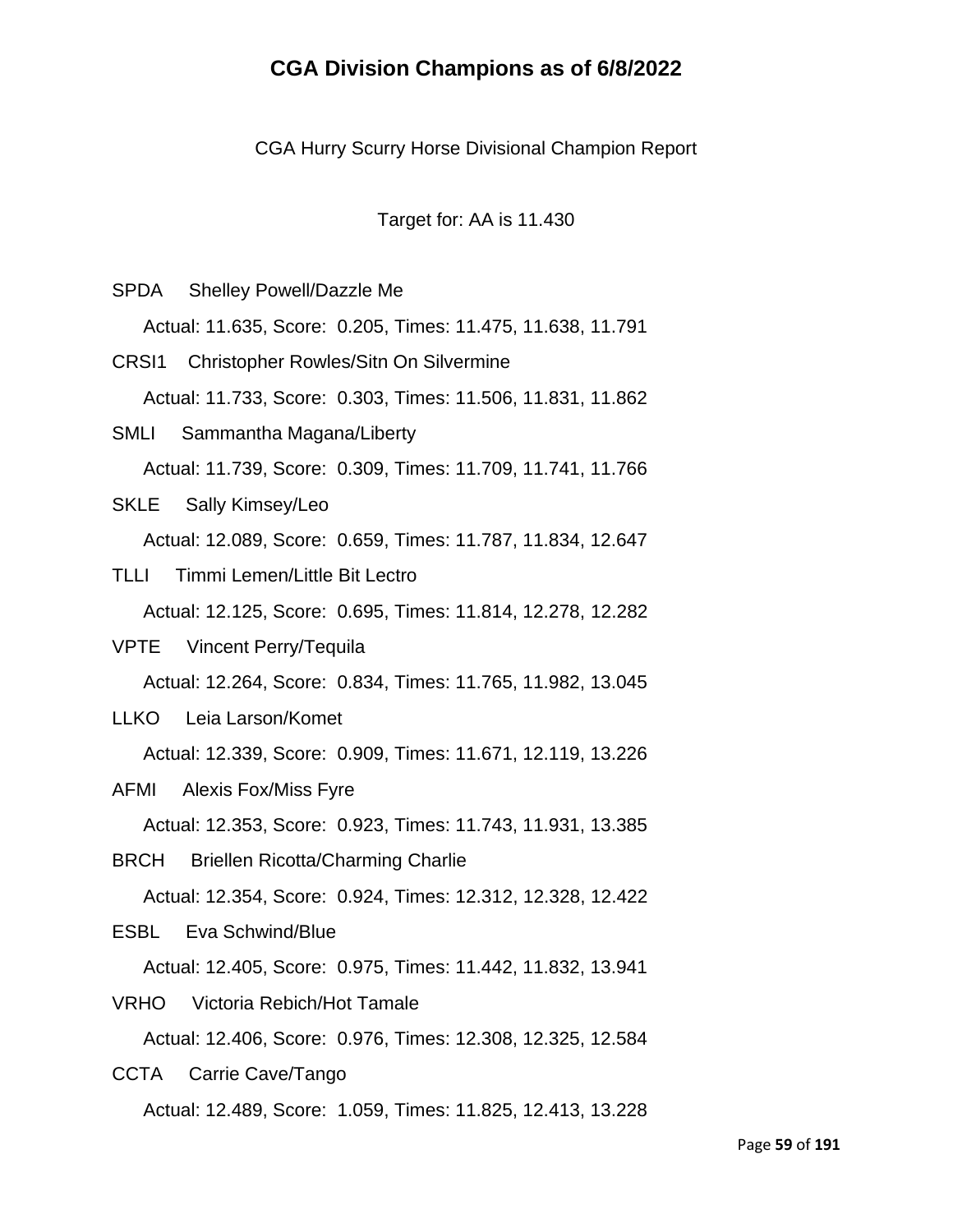DNJA Devon Naegel/Jasmine

Actual: 12.585, Score: 1.155, Times: 12.517, 12.538, 12.700

- KBJA1 Kayden Burns/Jack Daniels Actual: 12.726, Score: 1.296, Times: 12.378, 12.592, 13.208
- JOLU Jordan ODell/Luna Actual: 13.183, Score: 1.753, Times: 12.380, 13.428, 13.742
- KRCA Katrina Russell/Cadet Actual: 13.249, Score: 1.819, Times: 12.911, 13.285, 13.551 BKPE Bry Kessler/Peanutbutter

Actual: 13.433, Score: 2.003, Times: 12.327, 13.805, 14.168

- EWSA Evie Watkins/Sally Actual: 13.542, Score: 2.112, Times: 13.500, 13.551, 13.576
- ZWLU Zoe Watkins/Lucky Charm Actual: 13.913, Score: 2.483, Times: 13.009, 14.318, 14.413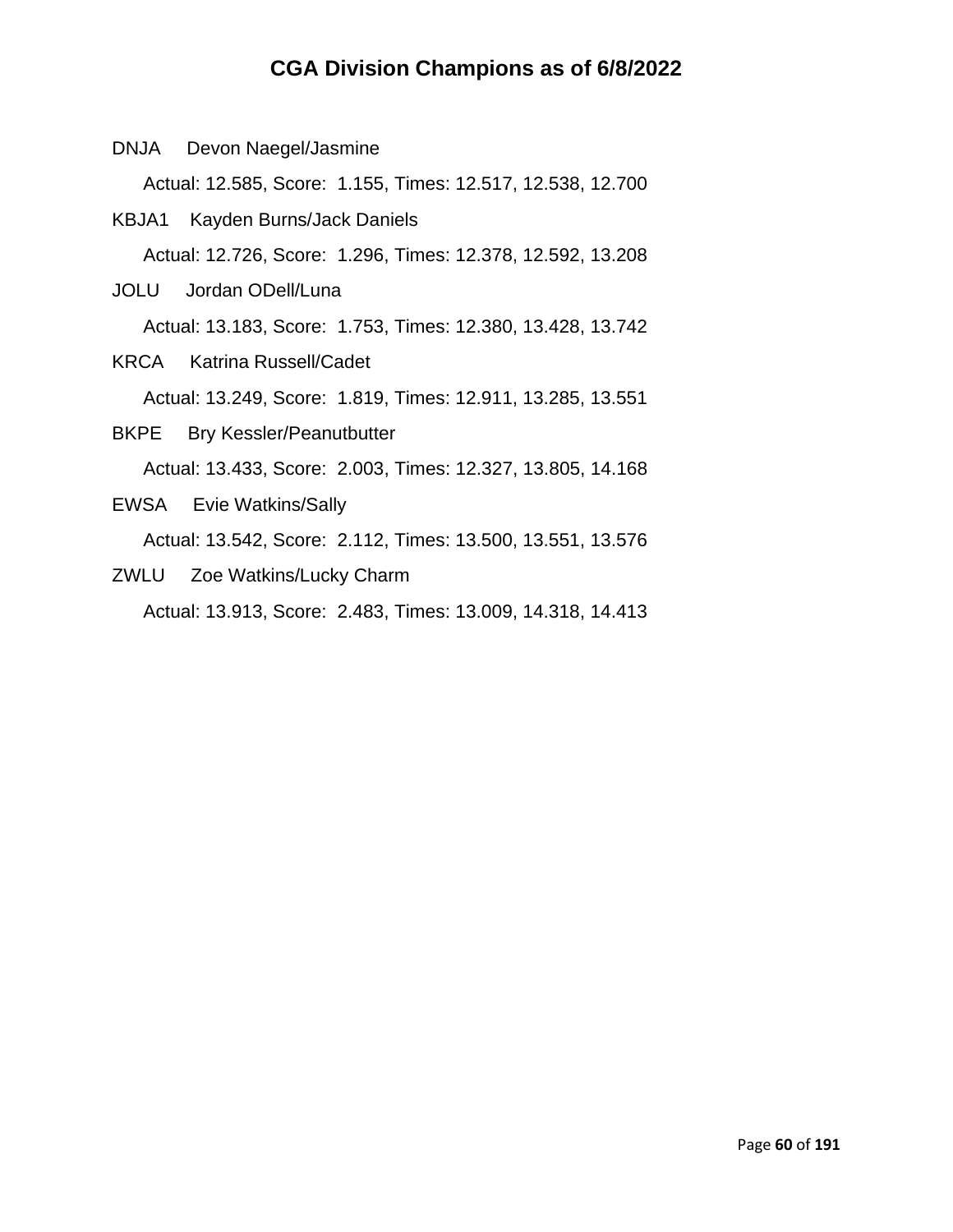CGA Hurry Scurry Horse Divisional Champion Report

Target for: A is 14.490

AMDR Alycia Morrison/Dreamer Actual: 14.976, Score: 0.486, Times: 14.685, 14.738, 15.506 TLSK Tracey LeRoy/Skye Actual: 15.637, Score: 1.147, Times: 14.730, 15.226, 16.956 JSCA Janet Shelton/Callie

Actual: 16.201, Score: 1.711, Times: 15.219, 16.494, 16.891

- JSSE Janie Strang/Senshi Toshio Actual: 16.366, Score: 1.876, Times: 15.421, 16.331, 17.346
- AAGI Amanda Avina/Gidget

Actual: 16.481, Score: 1.991, Times: 15.537, 16.112, 17.793

- BNNI Brooklynn Nogo/Nixxy Actual: 16.514, Score: 2.024, Times: 15.926, 16.452, 17.164
- BSSM1 Britney Swenson/Smoke Em All

Actual: 16.579, Score: 2.089, Times: 14.738, 15.354, 19.646

- HCSI Hannah Carroll/Silverado Chevy Actual: 16.638, Score: 2.148, Times: 15.179, 15.559, 19.177
- LMCO Leah Malfatti/Cowboy Actual: 16.714, Score: 2.224, Times: 16.234, 16.498, 17.410

RBCI Rosie Baker/Cisco

Actual: 17.048, Score: 2.558, Times: 15.334, 16.961, 18.849

- AESN Allison Edminster/Snowflake Actual: 17.195, Score: 2.705, Times: 16.277, 16.288, 19.021
- BYDO Brooklyn Yellen/Dottie The Hottie Actual: 17.196, Score: 2.706, Times: 15.484, 16.146, 19.958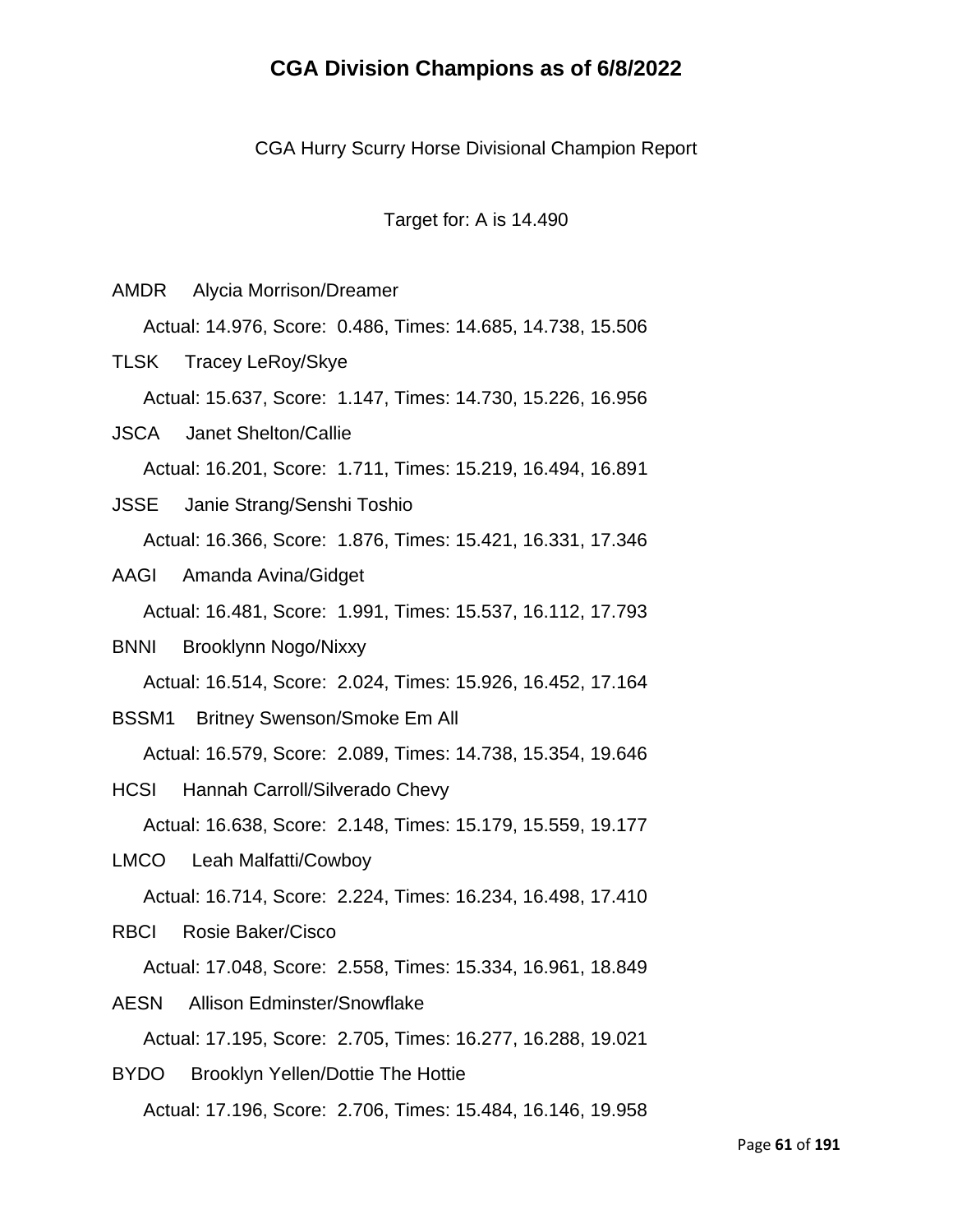CCLI Cody Cannon/Lil Lady

Actual: 17.596, Score: 3.106, Times: 15.902, 17.344, 19.541

- KBCA Kylie Barnard/Candy The Pony Actual: 17.729, Score: 3.239, Times: 15.736, 17.081, 20.371
- CSJO Christine Schallmo/Johnny's Boy Actual: 18.030, Score: 3.540, Times: 17.131, 17.778, 19.181
- MACH Melinda Alexander/Charlie Brown Actual: 18.136, Score: 3.646, Times: 16.746, 18.365, 19.296
- CGCO Cyndy Gilbert/Cowgirl Barbie Actual: 18.299, Score: 3.809, Times: 15.912, 19.049, 19.936
- KTDA Kasinda Thompson/Dashin With Chicks Actual: 18.308, Score: 3.818, Times: 17.133, 17.888, 19.903
- LPOL Lisa Potts/Oliver

Actual: 18.741, Score: 4.251, Times: 17.337, 18.935, 19.950

ERDI Elizabeth Reese/Diamond

Actual: 18.981, Score: 4.491, Times: 16.734, 19.902, 20.306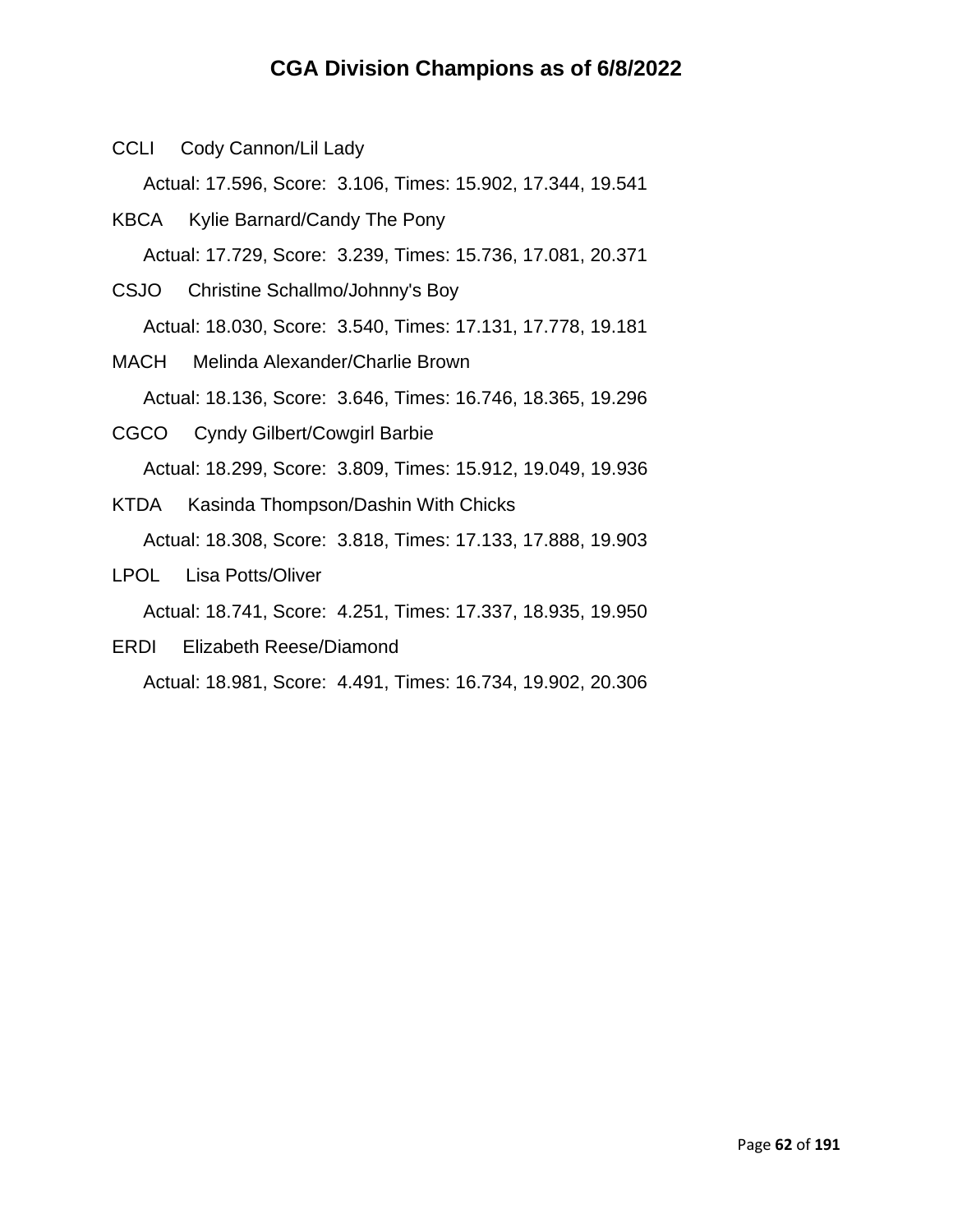CGA Hurry Scurry Horse Divisional Champion Report

Target for: FC is 26.710

JMRA Jane Matusz/Ralphie

Actual: 28.761, Score: 2.051, Times: 28.135, 28.479, 29.668

LMCU Laila McRice/Cutters Master Image Actual: 30.038, Score: 3.328, Times: 28.356, 28.625, 33.132

- MHHE Madeline Hall/Heaven's Ransom Actual: 31.702, Score: 4.992, Times: 27.835, 29.504, 37.768
- LSLI Lily Sears/Little Tortilla Actual: 31.711, Score: 5.001, Times: 27.773, 29.209, 38.152
- KHRO Karisa Hughes/Rocky

Actual: 31.785, Score: 5.075, Times: 27.494, 32.277, 35.583

- DLSU Daniella Lombardo/Sugarpi Actual: 32.730, Score: 6.020, Times: 27.966, 33.605, 36.620
- NEJE Norma Easterday/Jet

Actual: 32.903, Score: 6.193, Times: 32.235, 32.770, 33.703

CCRE Chris Crane/Remi

Actual: 33.164, Score: 6.454, Times: 28.132, 28.477, 42.883

LMSP Leah Malfatti/Spartan

Actual: 33.930, Score: 7.220, Times: 30.621, 31.657, 39.512

- GFRI Grace Fredriks/Richard Actual: 35.742, Score: 9.032, Times: 28.938, 34.131, 44.158
- LAKA Laura Allemand/Katniss Girl On Fire Actual: 35.826, Score: 9.116, Times: 27.357, 28.770, 51.350
- TDPA Tristan DeHaro/Pancho Actual: 35.921, Score: 9.211, Times: 34.019, 34.699, 39.046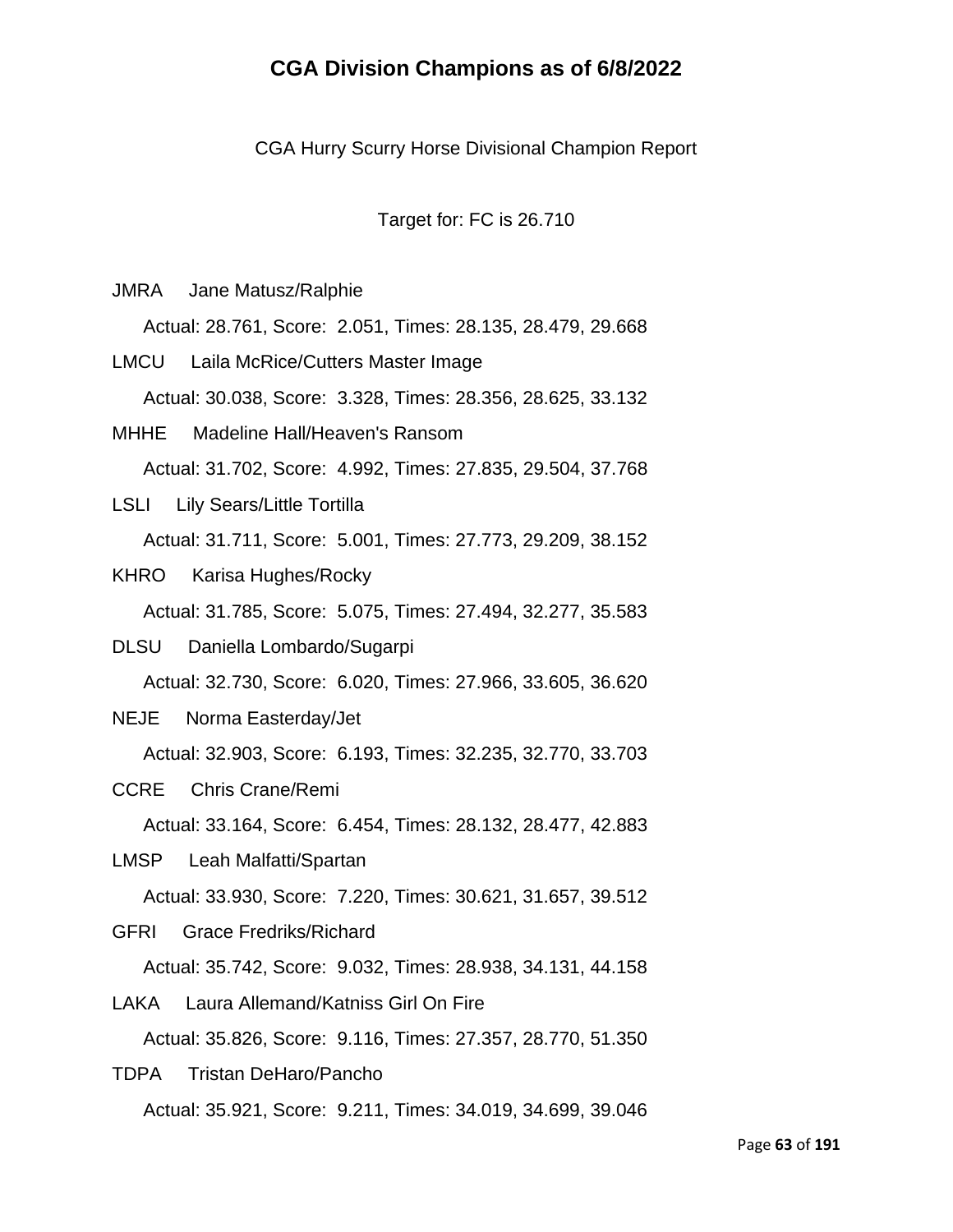DJSI DJ Johnson/Sicario

Actual: 36.297, Score: 9.587, Times: 34.685, 35.821, 38.384

ASRO Audrey Shamblin/Rootbeer Actual: 38.409, Score: 11.699, Times: 35.953, 39.300, 39.973

JDLI Juliet Dewell/Linus

Actual: 38.827, Score: 12.117, Times: 35.138, 40.144, 41.200

- KBMM Kianah Borges/Mm Redhot Challenger Actual: 39.375, Score: 12.665, Times: 30.462, 43.603, 44.061
- PJSM Penny Johnson/Smokey Bear Actual: 40.597, Score: 13.887, Times: 30.405, 43.429, 47.956
- AJLU Annie Jenkins/Luna Actual: 43.411, Score: 16.701, Times: 34.945, 37.328, 57.960
- CCFE Carrie Cave/Ferrari

Actual: 44.224, Score: 17.514, Times: 29.291, 39.430, 63.951

NBTA1 Natalie Bell/Tater

Actual: 45.763, Score: 19.053, Times: 28.291, 40.553, 68.444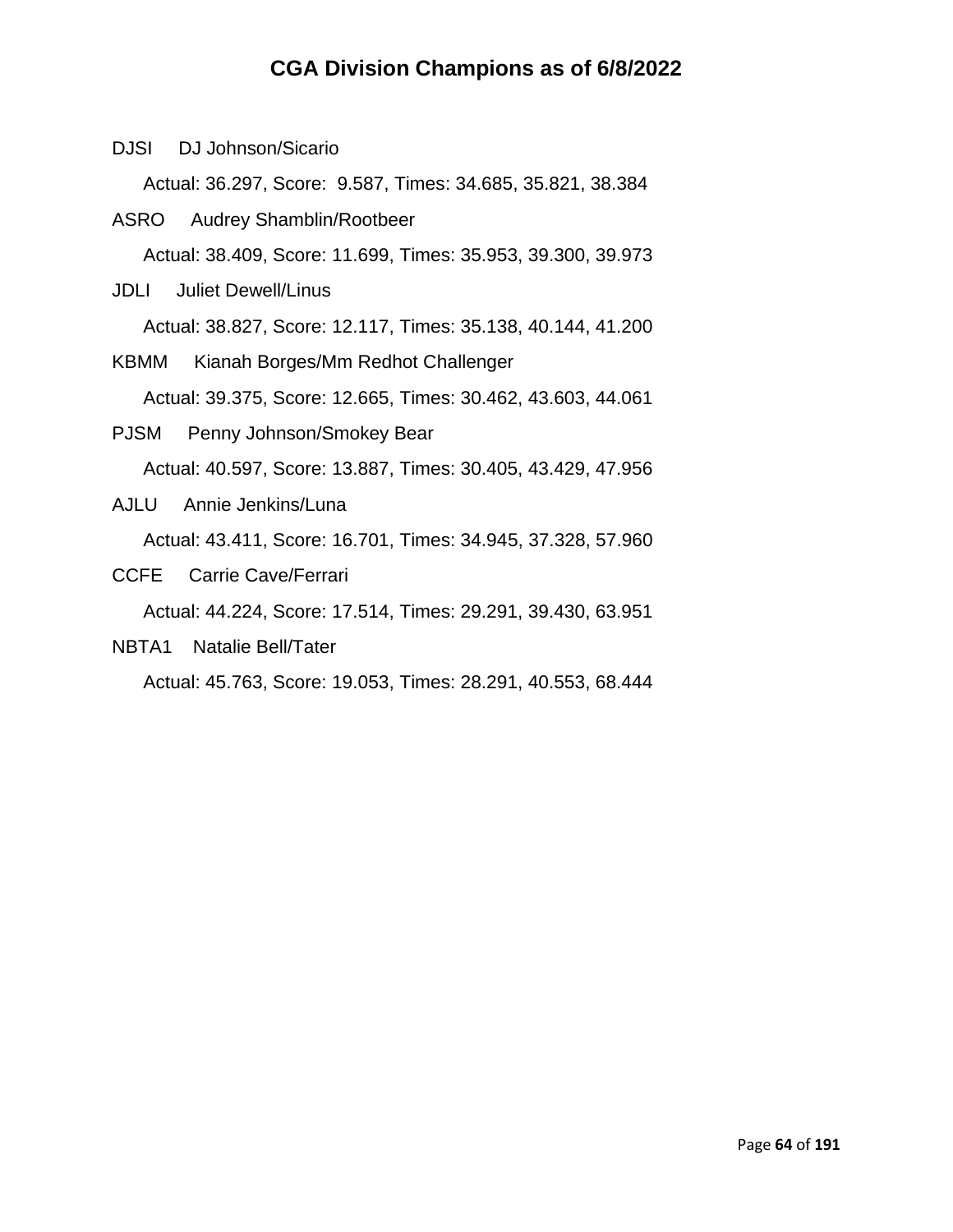CGA Hurry Scurry Pony Divisional Champion Report

Target for: AAA+ is 4.000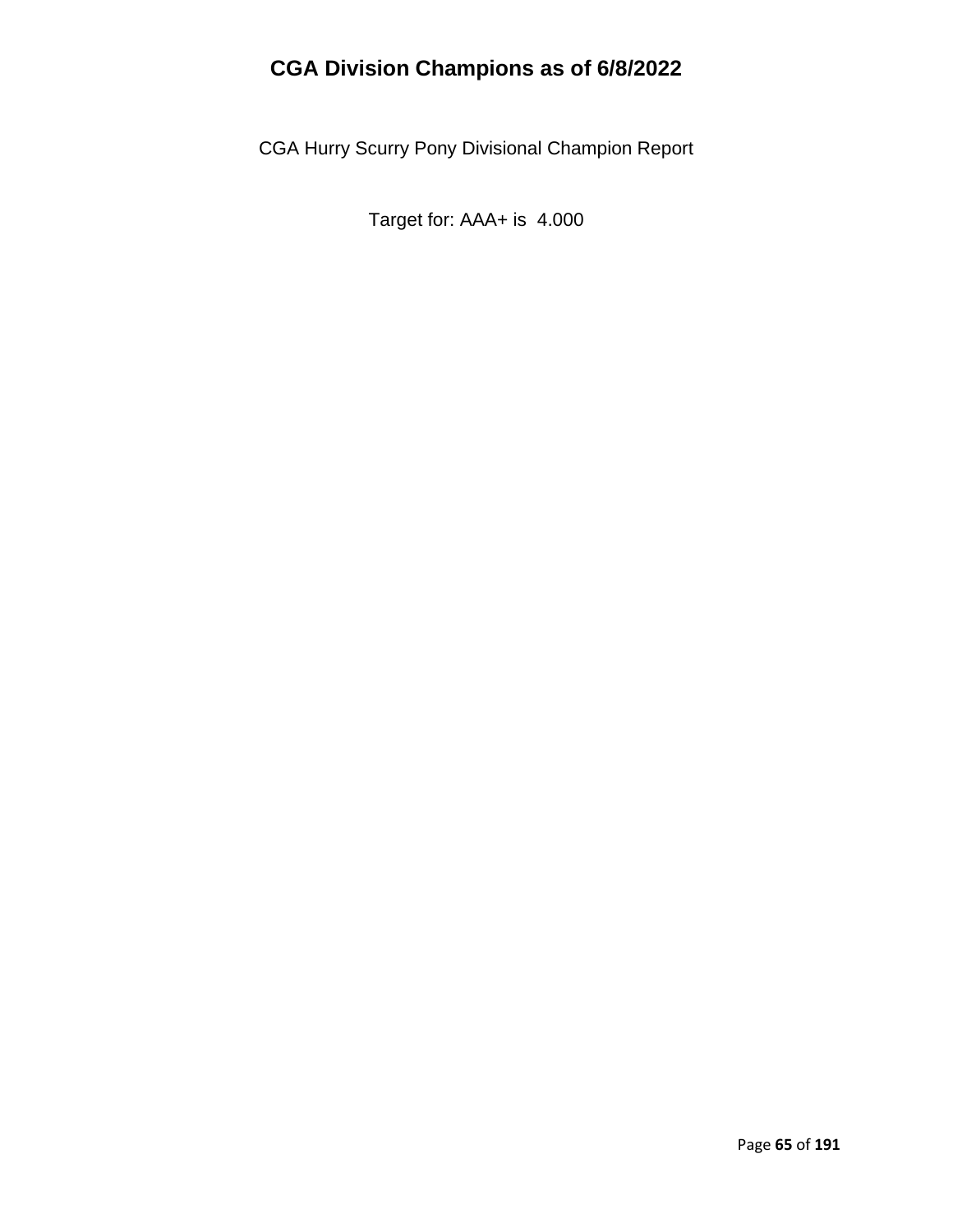CGA Hurry Scurry Pony Divisional Champion Report

Target for: AAA is 10.100

KTSP Kasinda Thompson/Spot

Actual: 10.229, Score: 0.129, Times: 10.203, 10.240, 10.244

MCFA Mackenzie Chenal/Faith N Dreams Actual: 10.280, Score: 0.180, Times: 10.162, 10.325, 10.354

- MJCH Marlie Jaegel/Cherry Bomb Actual: 10.378, Score: 0.278, Times: 10.146, 10.483, 10.504
- DHBU Danna Herchkorn-Cote/Bugatti Actual: 10.520, Score: 0.420, Times: 10.455, 10.456, 10.648
- KBKO Katelyn Becerra/Kona

Actual: 11.117, Score: 1.017, Times: 10.996, 11.177, 11.177

JDWI Jill Druzgala/Wildfire Actual: 11.222, Score: 1.122, Times: 10.752, 11.207, 11.708 DMTI Dianna Malley/Tipsy

Actual: 11.313, Score: 1.213, Times: 11.038, 11.200, 11.700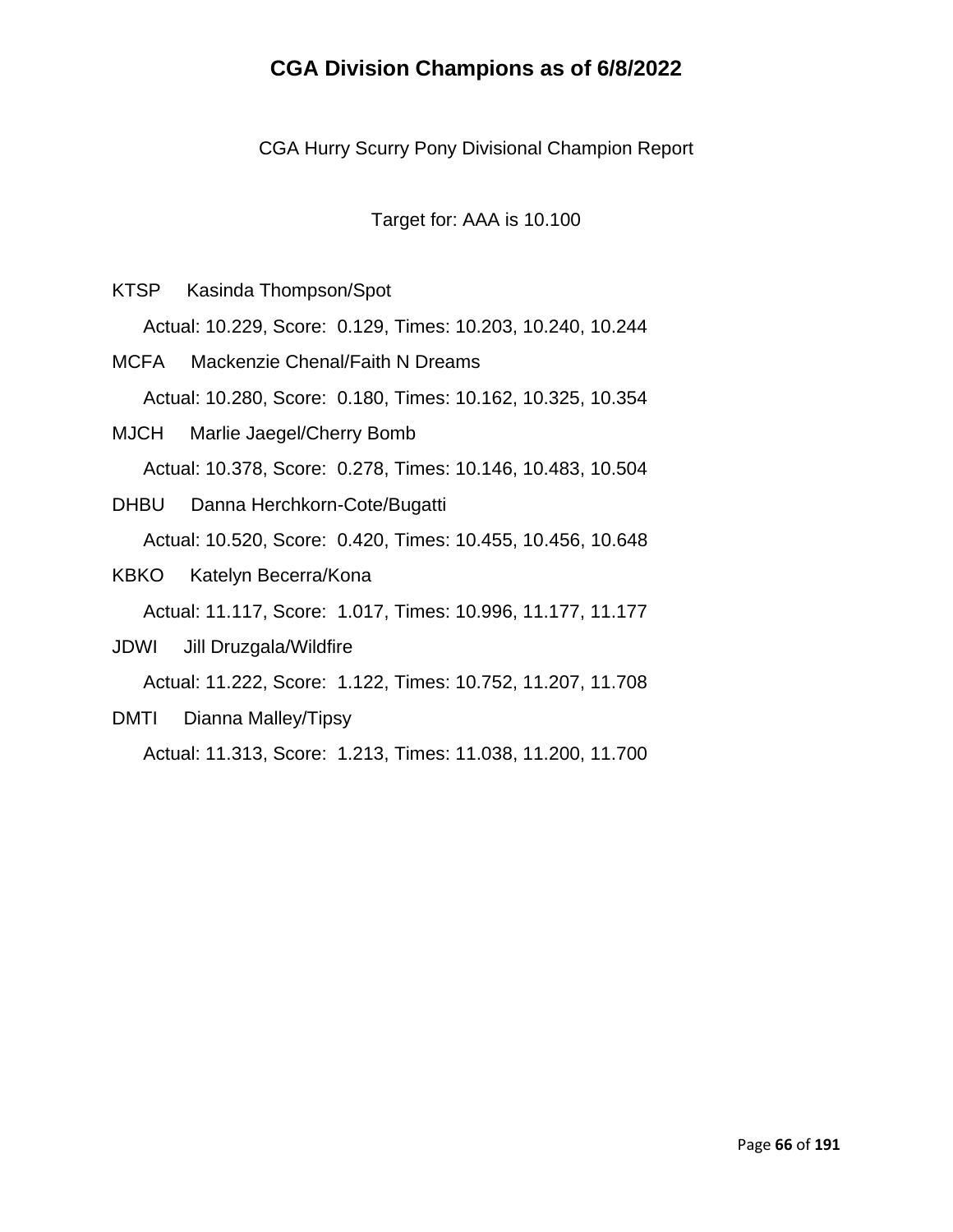CGA Hurry Scurry Pony Divisional Champion Report

Target for: AA is 11.760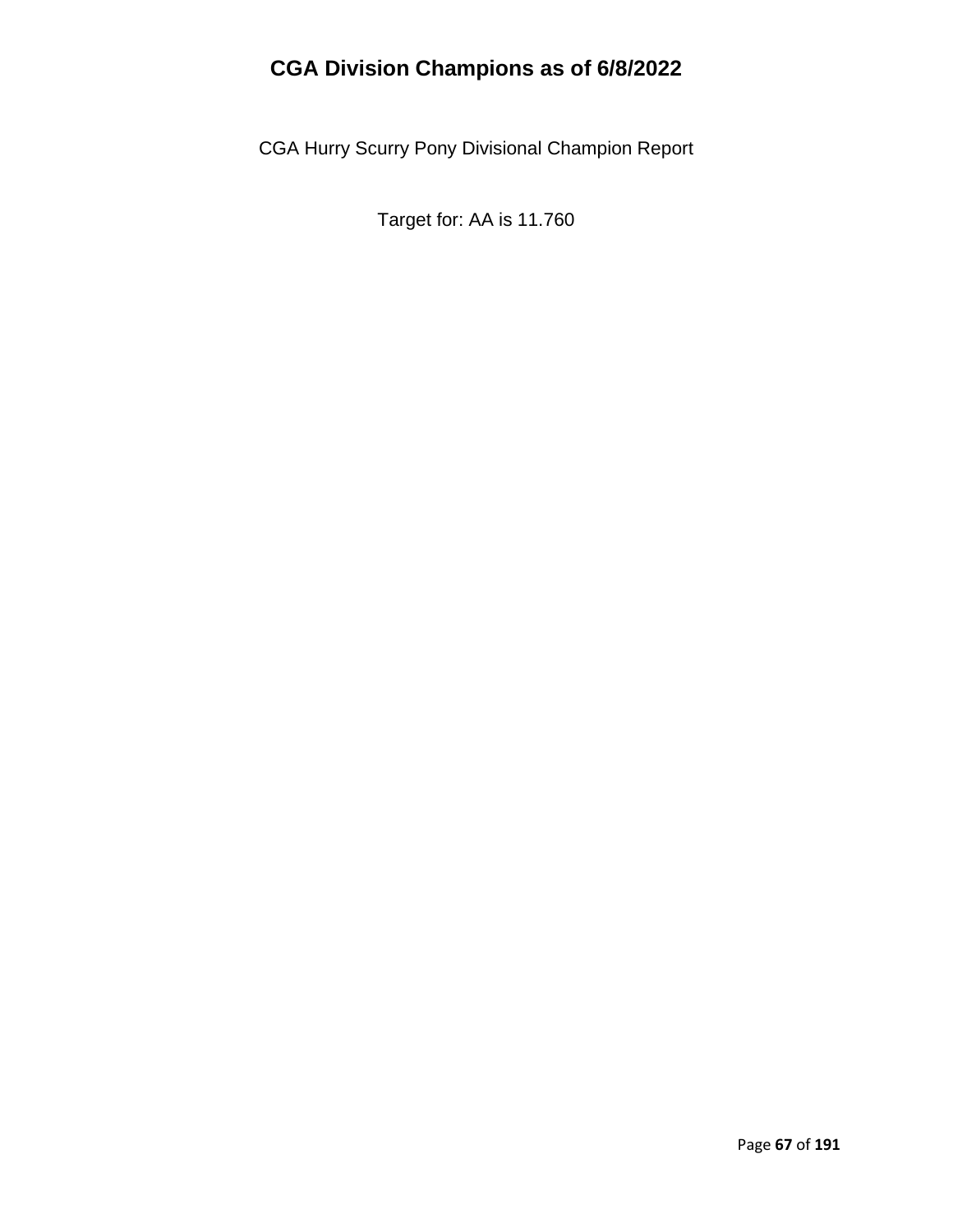CGA Hurry Scurry Pony Divisional Champion Report

Target for: A is 16.540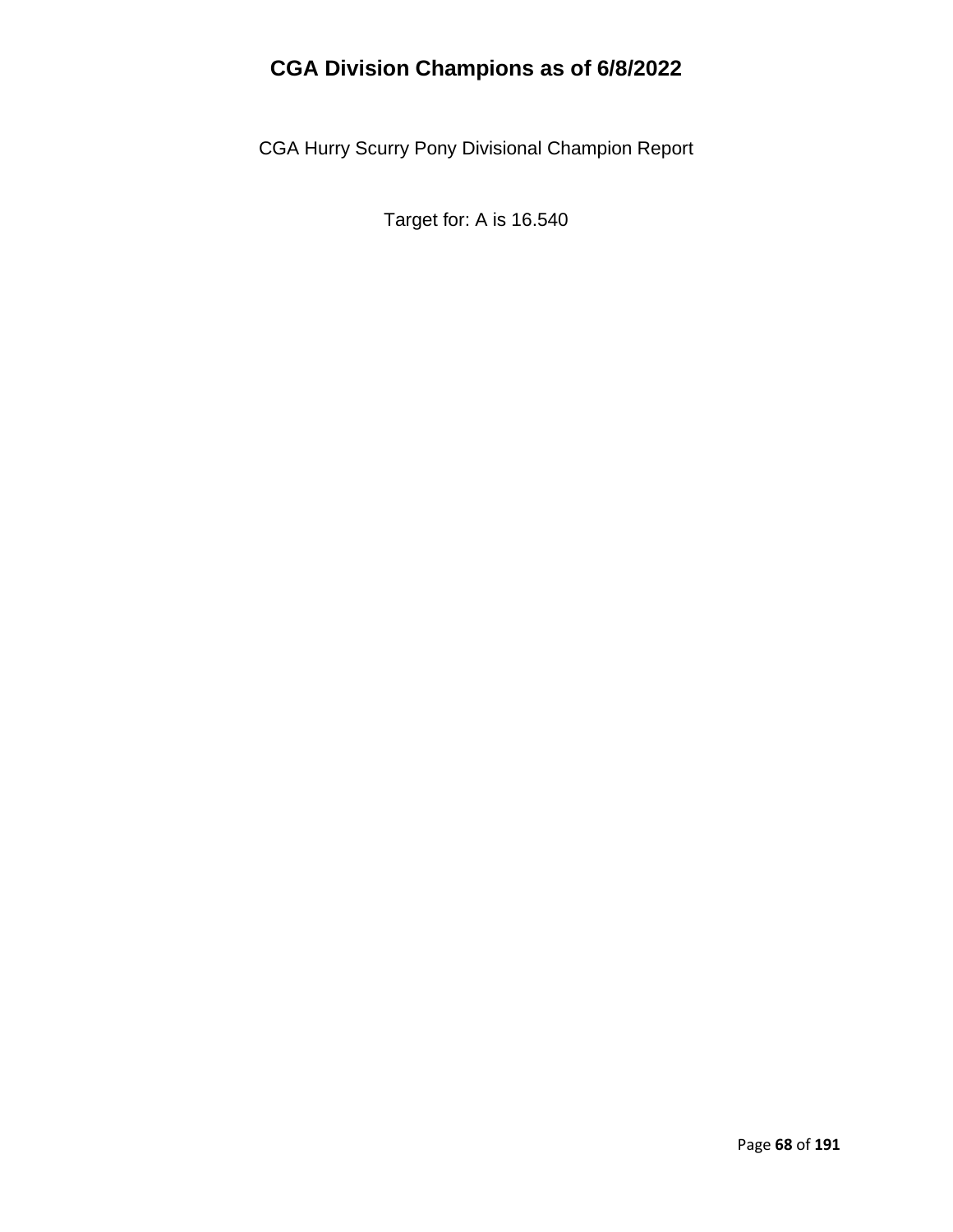CGA Hurry Scurry Pony Divisional Champion Report

Target for: FC is 34.360

BAAR Brooklyn Allen/Armed N Dangerous

Actual: 99.277, Score: 64.917, Times: 97.834, 99.999, 99.999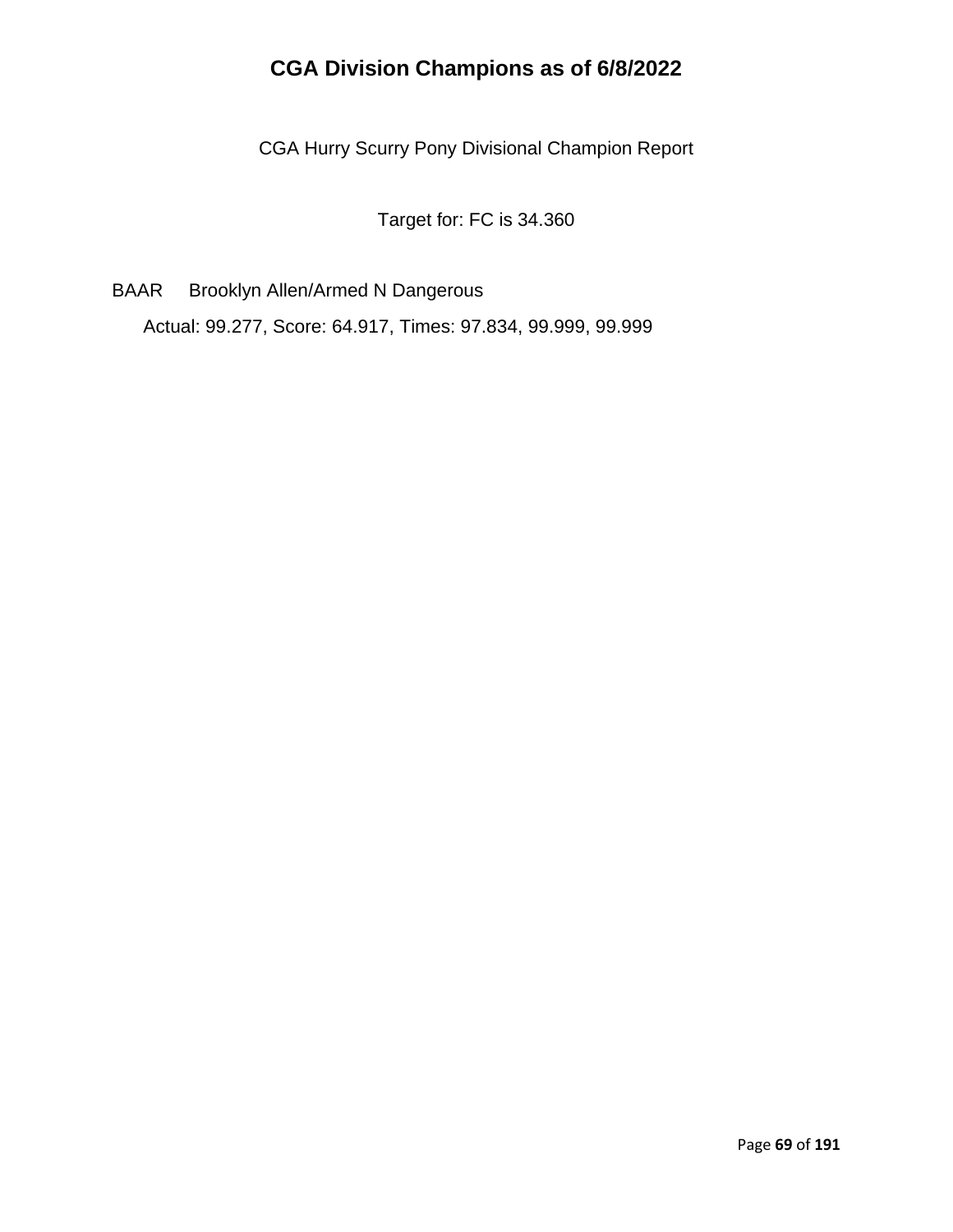CGA Keyhole Horse Divisional Champion Report

Target for: AAA+ is 4.000

JBAN Jaeden Barmettler/Annie Amarillo

Actual: 7.064, Score: 3.064, Times: 6.996, 7.063, 7.133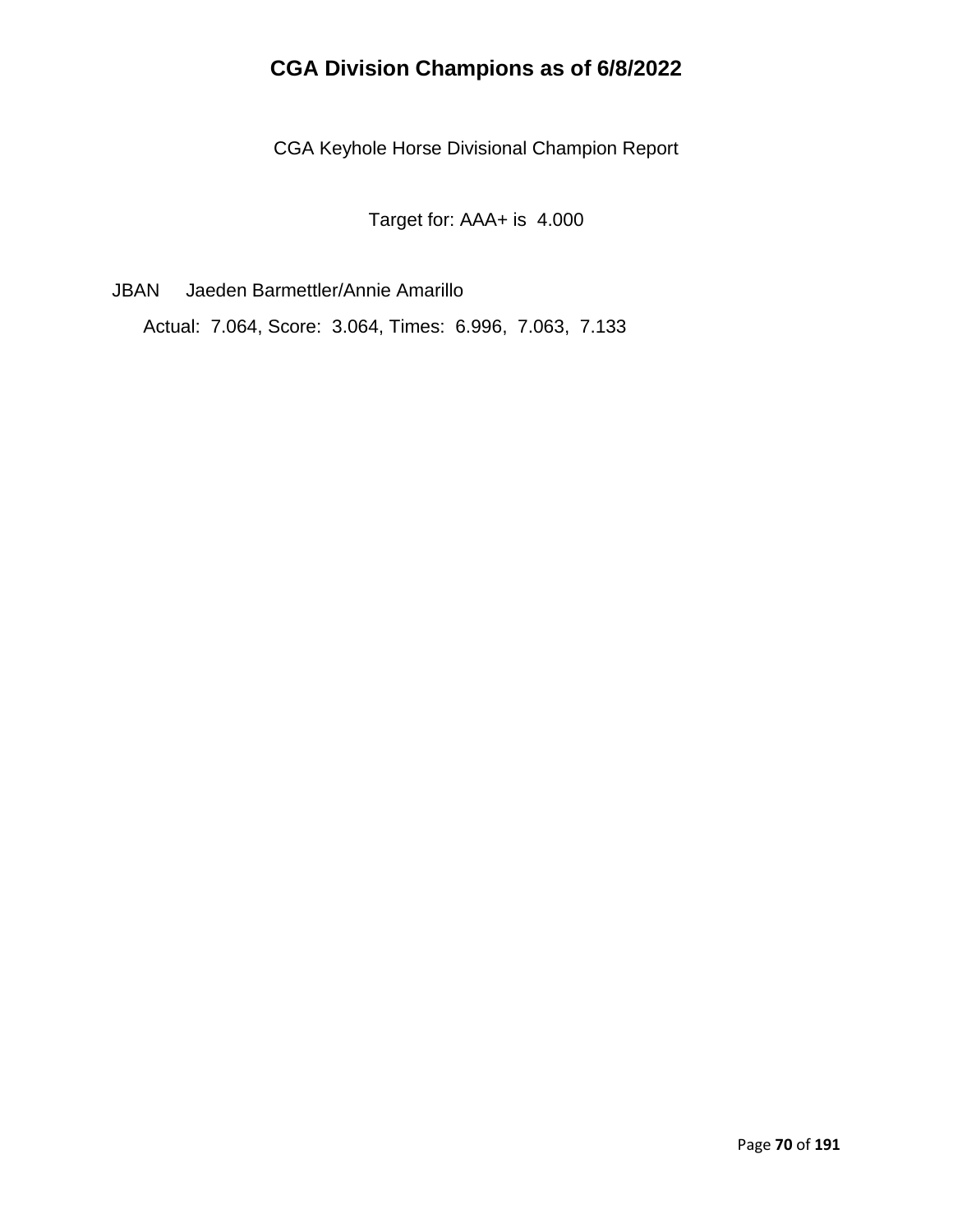CGA Keyhole Horse Divisional Champion Report

Target for: AAA is 7.510

AHPA Avielle Hannan/Paris

Actual: 7.605, Score: 0.095, Times: 7.511, 7.633, 7.670

JODO Jordan ODell/Doc Of The Bay Actual: 7.844, Score: 0.334, Times: 7.750, 7.845, 7.938

JHRU Johna Hurl/Rudy Actual: 7.908, Score: 0.398, Times: 7.784, 7.962, 7.979

- AGPE Andrea Garcia/Petal Actual: 7.918, Score: 0.408, Times: 7.739, 7.770, 8.246
- SQBU Sabrina Quilici/Bullwinkle Actual: 8.012, Score: 0.502, Times: 7.781, 8.068, 8.186
- JCJU Jordyn Chenal/Juliet Actual: 8.064, Score: 0.554, Times: 7.971, 8.097, 8.125
- JGLO Jenn Gosselin/Lola

Actual: 8.155, Score: 0.645, Times: 7.977, 8.112, 8.377

KCMI Kay Carson/Miss Demeanor

Actual: 8.168, Score: 0.658, Times: 7.945, 8.180, 8.379

EKJE Emmilee Kelley/Jewel

Actual: 8.218, Score: 0.708, Times: 8.121, 8.135, 8.399

DBBR Daphney Buck/Brandy

Actual: 8.234, Score: 0.724, Times: 7.910, 8.150, 8.641

MNSA Marnie Nessen/Sassy

Actual: 8.404, Score: 0.894, Times: 8.207, 8.279, 8.725

MAMA Margo Abatti/Masters Nu Munchkin Actual: 8.478, Score: 0.968, Times: 8.373, 8.503, 8.558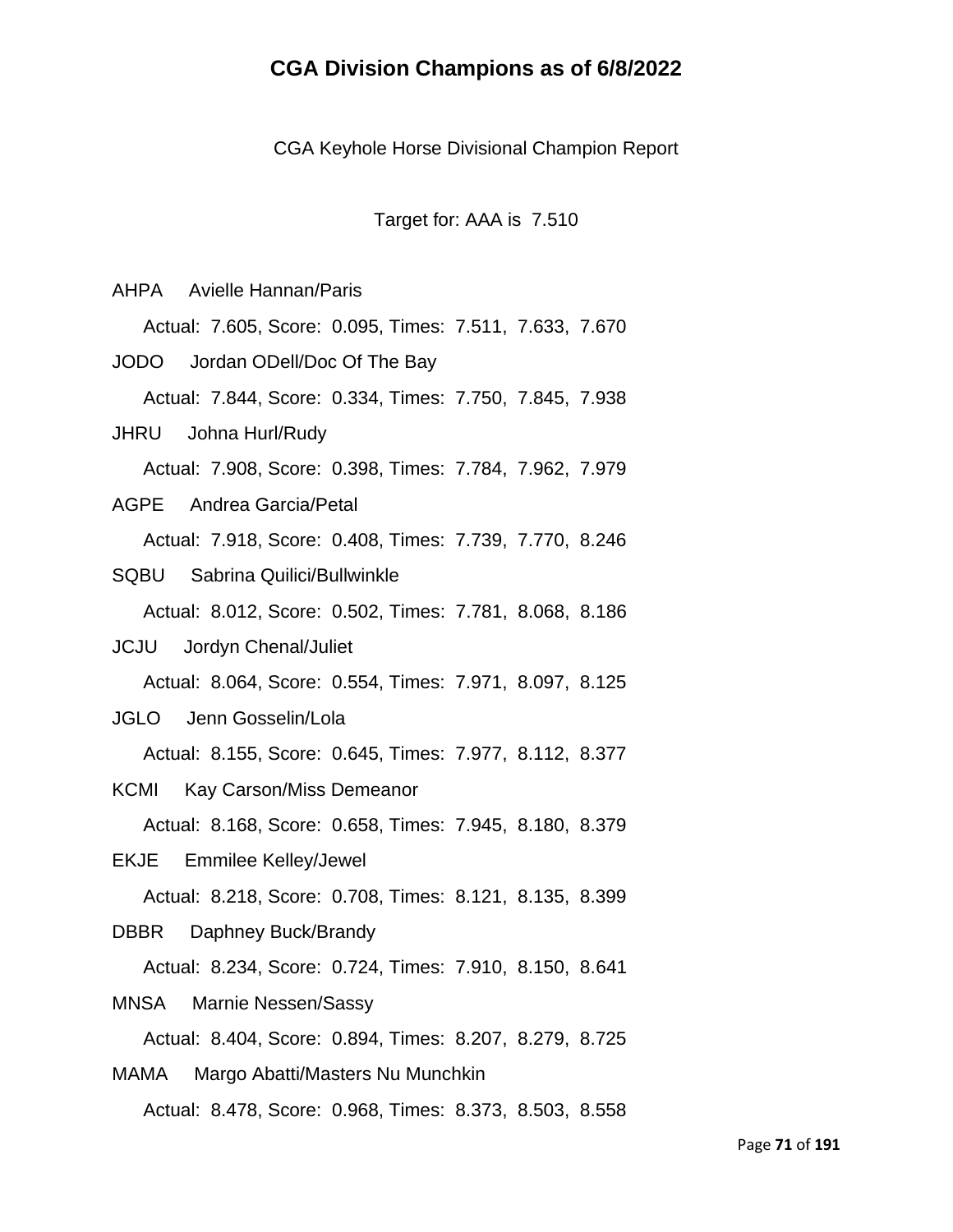MPGE Macy Pacheco/Get It Girl

Actual: 8.642, Score: 1.132, Times: 8.163, 8.858, 8.906

HHPE Hannah Hockinson/Peaches Pep Lena Actual: 8.800, Score: 1.290, Times: 8.624, 8.837, 8.940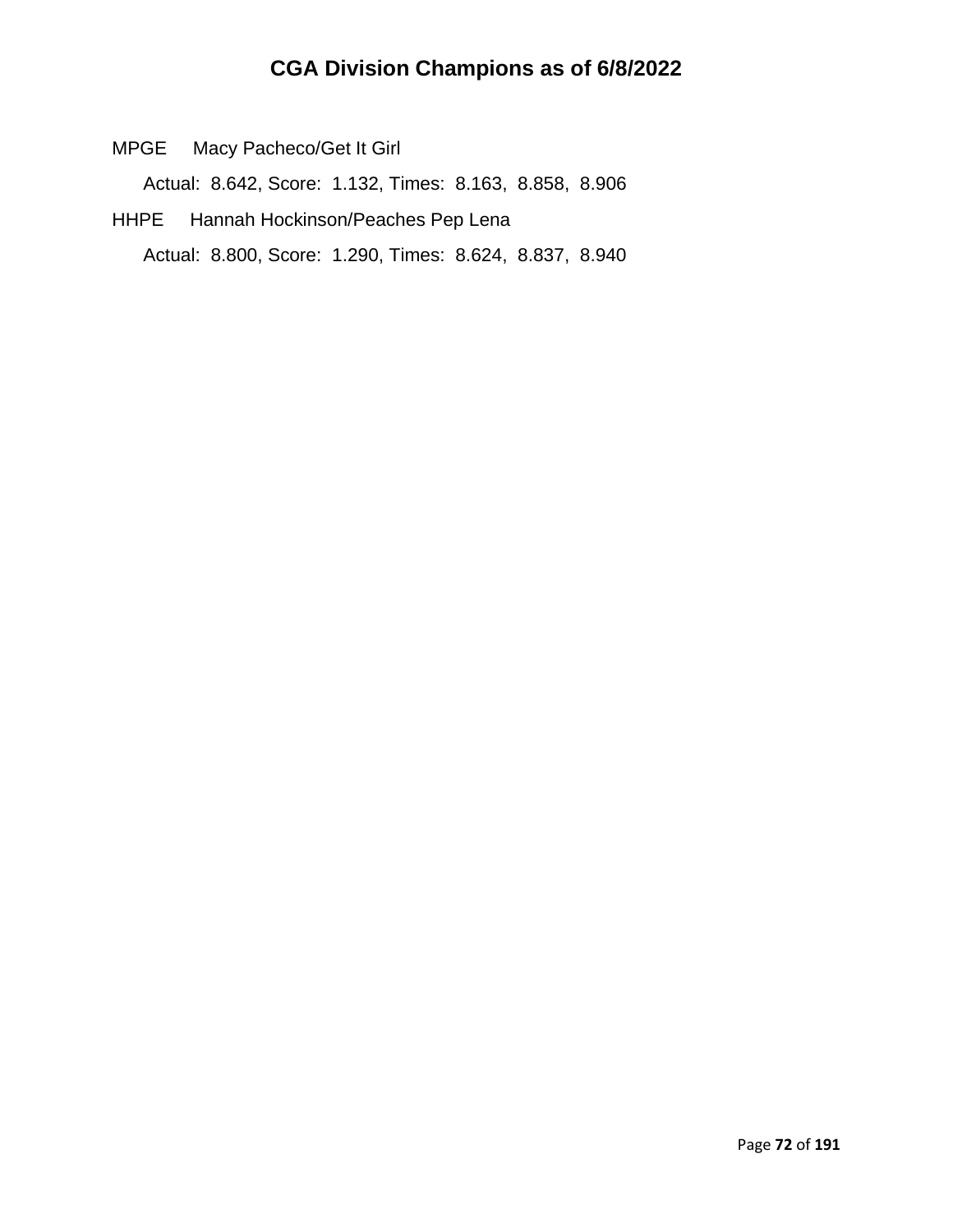CGA Keyhole Horse Divisional Champion Report

Target for: AA is 8.970

ESBL Eva Schwind/Blue

Actual: 9.191, Score: 0.221, Times: 9.005, 9.161, 9.406

KCWA Kenzie Cardoza/Wanna Win Chex Actual: 9.195, Score: 0.225, Times: 9.047, 9.170, 9.367

- LLCA Lorelei Lehman/Catalina Actual: 9.201, Score: 0.231, Times: 8.994, 9.244, 9.364
- TGFE Taylor Gilmore/Feather Actual: 9.314, Score: 0.344, Times: 9.190, 9.193, 9.558
- SKLE Sally Kimsey/Leo

Actual: 9.355, Score: 0.385, Times: 9.040, 9.381, 9.644

JBJU Jennifer Byrd/Jule

Actual: 9.433, Score: 0.463, Times: 9.246, 9.486, 9.566

LLKO Leia Larson/Komet

Actual: 9.455, Score: 0.485, Times: 9.309, 9.480, 9.576

AHRE Arielle Hultner/Remy

Actual: 9.499, Score: 0.529, Times: 9.077, 9.262, 10.157

TLLI Timmi Lemen/Little Bit Lectro

Actual: 9.576, Score: 0.606, Times: 9.023, 9.262, 10.443

ALHA Ashley Lessa/Hank

Actual: 9.586, Score: 0.616, Times: 9.432, 9.591, 9.736

- KBKI Kianah Borges/King Sassy Jett Actual: 9.684, Score: 0.714, Times: 9.188, 9.758, 10.107
- VLDE Virginia Leighton/Delight Actual: 9.737, Score: 0.767, Times: 9.221, 9.901, 10.088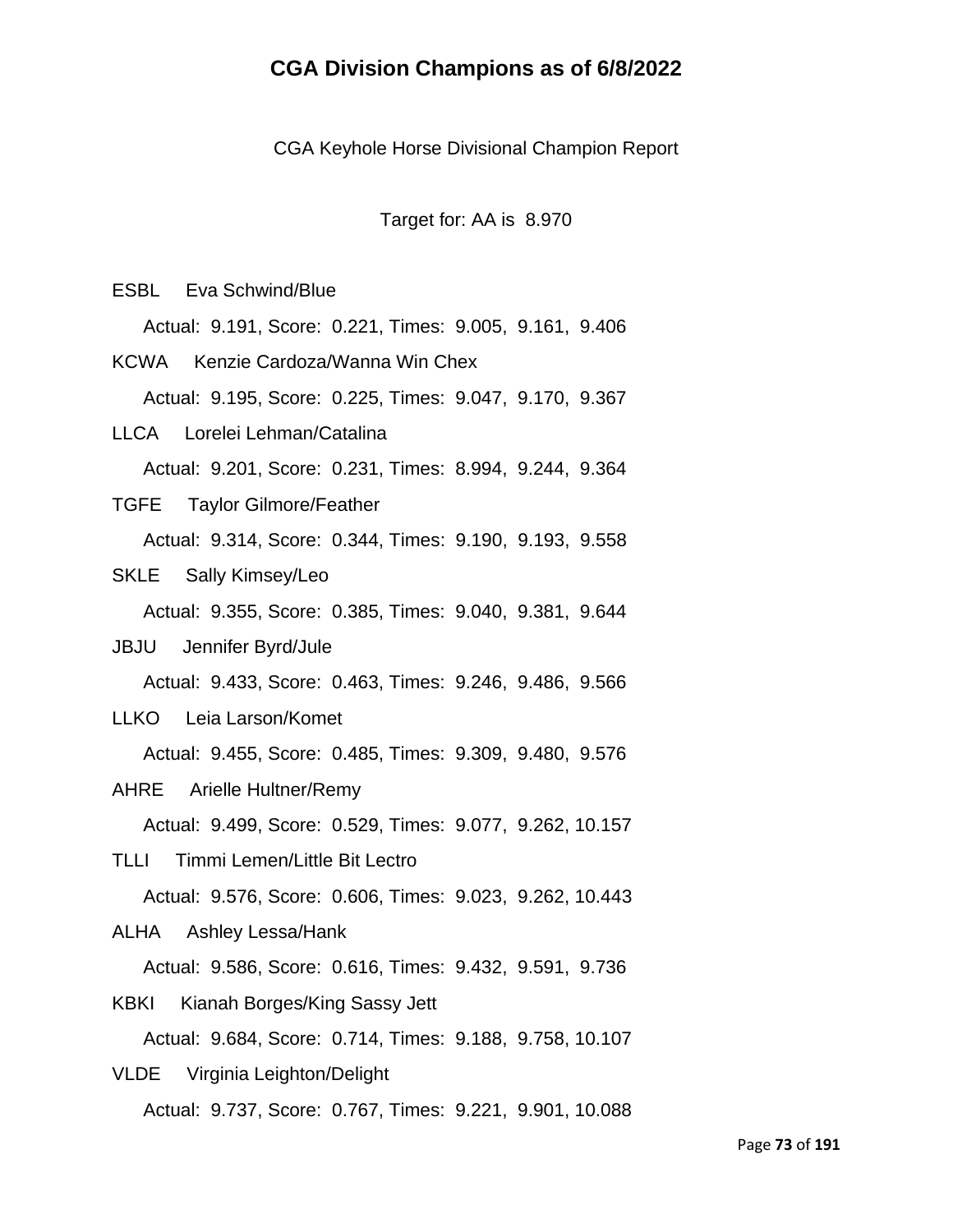- SPDA Shelley Powell/Dazzle Me Actual: 9.761, Score: 0.791, Times: 9.512, 9.605, 10.167 JWVA Janice Wiarco/Valentine Actual: 9.830, Score: 0.860, Times: 9.171, 9.467, 10.851 CCTA Carrie Cave/Tango Actual: 9.838, Score: 0.868, Times: 9.335, 10.042, 10.136 BRCH Briellen Ricotta/Charming Charlie Actual: 9.890, Score: 0.920, Times: 9.720, 9.726, 10.224 MMCA Mercedes Montes/Calculated Risk Actual: 10.003, Score: 1.033, Times: 9.519, 9.616, 10.873 VPTE Vincent Perry/Tequila Actual: 10.179, Score: 1.209, Times: 9.641, 9.822, 11.075 NWBE Natsumi Wiarco/Bear Actual: 10.353, Score: 1.383, Times: 9.956, 10.198, 10.906
- BKPE Bry Kessler/Peanutbutter Actual: 10.443, Score: 1.473, Times: 9.450, 10.732, 11.146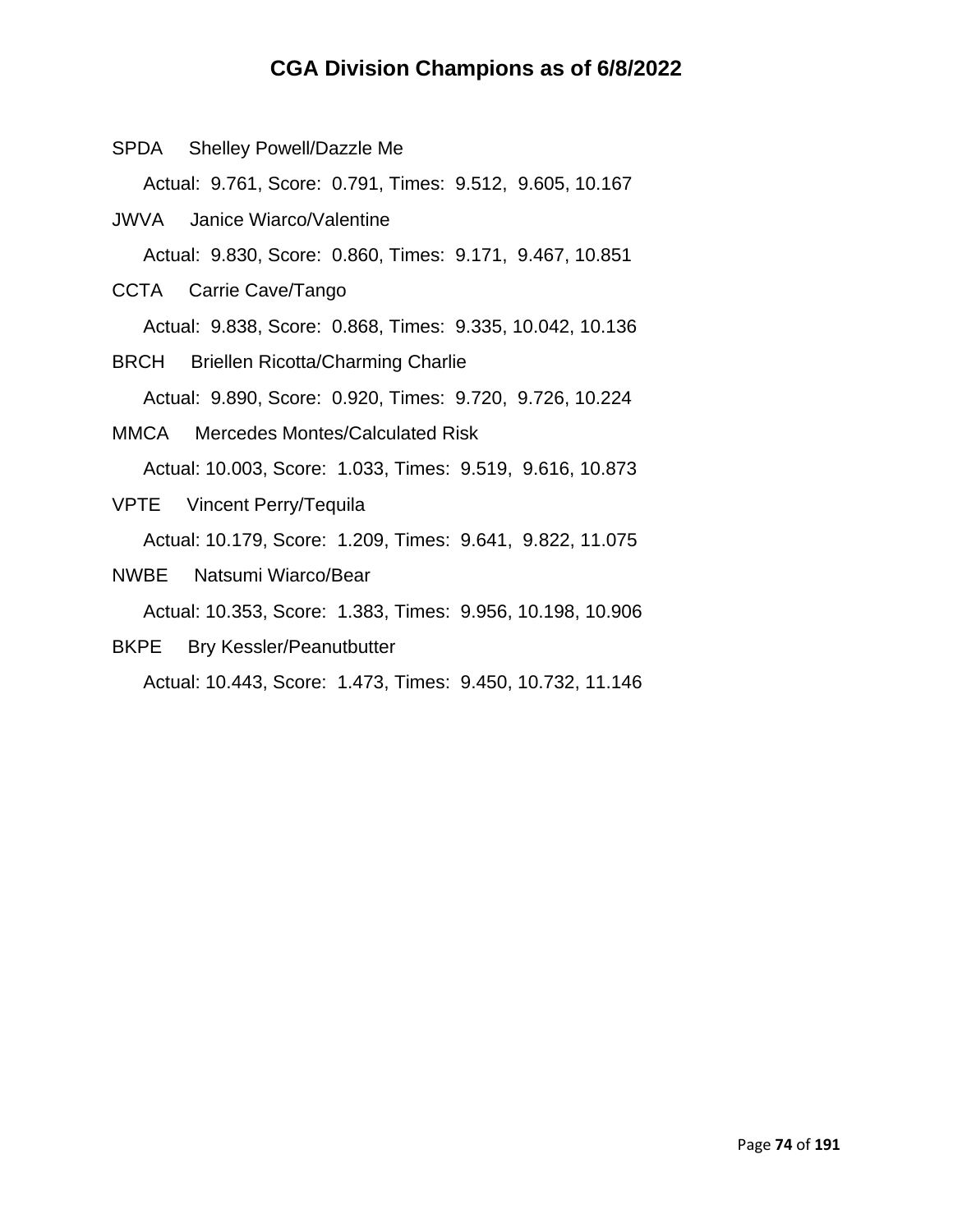CGA Keyhole Horse Divisional Champion Report

Target for: A is 11.460

- CSJO Christine Schallmo/Johnny's Boy Actual: 11.668, Score: 0.208, Times: 11.480, 11.722, 11.801 STTO Susan Tobin/Token Actual: 11.678, Score: 0.218, Times: 11.662, 11.683, 11.689 JMHI Julie MacDonald/High Brow Kitkat Actual: 11.762, Score: 0.302, Times: 11.654, 11.771, 11.860 ATFI Andrea Thill/Firecracker Actual: 11.791, Score: 0.331, Times: 11.460, 11.686, 12.226 HBFI Hudson Burns/Fiesty Fiona Actual: 11.860, Score: 0.400, Times: 11.634, 11.792, 12.154 KDEL Kaylee Davis/Ellie Actual: 11.880, Score: 0.420, Times: 11.497, 11.778, 12.364 LMCO Leah Malfatti/Cowboy Actual: 11.886, Score: 0.426, Times: 11.610, 11.931, 12.116 ASMI Allyson Shiffrar/Miss Saintly Shine Actual: 11.922, Score: 0.462, Times: 11.700, 11.816, 12.251 NSFL Natalie Staas/Flash Me A Whistle Actual: 11.928, Score: 0.468, Times: 11.846, 11.947, 11.990
- DMSO Dan MacDonald/Southern Boone Boy Actual: 12.093, Score: 0.633, Times: 11.502, 11.936, 12.841

AAGI Amanda Avina/Gidget

Actual: 12.109, Score: 0.649, Times: 12.034, 12.062, 12.230

BMSO Bella Montano/Sophiscated Smarty Actual: 12.126, Score: 0.666, Times: 11.625, 12.022, 12.731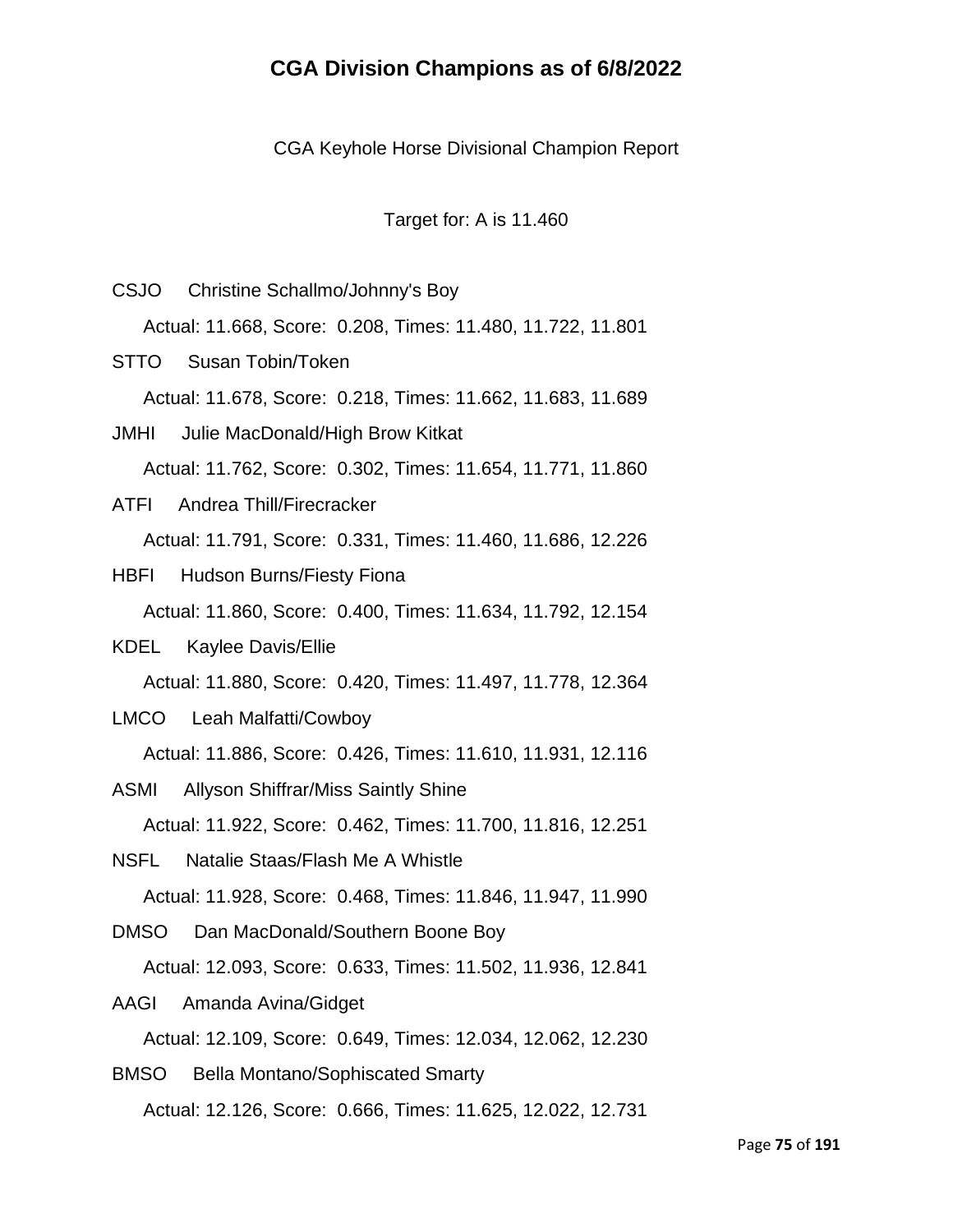CSMA Celina Sova/Maui Paradise Actual: 12.184, Score: 0.724, Times: 11.739, 12.302, 12.510 JIPI Janella Ingle/Piper

Actual: 12.230, Score: 0.770, Times: 11.842, 12.316, 12.532

VOJJ Victor Ojeda/Jj

Actual: 12.232, Score: 0.772, Times: 11.937, 12.076, 12.682

- AWA0 Aurora Wood/A Leap Of Faith Actual: 12.379, Score: 0.919, Times: 11.481, 11.737, 13.920
- KTDA Kasinda Thompson/Dashin With Chicks Actual: 12.387, Score: 0.927, Times: 12.184, 12.485, 12.493
- JHFA Jessica Hall/Fancy Actual: 12.426, Score: 0.966, Times: 11.937, 12.622, 12.719
- TOMY Tatianna Oliveira/My Sweet Chilipepper Actual: 12.444, Score: 0.984, Times: 11.593, 12.596, 13.143
- MCSM Marianne Colin/Smokey

Actual: 12.548, Score: 1.088, Times: 12.369, 12.631, 12.643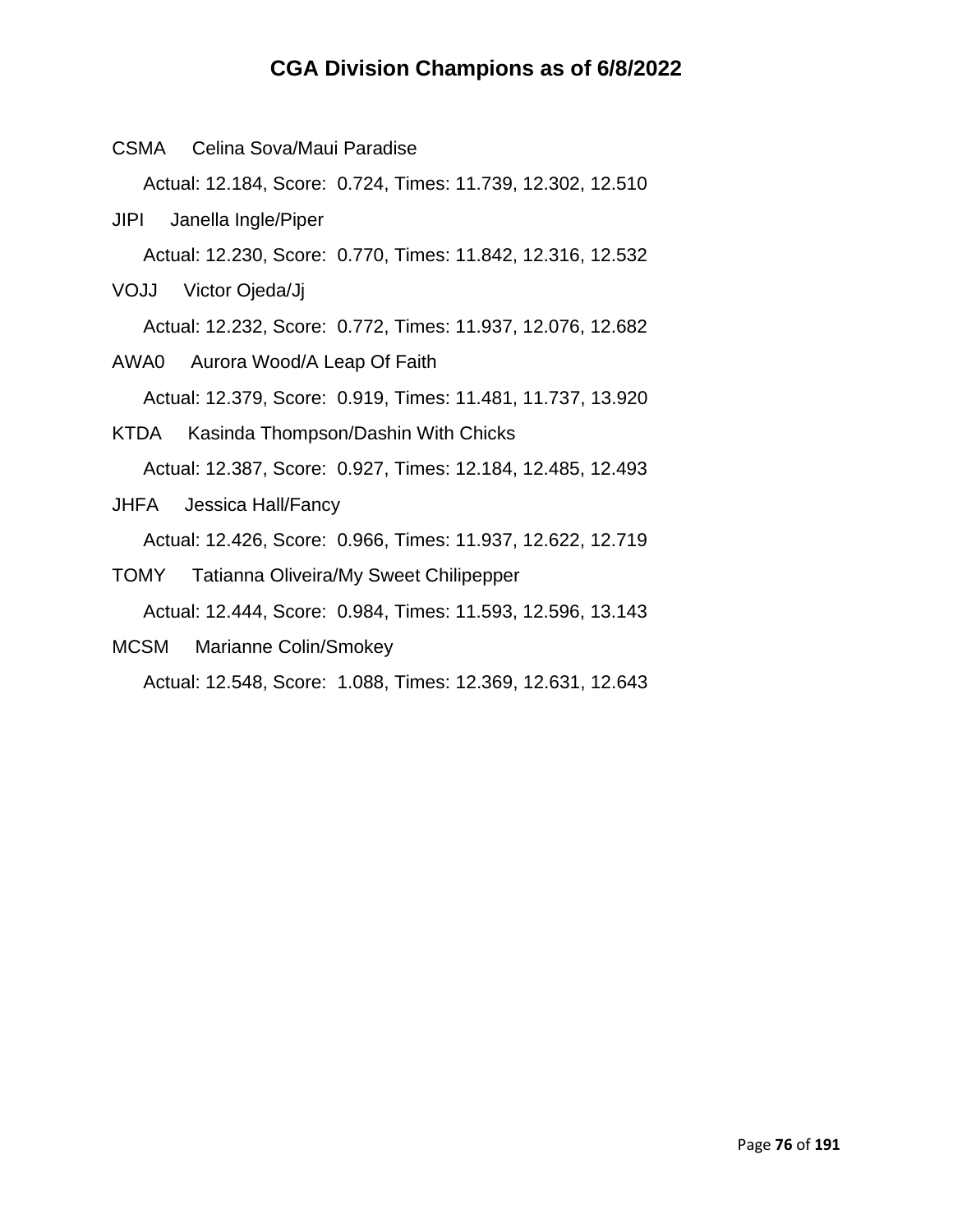CGA Keyhole Horse Divisional Champion Report

Target for: FC is 16.110

- BPEM Baily Pickett/Emerald City Actual: 16.645, Score: 0.535, Times: 16.202, 16.221, 17.511 NEJE Norma Easterday/Jet Actual: 16.833, Score: 0.723, Times: 16.463, 16.750, 17.285 DCRE Dolly Ray Cain/Reba Actual: 16.858, Score: 0.748, Times: 16.226, 16.612, 17.735
- MABO Martha Antongiovanni/Boone Actual: 16.898, Score: 0.788, Times: 16.273, 16.944, 17.476
- BSCO Baylee Schwind/Cody

Actual: 16.994, Score: 0.884, Times: 16.202, 16.517, 18.264

- TDPA Tristan DeHaro/Pancho Actual: 17.021, Score: 0.911, Times: 16.157, 16.497, 18.410
- SLSW Sandra Lyon/Sweet Pea

Actual: 17.053, Score: 0.943, Times: 16.129, 16.447, 18.582

JMRA Jane Matusz/Ralphie

Actual: 17.094, Score: 0.984, Times: 16.112, 16.468, 18.703

SSRO Sander Shulman/Rocky

Actual: 17.259, Score: 1.149, Times: 16.322, 17.229, 18.227

TMPI Taylor Merrill/Pixle

Actual: 17.317, Score: 1.207, Times: 16.596, 16.818, 18.537

CCRE Chris Crane/Remi

Actual: 17.506, Score: 1.396, Times: 16.745, 17.363, 18.411

GBCH Ginger Barry/China Rose Actual: 17.699, Score: 1.589, Times: 16.526, 17.190, 19.380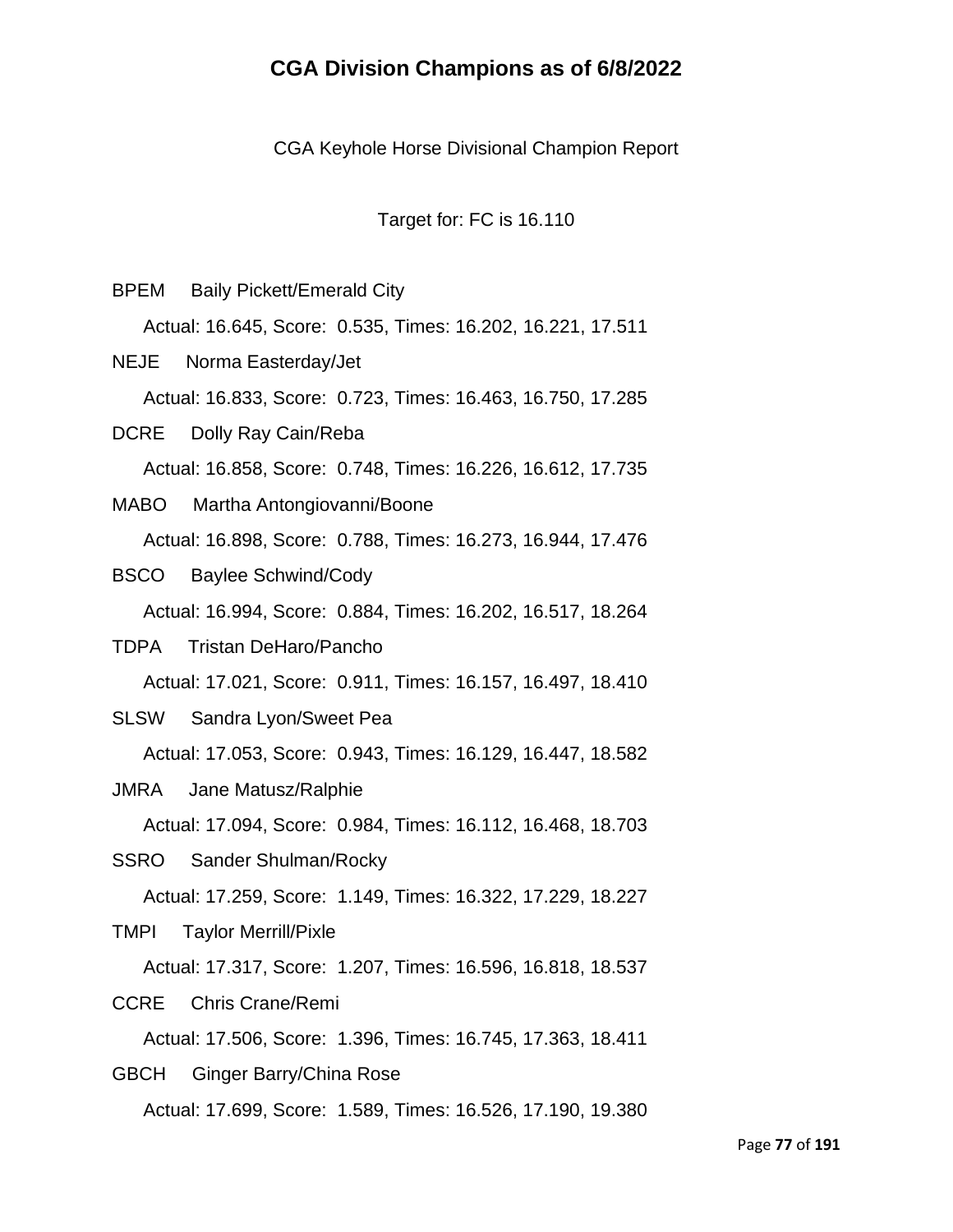SPFL Sharon Prodan/Flash

Actual: 18.139, Score: 2.029, Times: 17.416, 17.888, 19.113

JFFL Jack Frey/Flick

Actual: 18.158, Score: 2.048, Times: 16.443, 18.859, 19.173

- STME Susan Talbot/Mercedes Actual: 18.400, Score: 2.290, Times: 16.832, 18.767, 19.602
- SDWR Sylvette Del Llano/Wrangler Actual: 18.595, Score: 2.485, Times: 16.473, 18.264, 21.047
- KMDY Kayleigh Morgan/Dynamite Duke Actual: 18.718, Score: 2.608, Times: 16.800, 18.519, 20.835
- KHSU Kathy Hill/Sunny Actual: 18.738, Score: 2.628, Times: 17.605, 18.878, 19.731
- CHCR Crystal Howell/Cr James Carter Actual: 18.756, Score: 2.646, Times: 18.500, 18.728, 19.039
- JDIR Joyce Driggers/Irish

Actual: 18.795, Score: 2.685, Times: 17.176, 17.980, 21.230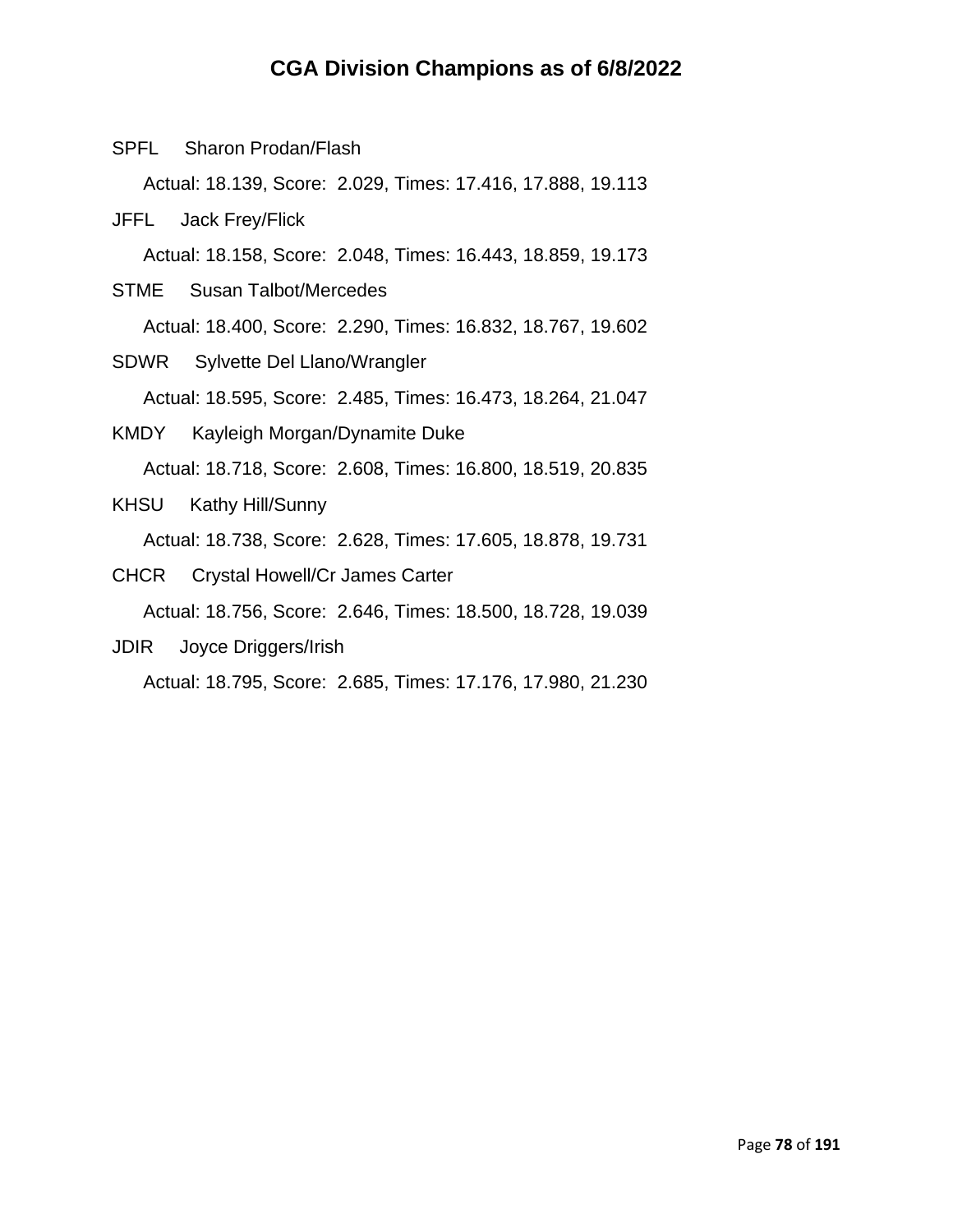CGA Keyhole Pony Divisional Champion Report

Target for: AAA+ is 4.000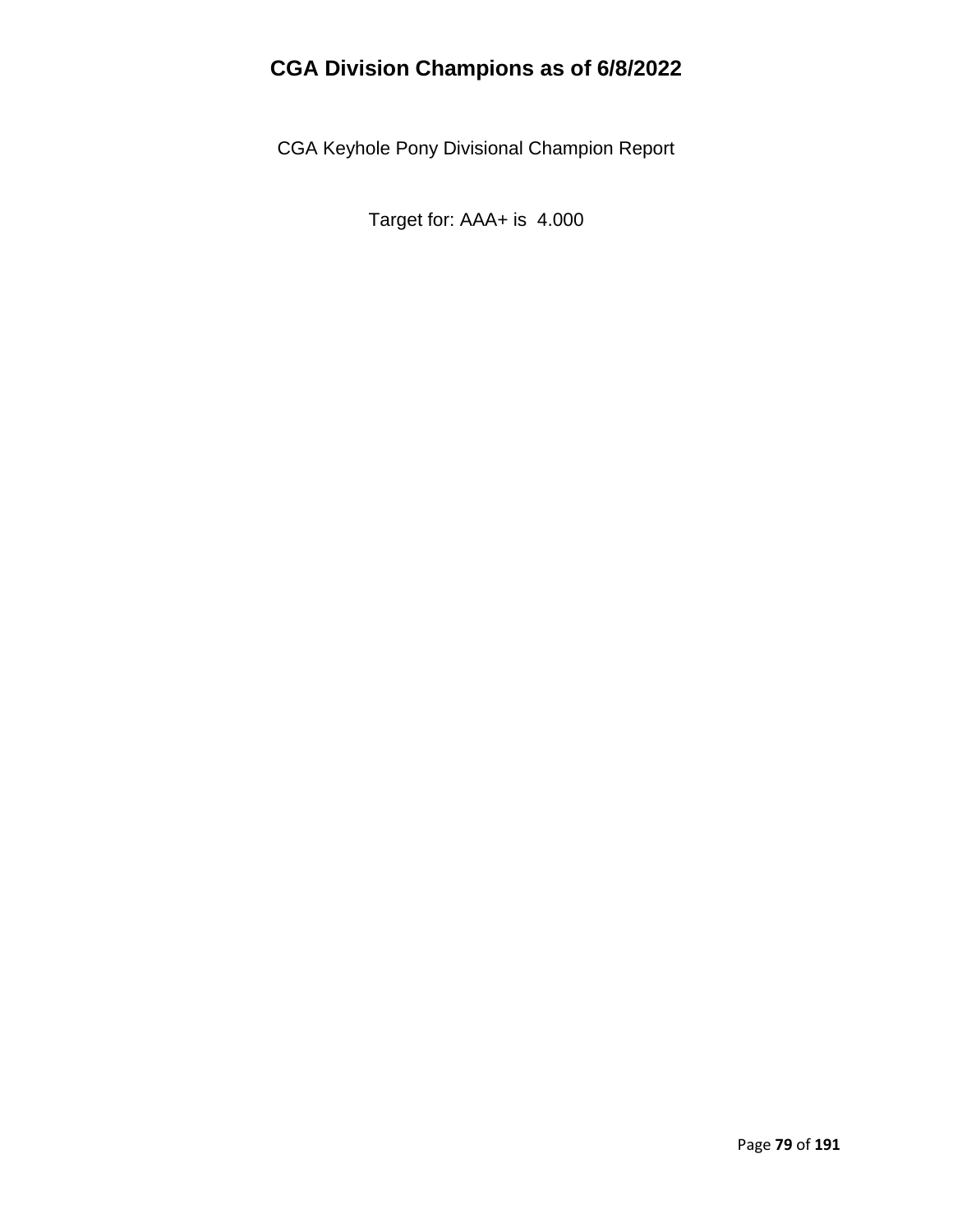CGA Keyhole Pony Divisional Champion Report

Target for: AAA is 7.790

KTSP Kasinda Thompson/Spot Actual: 7.974, Score: 0.184, Times: 7.868, 7.985, 8.069

MCFA Mackenzie Chenal/Faith N Dreams Actual: 8.103, Score: 0.313, Times: 7.970, 8.109, 8.231

- KBKO Katelyn Becerra/Kona Actual: 8.265, Score: 0.475, Times: 8.203, 8.225, 8.367
- MJCH Marlie Jaegel/Cherry Bomb Actual: 8.427, Score: 0.637, Times: 8.112, 8.221, 8.947
- DMTI Dianna Malley/Tipsy

Actual: 8.545, Score: 0.755, Times: 8.518, 8.527, 8.591

TMLI Taylor Merrill/Lil' Sebastian Actual: 9.010, Score: 1.220, Times: 8.754, 8.985, 9.290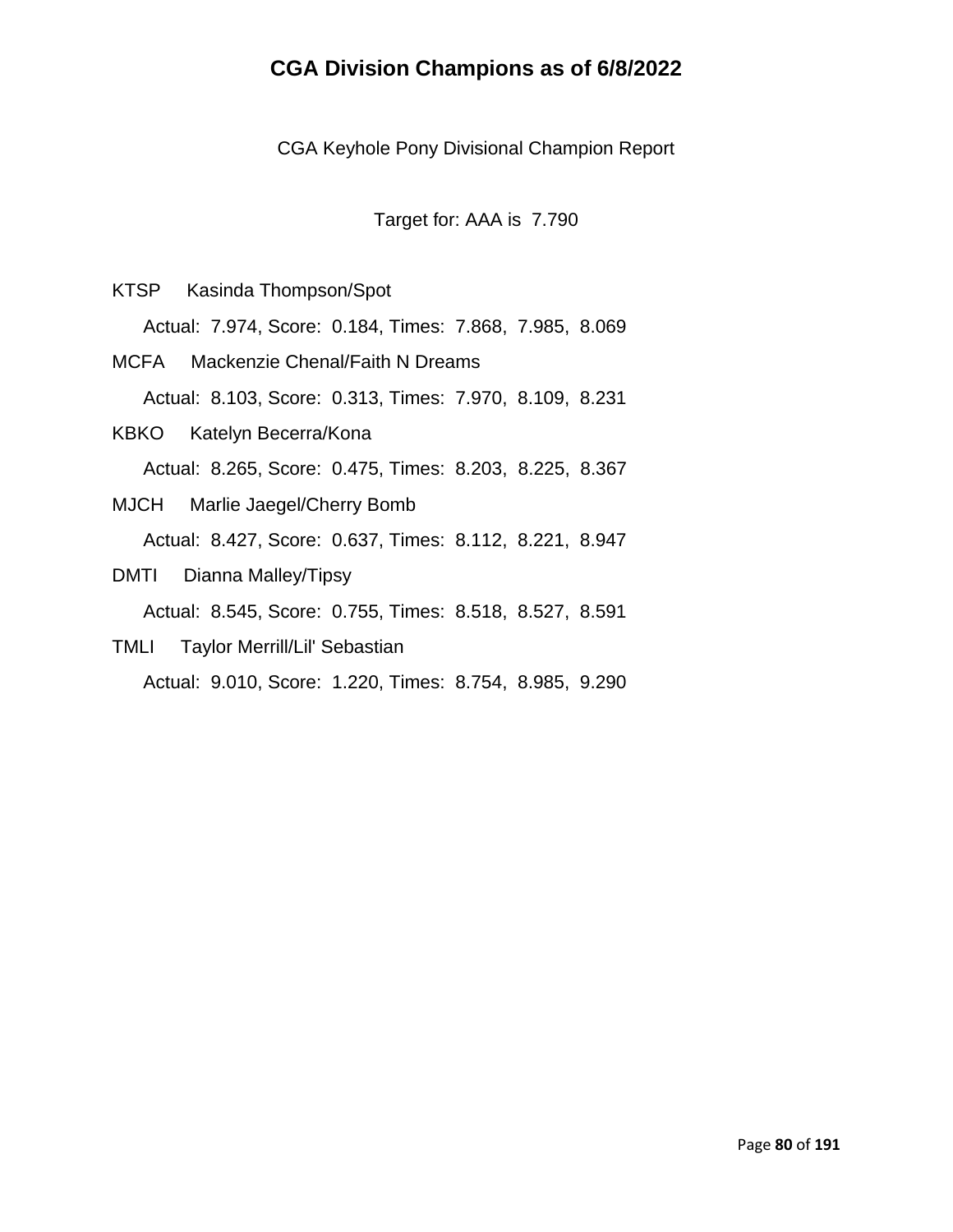CGA Keyhole Pony Divisional Champion Report

Target for: AA is 9.740

TTTH Trew Tollison/Thumper

Actual: 10.267, Score: 0.527, Times: 9.782, 9.876, 11.142

SBDI2 Summer Brown/Dicey

Actual: 11.768, Score: 2.028, Times: 10.411, 12.111, 12.783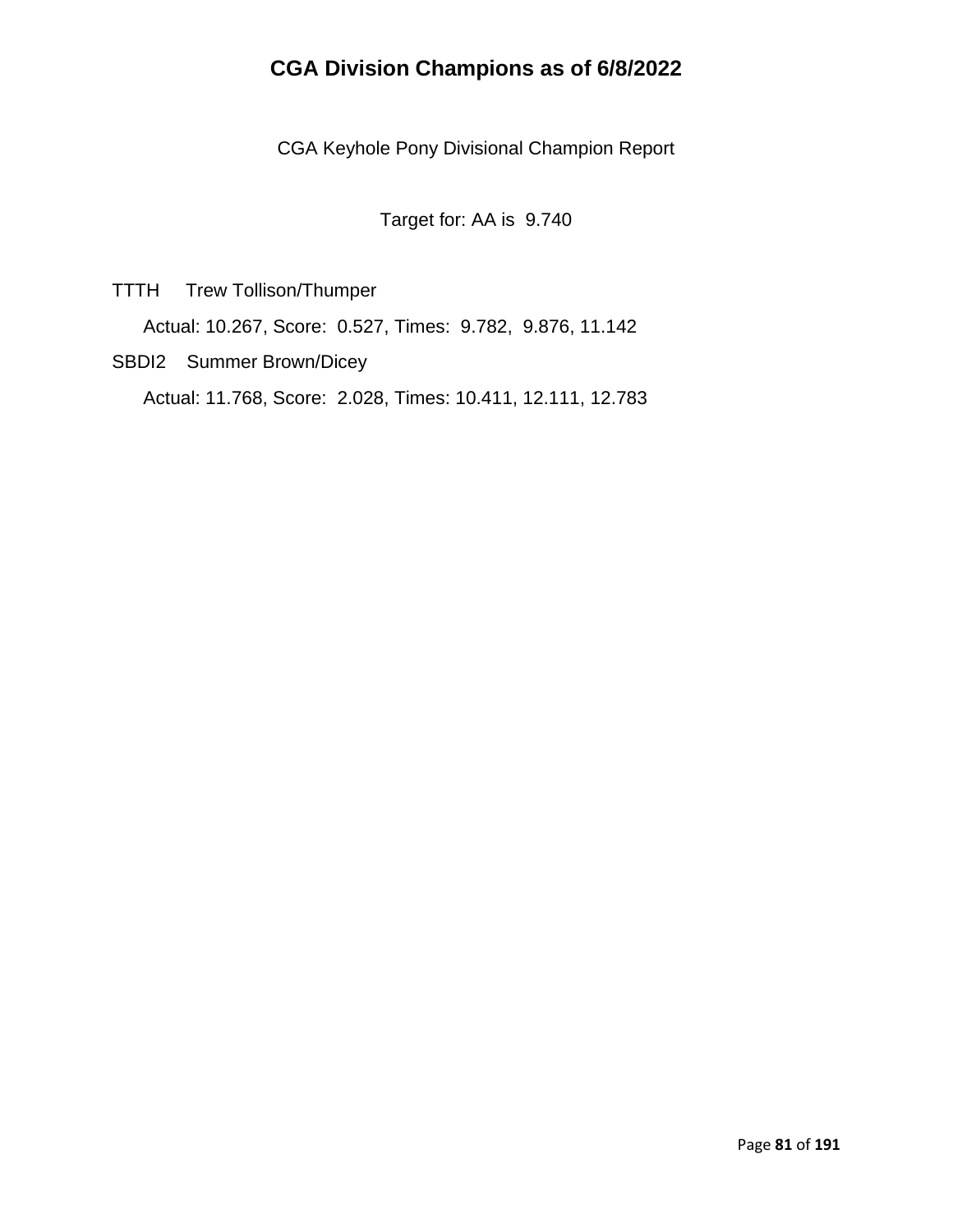CGA Keyhole Pony Divisional Champion Report

Target for: A is 13.540

STMA Susan Talbot/Maverick

Actual: 16.798, Score: 3.258, Times: 15.751, 16.758, 17.884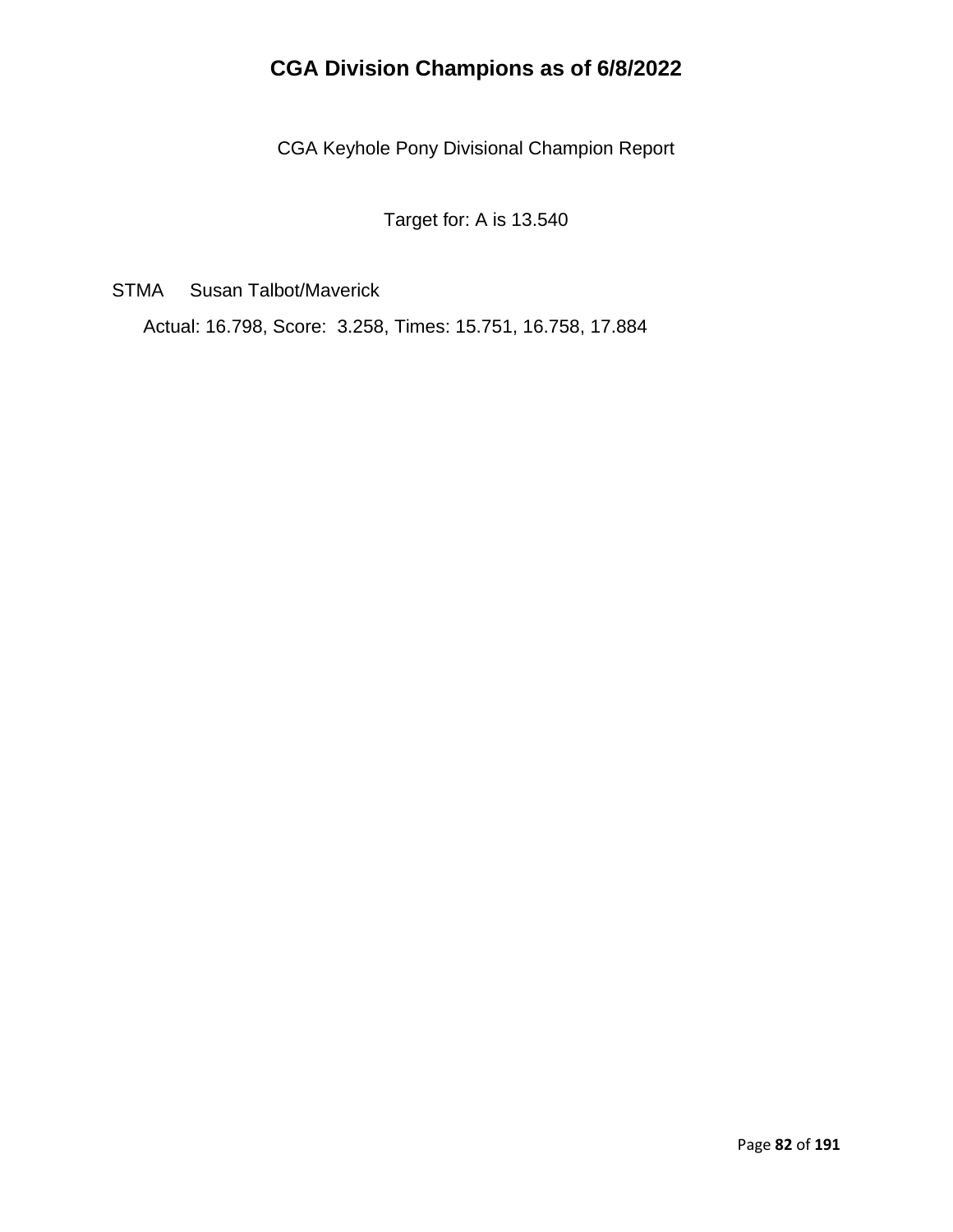CGA Keyhole Pony Divisional Champion Report

Target for: FC is 19.190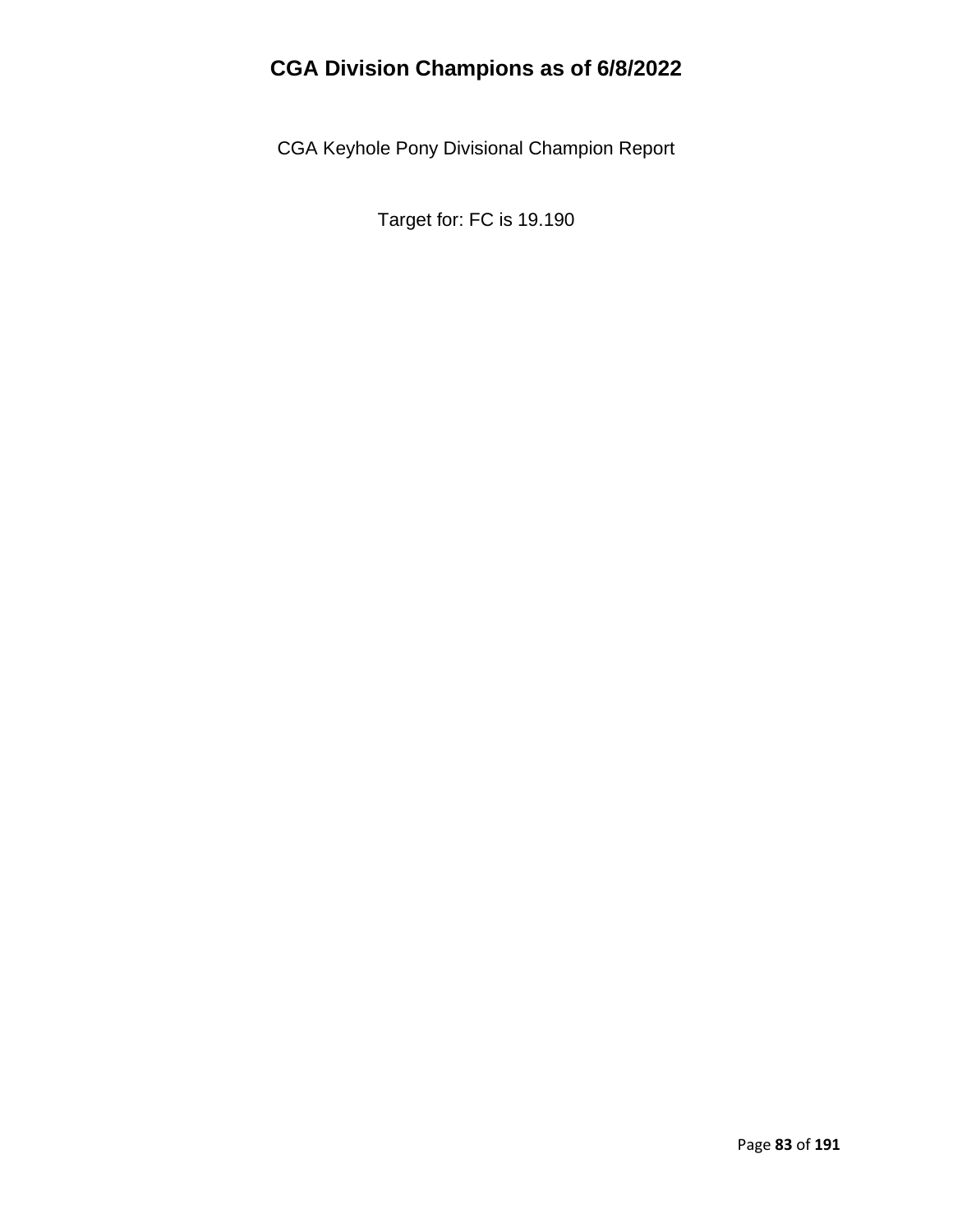CGA Poles 1 Horse Divisional Champion Report

Target for: AAA+ is 4.000

- JBAN Jaeden Barmettler/Annie Amarillo Actual: 10.132, Score: 6.132, Times: 10.007, 10.102, 10.288
- RKSU Rachel Kelman/Sunflare Actual: 10.428, Score: 6.428, Times: 10.141, 10.496, 10.647
- ITRO Isaiah Thompson/Royal Moonshine Actual: 10.650, Score: 6.650, Times: 10.549, 10.606, 10.795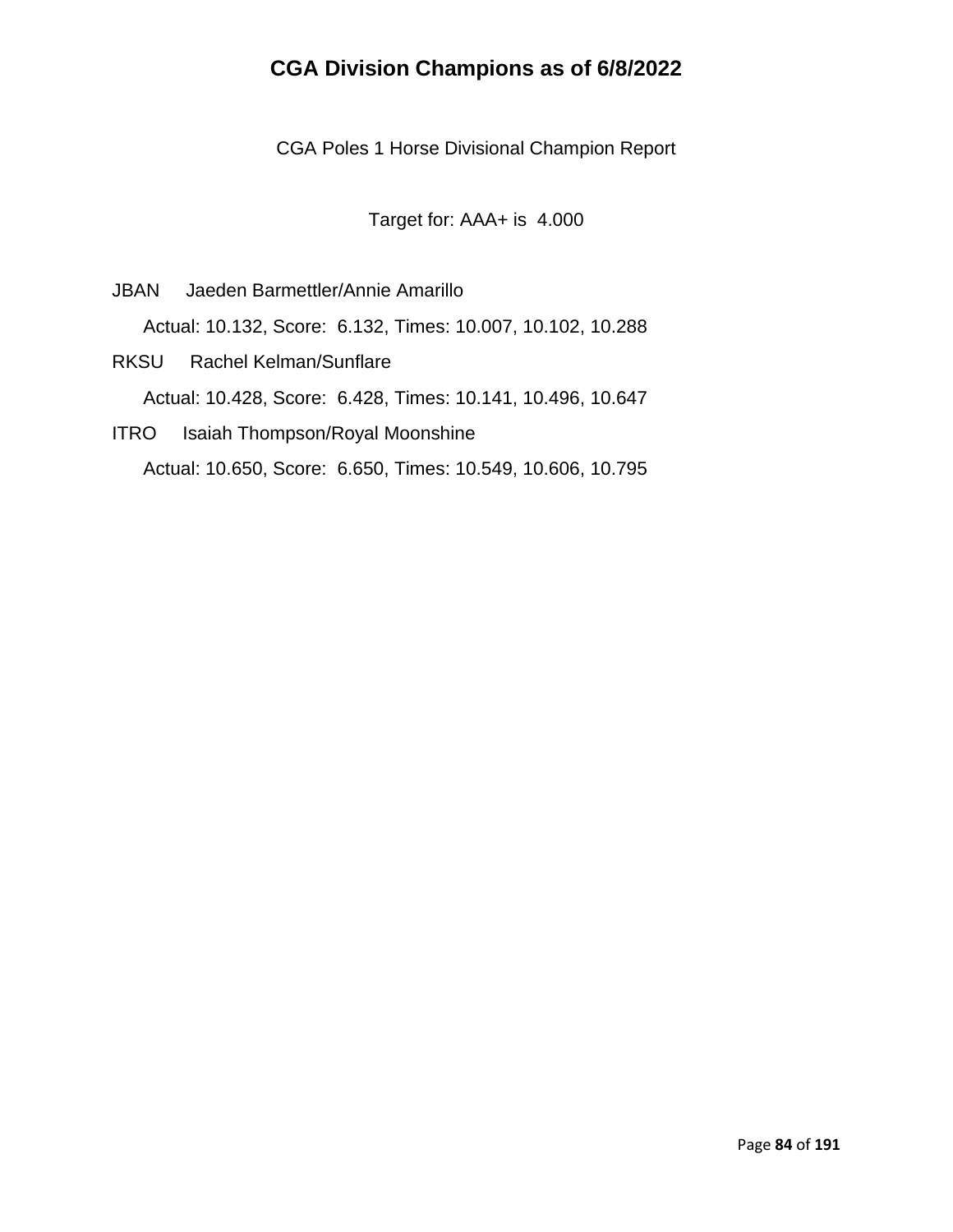CGA Poles 1 Horse Divisional Champion Report

Target for: AAA is 10.990

- BCIT Bob Cranor/Its a Joy To Travel Actual: 11.340, Score: 0.350, Times: 11.282, 11.288, 11.449
- AHPA Avielle Hannan/Paris Actual: 11.358, Score: 0.368, Times: 10.994, 11.455, 11.624
- SQBU Sabrina Quilici/Bullwinkle Actual: 11.404, Score: 0.414, Times: 11.331, 11.344, 11.537
- HHPE Hannah Hockinson/Peaches Pep Lena Actual: 11.471, Score: 0.481, Times: 11.315, 11.525, 11.573
- KCMI Kay Carson/Miss Demeanor Actual: 11.565, Score: 0.575, Times: 11.174, 11.326, 12.194
- JODO Jordan ODell/Doc Of The Bay Actual: 11.601, Score: 0.611, Times: 11.528, 11.535, 11.740
- AGPE Andrea Garcia/Petal

Actual: 11.618, Score: 0.628, Times: 11.426, 11.692, 11.737

- CSBU Cassidy Sabral/Burning Ember Actual: 11.651, Score: 0.661, Times: 11.359, 11.706, 11.887
- MPGE Macy Pacheco/Get It Girl

Actual: 11.836, Score: 0.846, Times: 11.315, 11.698, 12.496

JHRU Johna Hurl/Rudy

Actual: 11.909, Score: 0.919, Times: 11.188, 11.665, 12.874

TDMI Toni DeHerrera/Missy

Actual: 11.948, Score: 0.958, Times: 11.479, 11.592, 12.774

DBBR Daphney Buck/Brandy Actual: 11.995, Score: 1.005, Times: 11.620, 12.123, 12.242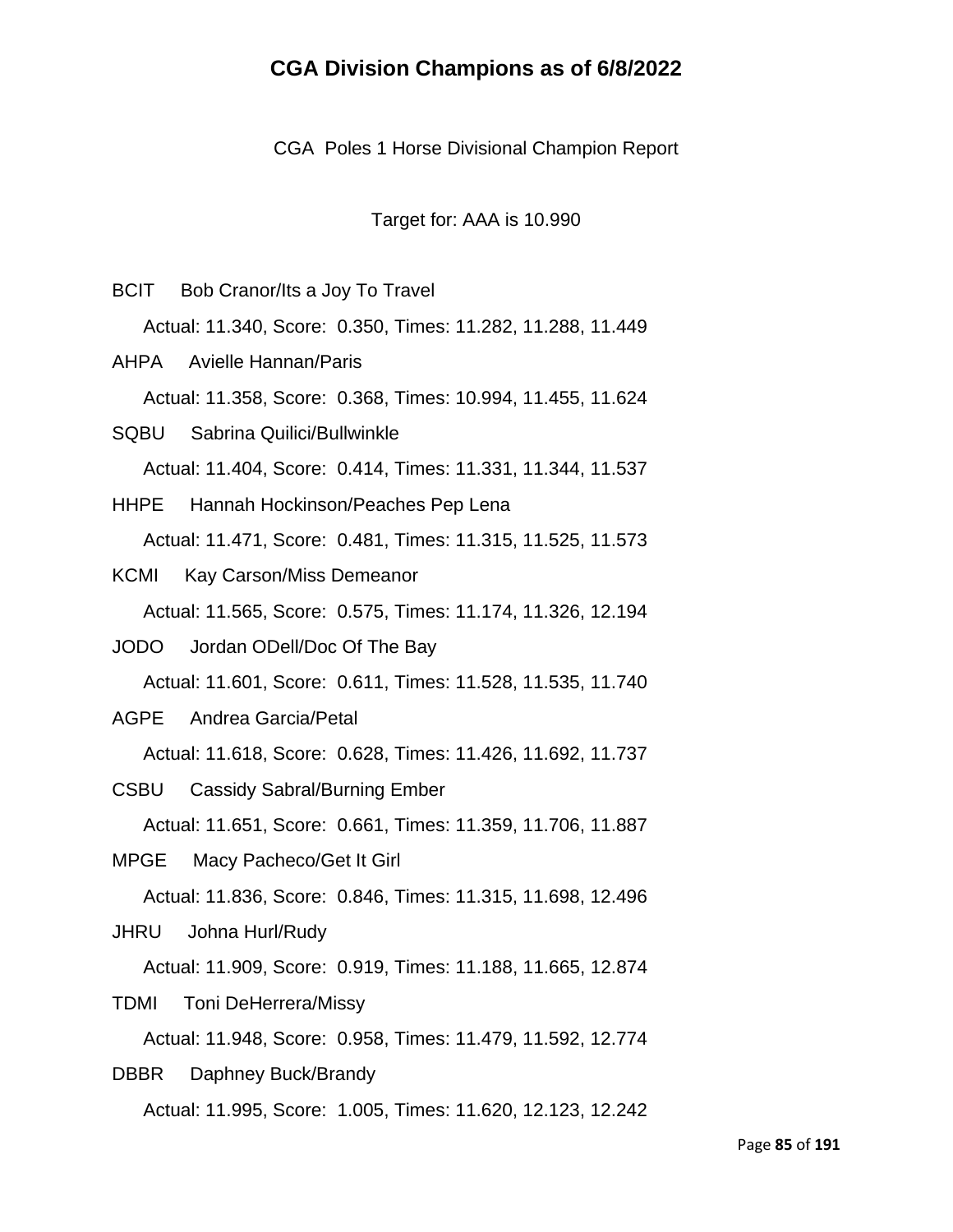JCJU Jordyn Chenal/Juliet

Actual: 12.101, Score: 1.111, Times: 11.690, 11.960, 12.654

- MNSA Marnie Nessen/Sassy Actual: 12.284, Score: 1.294, Times: 11.384, 12.642, 12.825
- LMTH Lindsey Merrill/The Iron Waffle

Actual: 12.306, Score: 1.316, Times: 11.910, 12.402, 12.606

- DMGI Dawn Mileham/Girls Got Rythmn Actual: 12.337, Score: 1.347, Times: 11.960, 12.414, 12.636
- SBRO Summer Brown/Roulette Actual: 12.552, Score: 1.562, Times: 12.466, 12.515, 12.676
- EKJE Emmilee Kelley/Jewel Actual: 12.556, Score: 1.566, Times: 12.223, 12.634, 12.811
- MHCE Mary Harris/Ceyanne

Actual: 12.865, Score: 1.875, Times: 12.242, 13.144, 13.208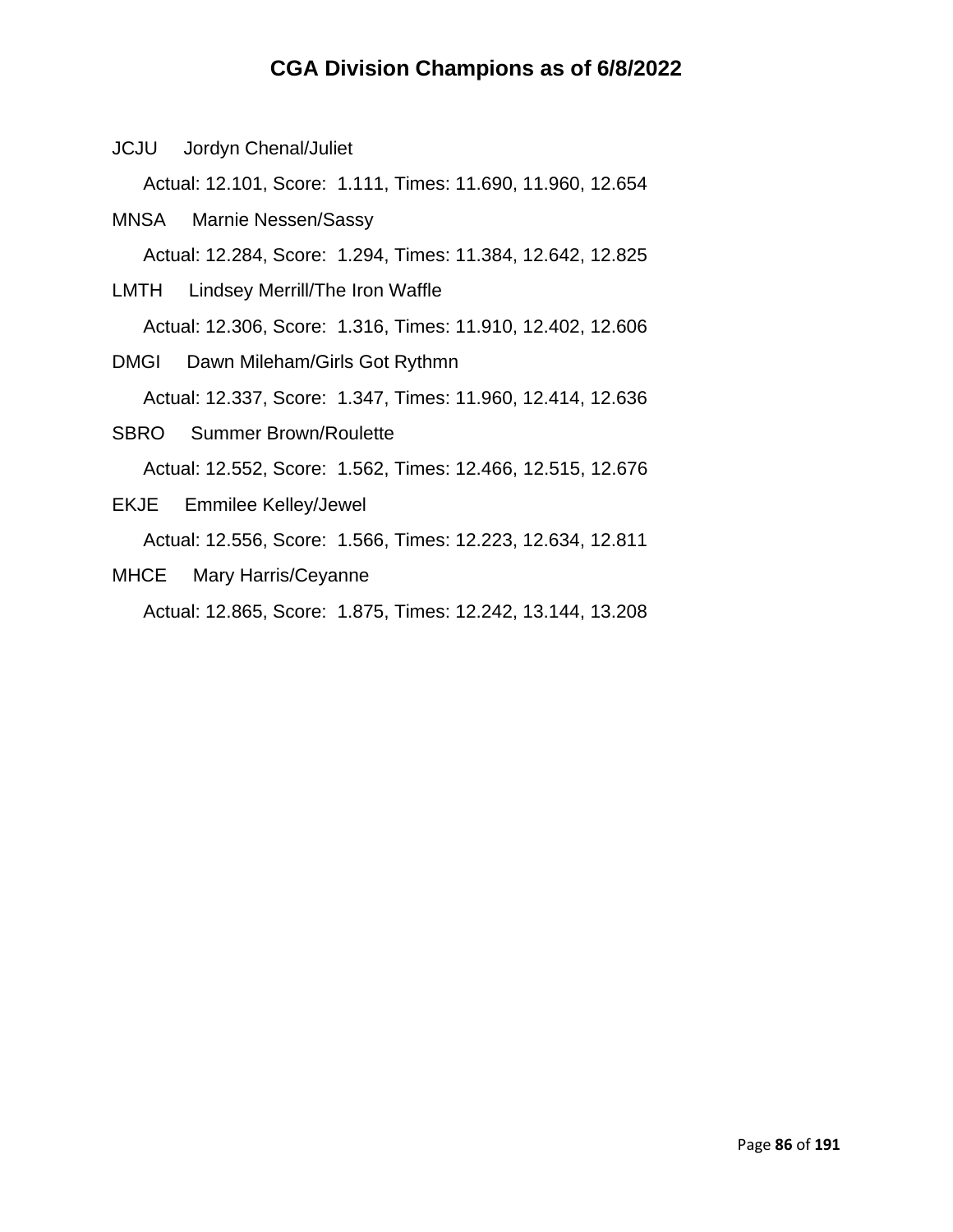CGA Poles 1 Horse Divisional Champion Report

Target for: AA is 13.290

AMLU Addyson Mendoza/Lucky Penny Actual: 13.425, Score: 0.135, Times: 13.359, 13.380, 13.537 VLDE Virginia Leighton/Delight Actual: 13.609, Score: 0.319, Times: 13.561, 13.575, 13.692 ESBL Eva Schwind/Blue Actual: 13.676, Score: 0.386, Times: 13.510, 13.524, 13.993 TLLI Timmi Lemen/Little Bit Lectro Actual: 13.693, Score: 0.403, Times: 13.428, 13.825, 13.827 ZWLU Zoe Watkins/Lucky Charm Actual: 13.727, Score: 0.437, Times: 13.658, 13.738, 13.784 NWBE Natsumi Wiarco/Bear Actual: 13.769, Score: 0.479, Times: 13.647, 13.684, 13.977 JOLU Jordan ODell/Luna Actual: 13.825, Score: 0.535, Times: 13.572, 13.791, 14.113 CRSI1 Christopher Rowles/Sitn On Silvermine Actual: 13.852, Score: 0.562, Times: 13.694, 13.774, 14.089 JFFE Joanne Foreshee/Fergie Actual: 13.973, Score: 0.683, Times: 13.724, 13.978, 14.218 KBJA1 Kayden Burns/Jack Daniels Actual: 14.021, Score: 0.731, Times: 13.762, 14.016, 14.284 JWVA Janice Wiarco/Valentine Actual: 14.050, Score: 0.760, Times: 13.407, 13.948, 14.796 JBJU Jennifer Byrd/Jule

Actual: 14.157, Score: 0.867, Times: 13.427, 13.839, 15.205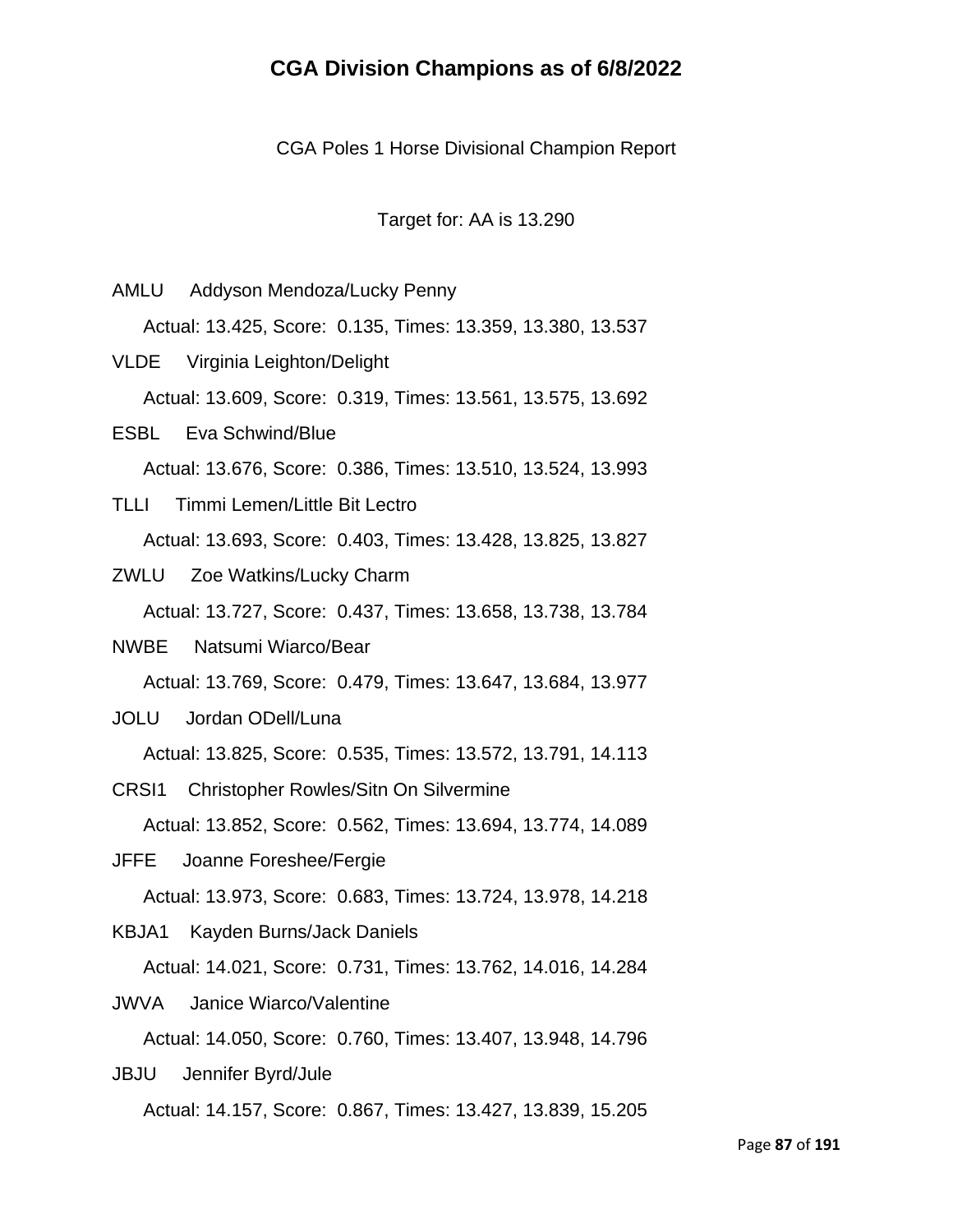KKSC Kristen Knopf/Scout

Actual: 14.190, Score: 0.900, Times: 13.968, 14.166, 14.435

- SPDA Shelley Powell/Dazzle Me Actual: 14.269, Score: 0.979, Times: 14.158, 14.199, 14.451
- DNJA Devon Naegel/Jasmine Actual: 14.290, Score: 1.000, Times: 13.909, 14.469, 14.491
- CCTA Carrie Cave/Tango

Actual: 14.363, Score: 1.073, Times: 13.843, 14.380, 14.866

KBKI Kianah Borges/King Sassy Jett Actual: 14.565, Score: 1.275, Times: 13.546, 14.977, 15.171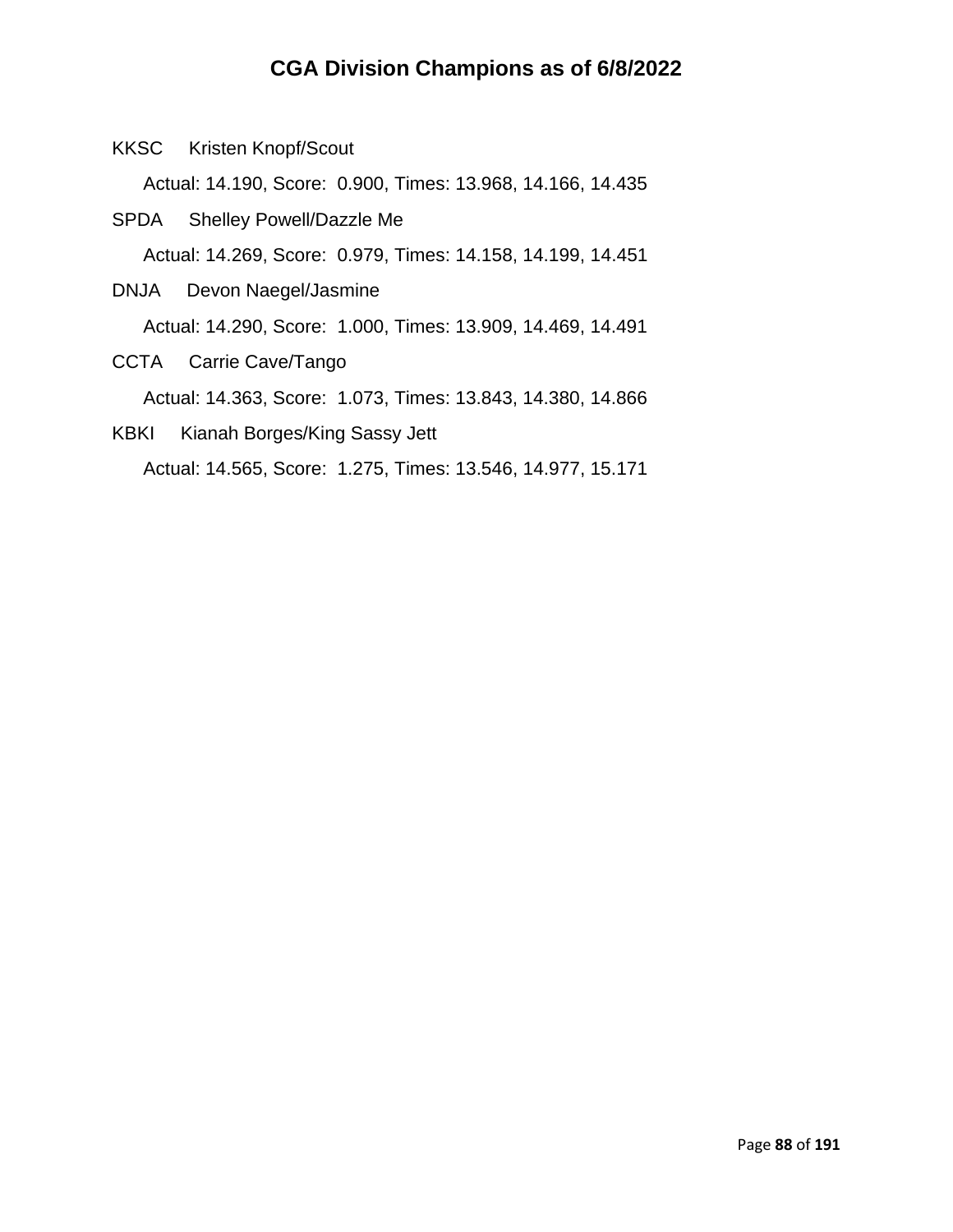CGA Poles 1 Horse Divisional Champion Report

Target for: A is 15.590

STTO Susan Tobin/Token

Actual: 15.800, Score: 0.210, Times: 15.682, 15.781, 15.938

- LMCO Leah Malfatti/Cowboy Actual: 15.822, Score: 0.232, Times: 15.682, 15.709, 16.074
- DLTO Dave Leighton/Torque Actual: 15.917, Score: 0.327, Times: 15.832, 15.832, 16.088
- KTDA Kasinda Thompson/Dashin With Chicks Actual: 15.920, Score: 0.330, Times: 15.617, 15.921, 16.222
- RLLA Rachel Lopez/Lacey

Actual: 16.042, Score: 0.452, Times: 15.705, 15.871, 16.549

JMHI Julie MacDonald/High Brow Kitkat

Actual: 16.120, Score: 0.530, Times: 16.040, 16.109, 16.211

CGCO Cyndy Gilbert/Cowgirl Barbie

Actual: 16.249, Score: 0.659, Times: 15.627, 15.730, 17.390

MJSK Maddie Jackson/Sky Blue

Actual: 16.295, Score: 0.705, Times: 16.050, 16.052, 16.783

RCDO Rebekah Crill/Domino

Actual: 16.296, Score: 0.706, Times: 15.860, 16.494, 16.535

BMSN Bridgette Mawson/Snickers

Actual: 16.339, Score: 0.749, Times: 15.672, 16.547, 16.798

CSDA1 Cassidy Sabral/Dash For Xplosion Actual: 16.357, Score: 0.767, Times: 15.957, 16.143, 16.970

AAGI Amanda Avina/Gidget Actual: 16.363, Score: 0.773, Times: 15.959, 16.306, 16.825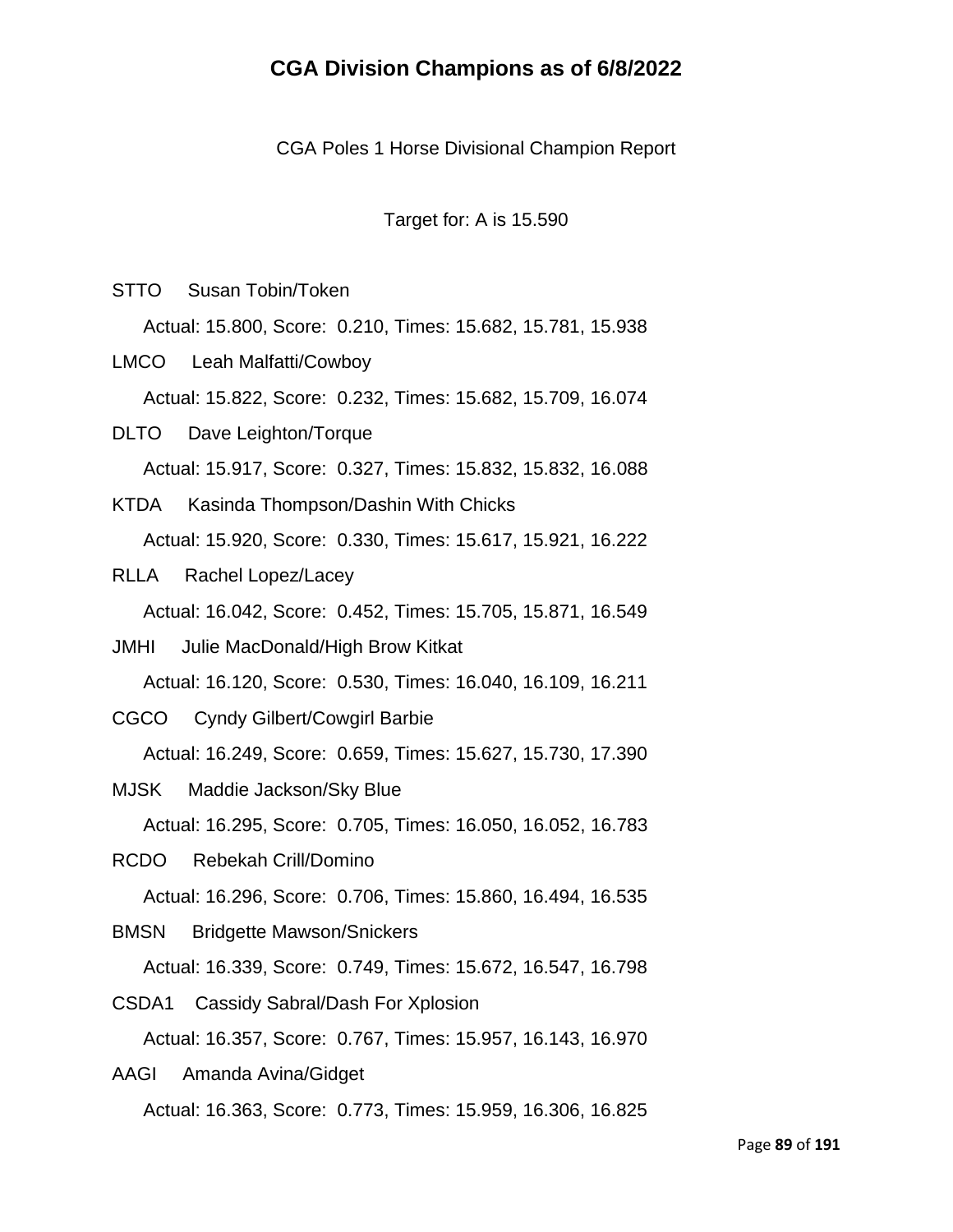- MACH Melinda Alexander/Charlie Brown Actual: 16.543, Score: 0.953, Times: 15.600, 16.889, 17.139 DCRE1 Denise Carreon/Red Actual: 16.608, Score: 1.018, Times: 16.244, 16.425, 17.156 SLVA Samantha Levell/Valor Actual: 16.749, Score: 1.159, Times: 15.913, 16.043, 18.291 JIPI Janella Ingle/Piper Actual: 16.782, Score: 1.192, Times: 15.854, 16.635, 17.858 PDEL Payton DeHerrera/Elvis's Rowdy Music Actual: 16.882, Score: 1.292, Times: 16.067, 16.535, 18.043 KSYE Kinleigh Smith/Yellow Trigger Actual: 16.973, Score: 1.383, Times: 16.431, 17.022, 17.465 CSJO Christine Schallmo/Johnny's Boy Actual: 16.992, Score: 1.402, Times: 16.723, 16.835, 17.419
- CRCH Charley Randall/Chilli

Actual: 17.019, Score: 1.429, Times: 15.896, 16.700, 18.461

Page **90** of **191**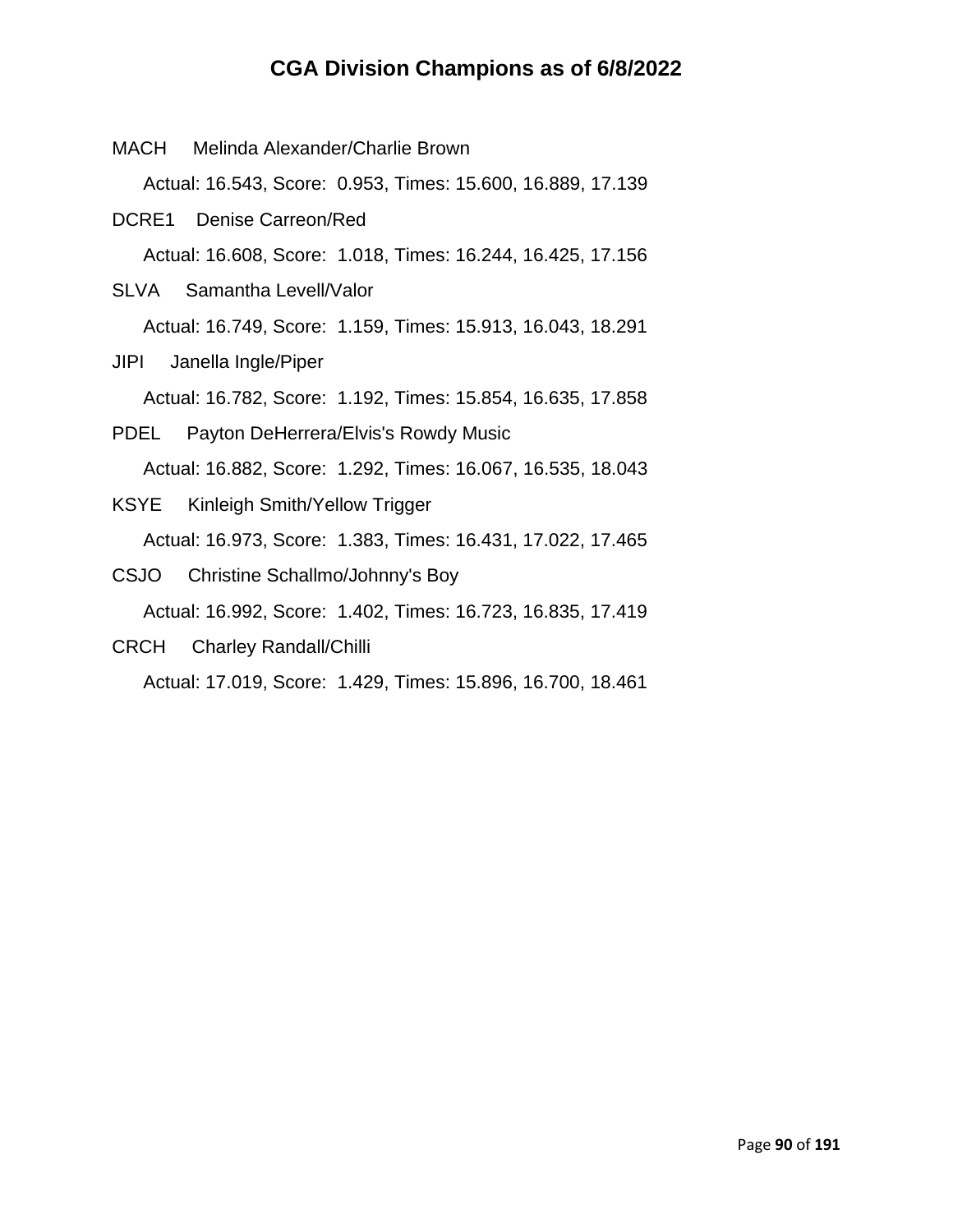CGA Poles 1 Horse Divisional Champion Report

Target for: FC is 19.760

MWSA Makayla Wooden/Sassy And She Knows Actual: 20.192, Score: 0.432, Times: 20.022, 20.039, 20.515 NEJE Norma Easterday/Jet Actual: 20.404, Score: 0.644, Times: 20.298, 20.337, 20.576 KGPO Keira Gilders/Pony Boy Actual: 20.511, Score: 0.751, Times: 20.224, 20.242, 21.066 BPEM Baily Pickett/Emerald City Actual: 20.619, Score: 0.859, Times: 19.960, 20.127, 21.769 SPFL Sharon Prodan/Flash Actual: 20.626, Score: 0.866, Times: 20.050, 20.335, 21.493 TRJA Thomas Romo/Jack Actual: 20.808, Score: 1.048, Times: 20.441, 20.908, 21.076 CCFE Carrie Cave/Ferrari Actual: 20.904, Score: 1.144, Times: 20.401, 20.807, 21.504 PKMY Penley Kelly/My Boy Chip Actual: 21.084, Score: 1.324, Times: 20.561, 20.859, 21.832 TDPA Tristan DeHaro/Pancho Actual: 21.246, Score: 1.486, Times: 20.576, 20.640, 22.522 CCRE Chris Crane/Remi Actual: 21.310, Score: 1.550, Times: 20.583, 20.918, 22.428 LHSA Laurie Hain/Sara Actual: 21.324, Score: 1.564, Times: 20.513, 21.651, 21.808 CGJU Cindi Gereaux/Julie's Cowgirl Actual: 21.392, Score: 1.632, Times: 19.894, 21.824, 22.457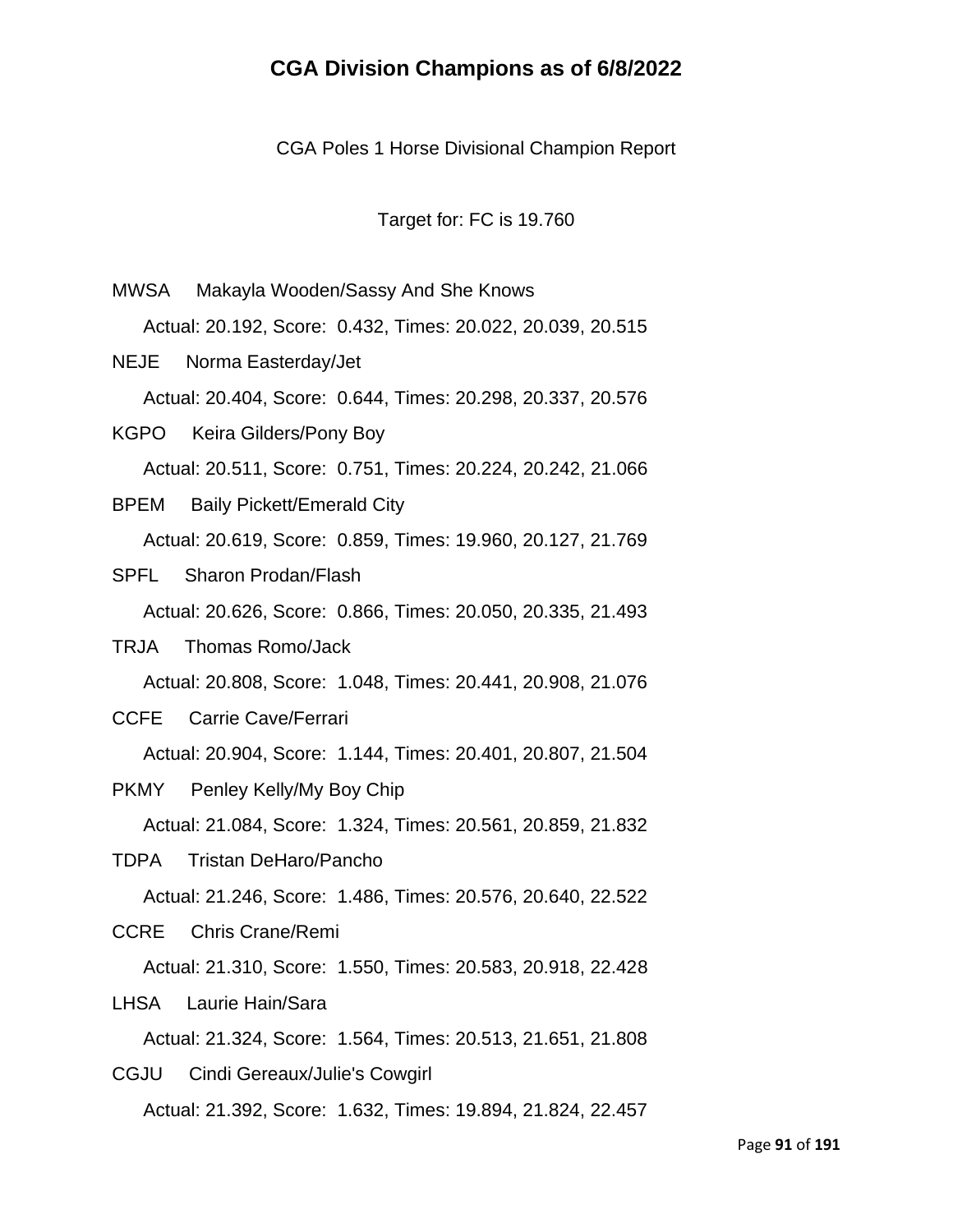| SCZE Samantha Caliandro/Zeus                                |  |
|-------------------------------------------------------------|--|
| Actual: 21.420, Score: 1.660, Times: 19.930, 21.251, 23.078 |  |
| PCAC Paige Cleveland/Ace                                    |  |
| Actual: 21.439, Score: 1.679, Times: 19.933, 21.125, 23.260 |  |
| LAKA Laura Allemand/Katniss Girl On Fire                    |  |
| Actual: 21.466, Score: 1.706, Times: 21.108, 21.538, 21.752 |  |
| SSZO Sharyn Scott/Zoe                                       |  |
| Actual: 21.566, Score: 1.806, Times: 21.030, 21.460, 22.209 |  |
| GHCH Gracie Hughes/Charlie                                  |  |
| Actual: 21.698, Score: 1.938, Times: 20.475, 21.684, 22.936 |  |
| DDCA Danika D'Amiko/Calico's Last Surpri                    |  |
| Actual: 21.719, Score: 1.959, Times: 19.848, 21.665, 23.645 |  |
| LBLI Logan Blackburn/Lilly                                  |  |
| Actual: 21.736, Score: 1.976, Times: 20.221, 21.072, 23.914 |  |
| KHSU Kathy Hill/Sunny                                       |  |
| Actual: 21.737, Score: 1.977, Times: 21.423, 21.667, 22.122 |  |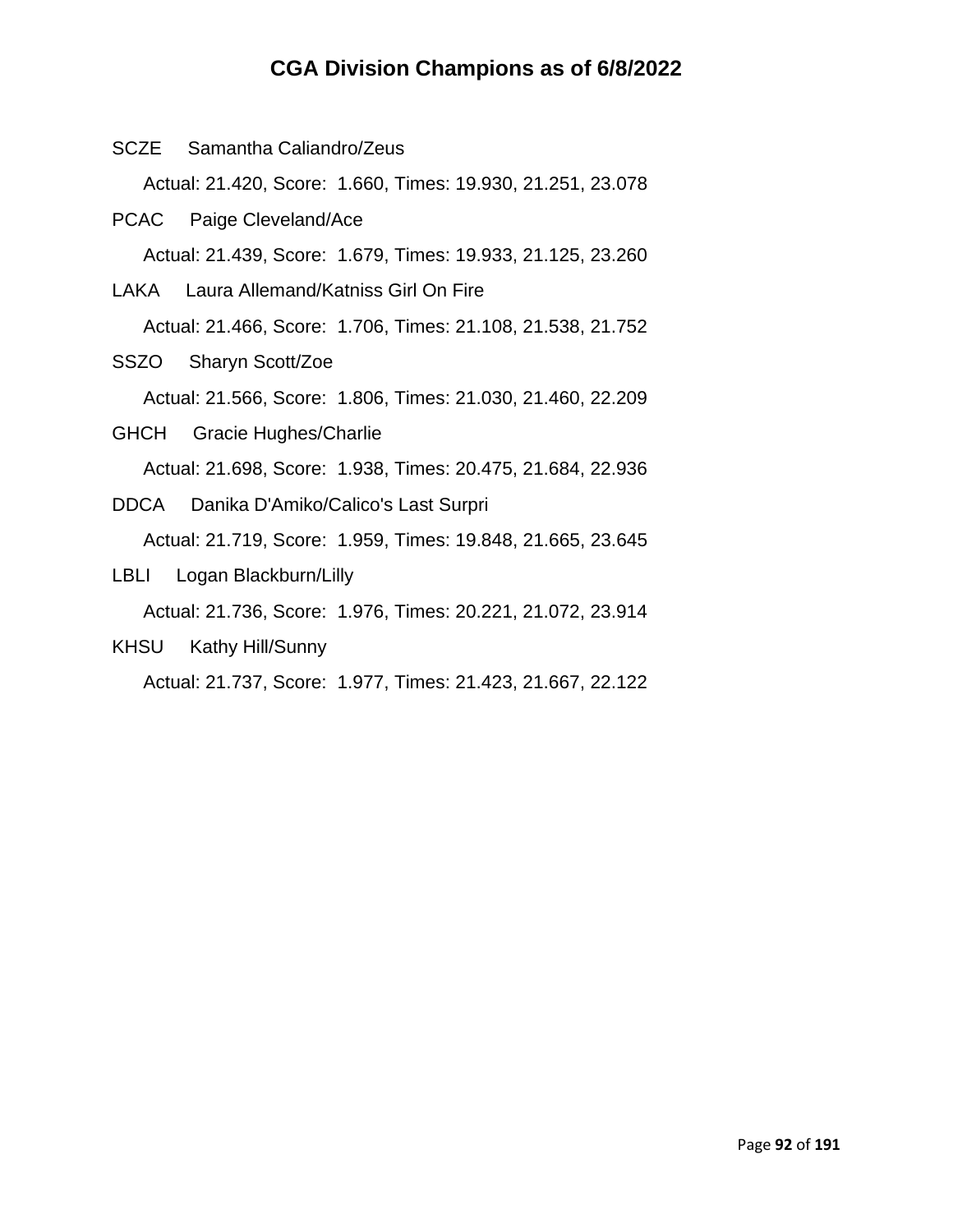CGA Poles 1 Pony Divisional Champion Report

Target for: AAA+ is 4.000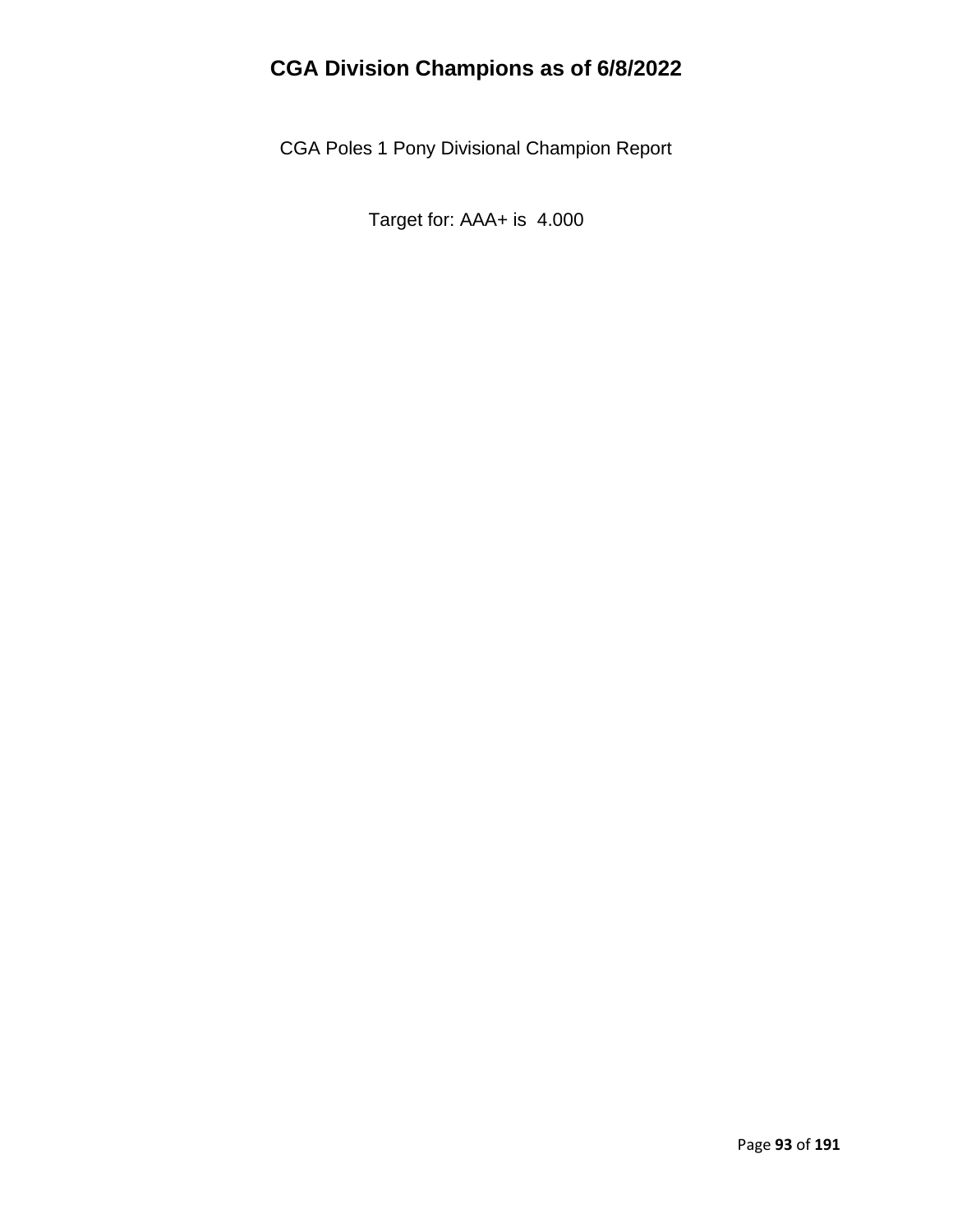CGA Poles 1 Pony Divisional Champion Report

Target for: AAA is 10.360

KTSP Kasinda Thompson/Spot

Actual: 11.225, Score: 0.865, Times: 10.721, 11.442, 11.512

- DMTI Dianna Malley/Tipsy Actual: 11.312, Score: 0.952, Times: 11.065, 11.325, 11.547
- KBKO Katelyn Becerra/Kona Actual: 11.325, Score: 0.965, Times: 11.113, 11.301, 11.562
- RFSU Rilee Frates/Suncrest Maverick Actual: 11.558, Score: 1.198, Times: 11.150, 11.602, 11.923
- JDWI Jill Druzgala/Wildfire

Actual: 11.711, Score: 1.351, Times: 11.479, 11.741, 11.912

MCFA Mackenzie Chenal/Faith N Dreams

Actual: 11.943, Score: 1.583, Times: 11.218, 12.043, 12.569

DHBU Danna Herchkorn-Cote/Bugatti

Actual: 12.103, Score: 1.743, Times: 11.514, 11.953, 12.842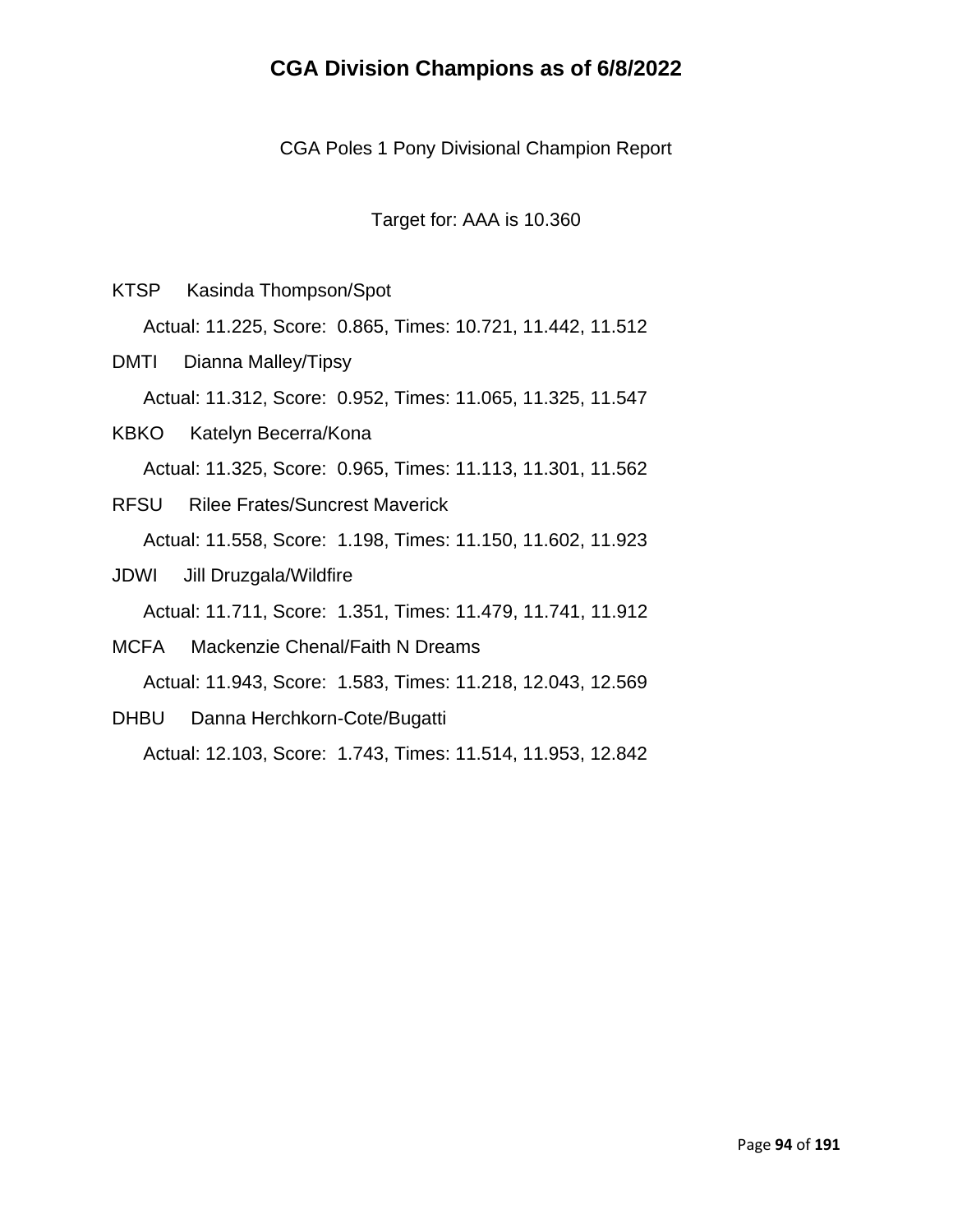CGA Poles 1 Pony Divisional Champion Report

Target for: AA is 12.890

PJDI Pyper Jones/Diamond

Actual: 13.213, Score: 0.323, Times: 13.046, 13.206, 13.386

MIBE Mia Iveson/Bellatrix Lestrange Actual: 14.407, Score: 1.517, Times: 13.382, 14.114, 15.725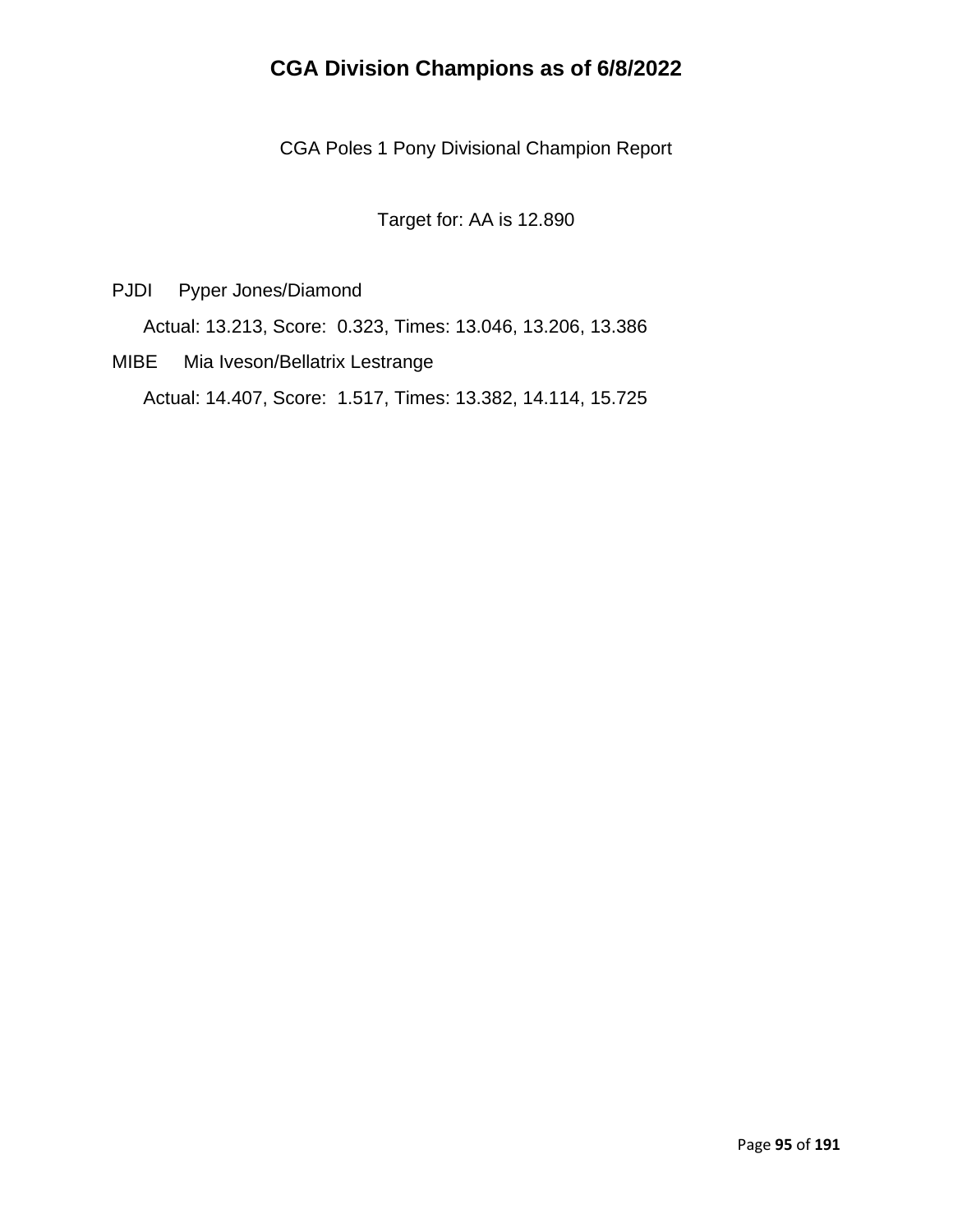CGA Poles 1 Pony Divisional Champion Report

Target for: A is 15.980

STMA Susan Talbot/Maverick

Actual: 19.064, Score: 3.084, Times: 18.602, 18.802, 19.789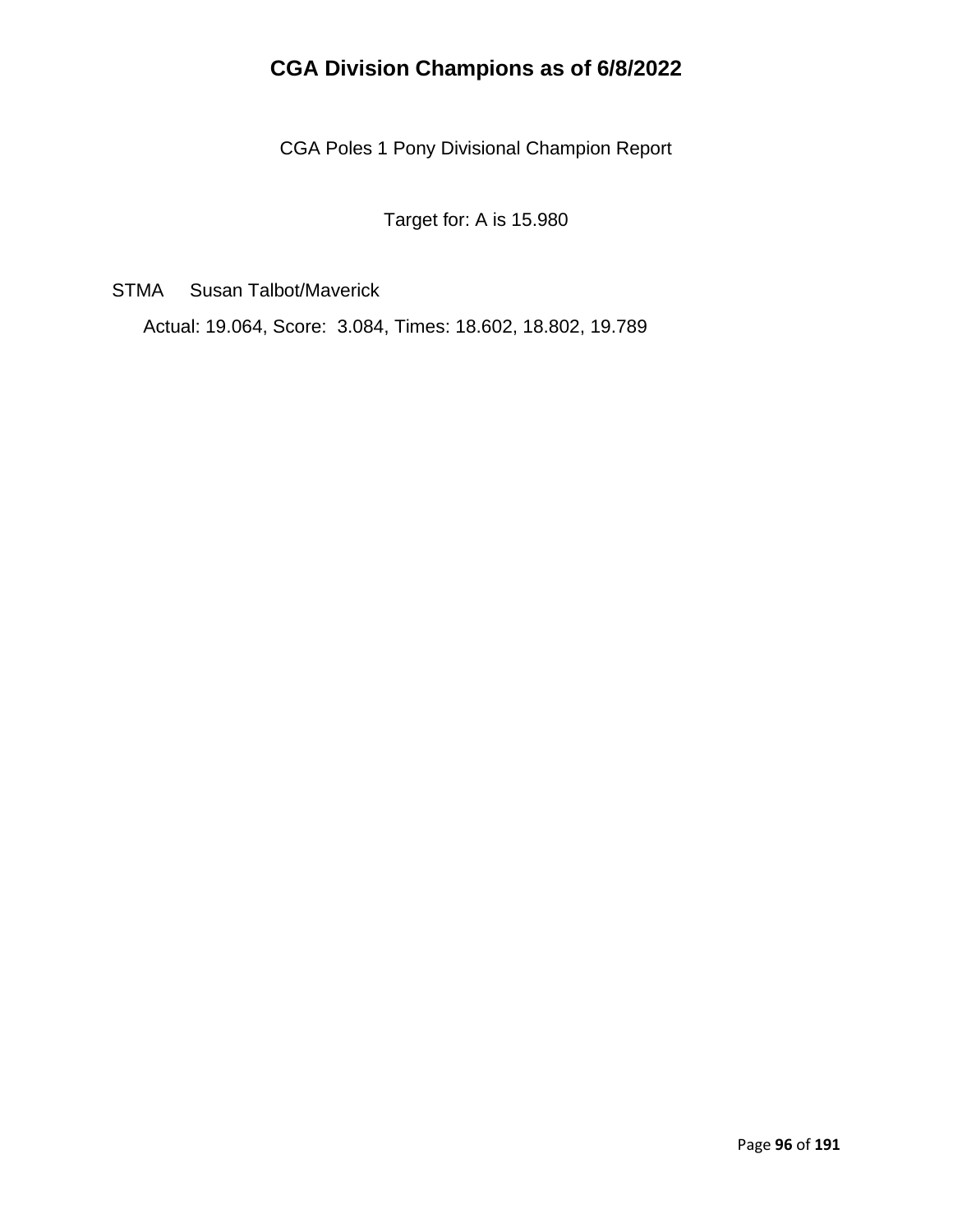CGA Poles 1 Pony Divisional Champion Report

Target for: FC is 22.060

EOSU Emily Olivas/Sugar

Actual: 30.419, Score: 8.359, Times: 26.562, 29.608, 35.086

BAAR Brooklyn Allen/Armed N Dangerous Actual: 69.791, Score: 47.731, Times: 63.530, 66.118, 79.725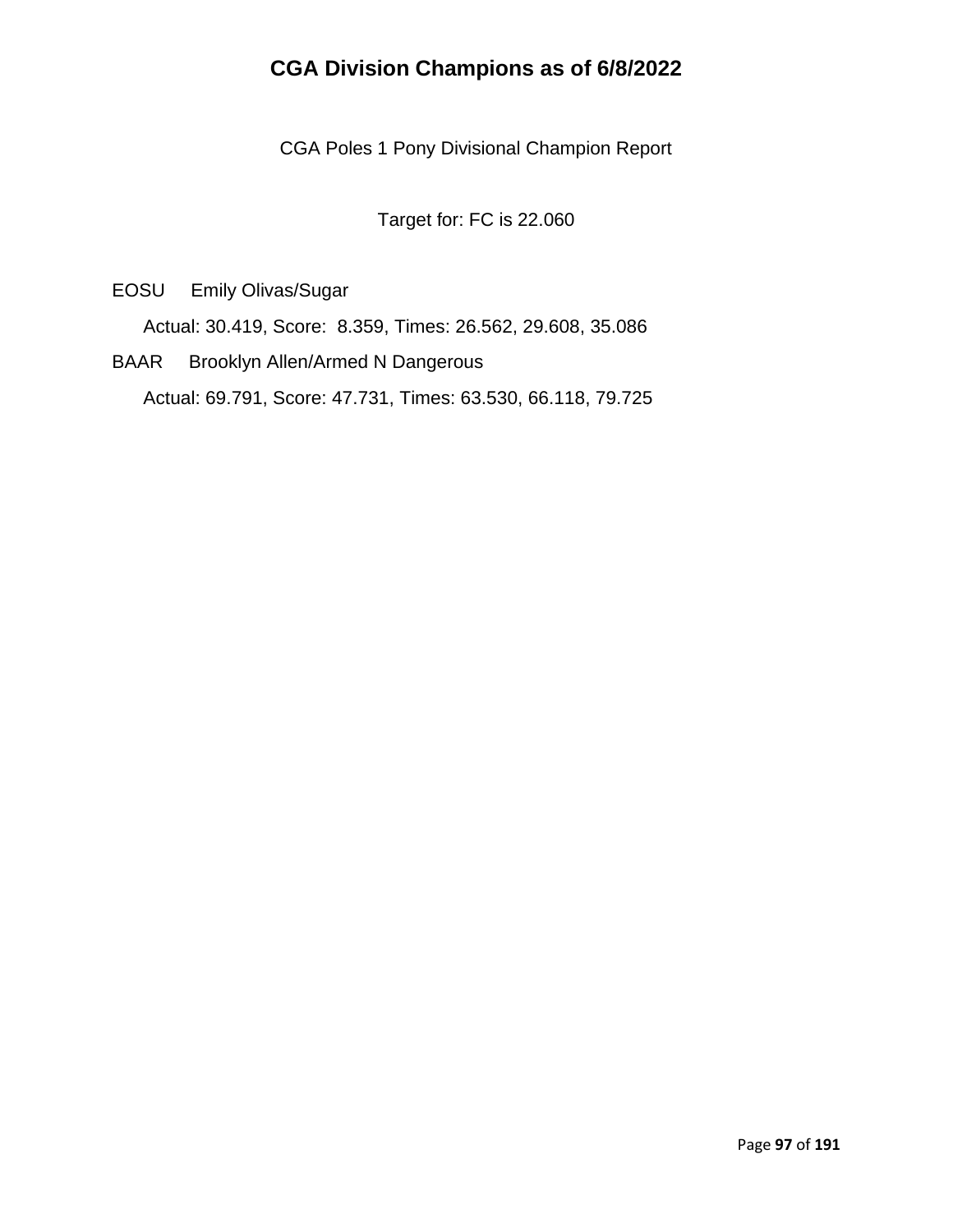CGA Poles 2 Horse Divisional Champion Report

Target for: AAA+ is 4.000

- ITRO Isaiah Thompson/Royal Moonshine Actual: 21.639, Score: 17.639, Times: 21.466, 21.681, 21.771
- JBAN Jaeden Barmettler/Annie Amarillo Actual: 21.689, Score: 17.689, Times: 21.463, 21.696, 21.908
- RKSU Rachel Kelman/Sunflare Actual: 21.689, Score: 17.689, Times: 21.555, 21.675, 21.836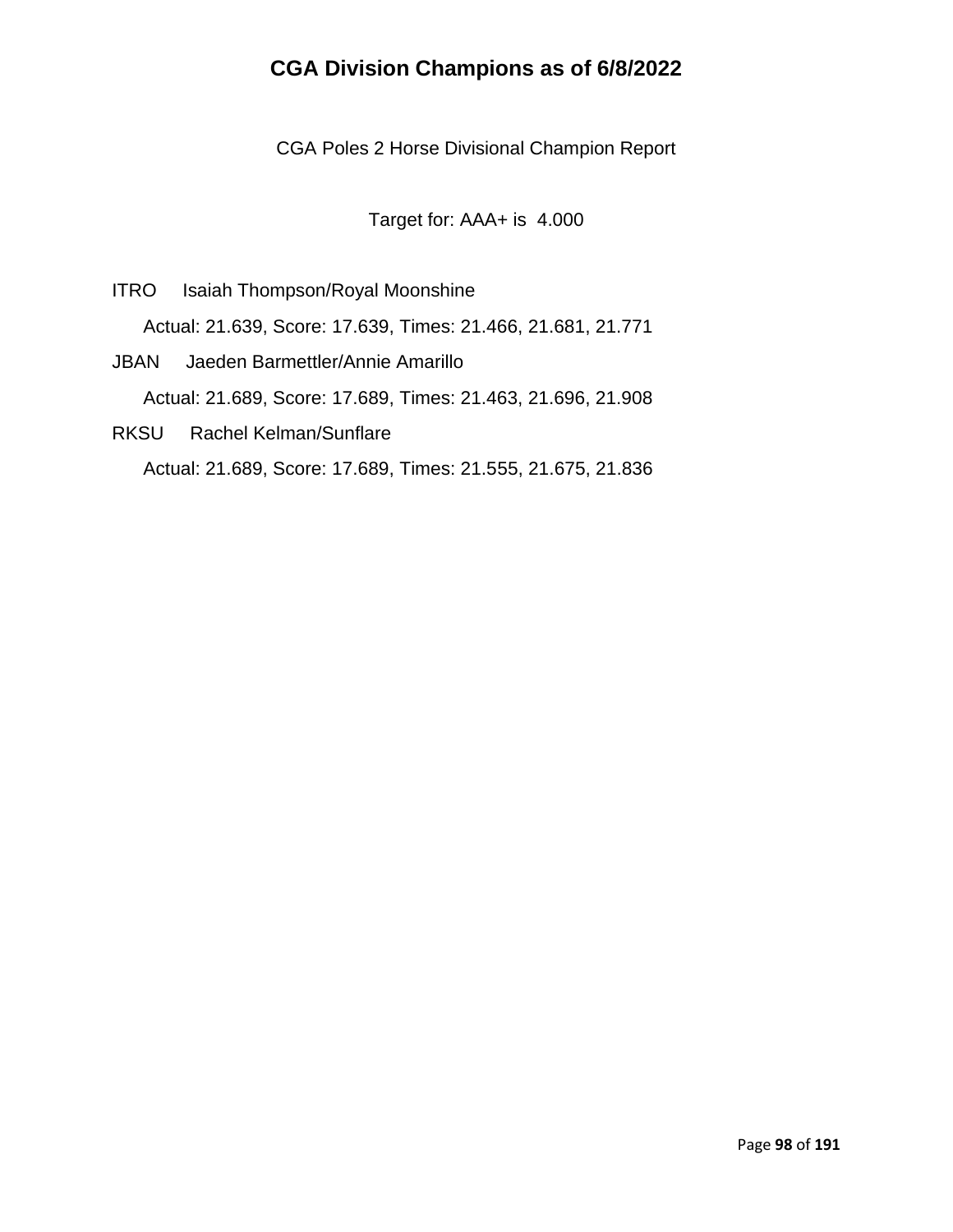CGA Poles 2 Horse Divisional Champion Report

Target for: AAA is 22.260

- KCMI Kay Carson/Miss Demeanor Actual: 22.373, Score: 0.113, Times: 22.264, 22.384, 22.470 AHPA Avielle Hannan/Paris
- Actual: 22.516, Score: 0.256, Times: 22.399, 22.566, 22.583
- CSBU Cassidy Sabral/Burning Ember Actual: 22.592, Score: 0.332, Times: 22.505, 22.505, 22.766
- JODO Jordan ODell/Doc Of The Bay Actual: 22.679, Score: 0.419, Times: 22.314, 22.472, 23.252
- PGWH Paisley Gomez/Whiskey Actual: 22.756, Score: 0.496, Times: 22.321, 22.387, 23.561
- TDMI Toni DeHerrera/Missy Actual: 22.912, Score: 0.652, Times: 22.699, 22.931, 23.105
- JHRU Johna Hurl/Rudy

Actual: 22.943, Score: 0.683, Times: 22.260, 23.242, 23.328

AGPE Andrea Garcia/Petal

Actual: 23.027, Score: 0.767, Times: 22.794, 22.893, 23.393

BCIT Bob Cranor/Its a Joy To Travel

Actual: 23.373, Score: 1.113, Times: 22.492, 22.733, 24.893

DBBR Daphney Buck/Brandy

Actual: 23.563, Score: 1.303, Times: 23.022, 23.829, 23.838

SQBU Sabrina Quilici/Bullwinkle

Actual: 23.667, Score: 1.407, Times: 23.559, 23.588, 23.855

JPDO Jessica Pacheco/Dolly Actual: 23.690, Score: 1.430, Times: 23.155, 23.878, 24.036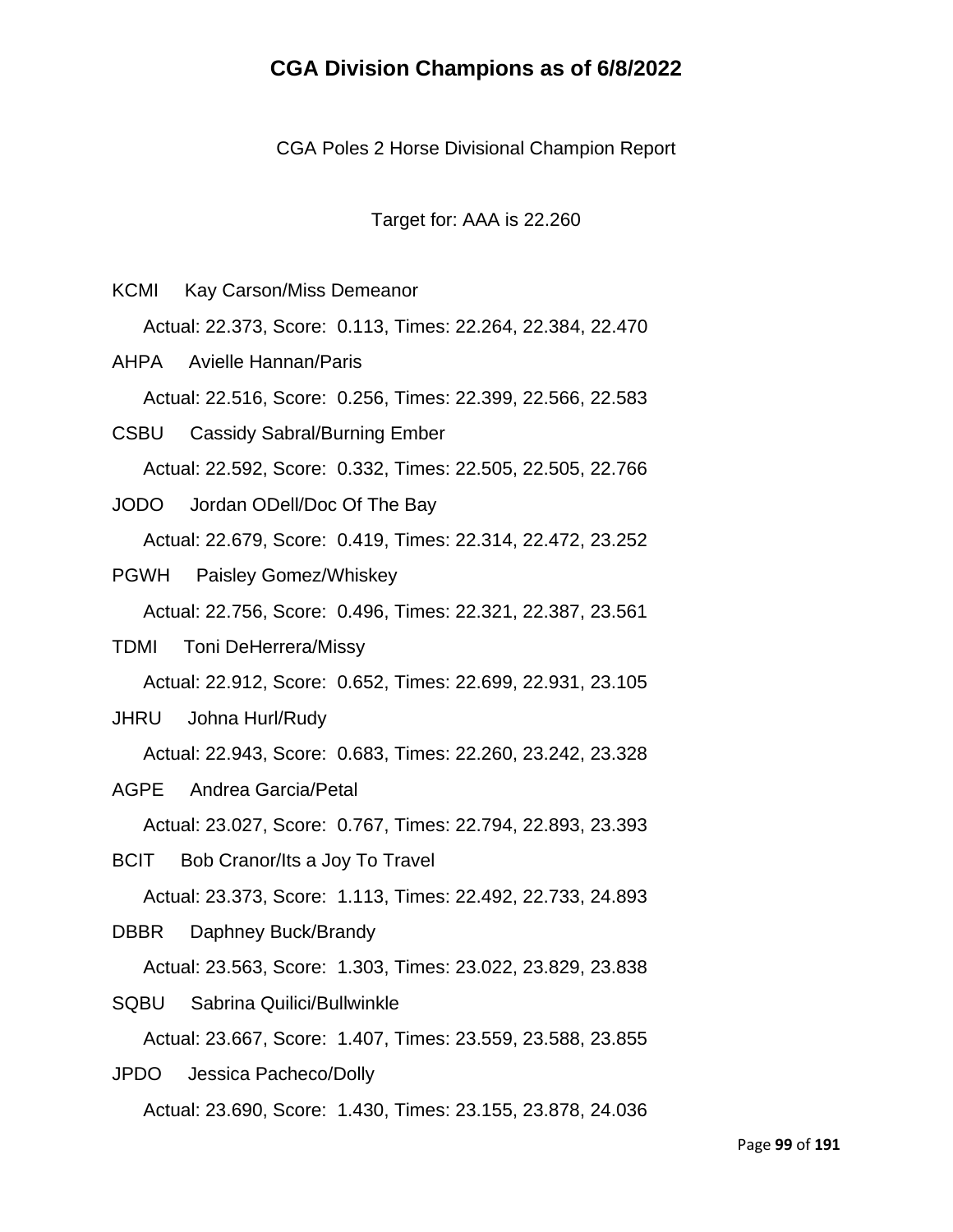MPGE Macy Pacheco/Get It Girl Actual: 23.854, Score: 1.594, Times: 23.156, 23.235, 25.171 DMGI Dawn Mileham/Girls Got Rythmn

Actual: 24.173, Score: 1.913, Times: 23.425, 24.423, 24.672

- HHPE Hannah Hockinson/Peaches Pep Lena Actual: 24.201, Score: 1.941, Times: 24.121, 24.237, 24.245
- LMTH Lindsey Merrill/The Iron Waffle Actual: 24.404, Score: 2.144, Times: 24.066, 24.252, 24.893 JCJU Jordyn Chenal/Juliet

Actual: 24.430, Score: 2.170, Times: 23.590, 24.535, 25.164

SBRO Summer Brown/Roulette Actual: 25.066, Score: 2.806, Times: 24.593, 25.178, 25.426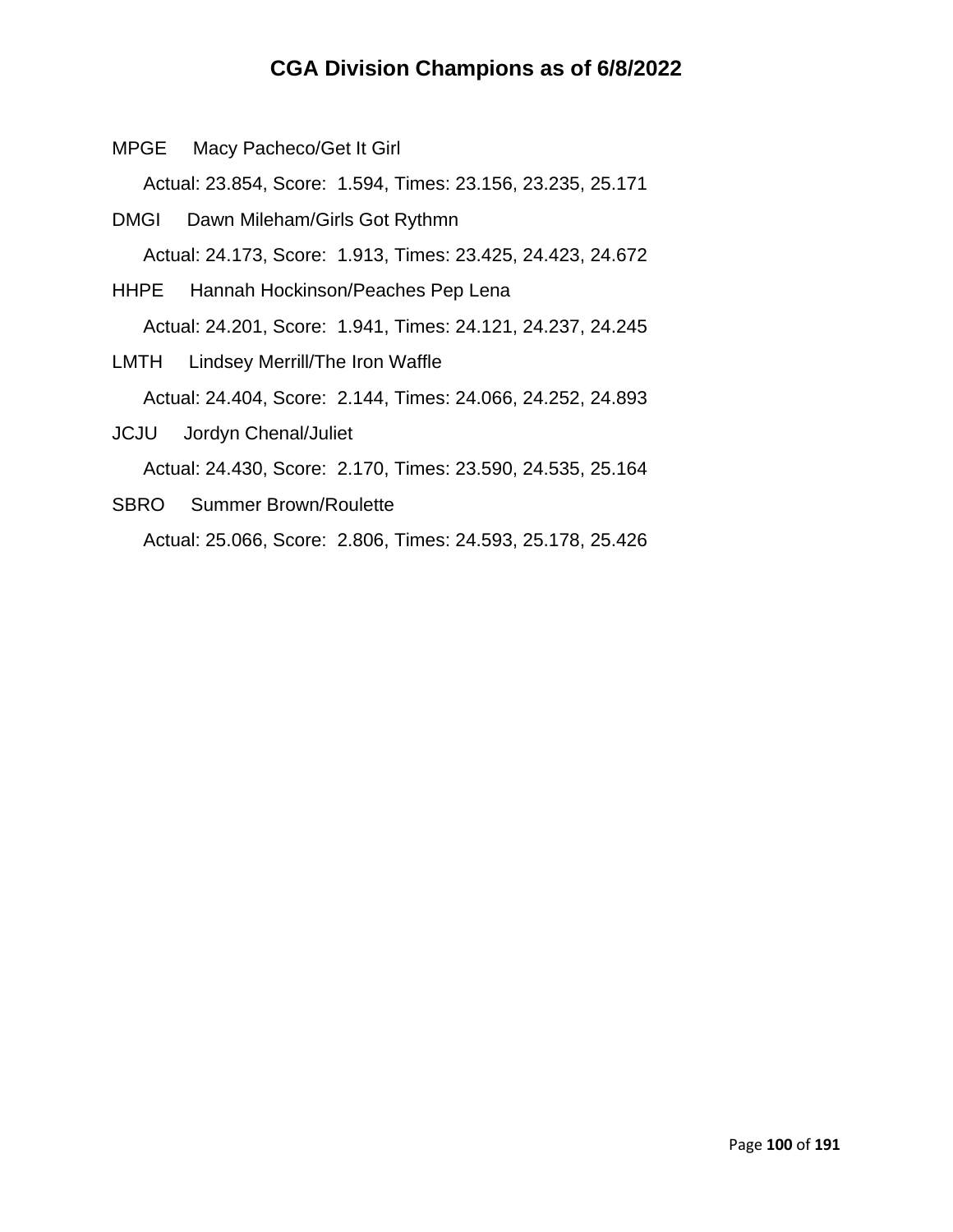CGA Poles 2 Horse Divisional Champion Report

Target for: AA is 25.560

LLCA Lorelei Lehman/Catalina

Actual: 25.880, Score: 0.320, Times: 25.725, 25.785, 26.129

- NWMO Natalie Wood-Young/Mocha Actual: 25.892, Score: 0.332, Times: 25.611, 25.797, 26.269
- TLLI Timmi Lemen/Little Bit Lectro Actual: 25.975, Score: 0.415, Times: 25.646, 25.711, 26.567
- SPSO Sage Petersen/Solomon Actual: 26.121, Score: 0.561, Times: 25.596, 25.902, 26.866
- JFFE Joanne Foreshee/Fergie

Actual: 26.146, Score: 0.586, Times: 25.882, 25.887, 26.669

- CCMI Christopher Cannon/Midnight Actual: 26.363, Score: 0.803, Times: 26.224, 26.318, 26.546
- TGFE Taylor Gilmore/Feather Actual: 26.428, Score: 0.868, Times: 25.951, 26.659, 26.673
- SMLI Sammantha Magana/Liberty Actual: 26.471, Score: 0.911, Times: 25.606, 26.649, 27.158
- AMLU Addyson Mendoza/Lucky Penny Actual: 26.658, Score: 1.098, Times: 26.039, 26.248, 27.687
- RBPE Riley Boyce/Penny

Actual: 26.661, Score: 1.101, Times: 26.378, 26.446, 27.158

VLDE Virginia Leighton/Delight

Actual: 26.733, Score: 1.173, Times: 26.348, 26.923, 26.929

NWBE Natsumi Wiarco/Bear Actual: 26.738, Score: 1.178, Times: 26.203, 26.927, 27.084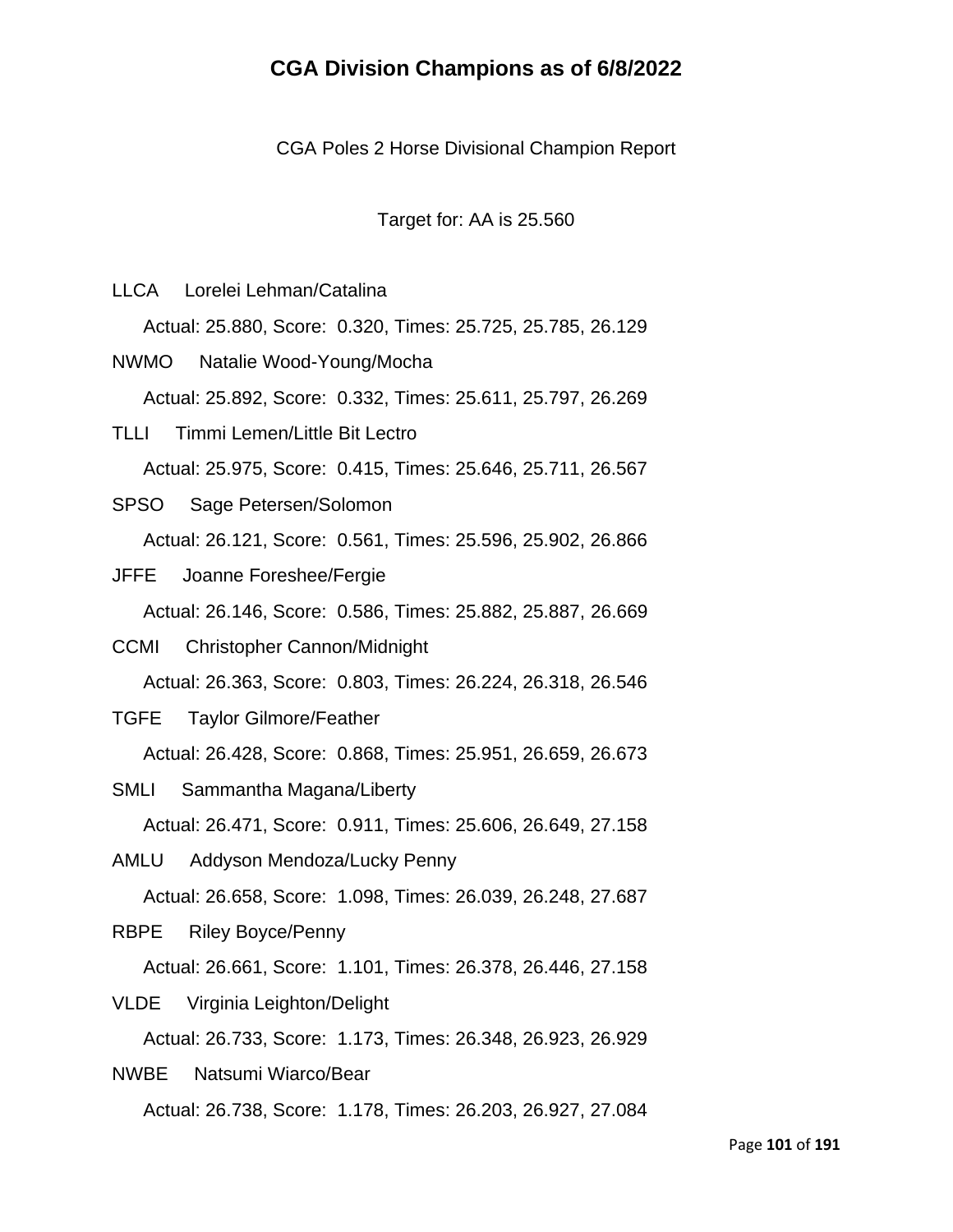- TBPL Todd Benton/Please Camolena Actual: 26.798, Score: 1.238, Times: 26.490, 26.832, 27.073
- KATE Katie Archibald/Teecee Quicksilver Actual: 26.882, Score: 1.322, Times: 26.508, 26.976, 27.161
- PTHO Piper Timm/Holly Would Star Actual: 26.940, Score: 1.380, Times: 25.889, 26.333, 28.598
- VRHO Victoria Rebich/Hot Tamale Actual: 26.961, Score: 1.401, Times: 26.270, 26.623, 27.991
- CRFR Chelsea Rogell/Frenchy Actual: 27.052, Score: 1.492, Times: 26.996, 27.020, 27.140
- KBJA1 Kayden Burns/Jack Daniels Actual: 27.068, Score: 1.508, Times: 26.689, 27.033, 27.482
- MHBU Mackenzie Heizer/Buckwheat Actual: 27.105, Score: 1.545, Times: 26.057, 27.208, 28.049
- KKSC Kristen Knopf/Scout

Actual: 27.116, Score: 1.556, Times: 26.433, 26.478, 28.438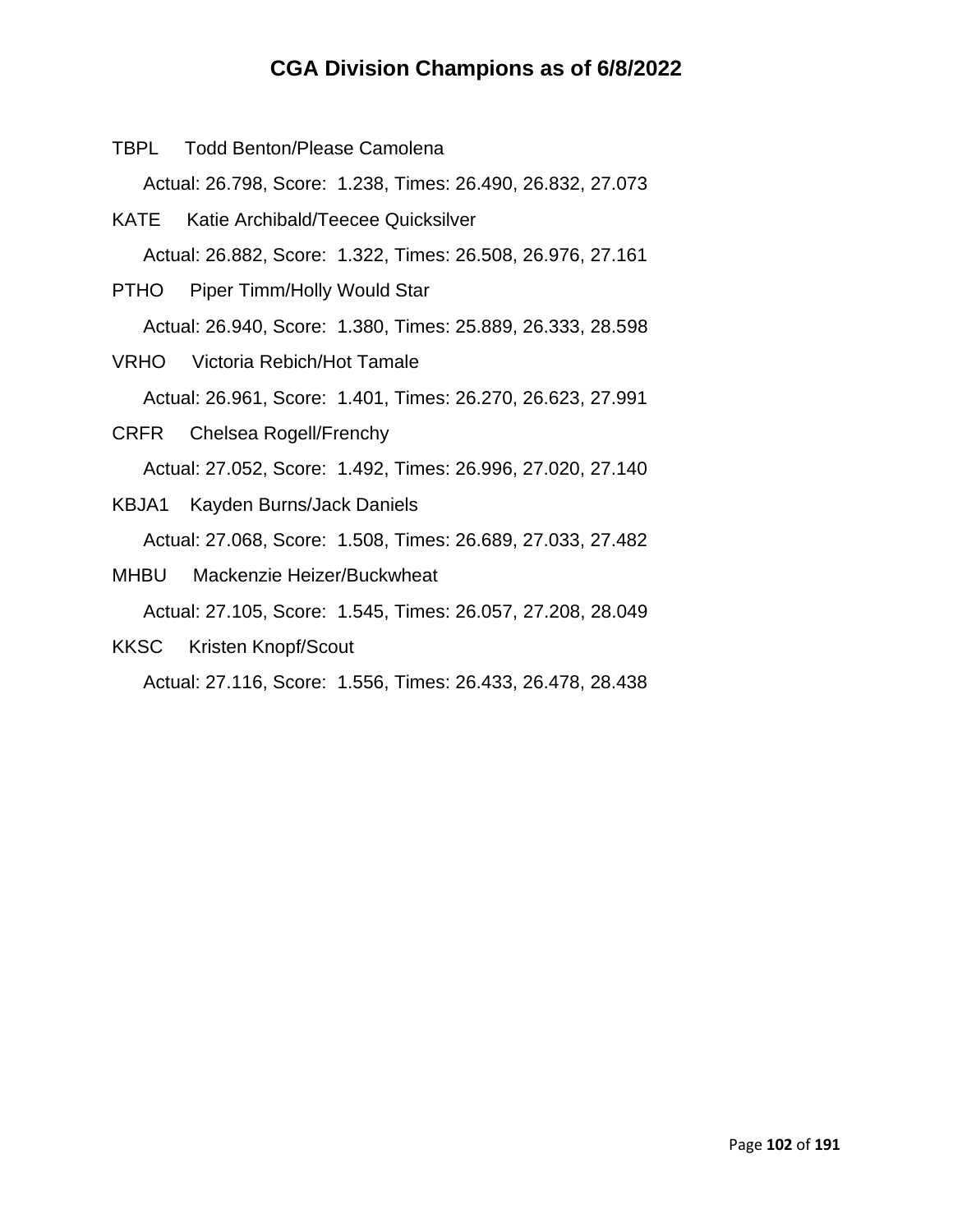CGA Poles 2 Horse Divisional Champion Report

Target for: A is 29.360

ELBU Elizabeth Lucas/Buttercup Actual: 29.815, Score: 0.455, Times: 29.418, 29.559, 30.467 CSMA Celina Sova/Maui Paradise Actual: 29.871, Score: 0.511, Times: 29.537, 29.705, 30.370 HBFI Hudson Burns/Fiesty Fiona

Actual: 29.941, Score: 0.581, Times: 29.487, 29.693, 30.642

- TWSP Taylor Wright/Spirit Actual: 30.090, Score: 0.730, Times: 29.502, 30.377, 30.392
- BBSP Brittney Blackford/Spirit

Actual: 30.231, Score: 0.871, Times: 29.601, 29.991, 31.101

DLTO Dave Leighton/Torque Actual: 30.276, Score: 0.916, Times: 29.767, 30.285, 30.775

SSFE Sara Sloan/Felix

Actual: 30.323, Score: 0.963, Times: 29.580, 30.360, 31.029

- JIPI Janella Ingle/Piper Actual: 30.333, Score: 0.973, Times: 29.691, 29.788, 31.519
- ASMI Allyson Shiffrar/Miss Saintly Shine

Actual: 30.334, Score: 0.974, Times: 29.883, 30.436, 30.684

CRCH Charley Randall/Chilli

Actual: 30.343, Score: 0.983, Times: 29.948, 30.533, 30.548

HCSI Hannah Carroll/Silverado Chevy Actual: 30.426, Score: 1.066, Times: 29.857, 29.995, 31.427

SGJE Samie Gould/Jewel Actual: 30.436, Score: 1.076, Times: 30.198, 30.357, 30.754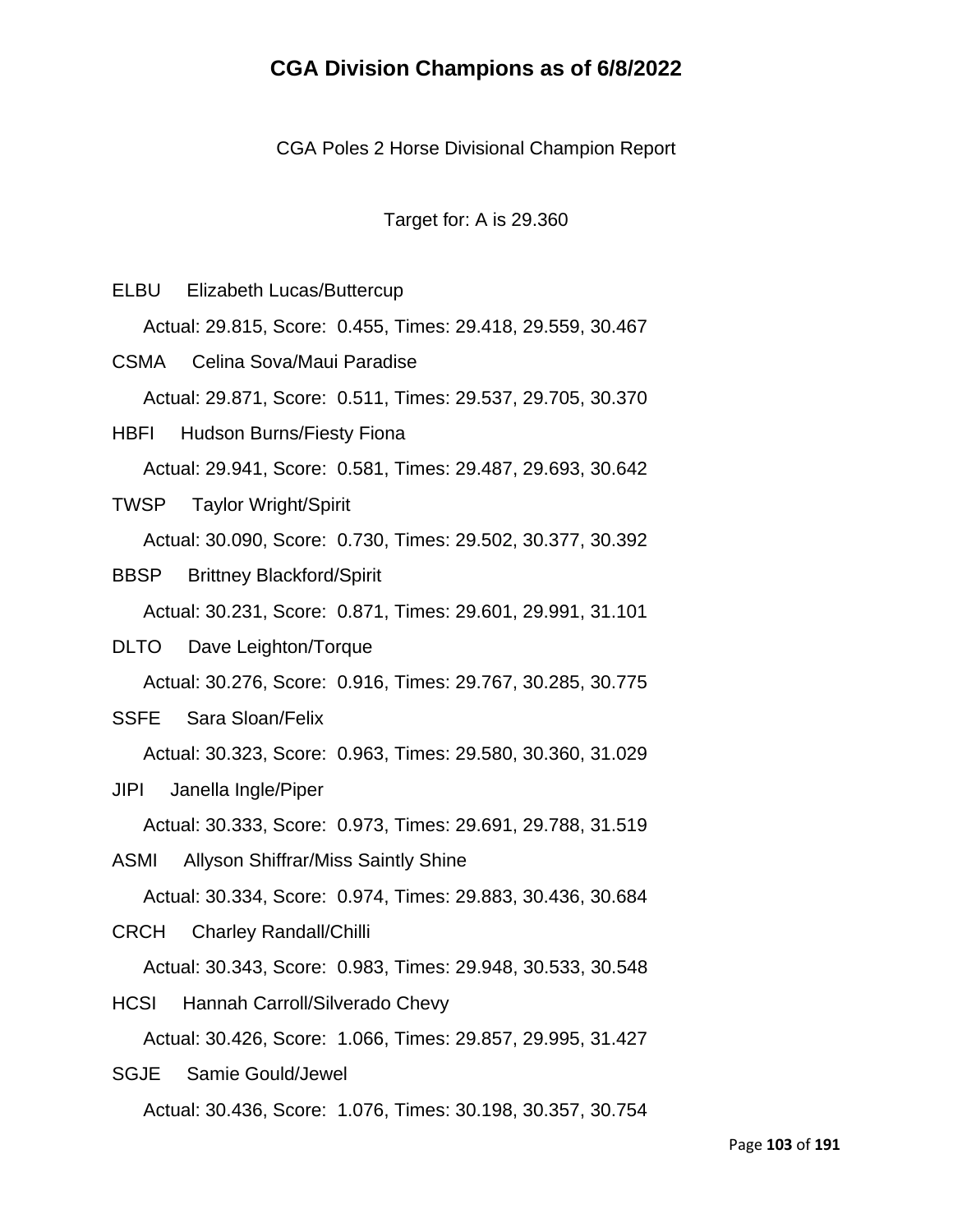JTAC Johnny Tassone/Ace

Actual: 30.439, Score: 1.079, Times: 29.386, 29.639, 32.291

SHCO1 Scarlett Harrison/Cochise

Actual: 30.746, Score: 1.386, Times: 29.918, 30.777, 31.542

TNTI Tayva Nagle/Tiggy

Actual: 30.762, Score: 1.402, Times: 30.301, 30.675, 31.309

SPSE1 Sidney Posey/Sedona

Actual: 30.805, Score: 1.445, Times: 29.678, 30.394, 32.343

- AMDR Alycia Morrison/Dreamer Actual: 30.857, Score: 1.497, Times: 30.248, 31.066, 31.256
- STTO Susan Tobin/Token Actual: 30.981, Score: 1.621, Times: 30.312, 30.612, 32.020
- MHSO Maureen Hall/Soul On Fire Actual: 30.983, Score: 1.623, Times: 30.060, 31.117, 31.771
- MHMO1 Mackenzie Heizer/Morgan

Actual: 31.101, Score: 1.741, Times: 29.812, 31.270, 32.222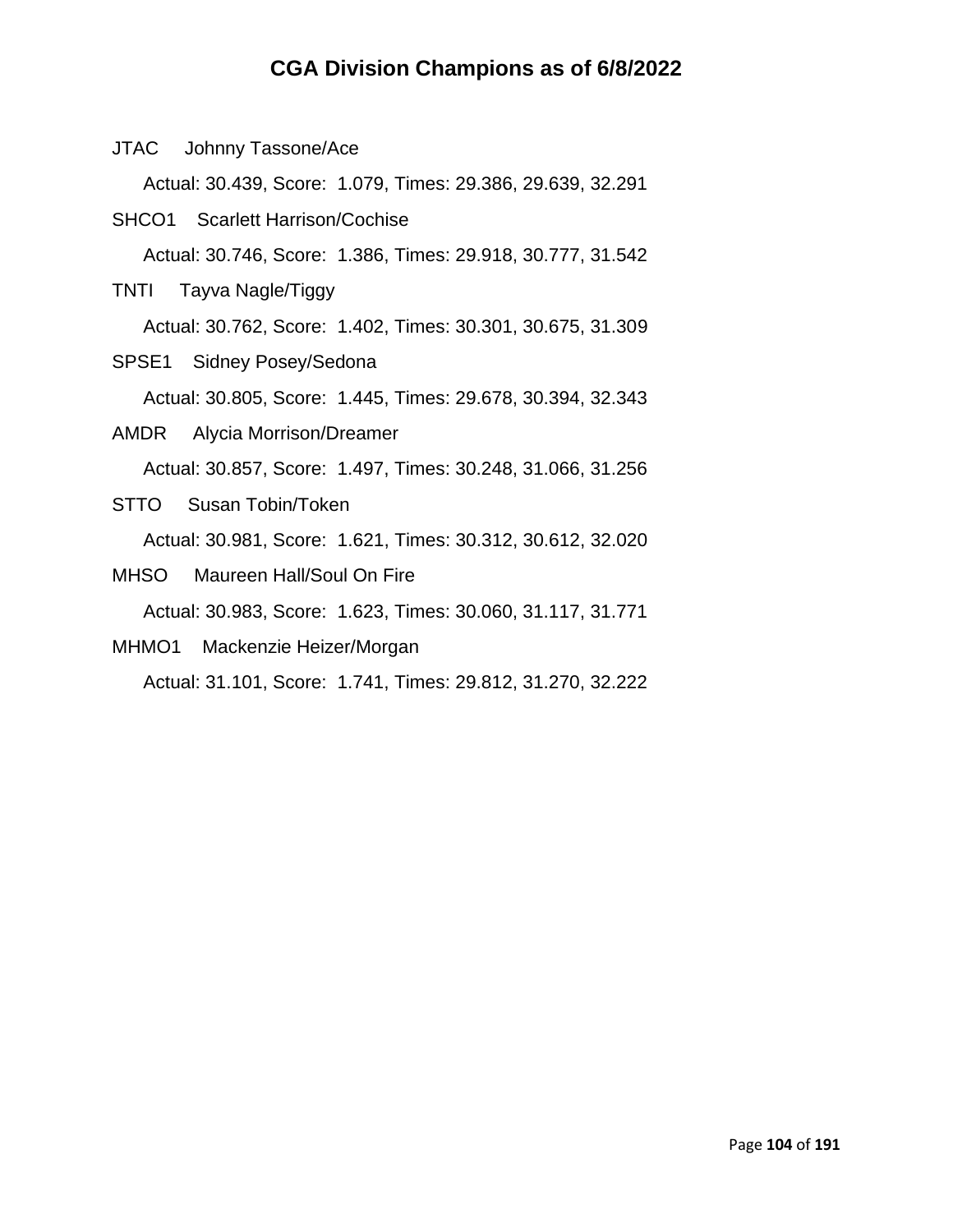CGA Poles 2 Horse Divisional Champion Report

Target for: FC is 36.810

- CMDA Cherish McKinney/Daisy Actual: 37.274, Score: 0.464, Times: 37.035, 37.295, 37.491 BPEM Baily Pickett/Emerald City Actual: 38.444, Score: 1.634, Times: 37.220, 38.900, 39.212
- AWDU Anita Wood/Duo Volente Actual: 38.770, Score: 1.960, Times: 37.165, 38.410, 40.736
- CGJU Cindi Gereaux/Julie's Cowgirl Actual: 38.869, Score: 2.059, Times: 37.097, 38.744, 40.766
- NBTA Natalie Bianchi/Tara

Actual: 39.312, Score: 2.502, Times: 37.867, 39.166, 40.904

- KHRO Karisa Hughes/Rocky Actual: 39.375, Score: 2.565, Times: 37.073, 38.137, 42.914
- CWSK Caraline West/Sky

Actual: 39.447, Score: 2.637, Times: 37.272, 37.615, 43.453

TDPA Tristan DeHaro/Pancho

Actual: 39.579, Score: 2.769, Times: 38.296, 38.811, 41.631

GSST Gary Sawyer/Stang

Actual: 39.666, Score: 2.856, Times: 38.881, 39.942, 40.176

JFFL Jack Frey/Flick

Actual: 39.794, Score: 2.984, Times: 38.125, 39.608, 41.648

LPAI Liz Pino/Aiden

Actual: 39.934, Score: 3.124, Times: 38.511, 39.442, 41.850

SHST Sydney Hanks/Stella Actual: 40.004, Score: 3.194, Times: 38.699, 40.234, 41.078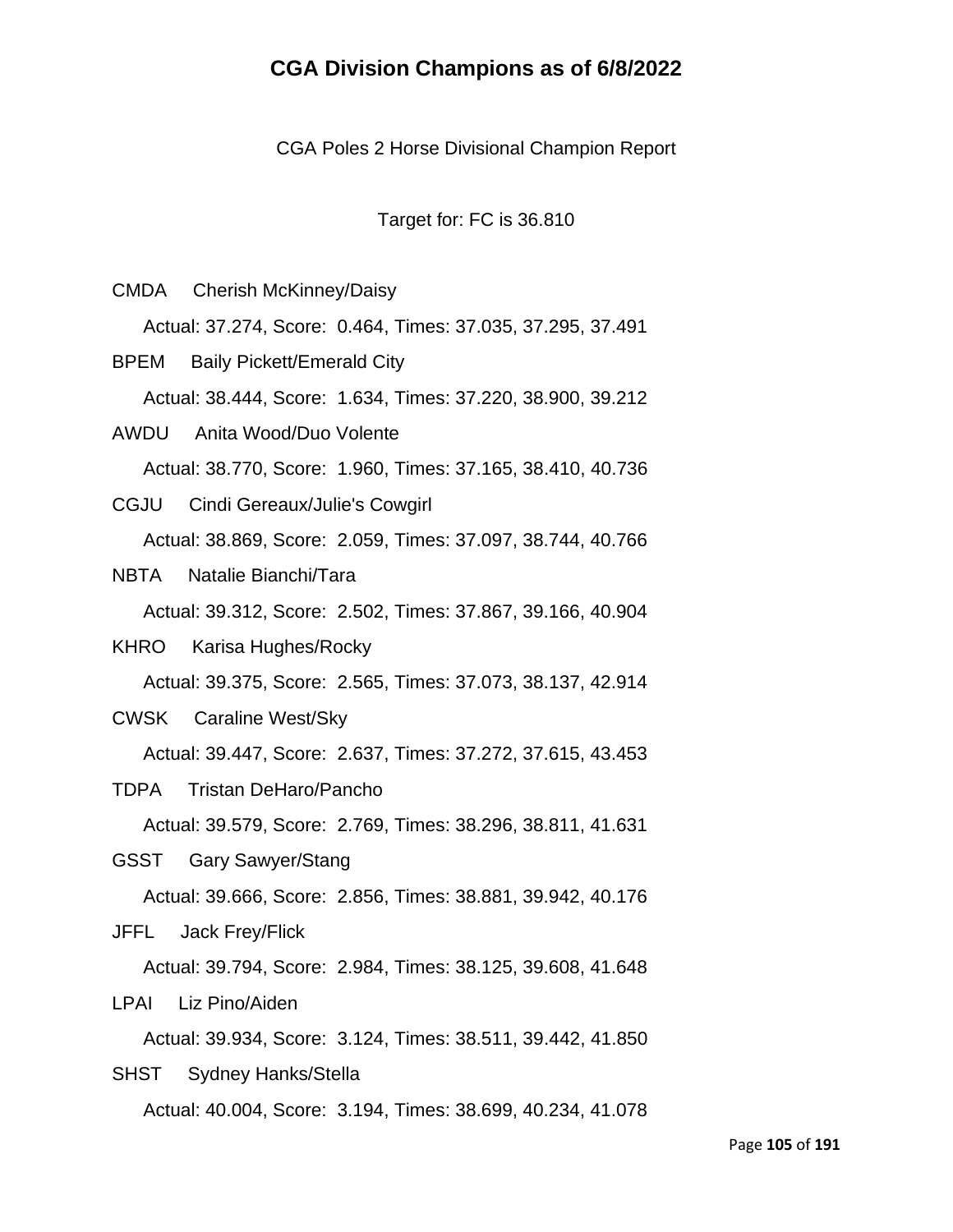NEJE Norma Easterday/Jet

Actual: 40.038, Score: 3.228, Times: 38.042, 38.754, 43.319

- GFRI Grace Fredriks/Richard Actual: 40.065, Score: 3.255, Times: 38.115, 40.765, 41.314
- BSCO Baylee Schwind/Cody Actual: 40.269, Score: 3.459, Times: 36.850, 41.763, 42.194
- EFDA Emma Freier/Dash

Actual: 40.331, Score: 3.521, Times: 38.732, 40.056, 42.204

- SDWR Sylvette Del Llano/Wrangler Actual: 40.358, Score: 3.548, Times: 38.826, 40.040, 42.208
- RCTA Rylee Caldwell/Tara Actual: 40.380, Score: 3.570, Times: 38.634, 39.319, 43.186
- TMME Tiffany Martin/Mercy

Actual: 40.499, Score: 3.689, Times: 37.652, 39.940, 43.904

KNCR Kloee Neal/Crissy

Actual: 40.525, Score: 3.715, Times: 37.094, 39.151, 45.331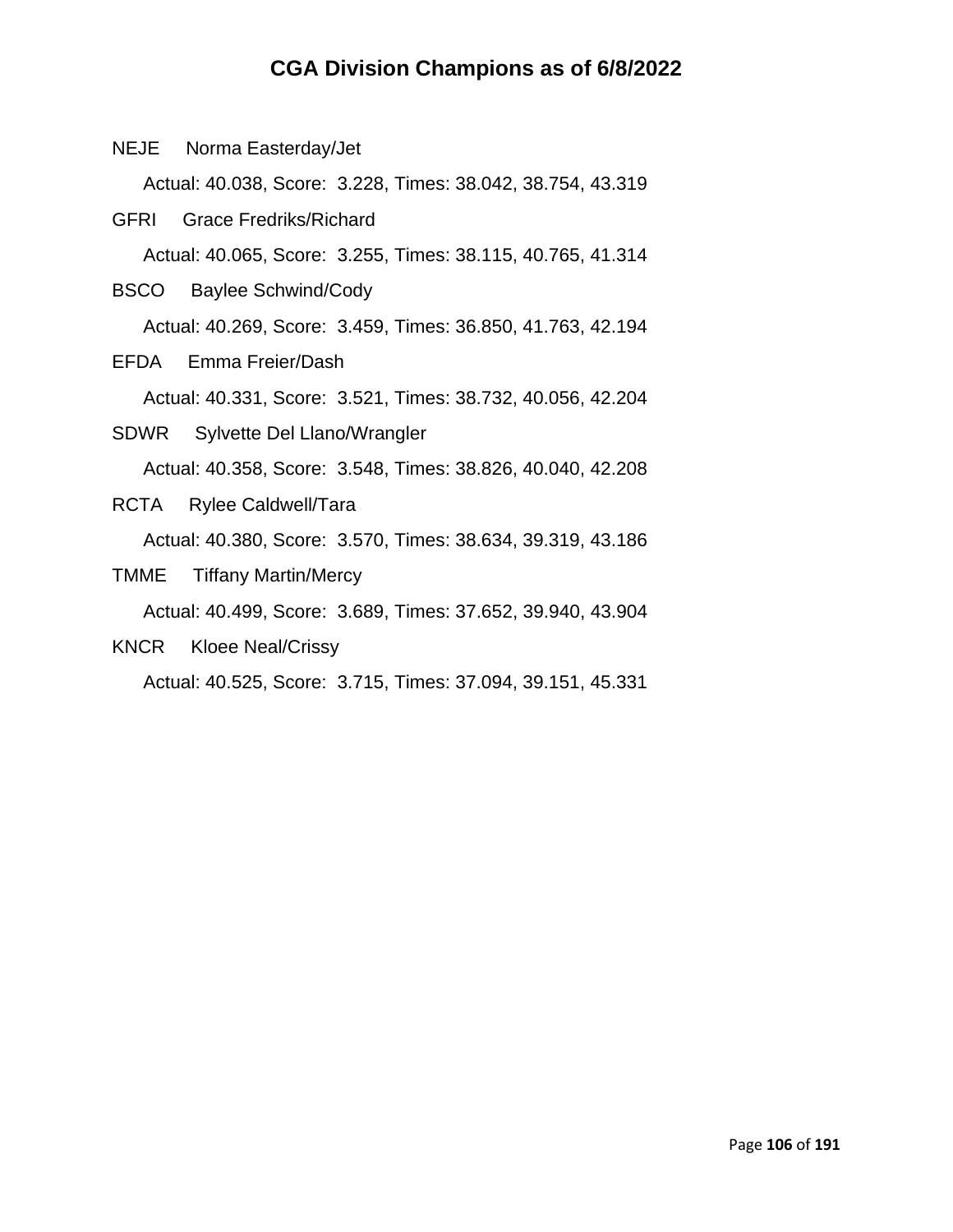CGA Poles 2 Pony Divisional Champion Report

Target for: AAA+ is 4.000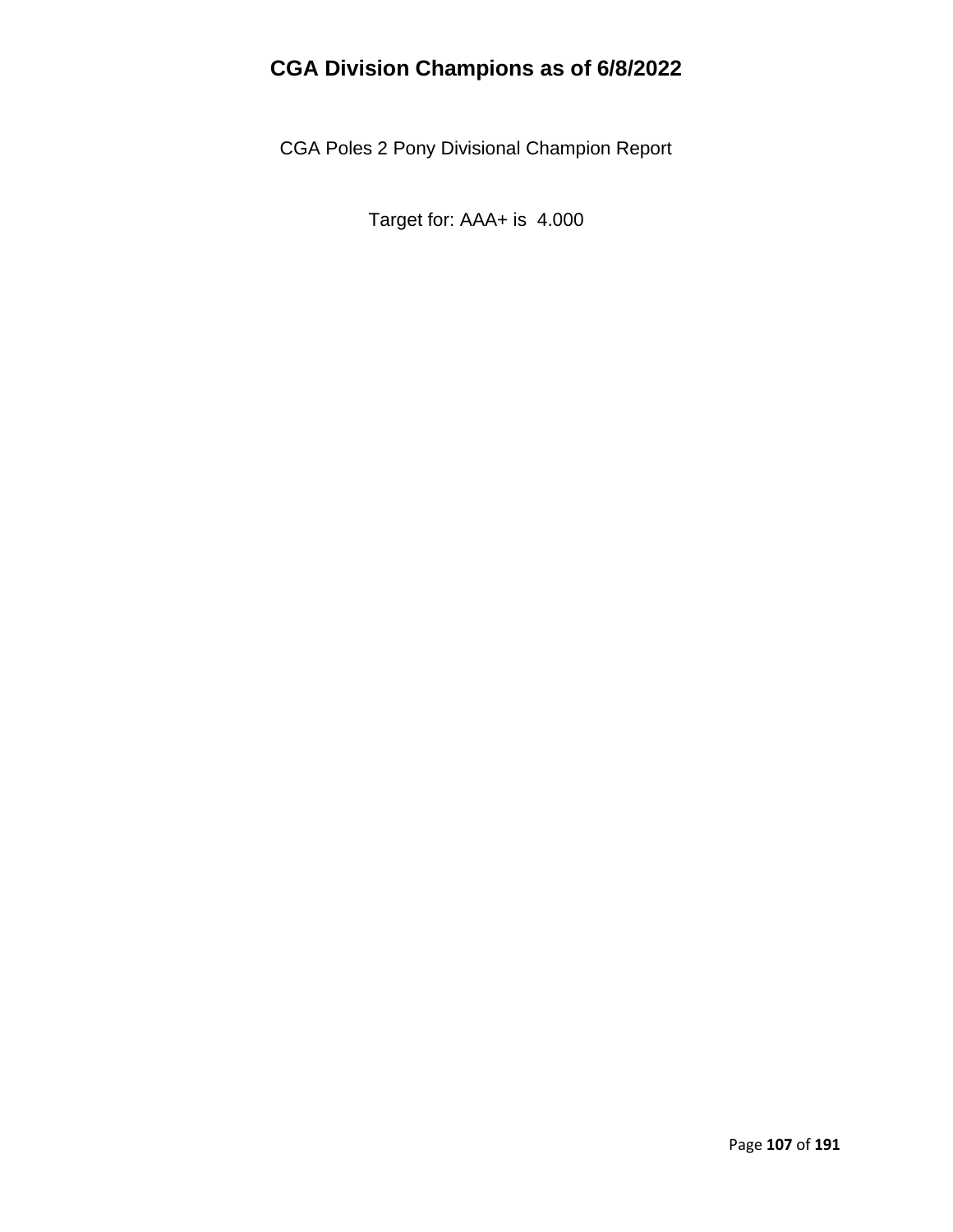CGA Poles 2 Pony Divisional Champion Report

Target for: AAA is 22.100

- BBKO Brynn Brechbuehl/Kona
	- Actual: 22.305, Score: 0.205, Times: 22.132, 22.353, 22.429
- MJCH Marlie Jaegel/Cherry Bomb Actual: 22.644, Score: 0.544, Times: 22.274, 22.636, 23.022
- RFSU Rilee Frates/Suncrest Maverick Actual: 23.730, Score: 1.630, Times: 23.250, 23.909, 24.030
- DHBU Danna Herchkorn-Cote/Bugatti Actual: 23.918, Score: 1.818, Times: 23.590, 24.052, 24.111
- KTSP Kasinda Thompson/Spot Actual: 24.277, Score: 2.177, Times: 23.682, 24.208, 24.942
- DMTI Dianna Malley/Tipsy Actual: 24.433, Score: 2.333, Times: 23.834, 24.607, 24.859
- MCFA Mackenzie Chenal/Faith N Dreams Actual: 24.458, Score: 2.358, Times: 24.106, 24.340, 24.929
- KBKO Katelyn Becerra/Kona Actual: 24.607, Score: 2.507, Times: 24.338, 24.529, 24.953
- JDWI Jill Druzgala/Wildfire Actual: 25.413, Score: 3.313, Times: 24.340, 25.731, 26.167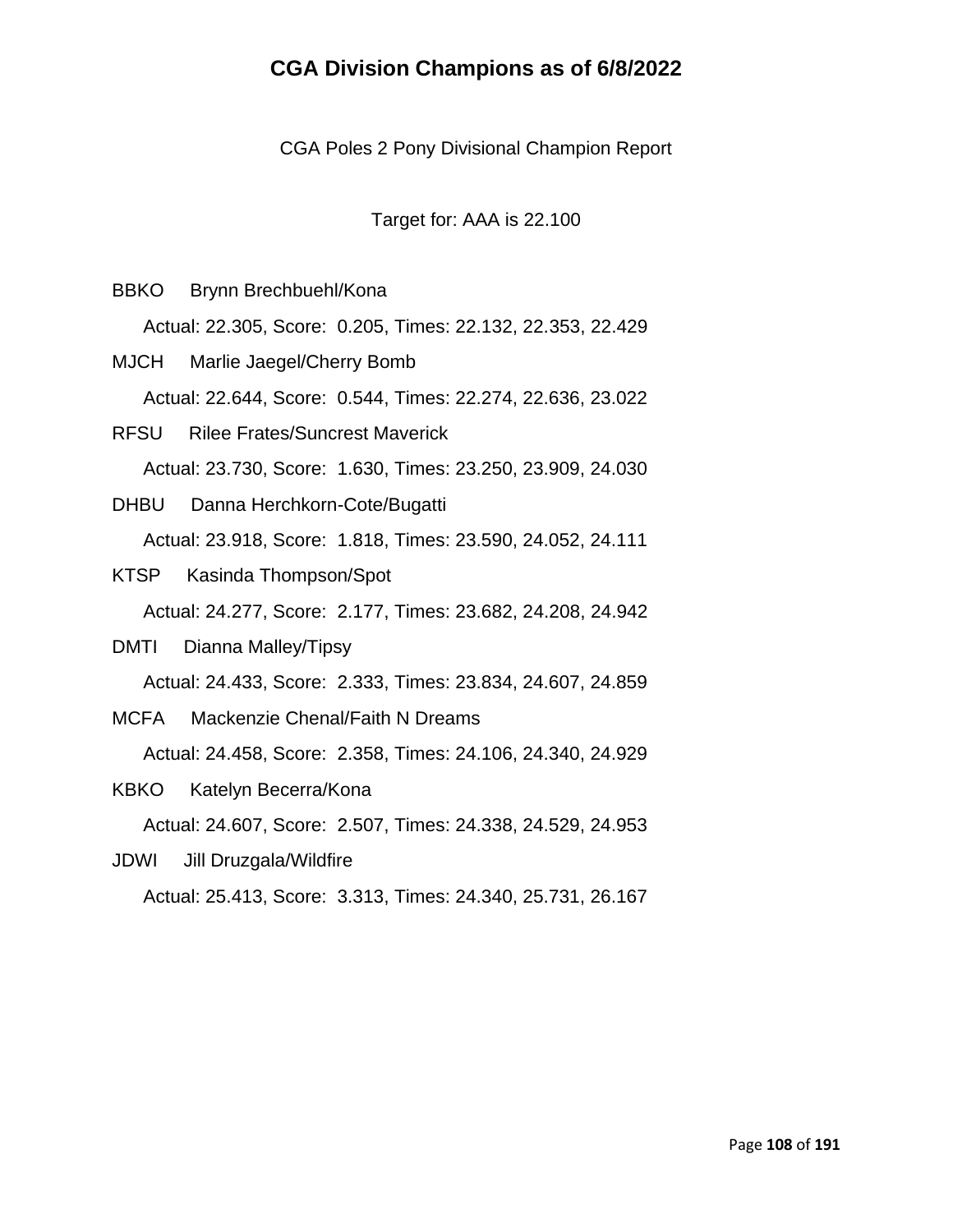CGA Poles 2 Pony Divisional Champion Report

Target for: AA is 26.260

TTTH Trew Tollison/Thumper

Actual: 26.553, Score: 0.293, Times: 26.399, 26.512, 26.748

EHSA Erika Howard/Sage

Actual: 29.361, Score: 3.101, Times: 28.645, 28.965, 30.473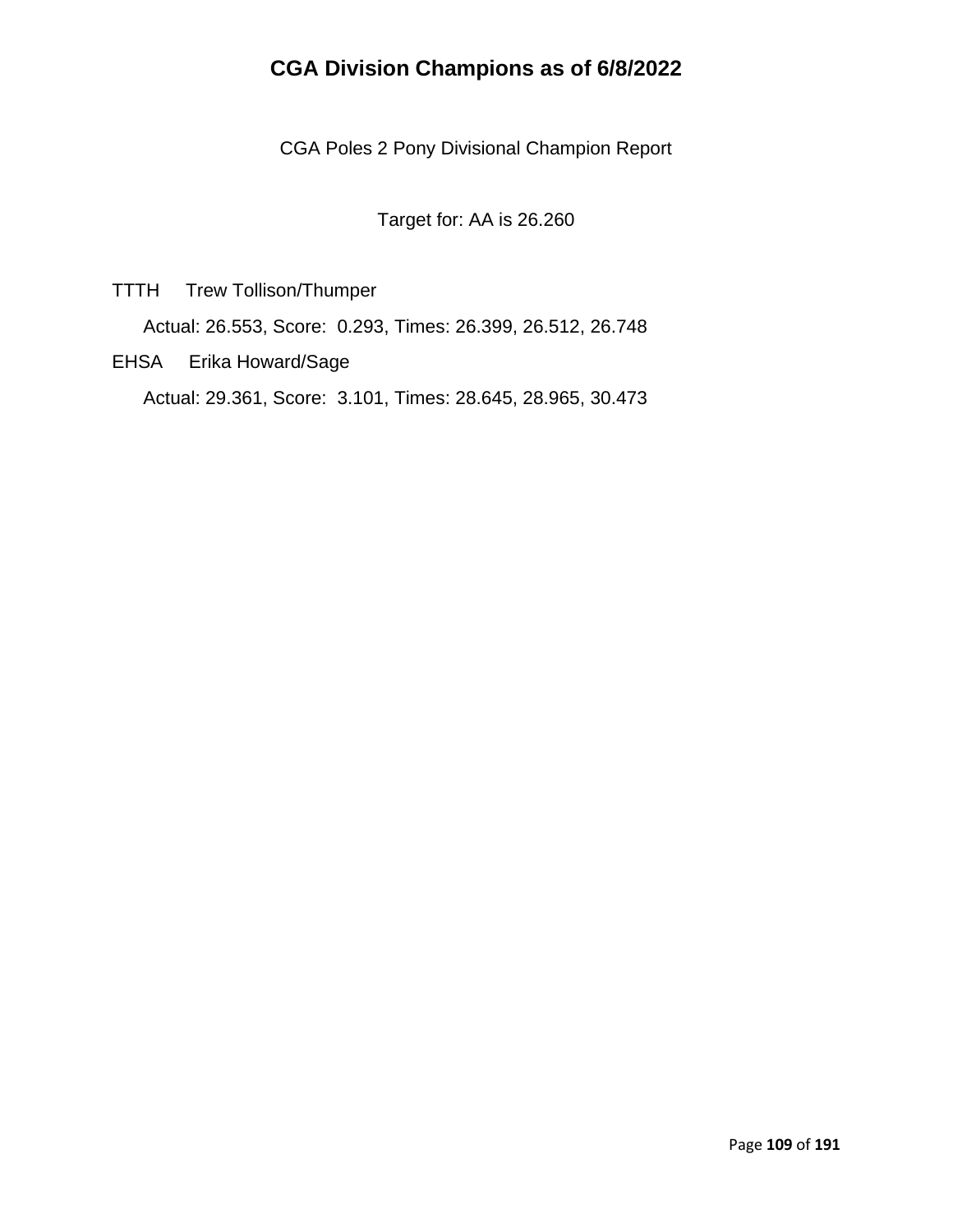CGA Poles 2 Pony Divisional Champion Report

Target for: A is 32.940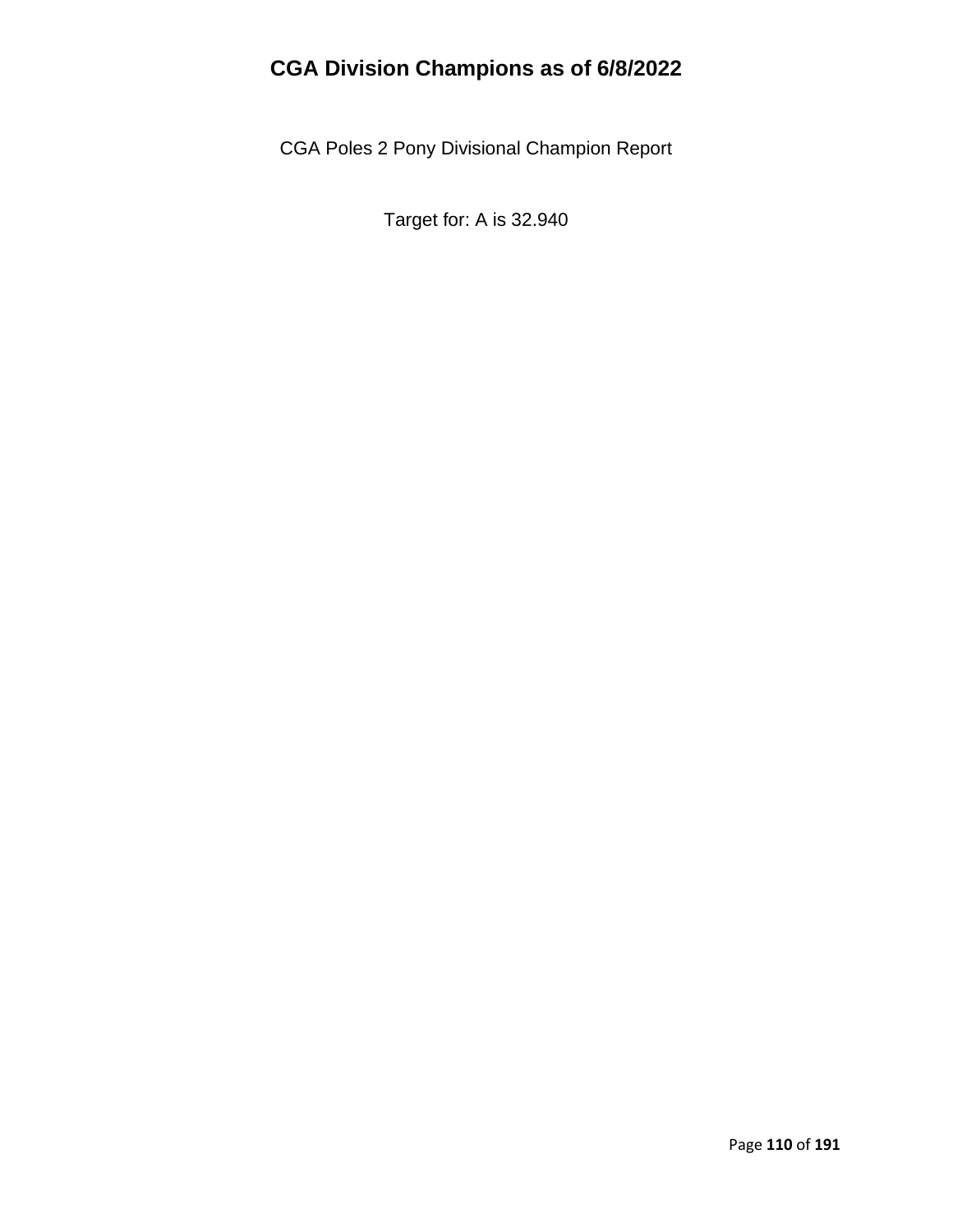CGA Poles 2 Pony Divisional Champion Report

Target for: FC is 45.740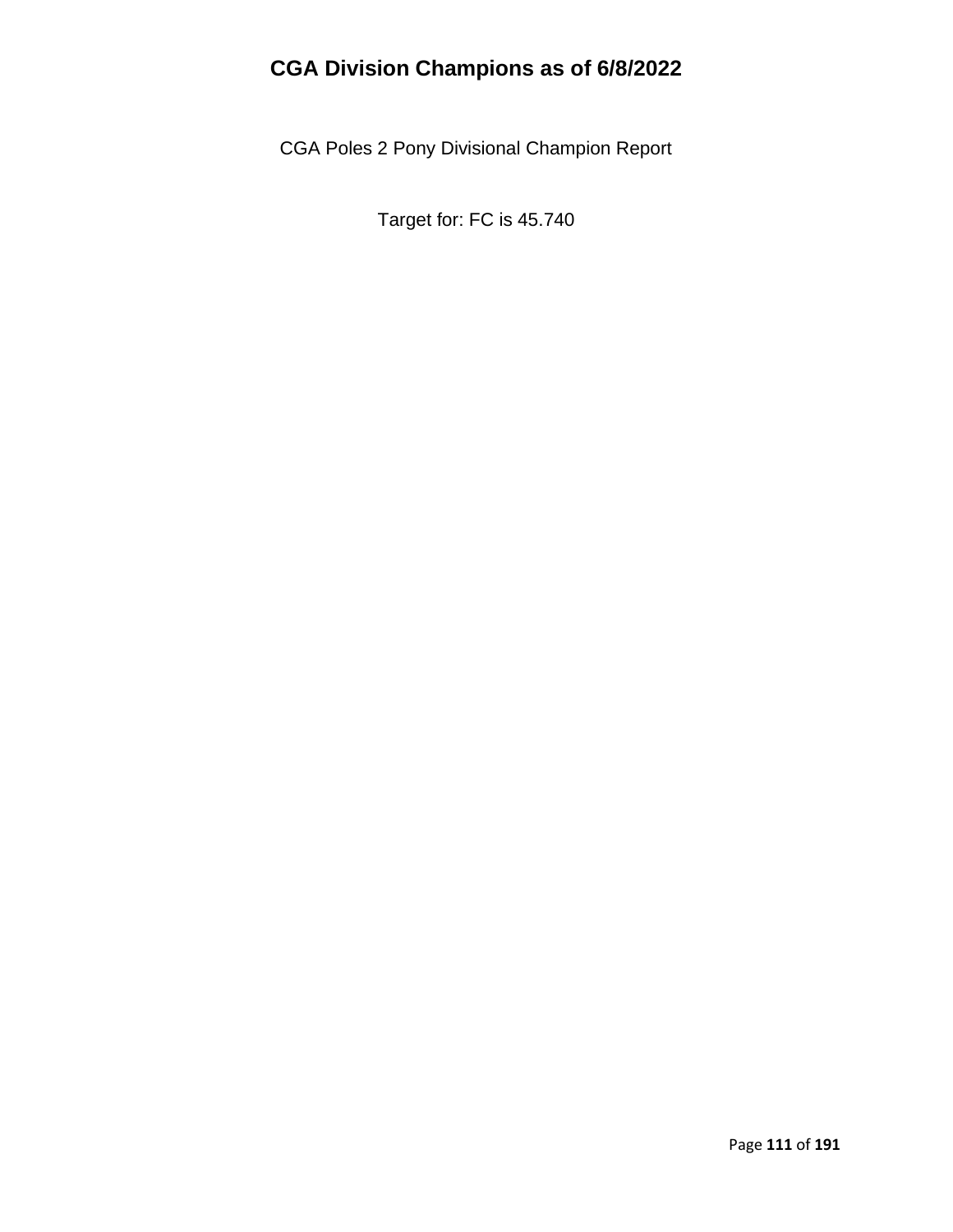CGA Quadrangle Horse Divisional Champion Report

Target for: AAA+ is 4.000

RKSU Rachel Kelman/Sunflare

Actual: 19.239, Score: 15.239, Times: 18.893, 19.397, 19.427

- JBAN Jaeden Barmettler/Annie Amarillo Actual: 19.263, Score: 15.263, Times: 19.204, 19.251, 19.335
- ITRO Isaiah Thompson/Royal Moonshine Actual: 19.626, Score: 15.626, Times: 19.441, 19.711, 19.726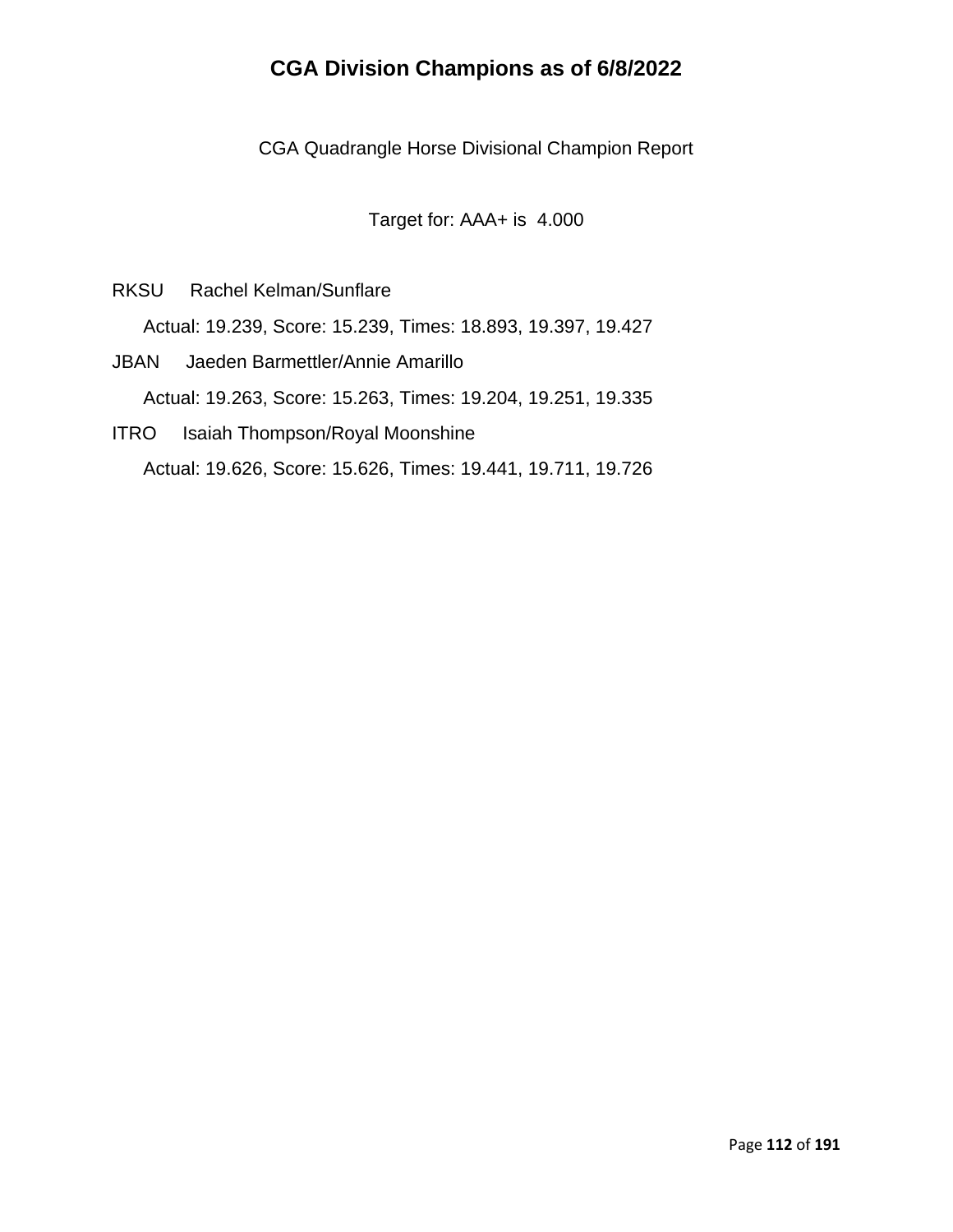CGA Quadrangle Horse Divisional Champion Report

Target for: AAA is 19.730

JODO Jordan ODell/Doc Of The Bay

Actual: 19.837, Score: 0.107, Times: 19.798, 19.824, 19.888

DBBR Daphney Buck/Brandy Actual: 19.951, Score: 0.221, Times: 19.932, 19.948, 19.973

CSBU Cassidy Sabral/Burning Ember Actual: 20.200, Score: 0.470, Times: 19.980, 20.020, 20.600

- JHRU Johna Hurl/Rudy Actual: 20.327, Score: 0.597, Times: 20.183, 20.395, 20.402
- DMGI Dawn Mileham/Girls Got Rythmn Actual: 20.431, Score: 0.701, Times: 19.936, 20.660, 20.698
- MAMA Margo Abatti/Masters Nu Munchkin Actual: 20.444, Score: 0.714, Times: 20.250, 20.453, 20.630
- KCMI Kay Carson/Miss Demeanor

Actual: 20.464, Score: 0.734, Times: 20.329, 20.398, 20.664

MPGE Macy Pacheco/Get It Girl

Actual: 20.616, Score: 0.886, Times: 20.537, 20.547, 20.763

AGPE Andrea Garcia/Petal

Actual: 20.741, Score: 1.011, Times: 19.849, 20.960, 21.413

JPDO Jessica Pacheco/Dolly

Actual: 20.804, Score: 1.074, Times: 20.477, 20.897, 21.037

TDMI Toni DeHerrera/Missy

Actual: 20.835, Score: 1.105, Times: 19.996, 21.173, 21.337

PGWH Paisley Gomez/Whiskey Actual: 20.955, Score: 1.225, Times: 20.449, 20.745, 21.672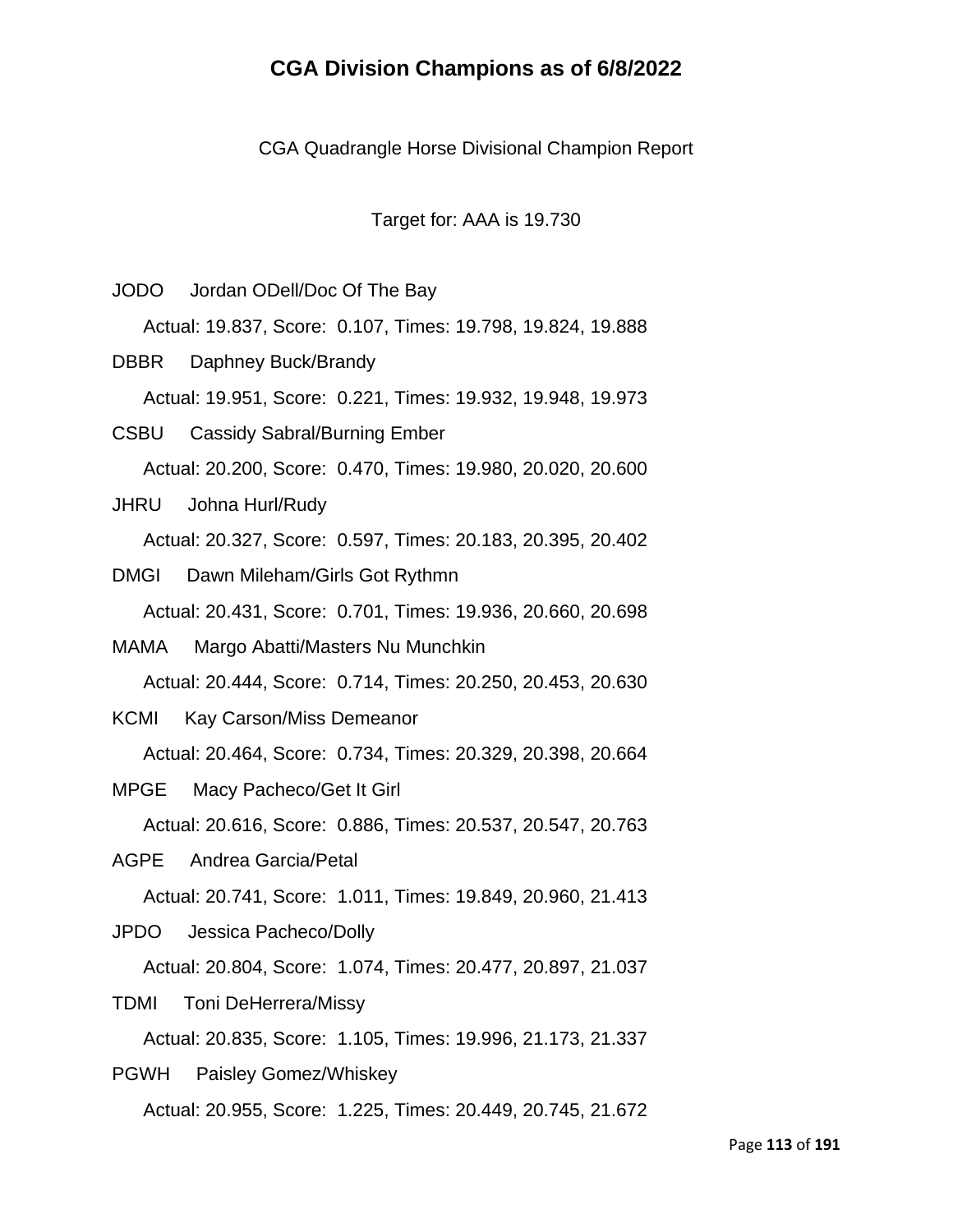SQBU Sabrina Quilici/Bullwinkle

Actual: 20.957, Score: 1.227, Times: 20.735, 20.977, 21.160

- JCJU Jordyn Chenal/Juliet Actual: 20.995, Score: 1.265, Times: 20.800, 21.007, 21.179
- MNSA Marnie Nessen/Sassy Actual: 21.026, Score: 1.296, Times: 20.940, 20.953, 21.184
- SBRO Summer Brown/Roulette Actual: 21.283, Score: 1.553, Times: 20.761, 21.402, 21.686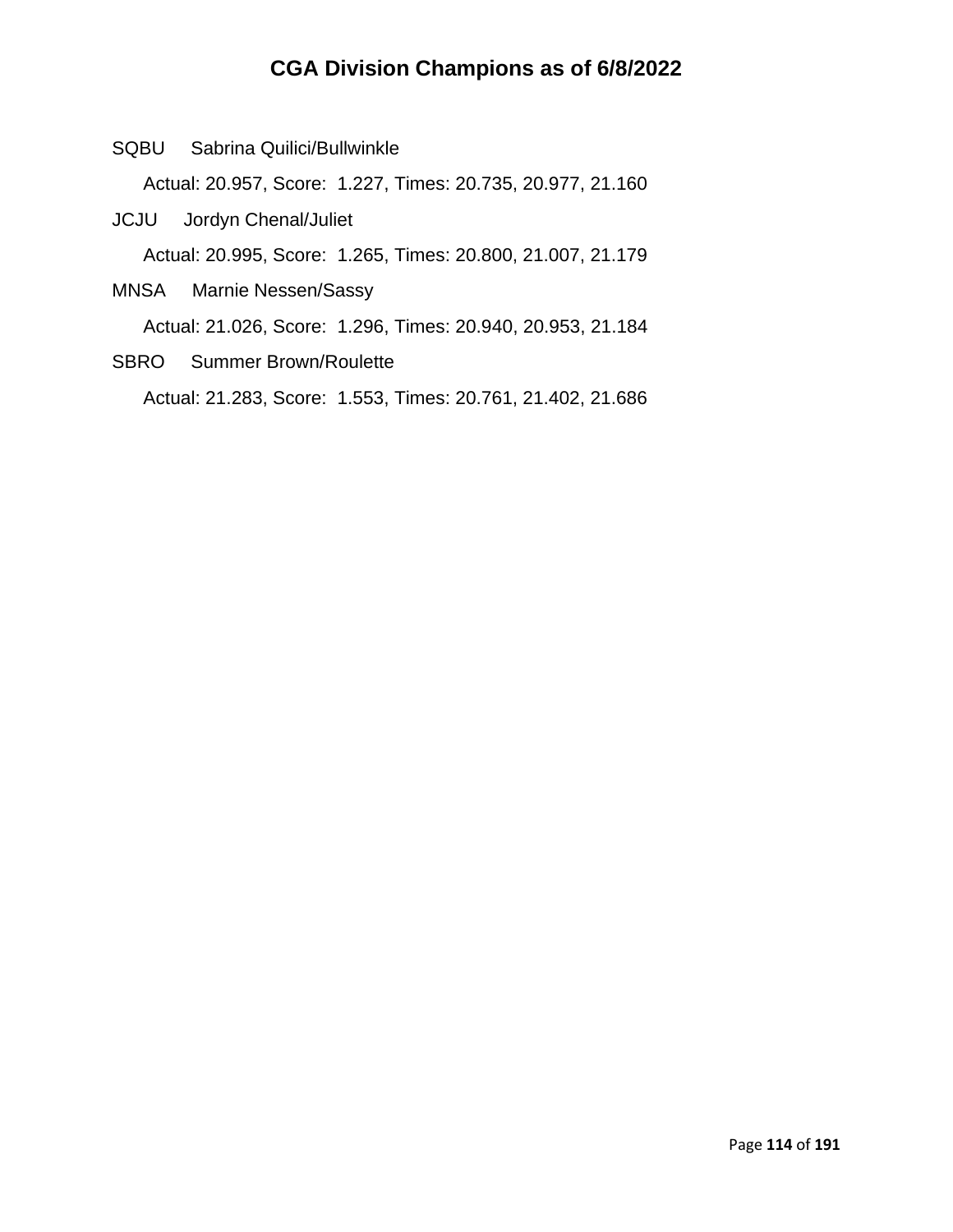CGA Quadrangle Horse Divisional Champion Report Target for: AA is 21.930

SPDA Shelley Powell/Dazzle Me

Actual: 22.272, Score: 0.342, Times: 22.014, 22.103, 22.699

VLDE Virginia Leighton/Delight

Actual: 22.527, Score: 0.597, Times: 22.421, 22.470, 22.689

MCSM1 Madison Collins/Smoke Stack

Actual: 22.587, Score: 0.657, Times: 22.113, 22.528, 23.121

TGFE Taylor Gilmore/Feather Actual: 22.606, Score: 0.676, Times: 21.992, 22.449, 23.378

- KBJA1 Kayden Burns/Jack Daniels Actual: 22.706, Score: 0.776, Times: 22.417, 22.584, 23.117
- KKSC Kristen Knopf/Scout Actual: 22.720, Score: 0.790, Times: 22.171, 22.824, 23.164
- CSCA Crystal Sumpter/Casper Actual: 22.723, Score: 0.793, Times: 22.338, 22.718, 23.114
- NWMO Natalie Wood-Young/Mocha Actual: 22.793, Score: 0.863, Times: 22.344, 22.913, 23.121
- CRFR Chelsea Rogell/Frenchy Actual: 22.879, Score: 0.949, Times: 21.958, 23.199, 23.480

ALHA Ashley Lessa/Hank

Actual: 22.882, Score: 0.952, Times: 22.416, 22.505, 23.724

AMLU Addyson Mendoza/Lucky Penny Actual: 22.891, Score: 0.961, Times: 22.096, 22.814, 23.763

EWSA Evie Watkins/Sally

Actual: 22.895, Score: 0.965, Times: 22.435, 22.787, 23.464

SPSE Sydney Parlato/Seabee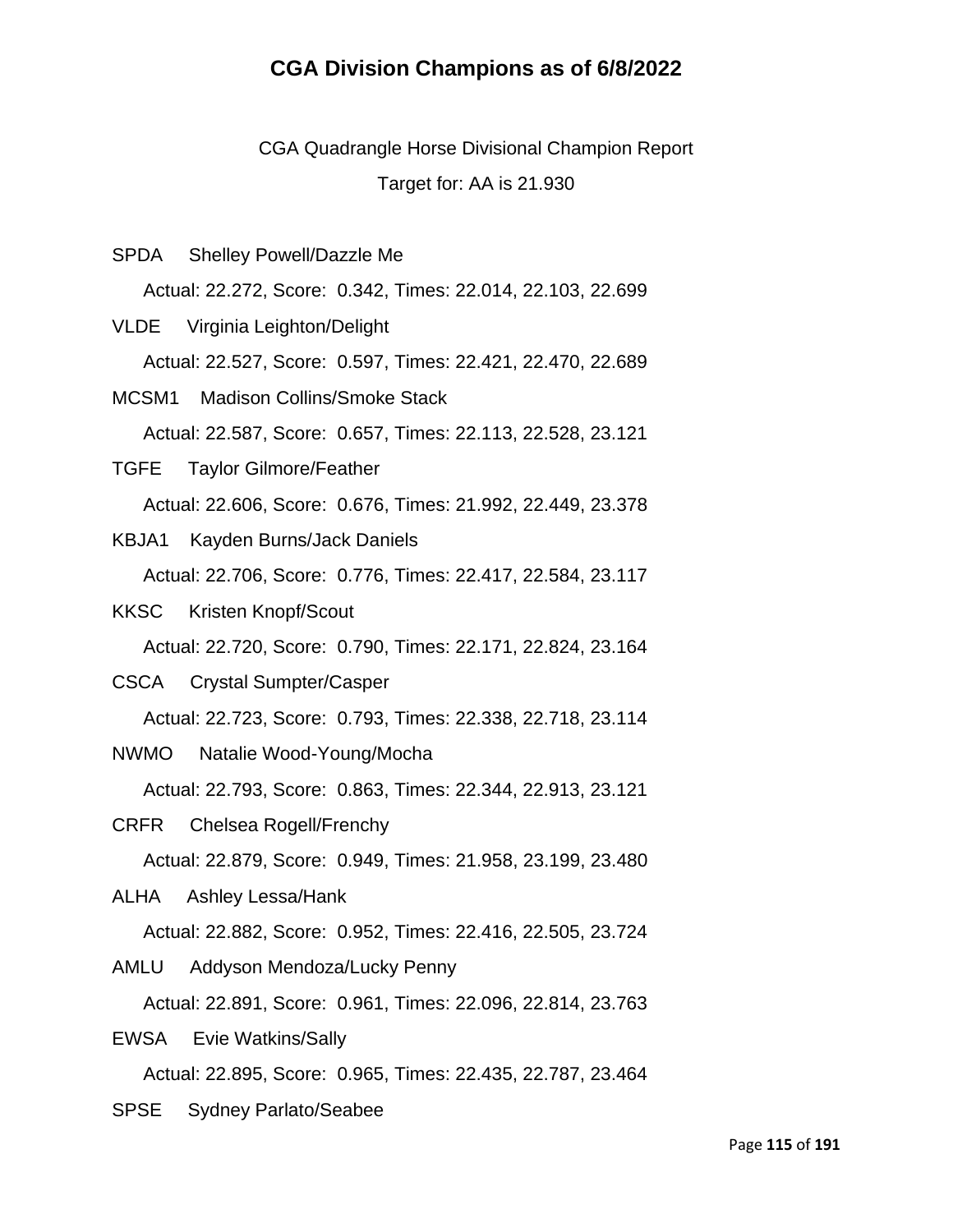Actual: 22.989, Score: 1.059, Times: 22.814, 22.844, 23.308

LLKO Leia Larson/Komet

Actual: 23.027, Score: 1.097, Times: 22.725, 22.931, 23.426

SKLE Sally Kimsey/Leo

Actual: 23.031, Score: 1.101, Times: 22.556, 23.197, 23.339

JTNO Jessica Talbot/Nova

Actual: 23.071, Score: 1.141, Times: 22.893, 23.099, 23.221

DNJA Devon Naegel/Jasmine

Actual: 23.165, Score: 1.235, Times: 22.831, 23.143, 23.522

KRCA Katrina Russell/Cadet

Actual: 23.184, Score: 1.254, Times: 23.057, 23.128, 23.366

- AFMI Alexis Fox/Miss Fyre Actual: 23.196, Score: 1.266, Times: 22.765, 23.247, 23.576
- AOST Addison O'Bannon/Stormy Actual: 23.215, Score: 1.285, Times: 22.707, 22.886, 24.053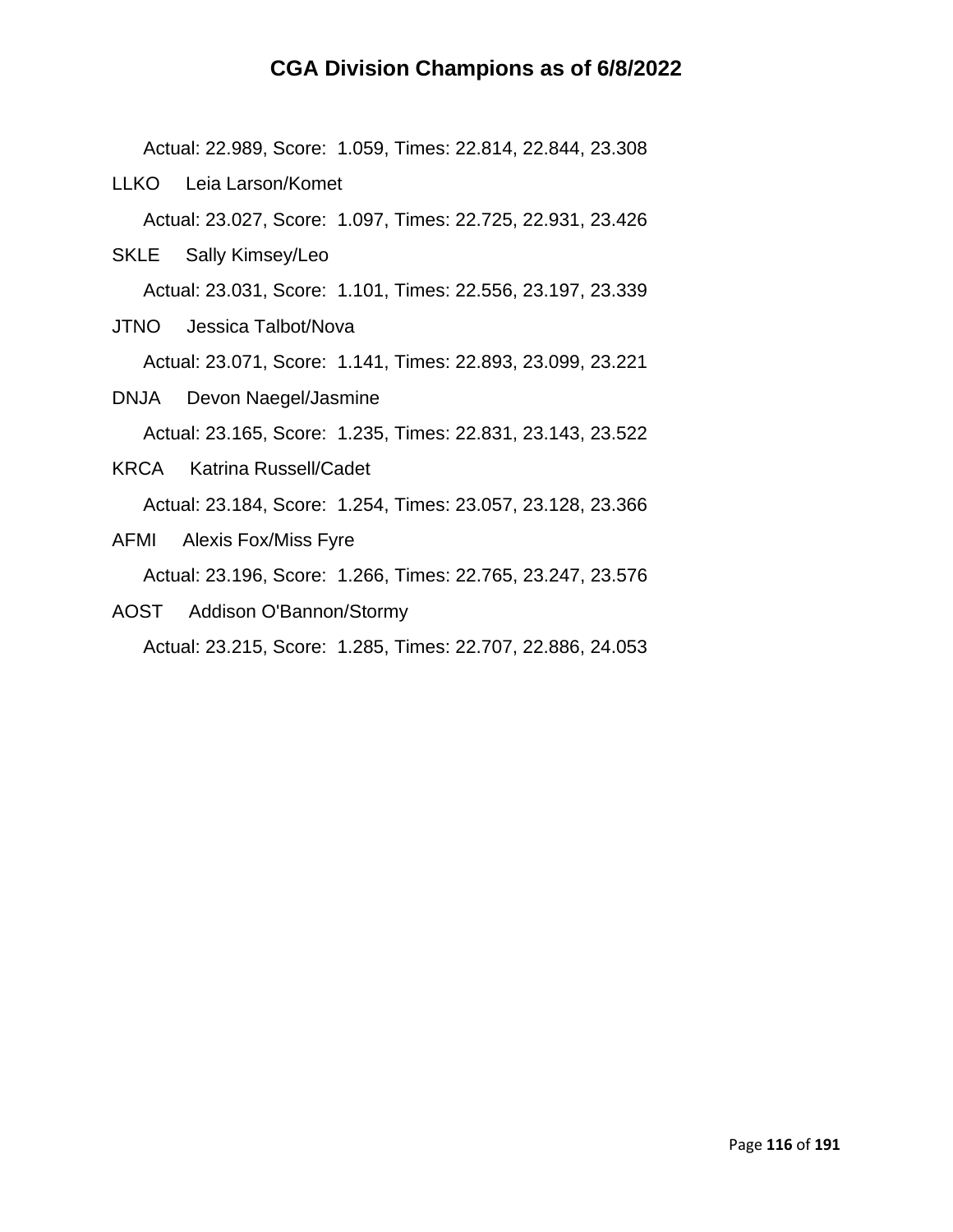CGA Quadrangle Horse Divisional Champion Report

Target for: A is 24.490

- CMAL Candyce Magenheimer/Ali Actual: 24.750, Score: 0.260, Times: 24.673, 24.774, 24.804
- KTDA Kasinda Thompson/Dashin With Chicks Actual: 25.176, Score: 0.686, Times: 25.046, 25.234, 25.248
- DLTO Dave Leighton/Torque Actual: 25.222, Score: 0.732, Times: 25.032, 25.065, 25.568
- CRCH Charley Randall/Chilli Actual: 25.267, Score: 0.777, Times: 24.908, 25.375, 25.517
- BMSO Bella Montano/Sophiscated Smarty Actual: 25.311, Score: 0.821, Times: 25.059, 25.399, 25.475
- MHSO Maureen Hall/Soul On Fire Actual: 25.331, Score: 0.841, Times: 24.735, 24.890, 26.368
- BNNI Brooklynn Nogo/Nixxy

Actual: 25.449, Score: 0.959, Times: 24.524, 24.901, 26.923

ARZA Abraham Rangel/Zara

Actual: 25.594, Score: 1.104, Times: 24.983, 25.045, 26.754

JTAC Johnny Tassone/Ace

Actual: 25.621, Score: 1.131, Times: 24.730, 25.667, 26.467

BSJA Baylee Schwind/Jake

Actual: 25.701, Score: 1.211, Times: 24.804, 25.541, 26.759

BMSN Bridgette Mawson/Snickers

Actual: 25.870, Score: 1.380, Times: 25.475, 26.014, 26.120

CBST Cathey Burtt/Stella Actual: 25.899, Score: 1.409, Times: 25.248, 25.642, 26.808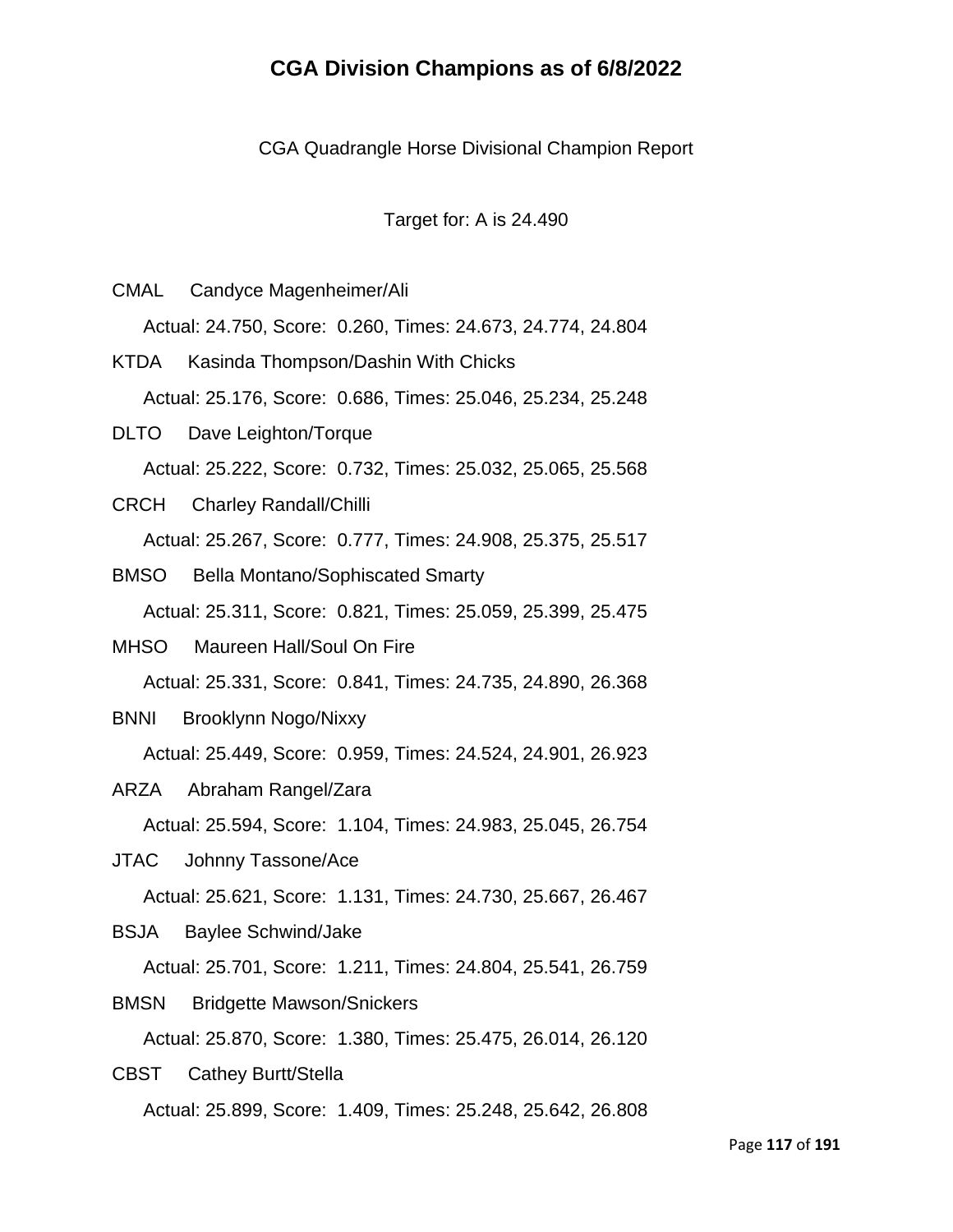SLVA Samantha Levell/Valor

Actual: 26.019, Score: 1.529, Times: 25.100, 25.326, 27.631

- EDLU Edna Dorst/Lulu Actual: 26.053, Score: 1.563, Times: 24.562, 24.956, 28.640
- ASMI Allyson Shiffrar/Miss Saintly Shine Actual: 26.083, Score: 1.593, Times: 24.944, 26.042, 27.264
- CCLI Cody Cannon/Lil Lady Actual: 26.162, Score: 1.672, Times: 24.593, 26.204, 27.688
- ECSC Emma Conover/Scout's Honor Actual: 26.164, Score: 1.674, Times: 24.567, 24.995, 28.929
- RSTE Rylie Sanford/Temper Actual: 26.224, Score: 1.734, Times: 24.529, 26.733, 27.411
- STTO Susan Tobin/Token

Actual: 26.226, Score: 1.736, Times: 25.171, 25.556, 27.952

KSYE Kinleigh Smith/Yellow Trigger

Actual: 26.336, Score: 1.846, Times: 25.761, 26.000, 27.247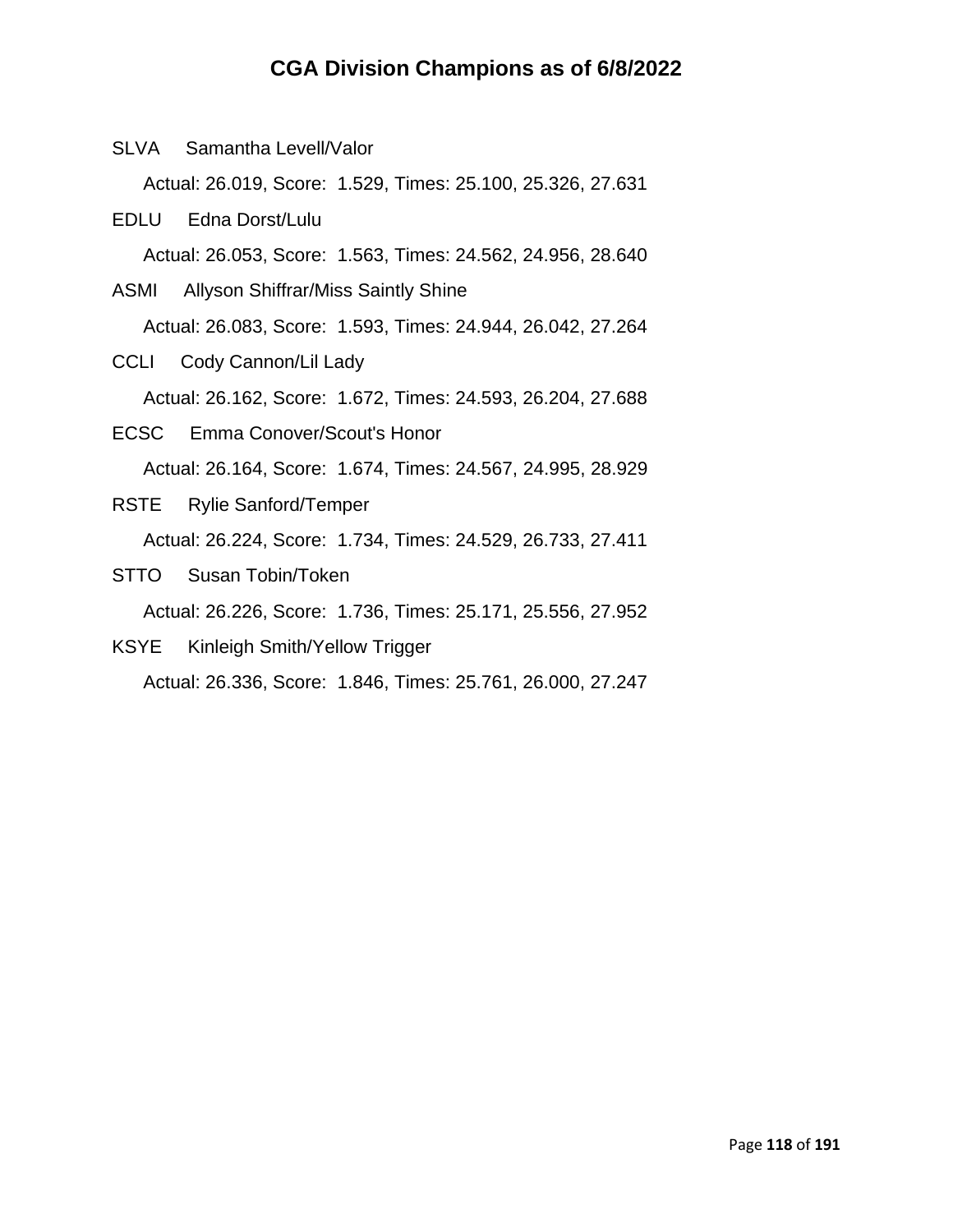CGA Quadrangle Horse Divisional Champion Report

Target for: FC is 30.560

RCTA Rylee Caldwell/Tara

Actual: 31.137, Score: 0.577, Times: 30.690, 31.333, 31.387

LOWI Lily Otremba/Willow Actual: 31.208, Score: 0.648, Times: 30.664, 31.084, 31.876

- MSSA Makayla Spurbeck/Sasha Actual: 31.636, Score: 1.076, Times: 31.011, 31.783, 32.114
- CGJU Cindi Gereaux/Julie's Cowgirl Actual: 31.764, Score: 1.204, Times: 30.840, 31.104, 33.348
- AOTR Amy Odom-Tollison/Tramp Actual: 32.122, Score: 1.562, Times: 30.733, 32.178, 33.454
- TCST Tom Cormack/St.abbs Star Actual: 32.274, Score: 1.714, Times: 30.728, 32.727, 33.366
- JSGE Juliette Stone/Gemma

Actual: 32.351, Score: 1.791, Times: 31.604, 31.720, 33.730

- ZTZI Zion Tannehill/Ziggy Actual: 32.459, Score: 1.899, Times: 31.506, 32.564, 33.306
- RSSI Rachel Sunderland/Simplywild

Actual: 32.616, Score: 2.056, Times: 31.643, 33.077, 33.128

PCAC Paige Cleveland/Ace

Actual: 32.722, Score: 2.162, Times: 32.401, 32.518, 33.247

CMDA Cherish McKinney/Daisy

Actual: 32.803, Score: 2.243, Times: 31.931, 32.818, 33.659

BPEM Baily Pickett/Emerald City Actual: 32.909, Score: 2.349, Times: 31.654, 33.470, 33.604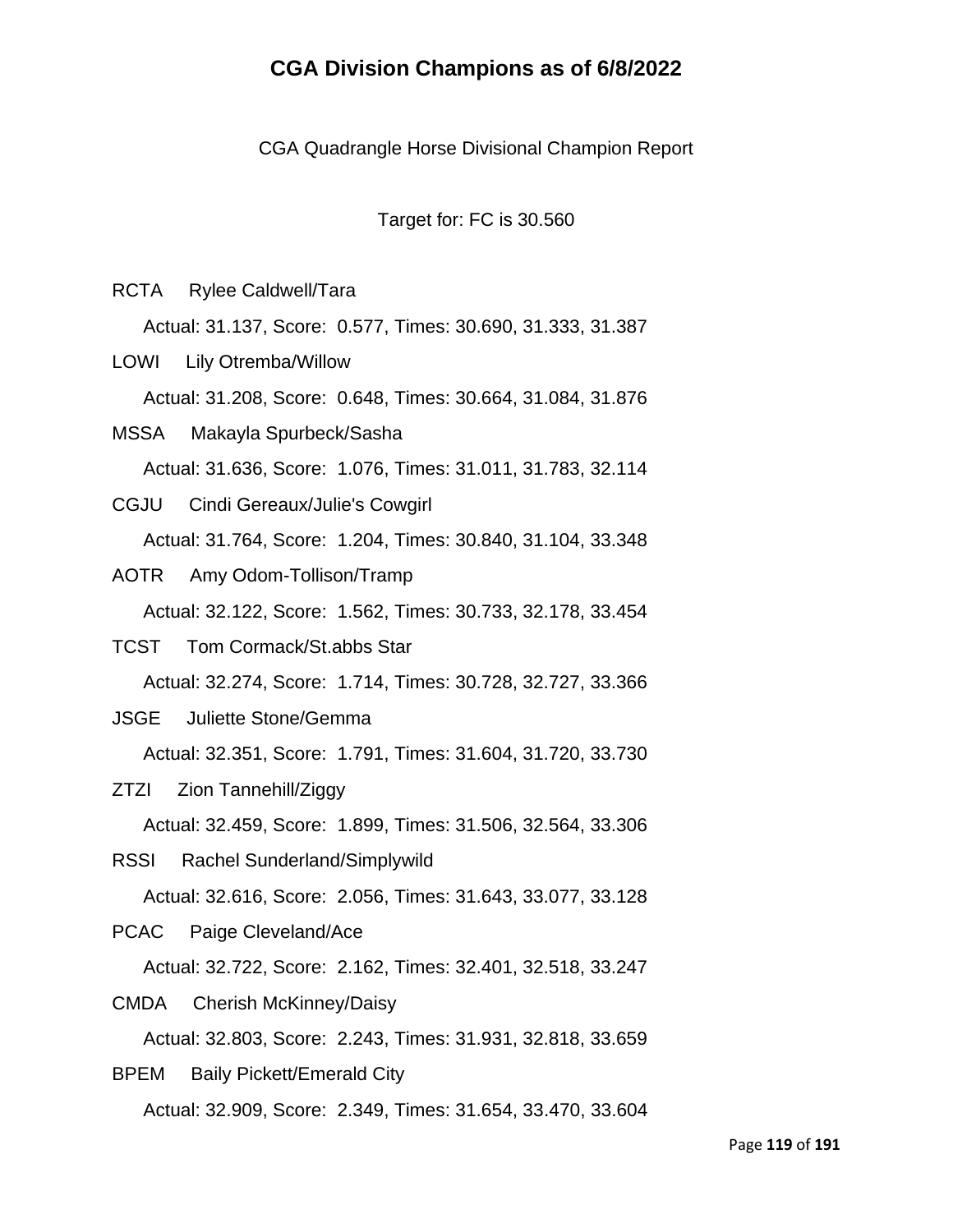TMME Tiffany Martin/Mercy

Actual: 32.989, Score: 2.429, Times: 30.744, 33.811, 34.412

- BBST Braelynn Bartow/Stumpy Actual: 33.259, Score: 2.699, Times: 31.614, 33.999, 34.164
- NEJE Norma Easterday/Jet Actual: 33.349, Score: 2.789, Times: 32.915, 33.238, 33.893
- SDWR Sylvette Del Llano/Wrangler Actual: 33.409, Score: 2.849, Times: 32.663, 33.605, 33.958
- PSJE Pryce Swenson/Jedi Actual: 33.438, Score: 2.878, Times: 32.122, 34.046, 34.145
- BSHO Braelyn Stewart/Holly Actual: 33.473, Score: 2.913, Times: 31.453, 32.948, 36.019
- AWDU Anita Wood/Duo Volente Actual: 33.554, Score: 2.994, Times: 33.361, 33.541, 33.761
- CWSK Caraline West/Sky

Actual: 33.559, Score: 2.999, Times: 31.570, 33.170, 35.938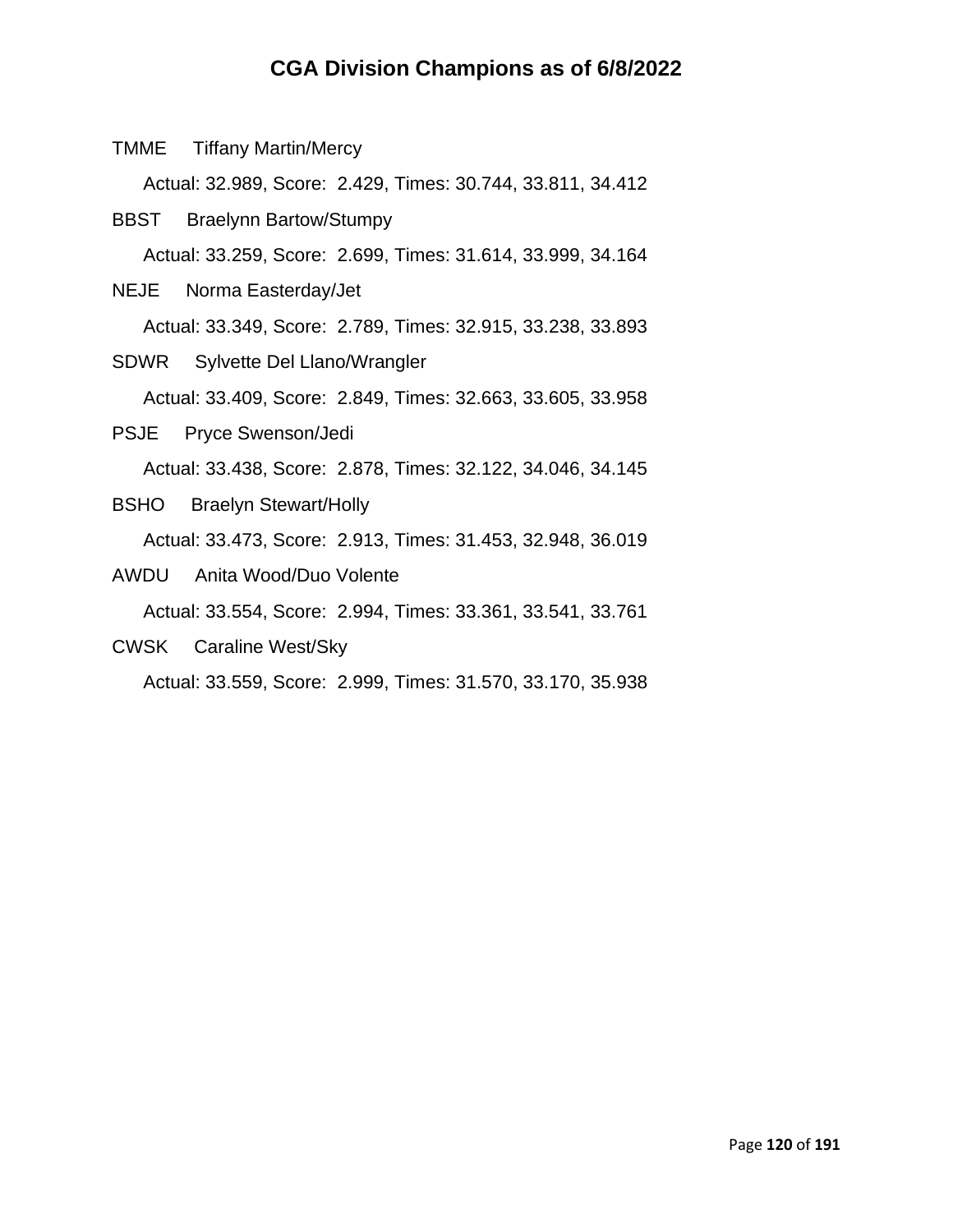CGA Quadrangle Pony Divisional Champion Report

Target for: AAA+ is 4.000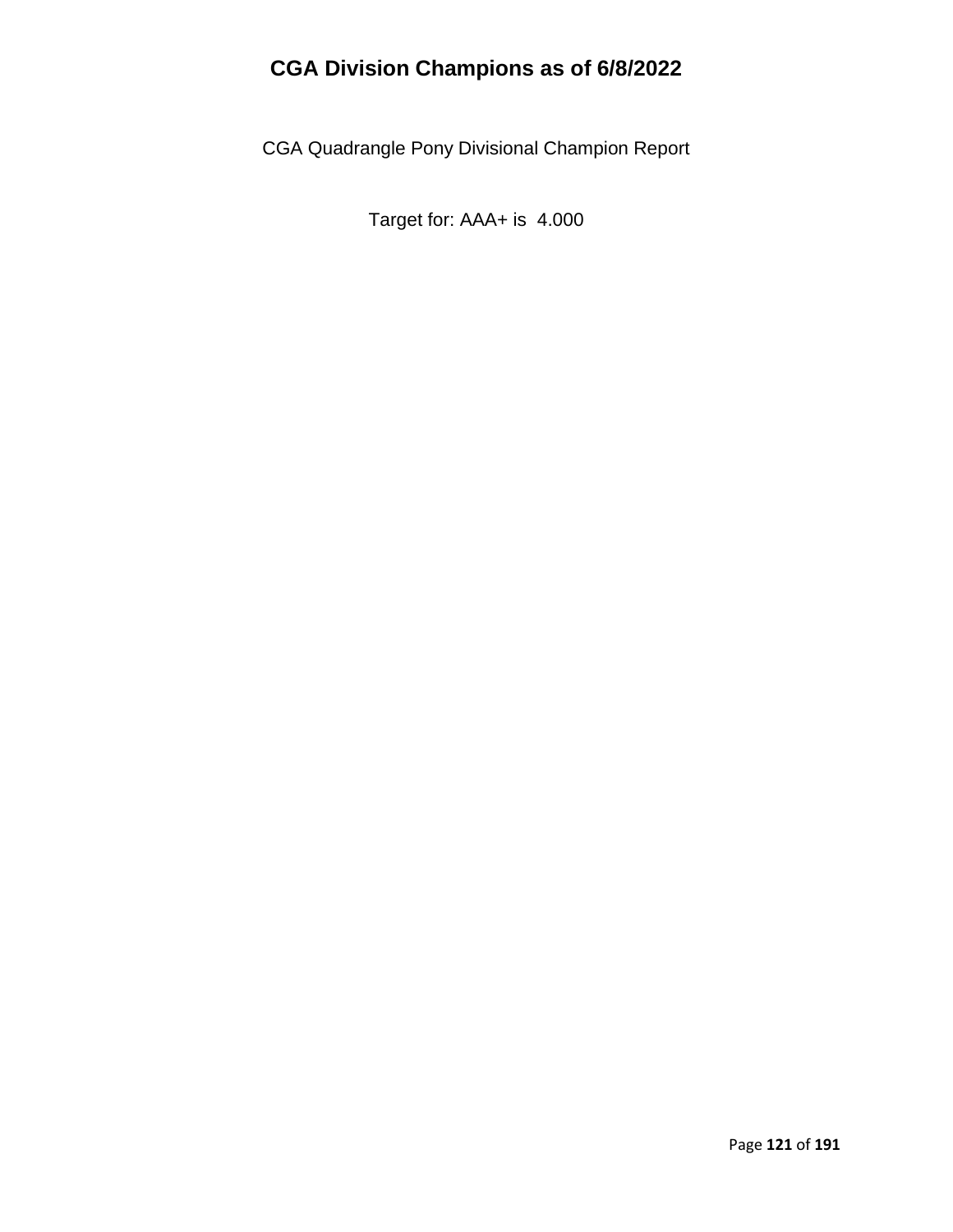CGA Quadrangle Pony Divisional Champion Report

Target for: AAA is 19.990

KTSP Kasinda Thompson/Spot Actual: 20.431, Score: 0.441, Times: 20.372, 20.449, 20.472

MCFA Mackenzie Chenal/Faith N Dreams Actual: 20.552, Score: 0.562, Times: 20.304, 20.660, 20.693

- MJCH Marlie Jaegel/Cherry Bomb Actual: 20.929, Score: 0.939, Times: 20.306, 21.063, 21.418
- BBKO Brynn Brechbuehl/Kona Actual: 20.957, Score: 0.967, Times: 20.884, 20.954, 21.032
- DHBU Danna Herchkorn-Cote/Bugatti Actual: 21.117, Score: 1.127, Times: 20.896, 20.950, 21.504
- KBKO Katelyn Becerra/Kona Actual: 21.153, Score: 1.163, Times: 20.952, 21.100, 21.407
- JDWI Jill Druzgala/Wildfire

Actual: 21.573, Score: 1.583, Times: 21.437, 21.535, 21.748

- DMTI Dianna Malley/Tipsy Actual: 21.608, Score: 1.618, Times: 20.859, 21.789, 22.177
- TMLI Taylor Merrill/Lil' Sebastian

Actual: 21.791, Score: 1.801, Times: 21.292, 21.653, 22.429

RFSU Rilee Frates/Suncrest Maverick Actual: 21.873, Score: 1.883, Times: 21.640, 21.869, 22.109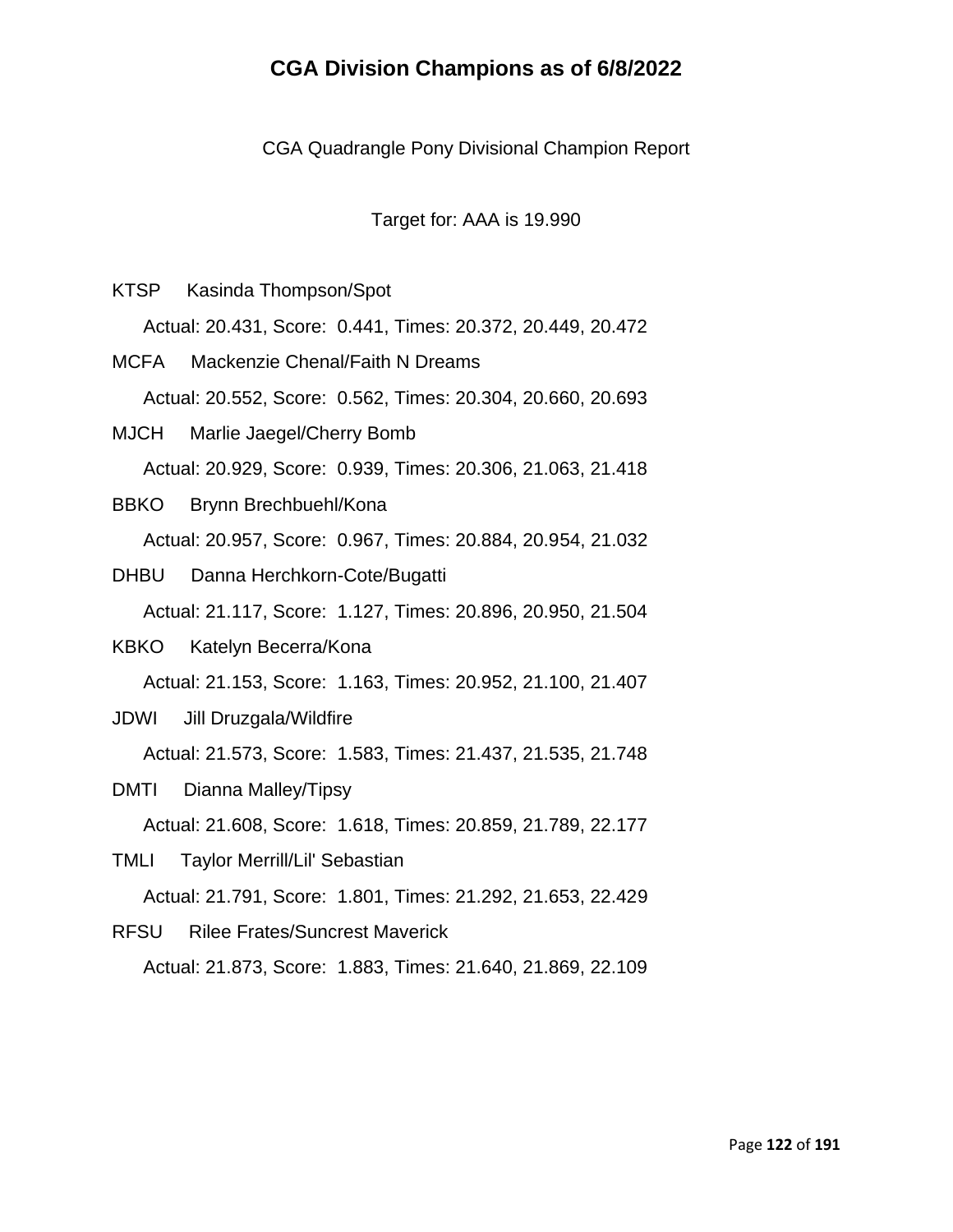CGA Quadrangle Pony Divisional Champion Report

Target for: AA is 22.680

TTTH Trew Tollison/Thumper

Actual: 23.246, Score: 0.566, Times: 22.687, 22.851, 24.200

EHSA Erika Howard/Sage

Actual: 23.595, Score: 0.915, Times: 23.000, 23.700, 24.084

PJDI Pyper Jones/Diamond

Actual: 24.470, Score: 1.790, Times: 23.594, 23.991, 25.826

SBDI2 Summer Brown/Dicey Actual: 25.496, Score: 2.816, Times: 24.796, 25.129, 26.563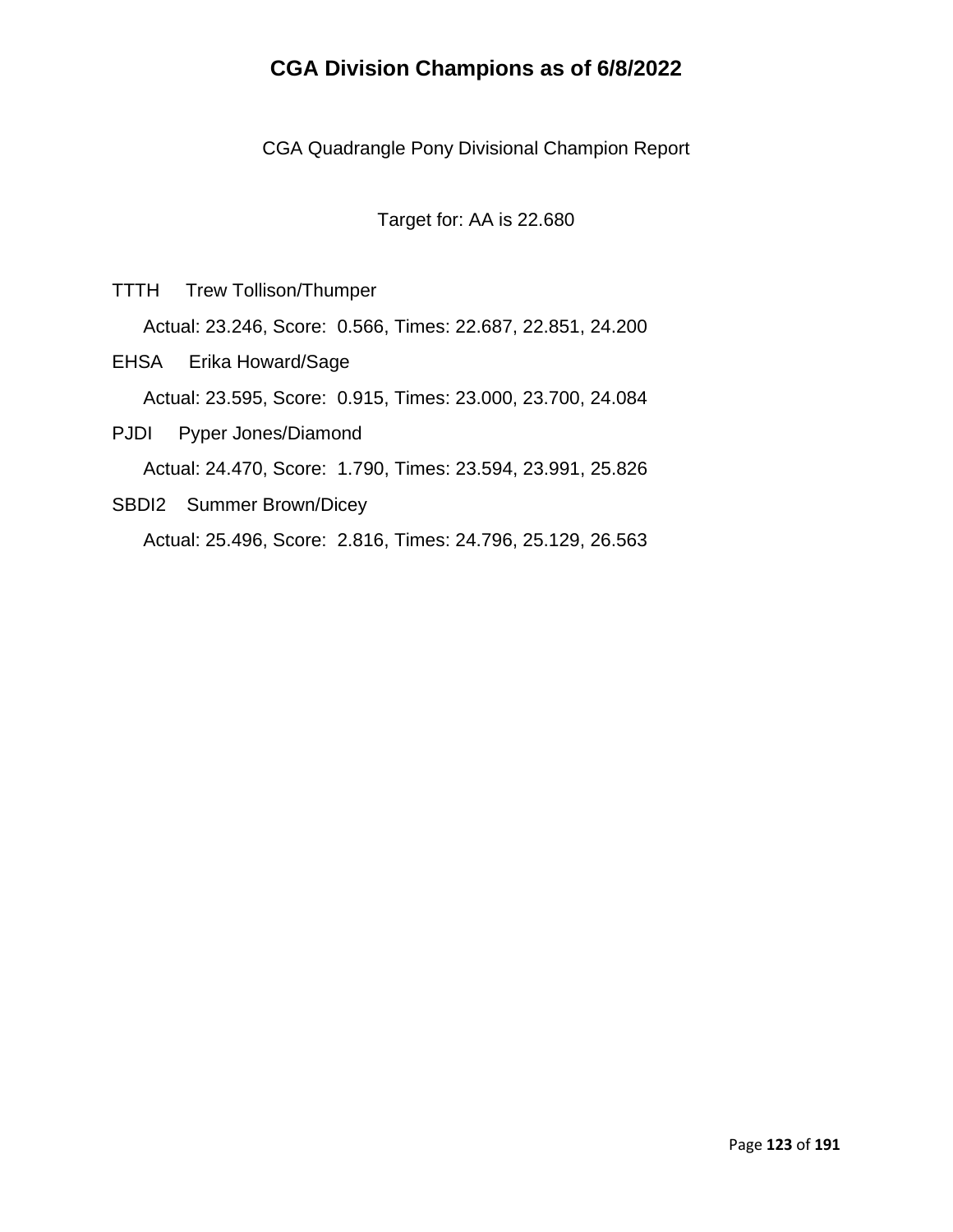CGA Quadrangle Pony Divisional Champion Report

Target for: A is 26.890

ALRA Ali Link/Rascal The Pon

Actual: 29.748, Score: 2.858, Times: 28.487, 29.315, 31.443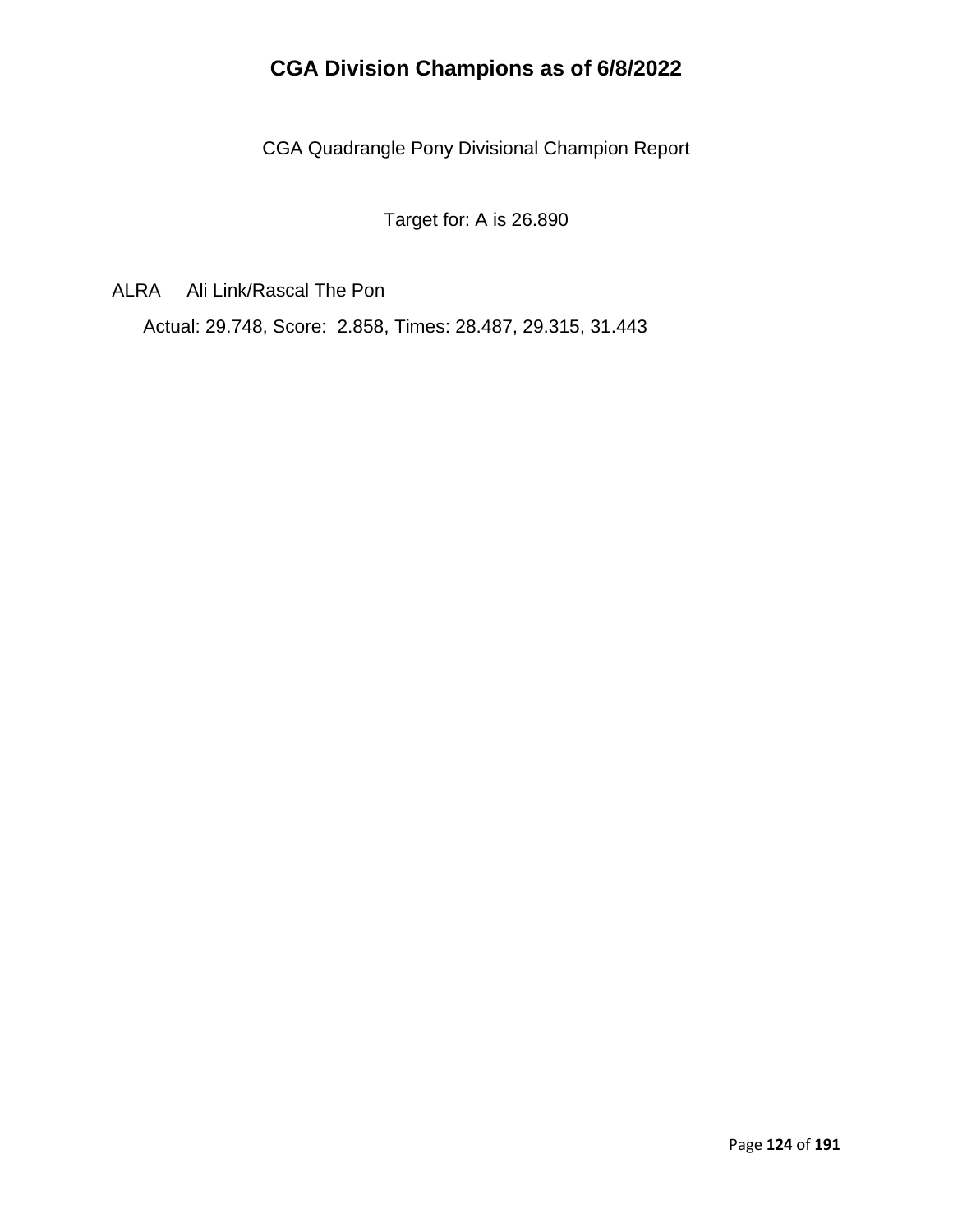CGA Quadrangle Pony Divisional Champion Report

Target for: FC is 38.440

EOSU Emily Olivas/Sugar

Actual: 71.498, Score: 33.058, Times: 55.179, 76.183, 83.131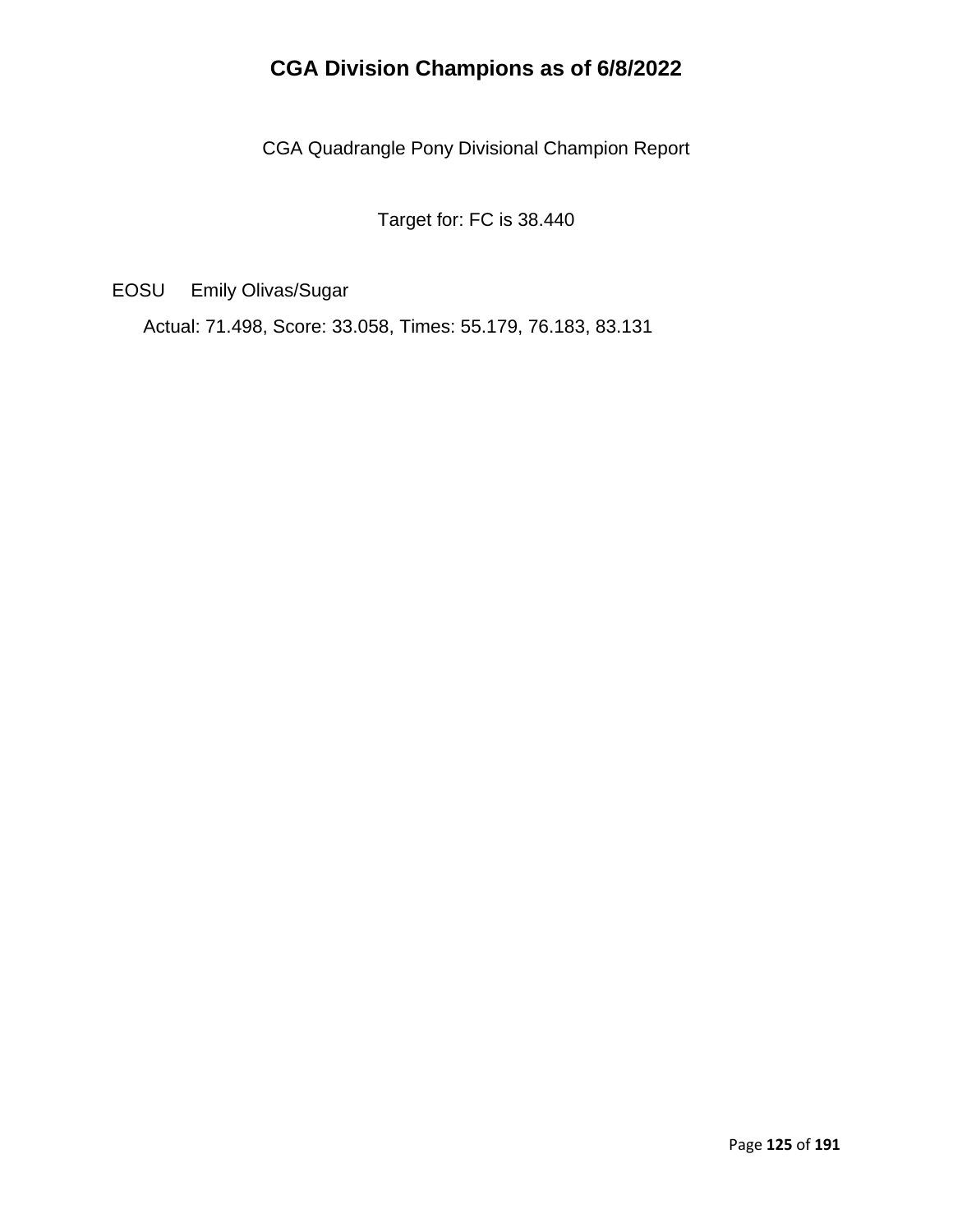CGA Speed Ball Horse Divisional Champion Report

Target for: AAA+ is 4.000

- ITRO Isaiah Thompson/Royal Moonshine Actual: 7.201, Score: 3.201, Times: 7.184, 7.202, 7.216
- RKSU Rachel Kelman/Sunflare Actual: 7.264, Score: 3.264, Times: 7.223, 7.271, 7.298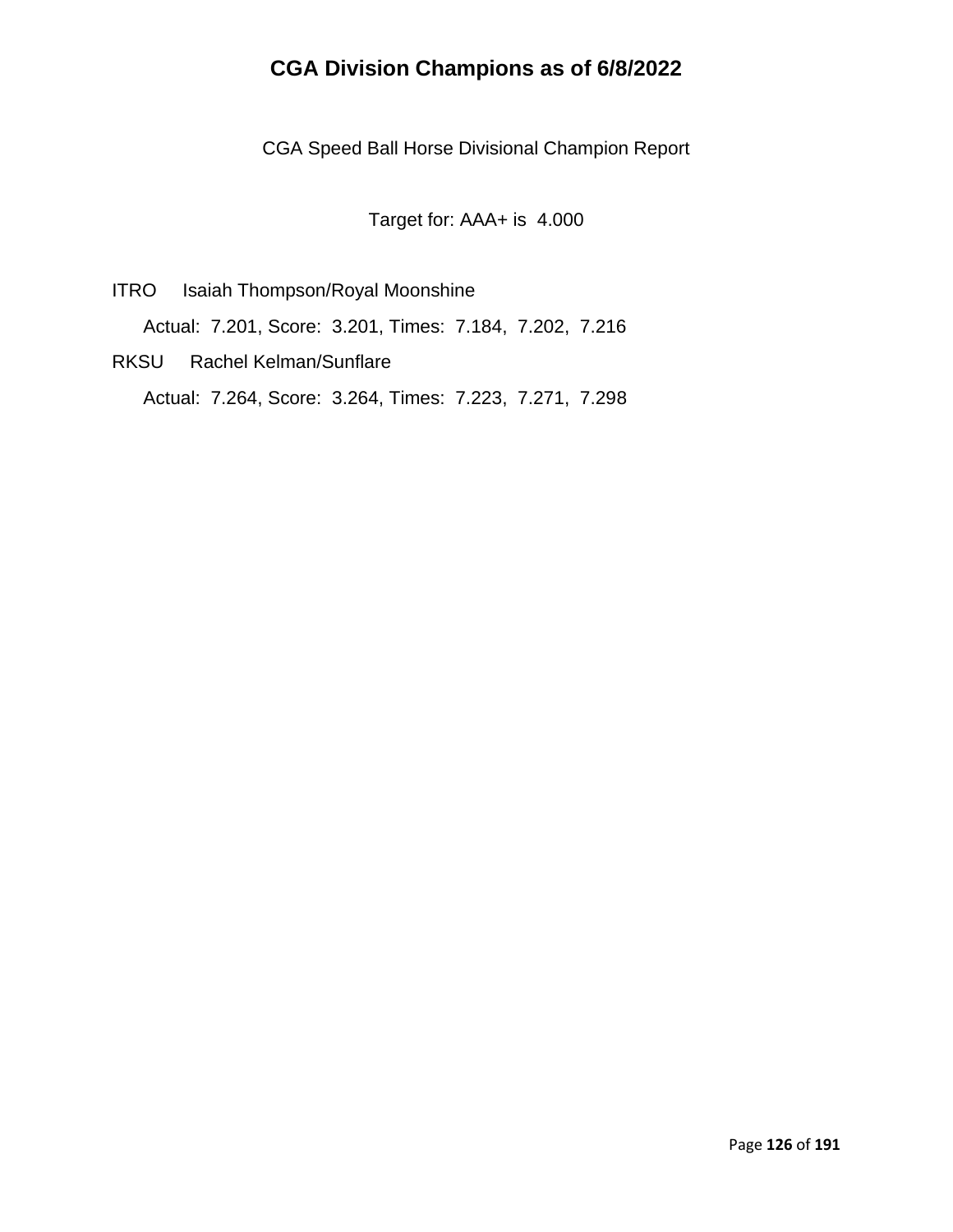CGA Speed Ball Horse Divisional Champion Report

Target for: AAA is 7.360

BCIT Bob Cranor/Its a Joy To Travel Actual: 7.528, Score: 0.168, Times: 7.491, 7.503, 7.591 JCJU Jordyn Chenal/Juliet Actual: 7.627, Score: 0.267, Times: 7.401, 7.678, 7.801 JODO Jordan ODell/Doc Of The Bay Actual: 7.693, Score: 0.333, Times: 7.625, 7.629, 7.826 TDMI Toni DeHerrera/Missy Actual: 7.764, Score: 0.404, Times: 7.674, 7.710, 7.909 SQBU Sabrina Quilici/Bullwinkle Actual: 7.844, Score: 0.484, Times: 7.780, 7.817, 7.934 EKJE Emmilee Kelley/Jewel Actual: 7.857, Score: 0.497, Times: 7.766, 7.853, 7.953 JHRU Johna Hurl/Rudy Actual: 7.901, Score: 0.541, Times: 7.767, 7.944, 7.992 JPDO Jessica Pacheco/Dolly Actual: 7.932, Score: 0.572, Times: 7.495, 8.106, 8.194 DMGI Dawn Mileham/Girls Got Rythmn Actual: 8.073, Score: 0.713, Times: 8.055, 8.055, 8.110 PGWH Paisley Gomez/Whiskey Actual: 8.113, Score: 0.753, Times: 7.841, 8.037, 8.461 CSBU Cassidy Sabral/Burning Ember Actual: 8.152, Score: 0.792, Times: 8.114, 8.148, 8.195 DBBR Daphney Buck/Brandy

Actual: 8.190, Score: 0.830, Times: 7.761, 8.386, 8.422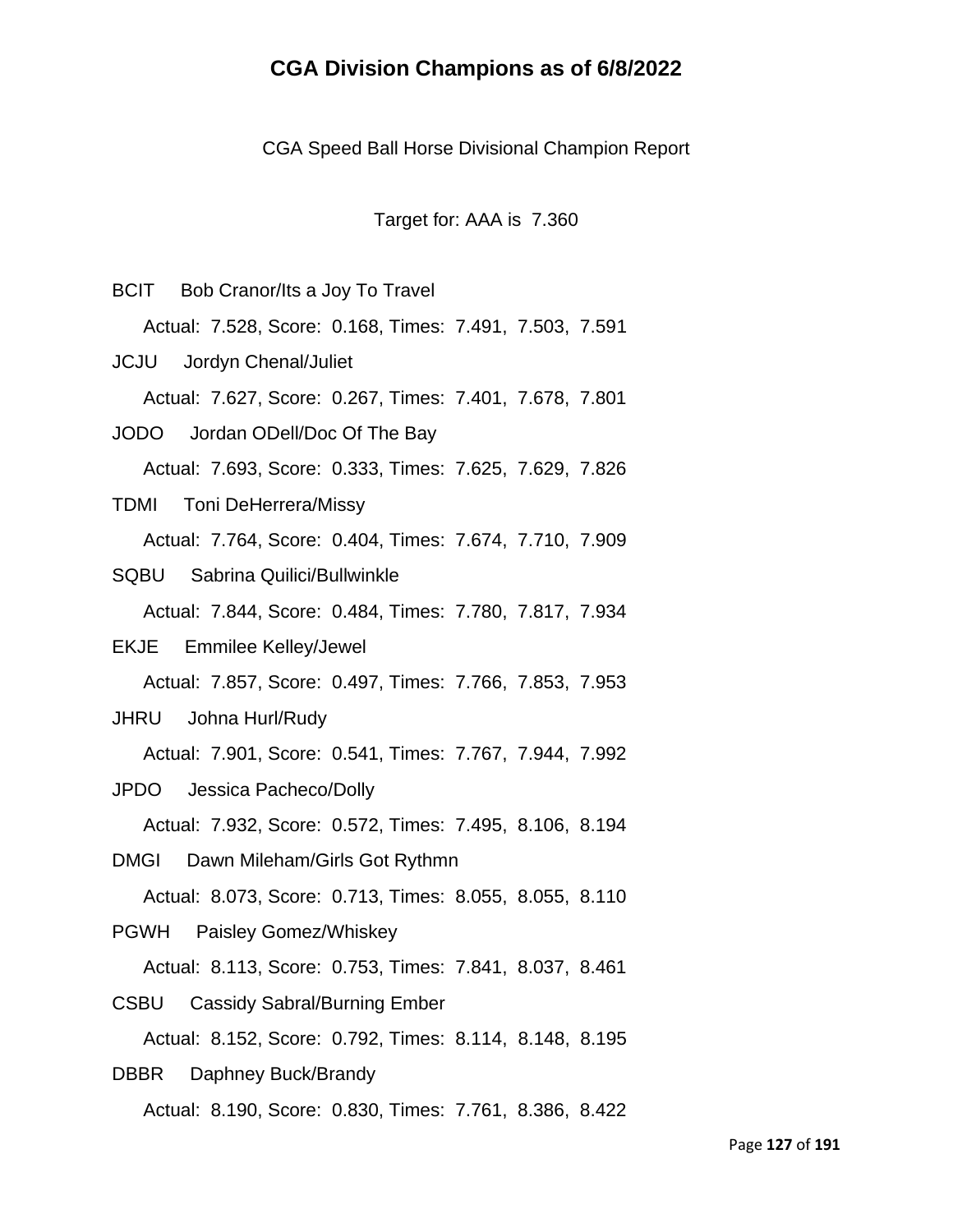JGLO Jenn Gosselin/Lola

Actual: 8.344, Score: 0.984, Times: 8.132, 8.443, 8.456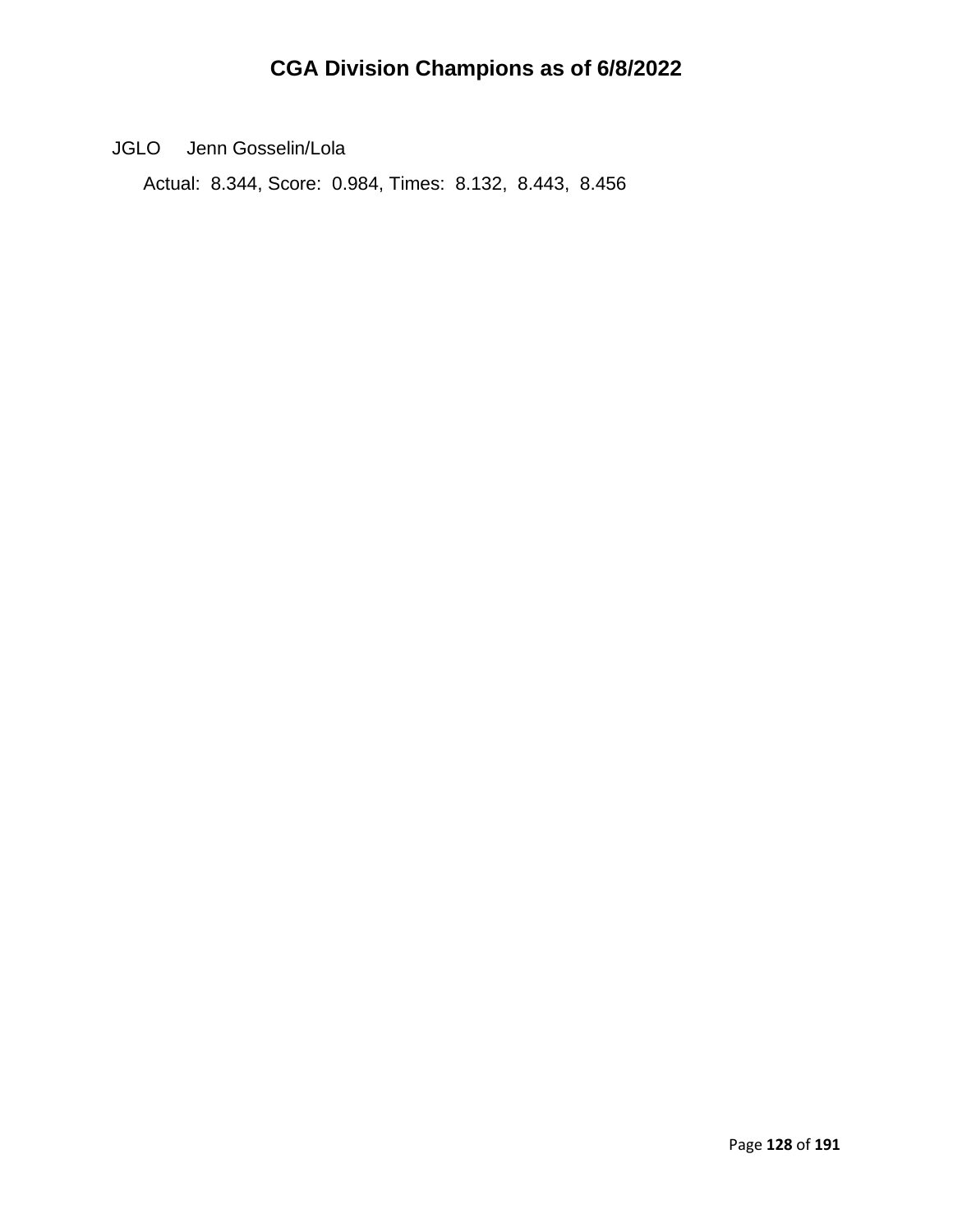CGA Speed Ball Horse Divisional Champion Report

Target for: AA is 8.520

AAMI Andrea Aragon/Midas

Actual: 8.625, Score: 0.105, Times: 8.584, 8.633, 8.657

CCMI Christopher Cannon/Midnight Actual: 8.732, Score: 0.212, Times: 8.650, 8.653, 8.894

- SPDA Shelley Powell/Dazzle Me Actual: 8.826, Score: 0.306, Times: 8.581, 8.915, 8.983
- VPTE Vincent Perry/Tequila Actual: 8.828, Score: 0.308, Times: 8.600, 8.940, 8.944
- LLCA Lorelei Lehman/Catalina

Actual: 8.840, Score: 0.320, Times: 8.785, 8.818, 8.918

- JDDI Jeanne Dudak/Dixie Actual: 8.885, Score: 0.365, Times: 8.824, 8.826, 9.006
- KKSC Kristen Knopf/Scout

Actual: 8.934, Score: 0.414, Times: 8.674, 8.792, 9.336

JQFR Jason Quilici/Frank

Actual: 8.960, Score: 0.440, Times: 8.958, 8.959, 8.964

ALHA Ashley Lessa/Hank

Actual: 8.987, Score: 0.467, Times: 8.664, 9.140, 9.158

KWKI Kristina Wada/Kid

Actual: 9.123, Score: 0.603, Times: 9.007, 9.163, 9.200

KBJA1 Kayden Burns/Jack Daniels

Actual: 9.151, Score: 0.631, Times: 8.981, 9.001, 9.471

NWBE Natsumi Wiarco/Bear Actual: 9.183, Score: 0.663, Times: 8.920, 9.257, 9.373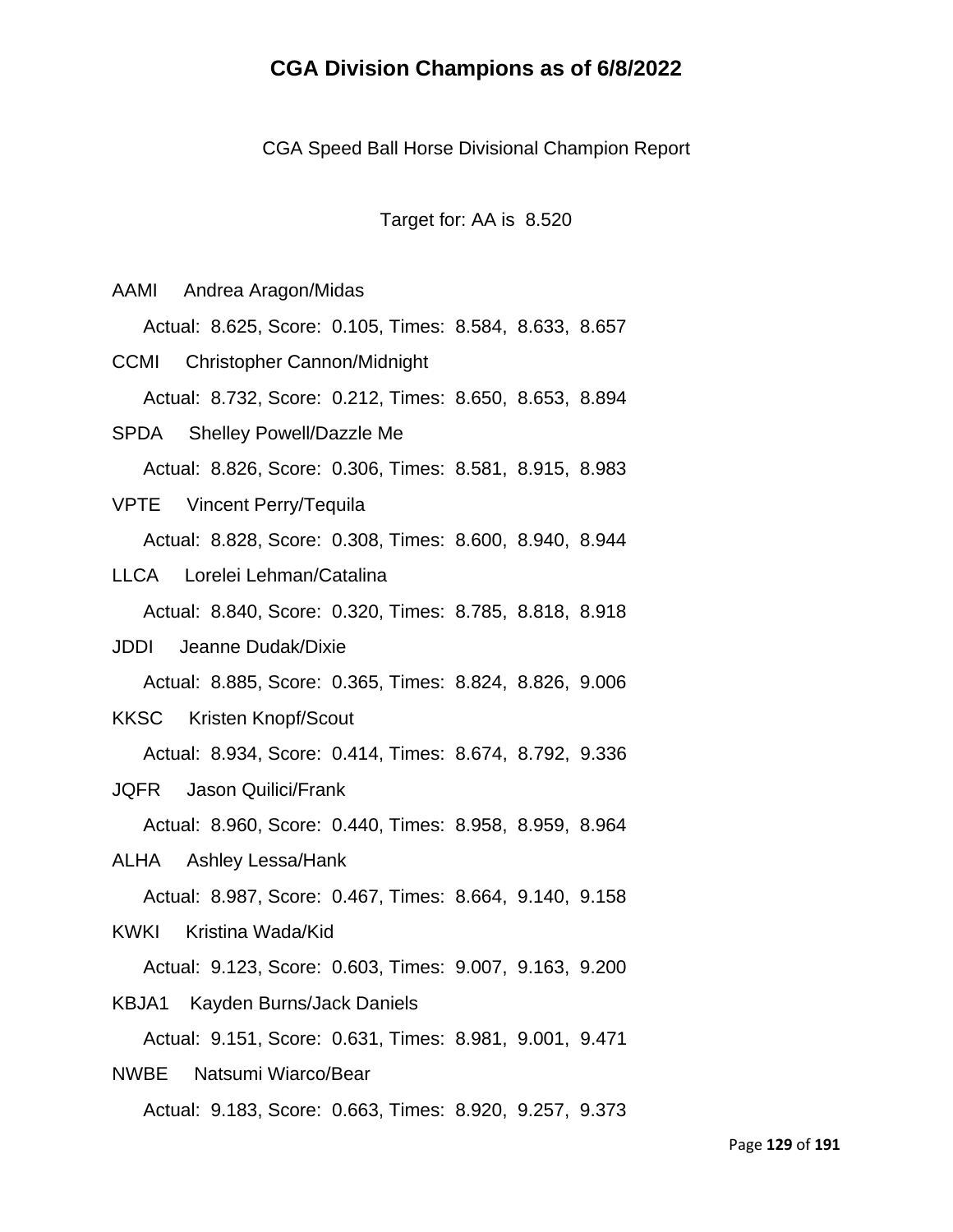KLCA Kashala Link/Cash

Actual: 9.204, Score: 0.684, Times: 8.816, 9.061, 9.735

- MHBU Mackenzie Heizer/Buckwheat Actual: 9.213, Score: 0.693, Times: 9.053, 9.234, 9.351
- TLBE Tayler Little/Betsey
	- Actual: 9.280, Score: 0.760, Times: 9.108, 9.334, 9.398
- CSCA Crystal Sumpter/Casper Actual: 9.564, Score: 1.044, Times: 9.147, 9.406, 10.138
- LLKO Leia Larson/Komet Actual: 9.816, Score: 1.296, Times: 9.515, 9.573, 10.361
- TBPL Todd Benton/Please Camolena Actual: 10.001, Score: 1.481, Times: 9.670, 9.681, 10.652
- JFFE Joanne Foreshee/Fergie Actual: 10.440, Score: 1.920, Times: 10.175, 10.517, 10.629
- VLDE Virginia Leighton/Delight Actual: 10.484, Score: 1.964, Times: 10.377, 10.442, 10.633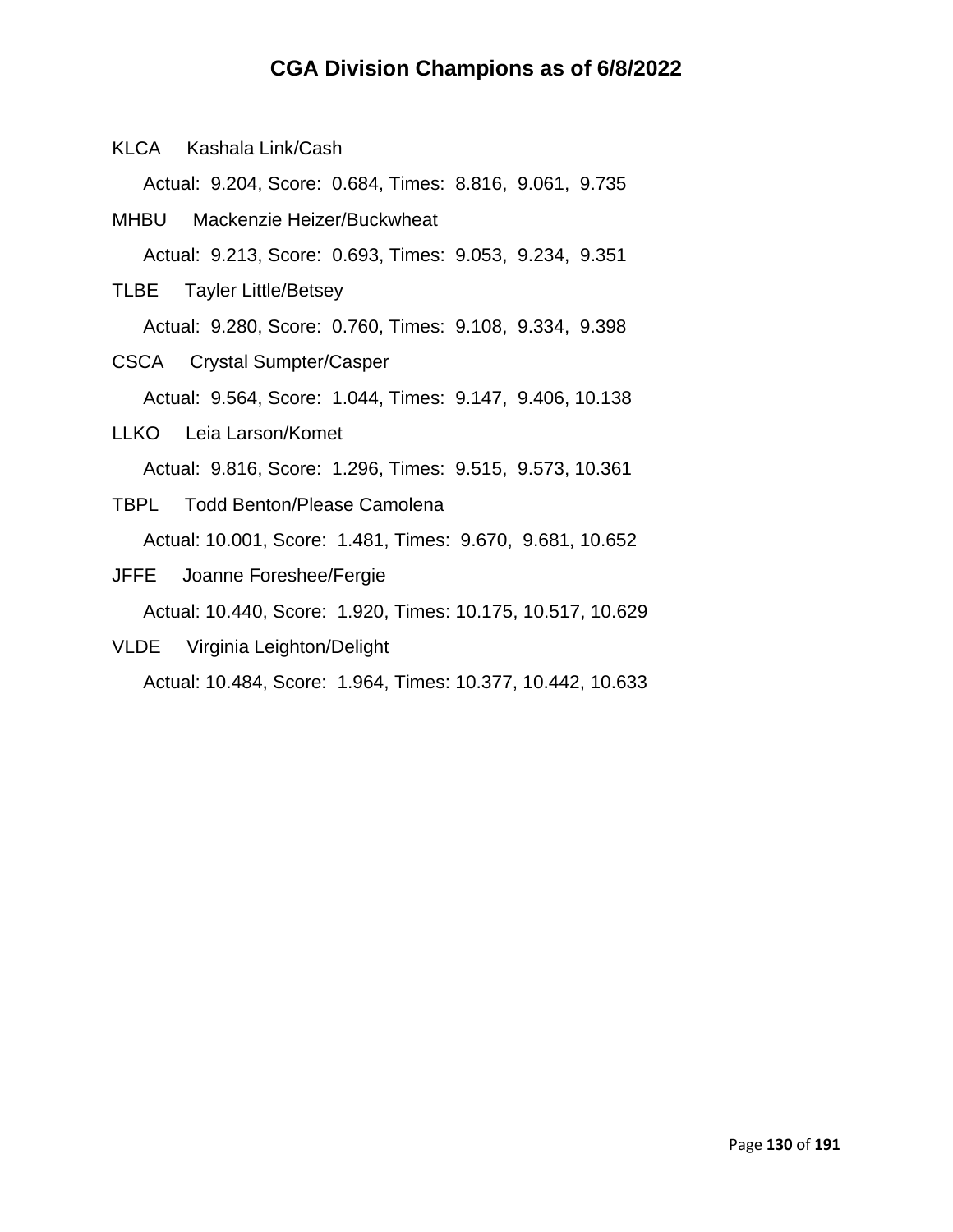CGA Speed Ball Horse Divisional Champion Report

Target for: A is 10.970

SRDO Suzanne Richardson/Doc's Annie Bar Actual: 11.169, Score: 0.199, Times: 10.985, 11.032, 11.491 MHMO1 Mackenzie Heizer/Morgan Actual: 11.220, Score: 0.250, Times: 11.138, 11.224, 11.297 HBFI Hudson Burns/Fiesty Fiona Actual: 11.229, Score: 0.259, Times: 10.978, 11.098, 11.610 CSJO Christine Schallmo/Johnny's Boy Actual: 11.273, Score: 0.303, Times: 11.000, 11.237, 11.583 MKZO Molly Koehn/Zoe Actual: 11.389, Score: 0.419, Times: 11.326, 11.420, 11.421 TMDO Trenton McGrew/Donald Actual: 11.614, Score: 0.644, Times: 10.976, 11.498, 12.368 KPSA Kendra Privitt/Sarah Actual: 11.619, Score: 0.649, Times: 11.324, 11.414, 12.120 LBSK Luke Benton/Sky Baby Actual: 11.766, Score: 0.796, Times: 11.282, 11.899, 12.117 CBST Cathey Burtt/Stella Actual: 11.833, Score: 0.863, Times: 11.307, 11.808, 12.385 JSSE Janie Strang/Senshi Toshio Actual: 11.974, Score: 1.004, Times: 11.339, 11.605, 12.979 MSGR Mike Shelton/Gracie Actual: 12.023, Score: 1.053, Times: 11.704, 11.994, 12.370 BDCH Bo Bartlett/Chex The Chics Fanny Actual: 12.236, Score: 1.266, Times: 11.286, 11.993, 13.428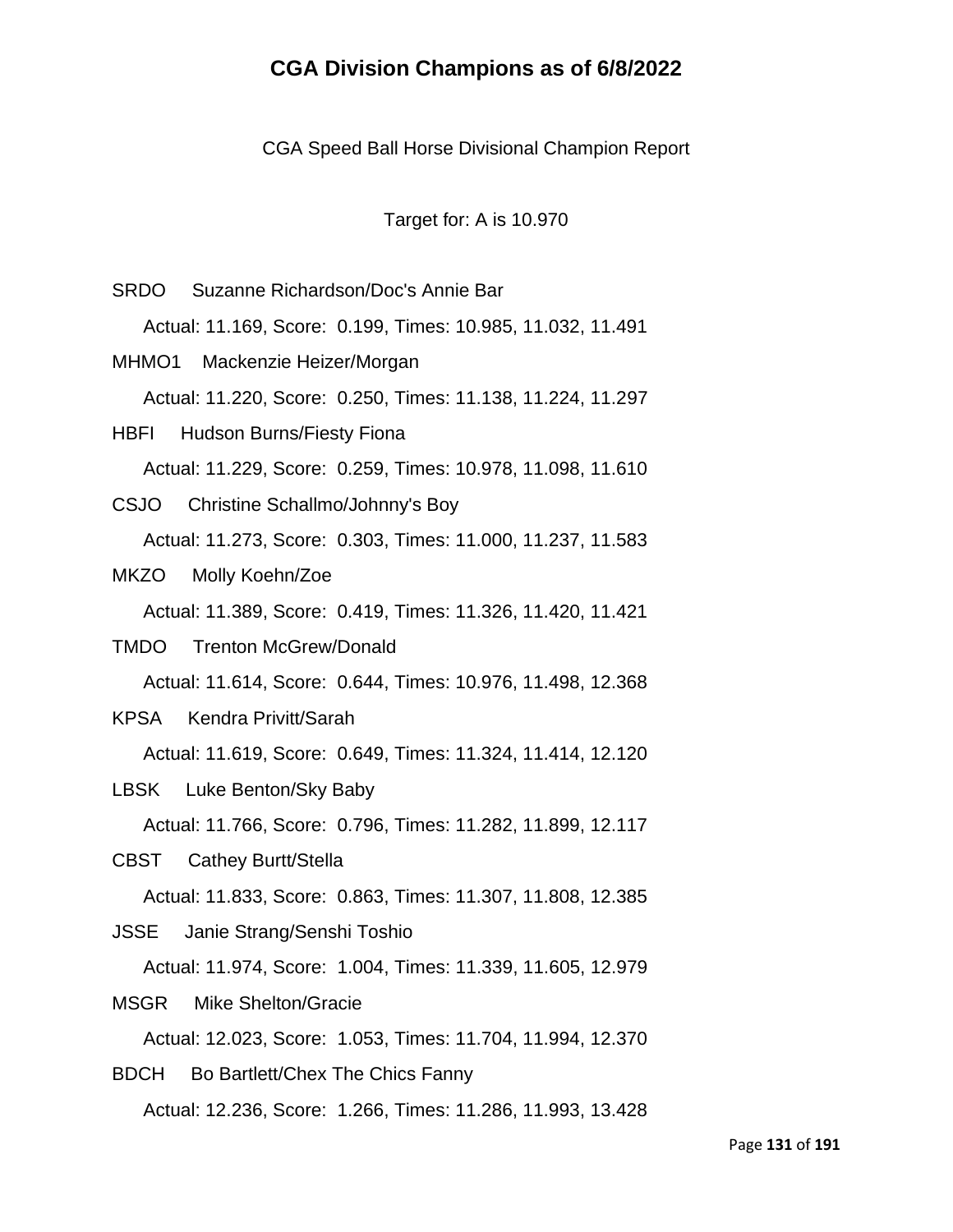ATFI Andrea Thill/Firecracker

Actual: 12.295, Score: 1.325, Times: 11.205, 11.668, 14.013

- SGJE Samie Gould/Jewel
	- Actual: 12.369, Score: 1.399, Times: 11.194, 12.454, 13.460
- MMGU Mikal McPherson/Gus Actual: 12.504, Score: 1.534, Times: 11.702, 12.403, 13.406
- ERDI Elizabeth Reese/Diamond Actual: 12.523, Score: 1.553, Times: 12.168, 12.688, 12.713
- IMRU Isabel Marritt/Running Wild Actual: 12.532, Score: 1.562, Times: 12.237, 12.288, 13.071
- MHSO Maureen Hall/Soul On Fire Actual: 12.653, Score: 1.683, Times: 12.233, 12.533, 13.194
- KDME Kaitlyn Dixon/Meeko

Actual: 12.655, Score: 1.685, Times: 11.045, 12.820, 14.101

AAWH Alexandria Amato/Whiskey

Actual: 12.757, Score: 1.787, Times: 12.013, 12.566, 13.693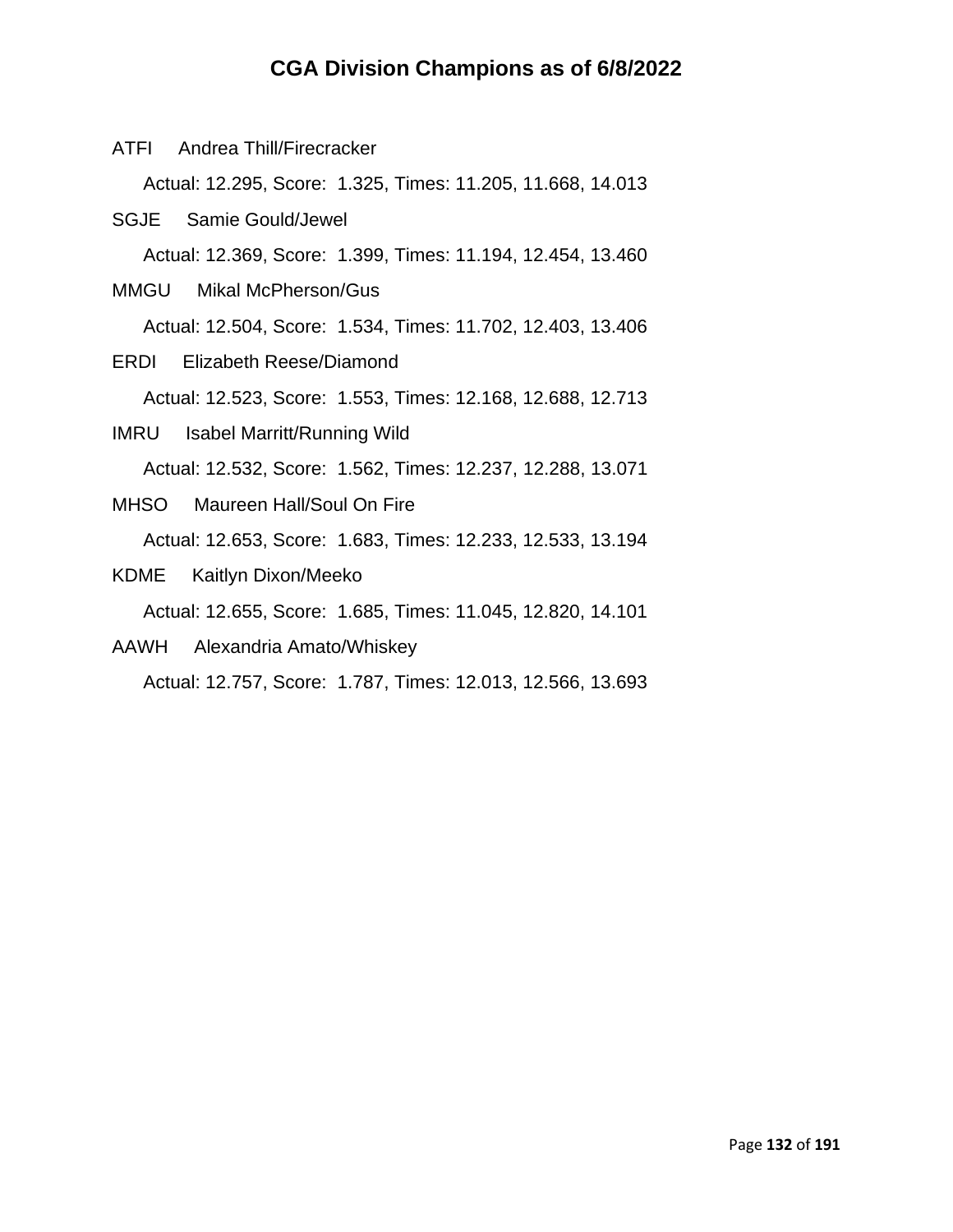CGA Speed Ball Horse Divisional Champion Report

Target for: FC is 16.110

- SSRO Sander Shulman/Rocky Actual: 16.472, Score: 0.362, Times: 16.204, 16.500, 16.711 PCAC Paige Cleveland/Ace Actual: 17.285, Score: 1.175, Times: 16.140, 17.525, 18.189
- EFDA Emma Freier/Dash Actual: 17.291, Score: 1.181, Times: 16.703, 16.749, 18.421
- CDTA Clarissa Davis/Tank Actual: 17.490, Score: 1.380, Times: 17.010, 17.233, 18.226
- CGJU Cindi Gereaux/Julie's Cowgirl Actual: 17.670, Score: 1.560, Times: 16.140, 18.379, 18.492
- SLSW Sandra Lyon/Sweet Pea Actual: 17.750, Score: 1.640, Times: 16.336, 18.073, 18.840
- LMSP Leah Malfatti/Spartan

Actual: 17.791, Score: 1.681, Times: 17.634, 17.851, 17.887

RCTA Rylee Caldwell/Tara

Actual: 17.861, Score: 1.751, Times: 16.247, 18.053, 19.282

JMRA Jane Matusz/Ralphie

Actual: 17.873, Score: 1.763, Times: 16.704, 17.978, 18.938

KHRO Karisa Hughes/Rocky

Actual: 18.084, Score: 1.974, Times: 16.503, 16.765, 20.984

BGPE Brodie Gularte/Pea

Actual: 18.093, Score: 1.983, Times: 16.214, 17.748, 20.316

SSZO Sharyn Scott/Zoe Actual: 18.236, Score: 2.126, Times: 17.525, 18.265, 18.918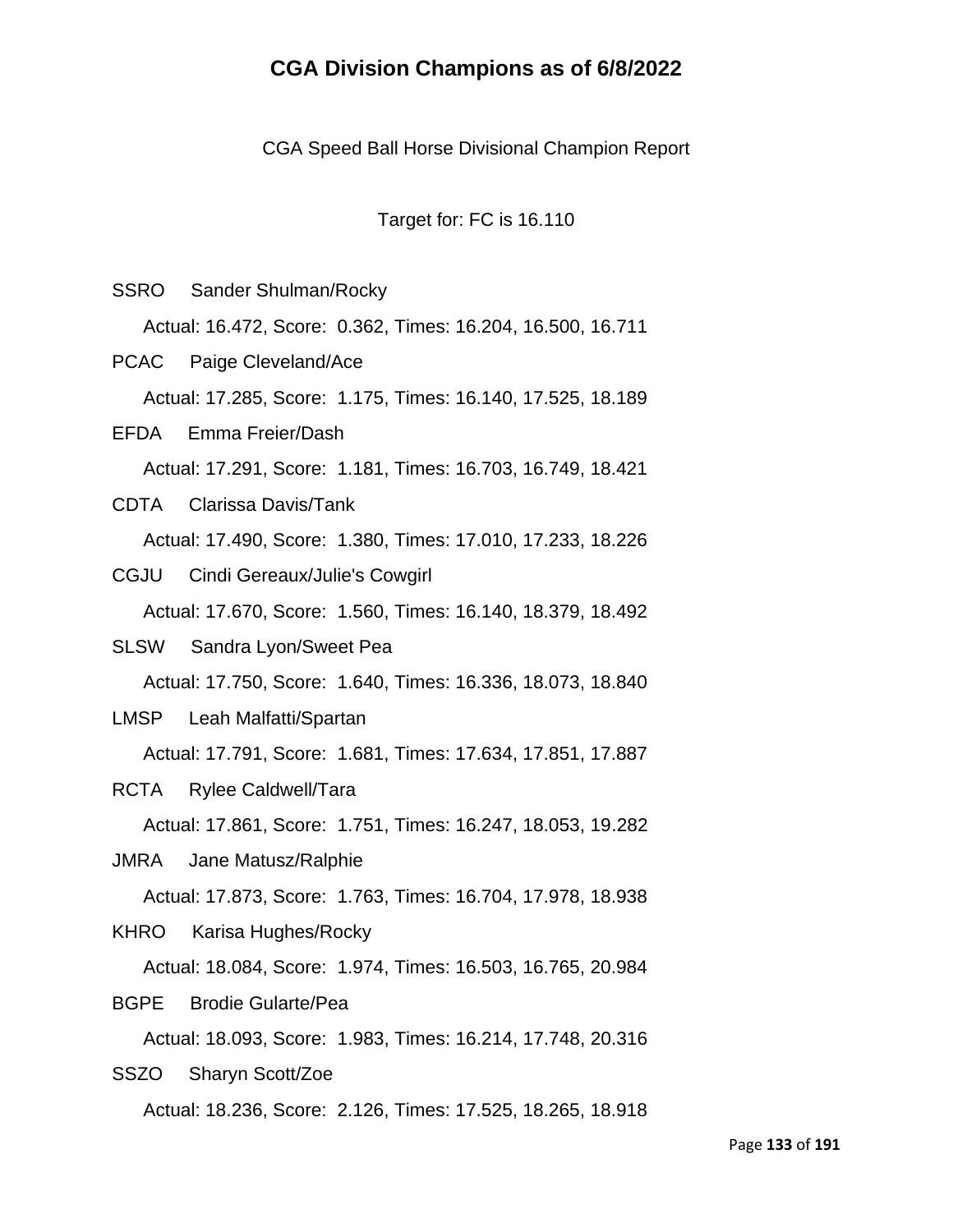ALZO Ali Link/Zola

Actual: 18.433, Score: 2.323, Times: 16.757, 19.098, 19.445

- DCRE Dolly Ray Cain/Reba Actual: 18.475, Score: 2.365, Times: 18.037, 18.602, 18.787
- STME Susan Talbot/Mercedes Actual: 18.659, Score: 2.549, Times: 16.847, 19.414, 19.715
- LSLI Lily Sears/Little Tortilla Actual: 18.747, Score: 2.637, Times: 16.754, 17.207, 22.280
- KLFL Kyleigh Land/Flashy Actual: 18.761, Score: 2.651, Times: 16.565, 19.678, 20.040
- SHST Sydney Hanks/Stella Actual: 19.010, Score: 2.900, Times: 17.508, 19.679, 19.844
- CMDA Cherish McKinney/Daisy Actual: 19.079, Score: 2.969, Times: 17.739, 18.155, 21.343
- PJSM Penny Johnson/Smokey Bear Actual: 19.191, Score: 3.081, Times: 16.450, 20.273, 20.850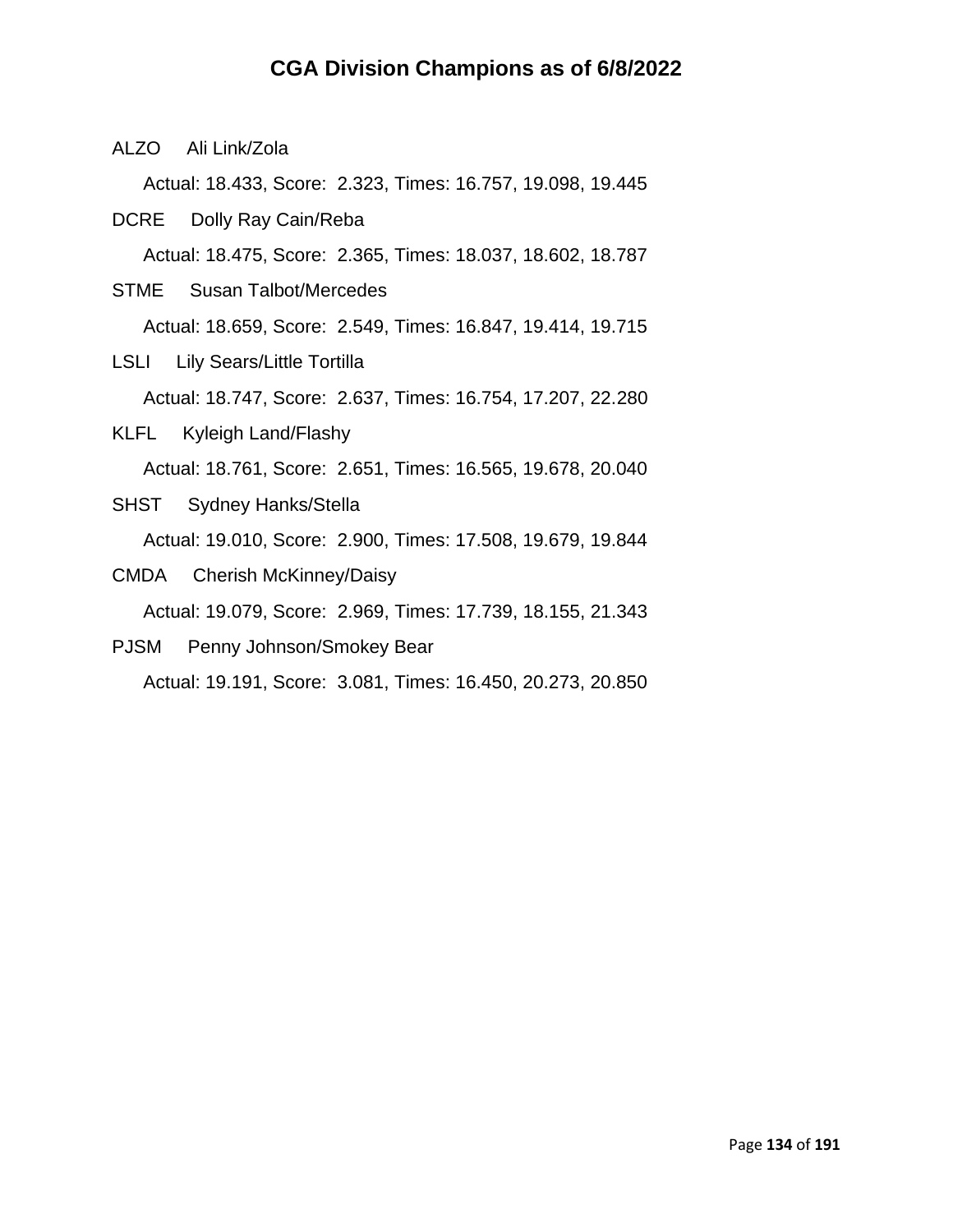CGA Speed Ball Pony Divisional Champion Report

Target for: AAA+ is 4.000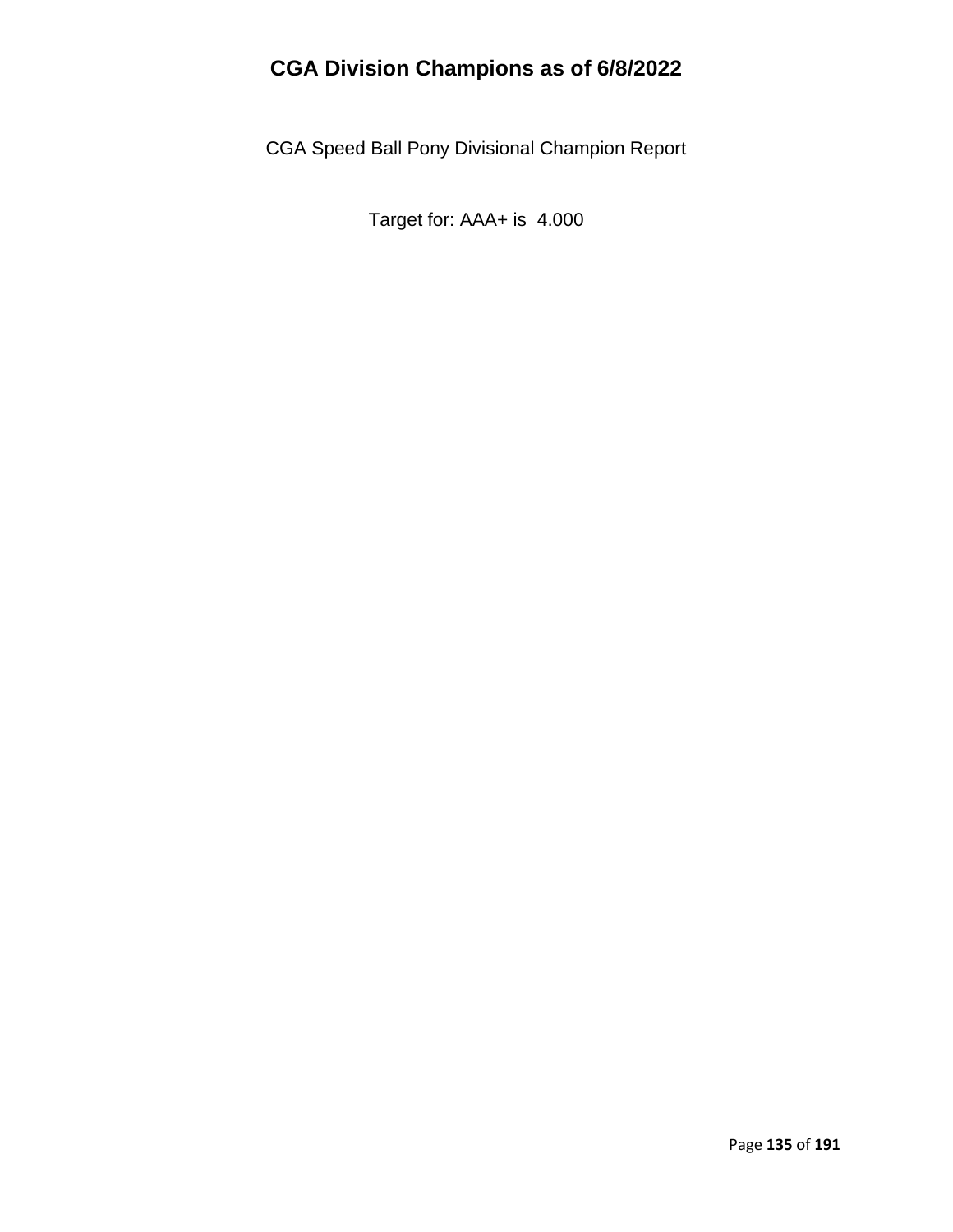CGA Speed Ball Pony Divisional Champion Report

Target for: AAA is 7.680

KTSP Kasinda Thompson/Spot

Actual: 7.784, Score: 0.104, Times: 7.736, 7.778, 7.837

TMLI Taylor Merrill/Lil' Sebastian Actual: 7.893, Score: 0.213, Times: 7.784, 7.856, 8.040

- MCFA Mackenzie Chenal/Faith N Dreams Actual: 7.942, Score: 0.262, Times: 7.874, 7.948, 8.005
- DHBU Danna Herchkorn-Cote/Bugatti Actual: 8.017, Score: 0.337, Times: 7.896, 7.969, 8.186
- MJCH Marlie Jaegel/Cherry Bomb

Actual: 8.165, Score: 0.485, Times: 7.839, 8.064, 8.591

- JDWI Jill Druzgala/Wildfire Actual: 8.251, Score: 0.571, Times: 8.135, 8.263, 8.354
- KBKO Katelyn Becerra/Kona

Actual: 8.273, Score: 0.593, Times: 8.110, 8.252, 8.457

DMTI Dianna Malley/Tipsy

Actual: 8.296, Score: 0.616, Times: 8.243, 8.292, 8.353

RFSU Rilee Frates/Suncrest Maverick

Actual: 8.765, Score: 1.085, Times: 8.564, 8.663, 9.067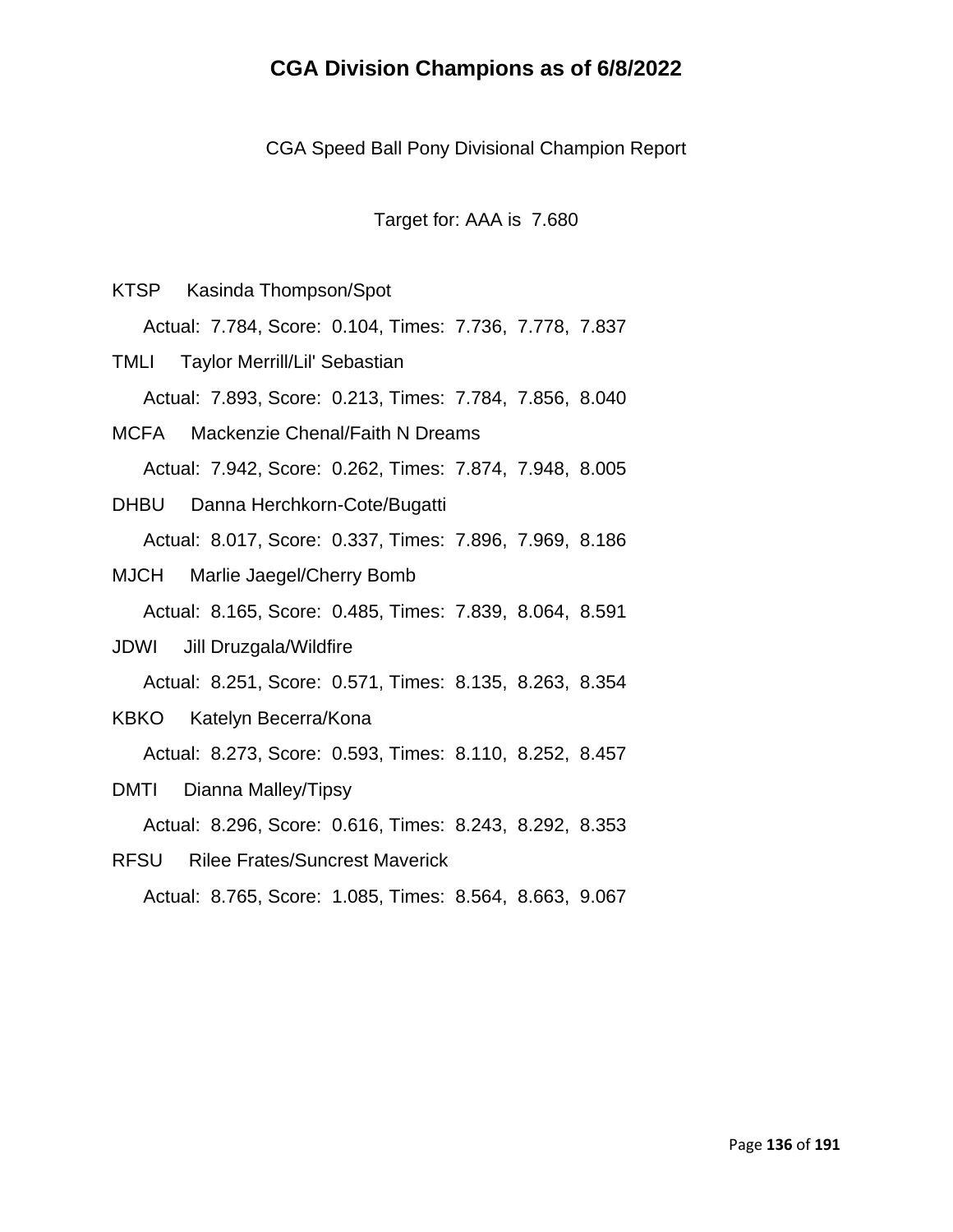CGA Speed Ball Pony Divisional Champion Report

Target for: AA is 9.430

TTTH Trew Tollison/Thumper

Actual: 9.666, Score: 0.236, Times: 9.555, 9.600, 9.844

SBDI2 Summer Brown/Dicey

Actual: 11.065, Score: 1.635, Times: 10.950, 11.099, 11.146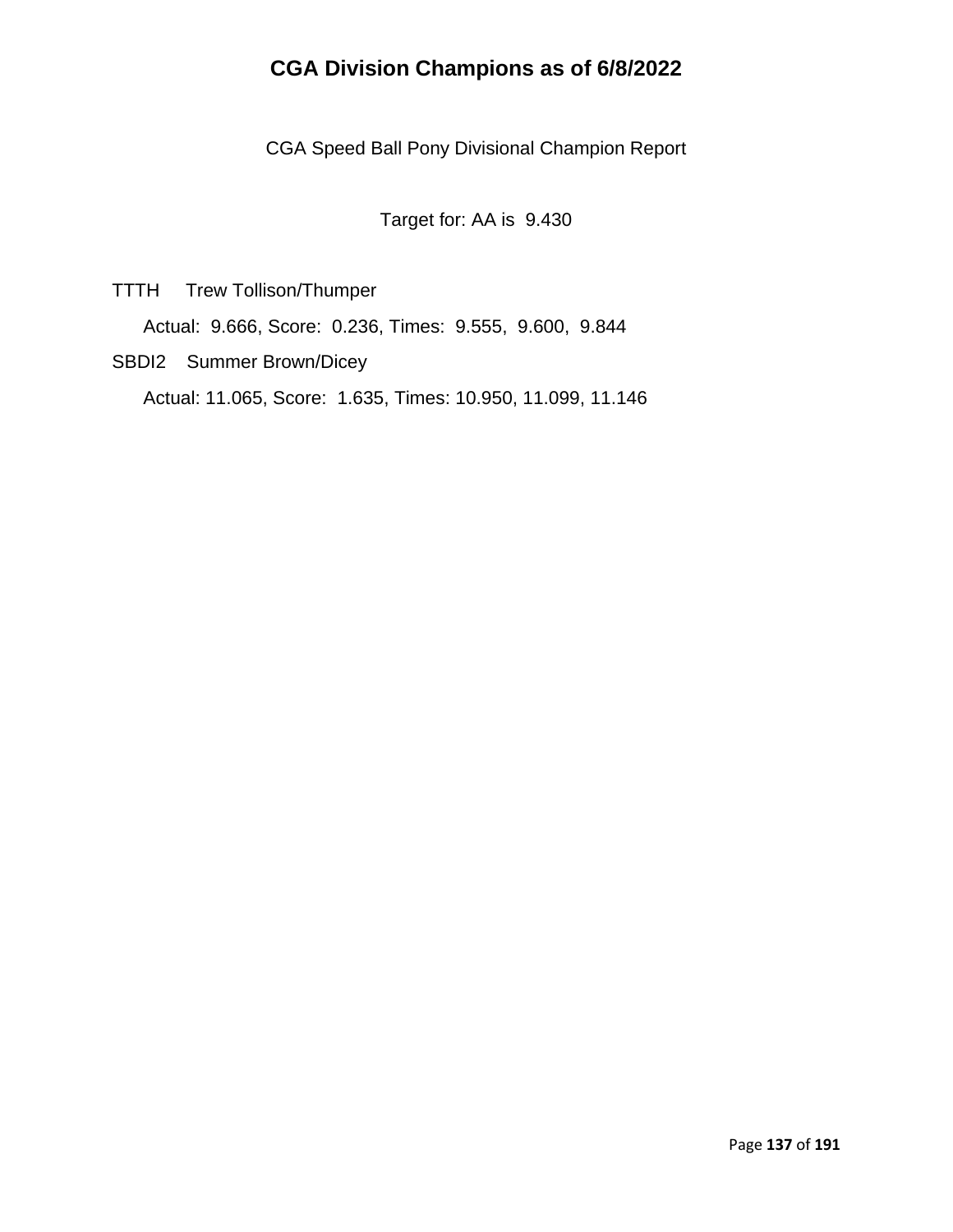CGA Speed Ball Pony Divisional Champion Report

Target for: A is 13.590

STMA Susan Talbot/Maverick

Actual: 16.042, Score: 2.452, Times: 15.721, 15.950, 16.456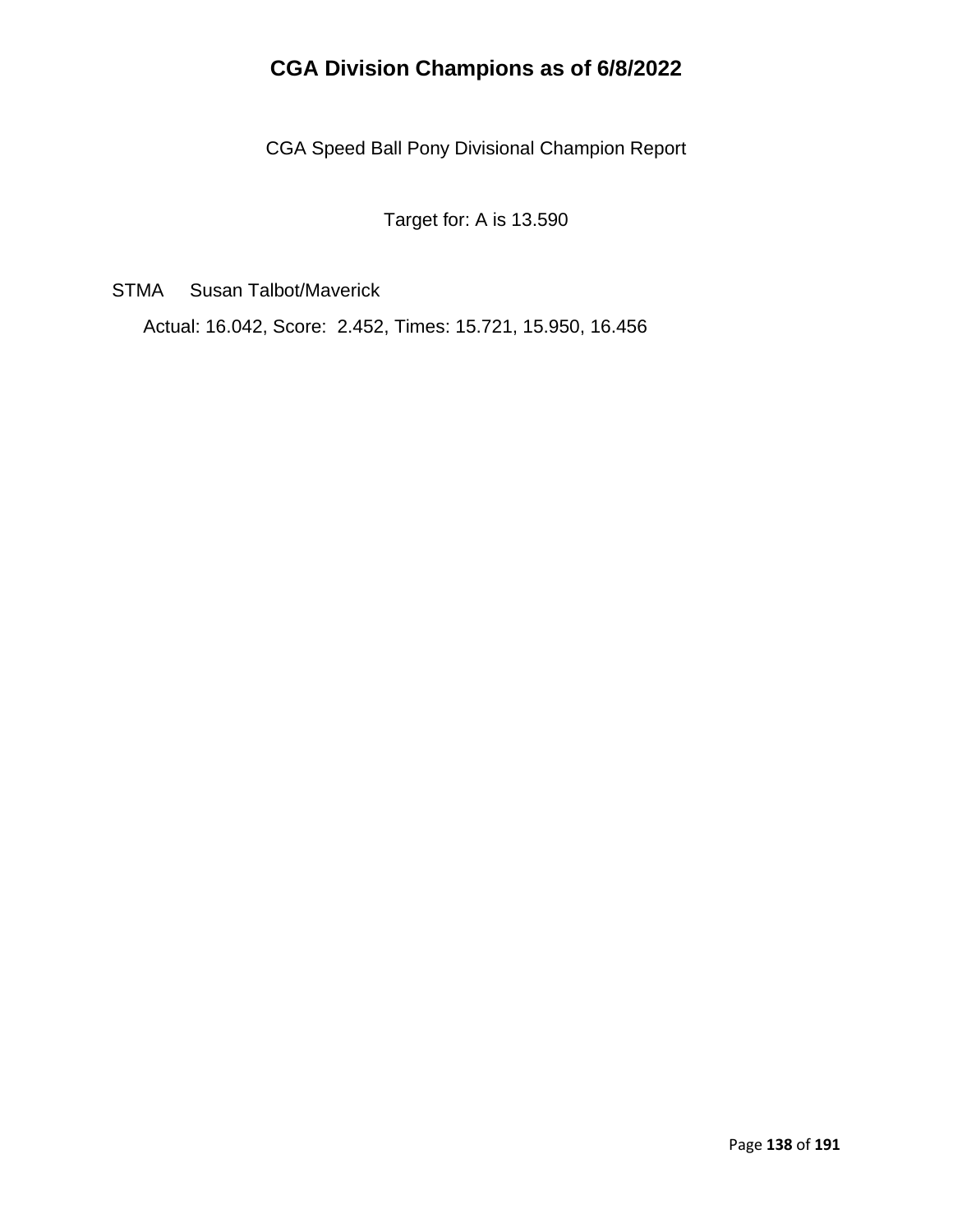CGA Speed Ball Pony Divisional Champion Report

Target for: FC is 20.860

BAAR Brooklyn Allen/Armed N Dangerous

Actual: 57.059, Score: 36.199, Times: 45.662, 62.737, 62.778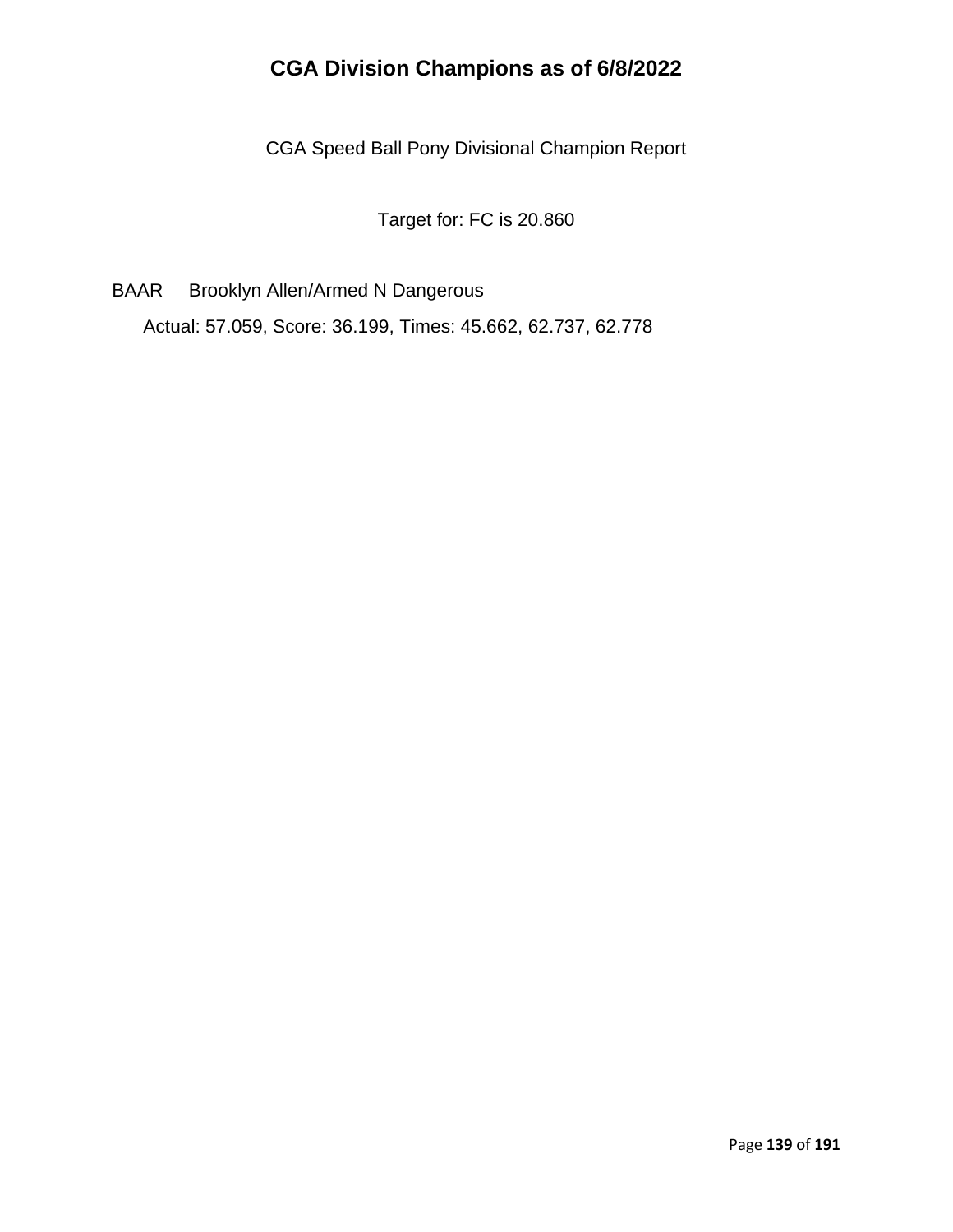CGA Speed Barrels Horse Divisional Champion Report Target for: AAA+ is 4.000

RKSU Rachel Kelman/Sunflare

Actual: 9.471, Score: 5.471, Times: 9.360, 9.520, 9.532

ITRO Isaiah Thompson/Royal Moonshine Actual: 9.562, Score: 5.562, Times: 9.536, 9.552, 9.598

## JBAN Jaeden Barmettler/Annie Amarillo Actual: 9.709, Score: 5.709, Times: 9.696, 9.709, 9.721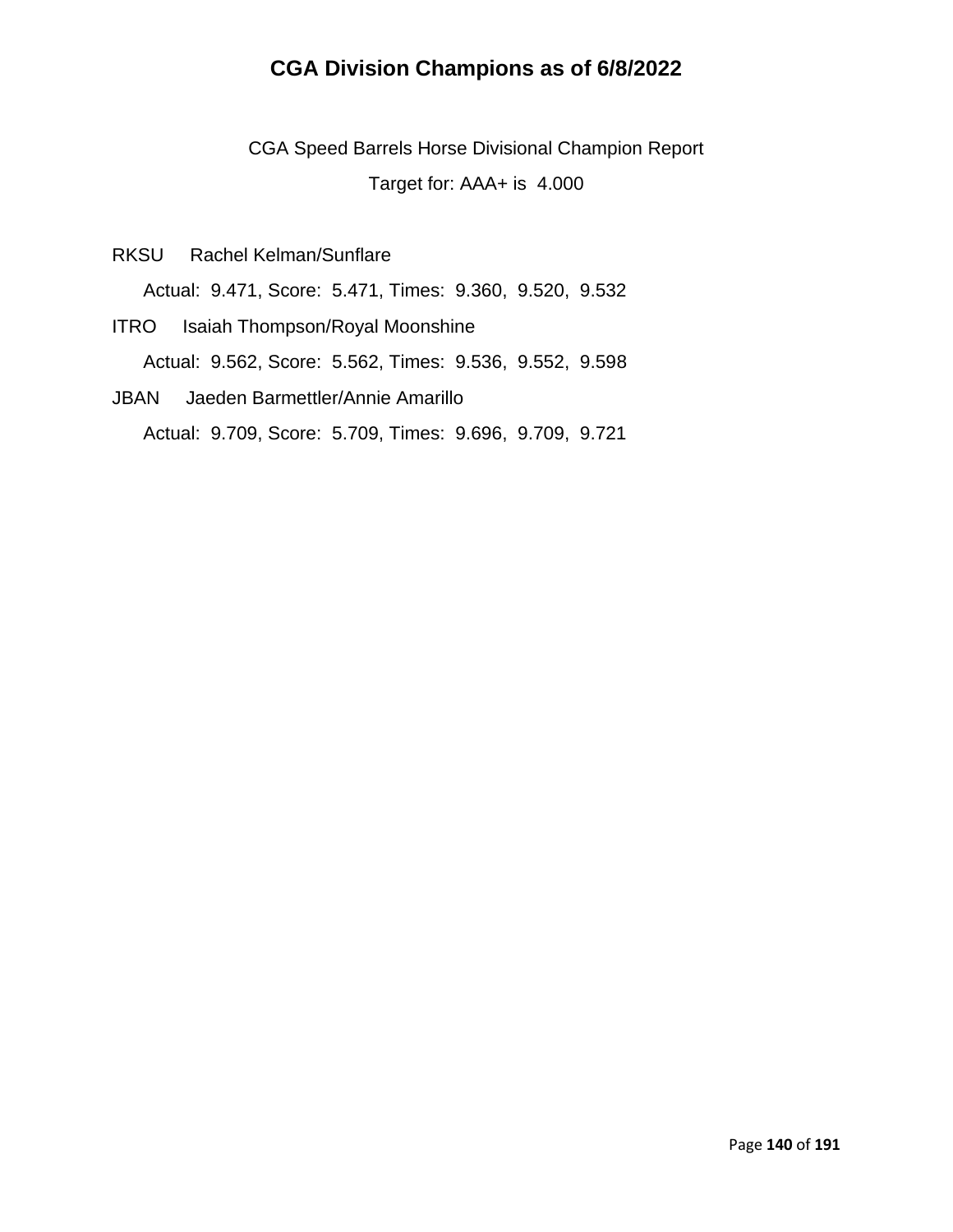CGA Speed Barrels Horse Divisional Champion Report

Target for: AAA is 9.880

AHPA Avielle Hannan/Paris

Actual: 9.958, Score: 0.078, Times: 9.881, 9.978, 10.014

LMTH Lindsey Merrill/The Iron Waffle Actual: 9.963, Score: 0.083, Times: 9.925, 9.974, 9.989

- JCJU Jordyn Chenal/Juliet Actual: 10.009, Score: 0.129, Times: 9.959, 10.024, 10.045
- JGLO Jenn Gosselin/Lola Actual: 10.107, Score: 0.227, Times: 9.930, 10.105, 10.286
- JODO Jordan ODell/Doc Of The Bay Actual: 10.205, Score: 0.325, Times: 10.028, 10.268, 10.320
- MAMA Margo Abatti/Masters Nu Munchkin Actual: 10.218, Score: 0.338, Times: 10.092, 10.252, 10.309
- DBBR Daphney Buck/Brandy

Actual: 10.222, Score: 0.342, Times: 9.990, 10.298, 10.378

- TDMI Toni DeHerrera/Missy Actual: 10.250, Score: 0.370, Times: 10.044, 10.253, 10.454
- KCMI Kay Carson/Miss Demeanor

Actual: 10.255, Score: 0.375, Times: 10.207, 10.227, 10.331

BCIT Bob Cranor/Its a Joy To Travel

Actual: 10.263, Score: 0.383, Times: 10.185, 10.275, 10.328

MHCE Mary Harris/Ceyanne

Actual: 10.293, Score: 0.413, Times: 10.210, 10.214, 10.456

CSBU Cassidy Sabral/Burning Ember Actual: 10.323, Score: 0.443, Times: 10.176, 10.383, 10.409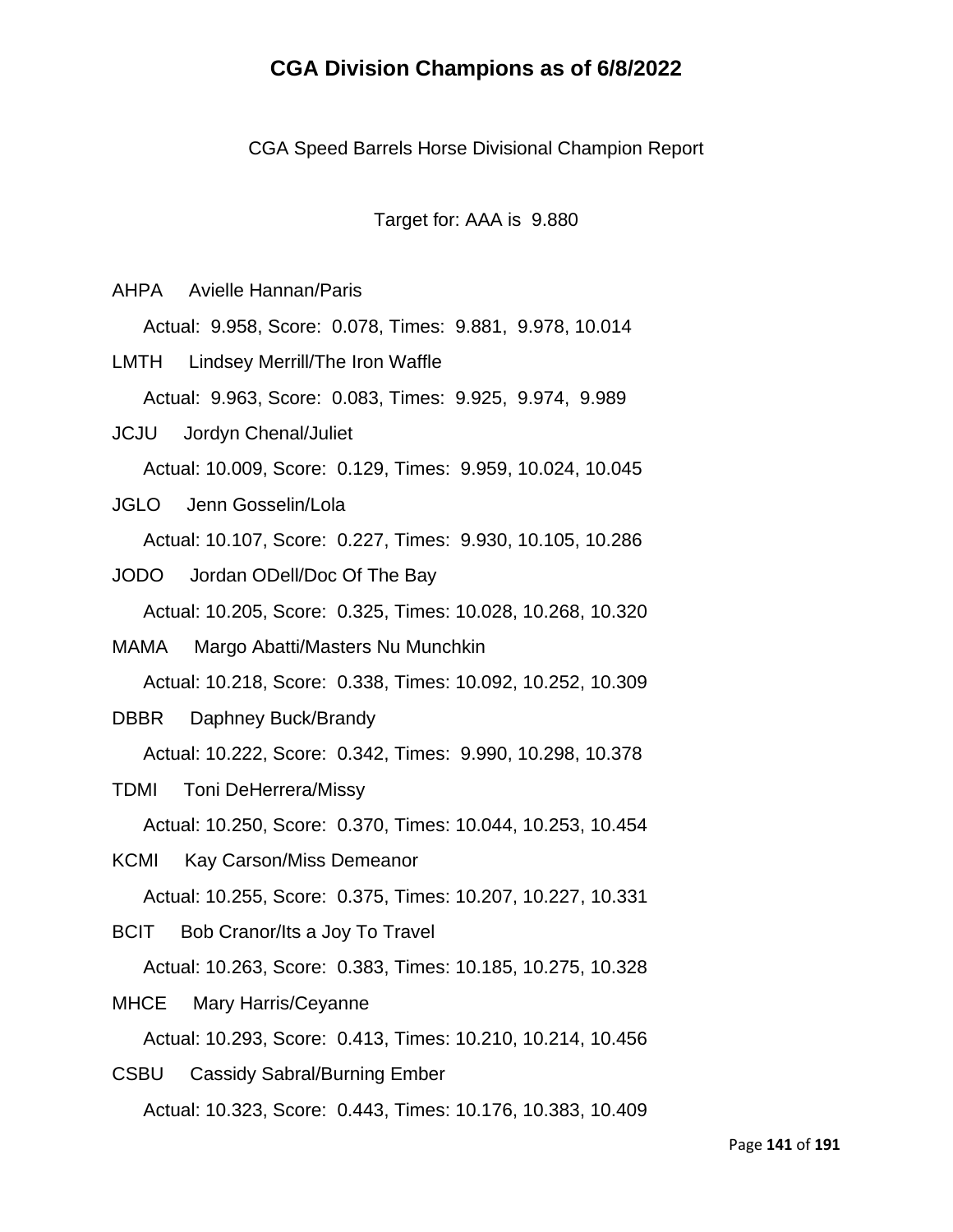EKJE Emmilee Kelley/Jewel

Actual: 10.337, Score: 0.457, Times: 10.166, 10.205, 10.639

SQBU Sabrina Quilici/Bullwinkle Actual: 10.357, Score: 0.477, Times: 10.252, 10.305, 10.515

JHRU Johna Hurl/Rudy

Actual: 10.373, Score: 0.493, Times: 10.276, 10.394, 10.448

- DMGI Dawn Mileham/Girls Got Rythmn Actual: 10.373, Score: 0.493, Times: 10.220, 10.323, 10.577
- PGWH Paisley Gomez/Whiskey Actual: 10.382, Score: 0.502, Times: 10.222, 10.457, 10.466
- MNSA Marnie Nessen/Sassy Actual: 10.480, Score: 0.600, Times: 10.348, 10.433, 10.660
- JPDO Jessica Pacheco/Dolly

Actual: 10.513, Score: 0.633, Times: 10.496, 10.498, 10.544

SBRO Summer Brown/Roulette

Actual: 10.883, Score: 1.003, Times: 10.811, 10.885, 10.954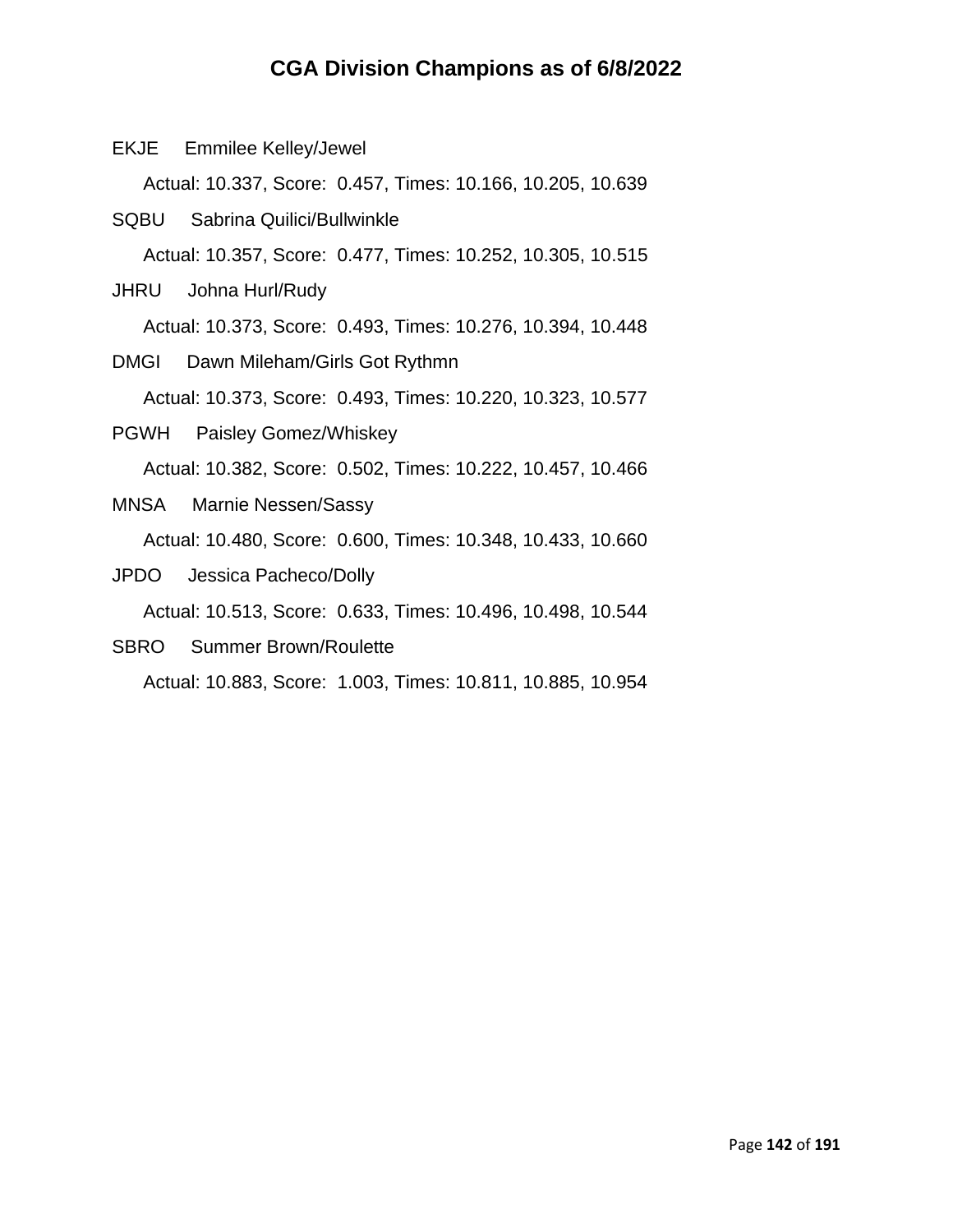CGA Speed Barrels Horse Divisional Champion Report

Target for: AA is 10.980

ALHA Ashley Lessa/Hank

Actual: 11.139, Score: 0.159, Times: 11.073, 11.141, 11.203

AFMI Alexis Fox/Miss Fyre Actual: 11.150, Score: 0.170, Times: 11.037, 11.125, 11.287

VPTE Vincent Perry/Tequila Actual: 11.153, Score: 0.173, Times: 11.054, 11.063, 11.341

- LLCA Lorelei Lehman/Catalina Actual: 11.170, Score: 0.190, Times: 11.083, 11.155, 11.271
- TGFE Taylor Gilmore/Feather Actual: 11.171, Score: 0.191, Times: 10.989, 11.164, 11.361
- VRHO Victoria Rebich/Hot Tamale Actual: 11.207, Score: 0.227, Times: 11.016, 11.242, 11.364
- ESBL Eva Schwind/Blue

Actual: 11.224, Score: 0.244, Times: 11.172, 11.241, 11.260

- FVST Frances Valencia/Stella Actual: 11.241, Score: 0.261, Times: 10.994, 11.025, 11.705
- KBJA1 Kayden Burns/Jack Daniels

Actual: 11.266, Score: 0.286, Times: 11.064, 11.313, 11.421

SPSE Sydney Parlato/Seabee

Actual: 11.268, Score: 0.288, Times: 11.212, 11.235, 11.358

SPDA Shelley Powell/Dazzle Me

Actual: 11.283, Score: 0.303, Times: 11.253, 11.271, 11.326

JWVA Janice Wiarco/Valentine Actual: 11.293, Score: 0.313, Times: 11.070, 11.156, 11.654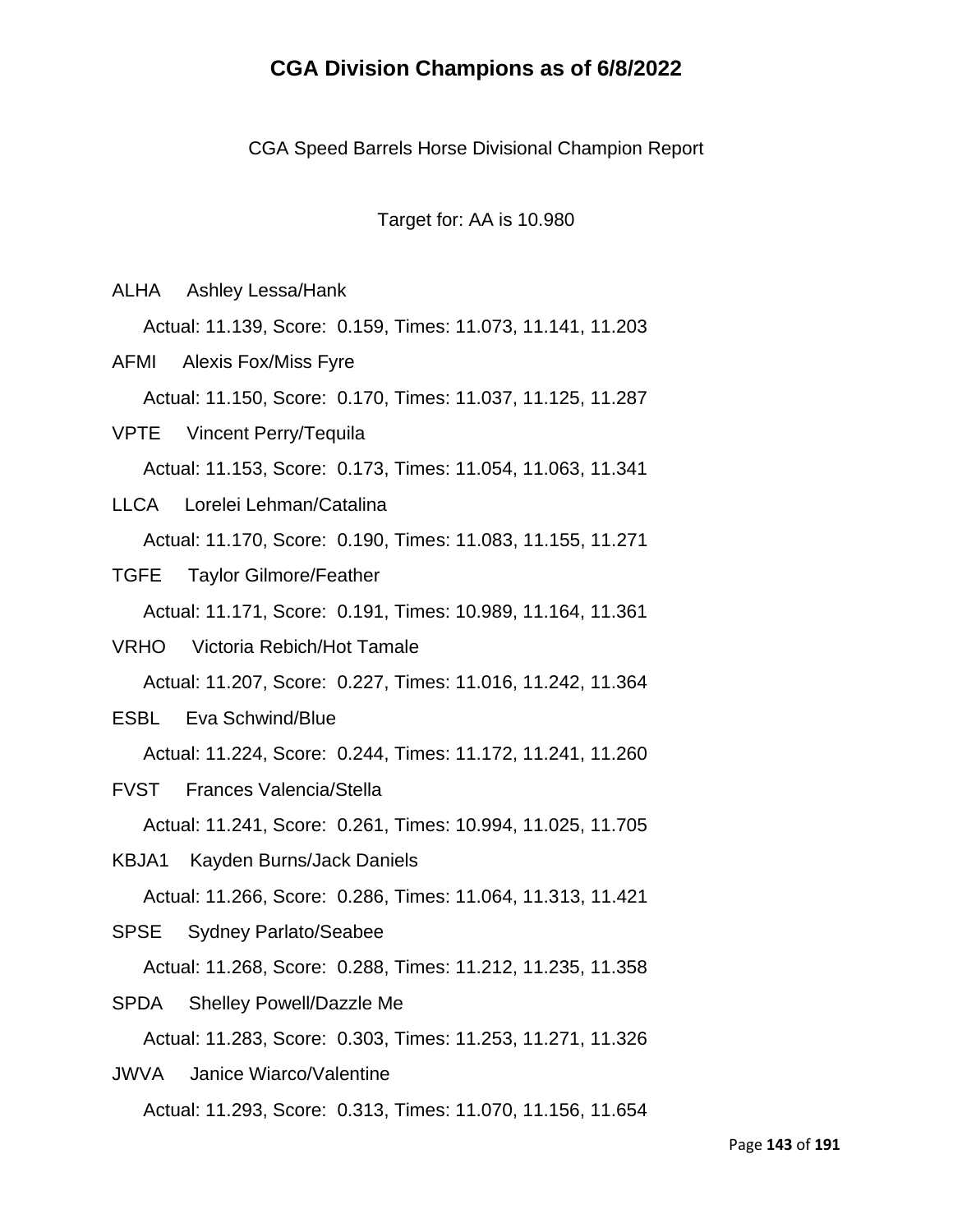TLLI Timmi Lemen/Little Bit Lectro

Actual: 11.325, Score: 0.345, Times: 11.193, 11.339, 11.444

- JQFR Jason Quilici/Frank Actual: 11.332, Score: 0.352, Times: 11.242, 11.371, 11.384
- NWBE Natsumi Wiarco/Bear Actual: 11.344, Score: 0.364, Times: 11.172, 11.291, 11.570
- SMLI Sammantha Magana/Liberty Actual: 11.352, Score: 0.372, Times: 10.982, 11.084, 11.991
- MCSM1 Madison Collins/Smoke Stack Actual: 11.364, Score: 0.384, Times: 11.211, 11.332, 11.549
- LLKO Leia Larson/Komet Actual: 11.387, Score: 0.407, Times: 11.112, 11.432, 11.616
- TLBE Tayler Little/Betsey

Actual: 11.397, Score: 0.417, Times: 11.127, 11.261, 11.804

DNJA Devon Naegel/Jasmine

Actual: 11.443, Score: 0.463, Times: 11.236, 11.273, 11.820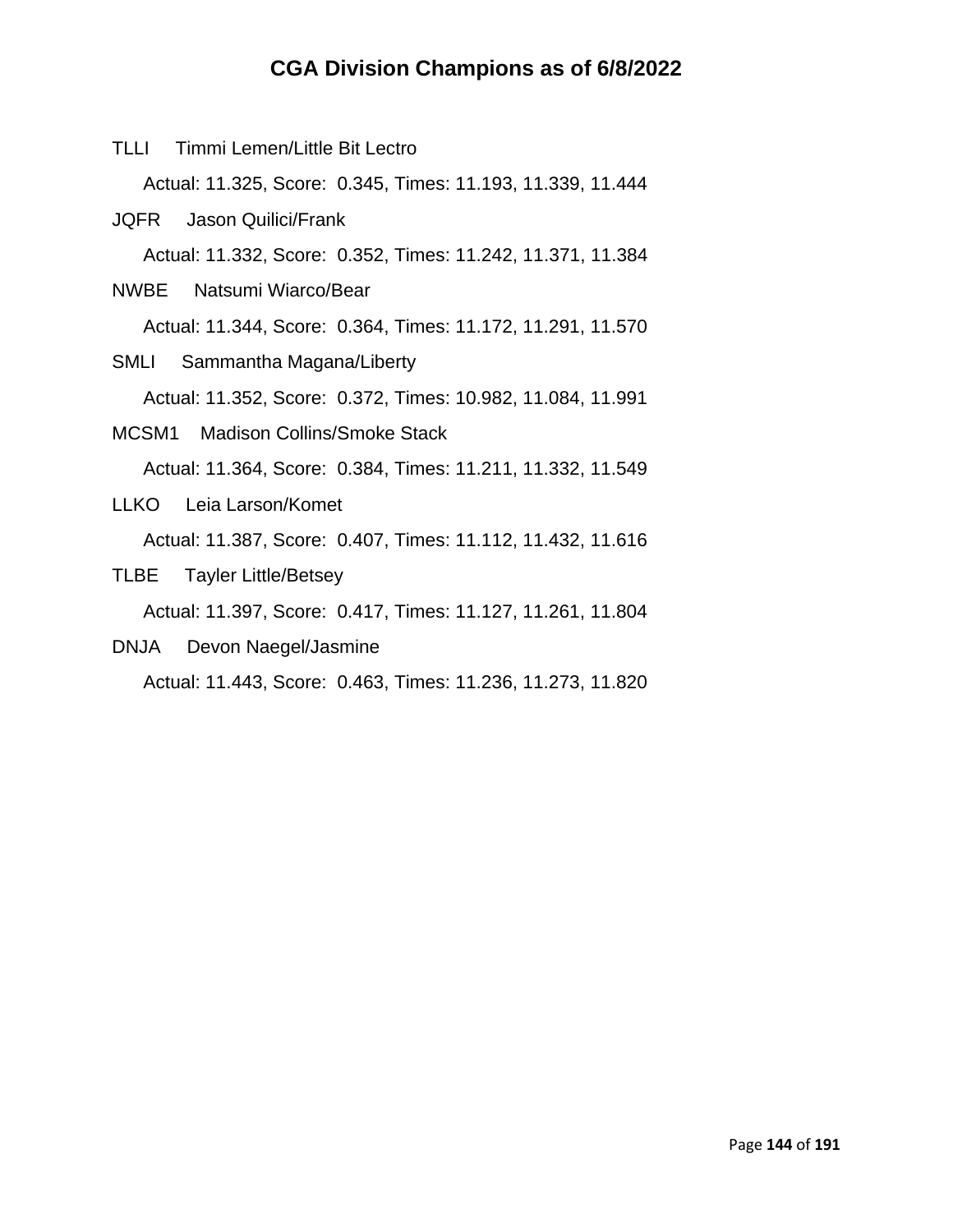CGA Speed Barrels Horse Divisional Champion Report

Target for: A is 12.320

DLTO Dave Leighton/Torque

Actual: 12.419, Score: 0.099, Times: 12.334, 12.401, 12.522

- KGPE1 Kaitlyn Gilmore/Pepper Actual: 12.528, Score: 0.208, Times: 12.425, 12.548, 12.611
- ACST Audrey Castillo/Stella Actual: 12.576, Score: 0.256, Times: 12.379, 12.574, 12.776
- PDEL Payton DeHerrera/Elvis's Rowdy Music Actual: 12.587, Score: 0.267, Times: 12.341, 12.662, 12.757
- CCLI Cody Cannon/Lil Lady

Actual: 12.741, Score: 0.421, Times: 12.579, 12.784, 12.861

- JGST Jill Gentile/Starbucks Actual: 12.742, Score: 0.422, Times: 12.410, 12.717, 13.098
- JSDO Jessica Sherrick/Dozer Actual: 12.762, Score: 0.442, Times: 12.492, 12.623, 13.172
- KTDA Kasinda Thompson/Dashin With Chicks Actual: 12.775, Score: 0.455, Times: 12.442, 12.820, 13.062
- MHSO Maureen Hall/Soul On Fire

Actual: 12.790, Score: 0.470, Times: 12.365, 12.697, 13.308

KMBE Kaylie McKenzie/Bee On Say

Actual: 12.867, Score: 0.547, Times: 12.390, 12.916, 13.295

- KMPA Khloe Morse/Patsy Cline Actual: 12.893, Score: 0.573, Times: 12.447, 12.774, 13.459
- ATFI Andrea Thill/Firecracker Actual: 12.943, Score: 0.623, Times: 12.628, 13.034, 13.166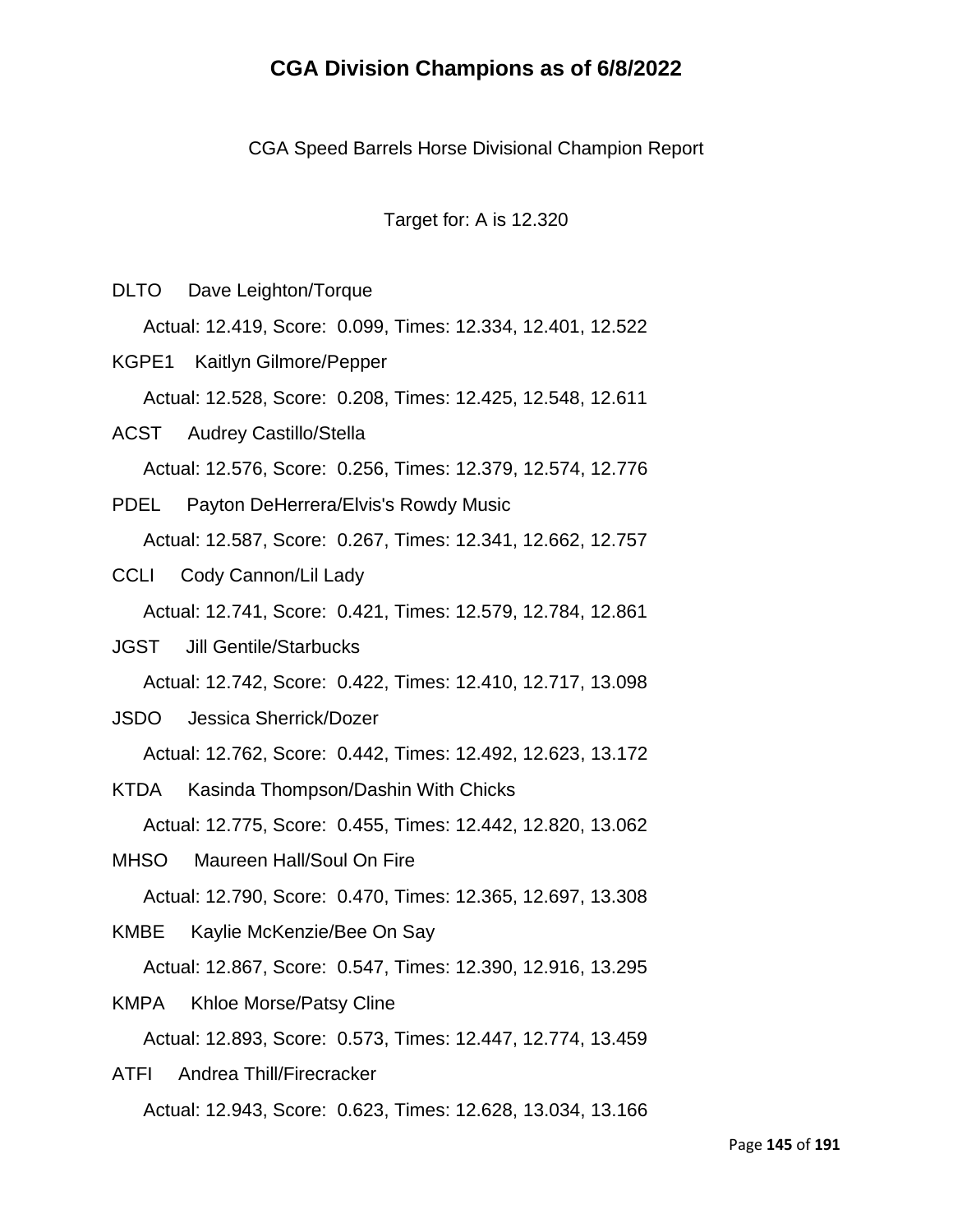LMCO Leah Malfatti/Cowboy

Actual: 12.944, Score: 0.624, Times: 12.478, 12.795, 13.560

- DDHA Deborah Damonte/Hawks Kachina Lass Actual: 13.002, Score: 0.682, Times: 12.389, 12.647, 13.971
- KSYE Kinleigh Smith/Yellow Trigger Actual: 13.028, Score: 0.708, Times: 12.499, 12.805, 13.781
- SFCH Sarah Freimuth/Chance Actual: 13.039, Score: 0.719, Times: 12.359, 13.111, 13.648
- CMAL Candyce Magenheimer/Ali Actual: 13.068, Score: 0.748, Times: 12.550, 12.847, 13.807
- CSJO Christine Schallmo/Johnny's Boy Actual: 13.130, Score: 0.810, Times: 13.035, 13.159, 13.196
- HHMY Hannah Hanks/Mystic Rain Actual: 13.159, Score: 0.839, Times: 12.571, 13.081, 13.826
- SBDI Sage Bassi/Dia

Actual: 13.164, Score: 0.844, Times: 12.753, 13.294, 13.444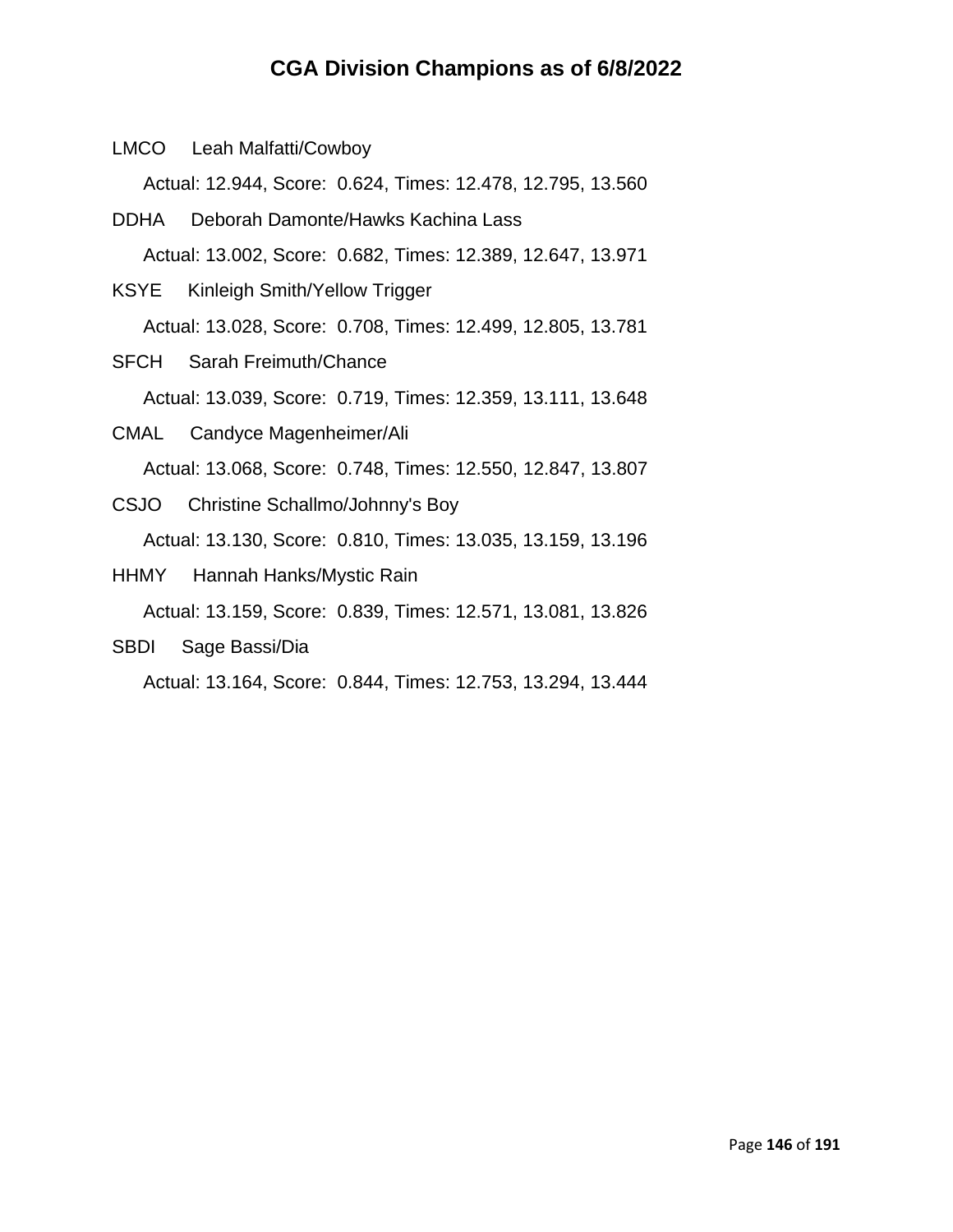CGA Speed Barrels Horse Divisional Champion Report

Target for: FC is 15.710

MLBA Michele Leal/Barbie

Actual: 16.029, Score: 0.319, Times: 15.723, 15.834, 16.530

BPEM Baily Pickett/Emerald City Actual: 16.567, Score: 0.857, Times: 16.224, 16.433, 17.043

- RSSI Rachel Sunderland/Simplywild Actual: 16.703, Score: 0.993, Times: 16.342, 16.348, 17.420
- JSGE Juliette Stone/Gemma Actual: 16.722, Score: 1.012, Times: 16.444, 16.788, 16.934
- ZTZI Zion Tannehill/Ziggy

Actual: 16.947, Score: 1.237, Times: 15.995, 16.528, 18.319

TDPA Tristan DeHaro/Pancho

Actual: 16.948, Score: 1.238, Times: 16.176, 17.083, 17.586

JWCO Josie Walters/Copper

Actual: 17.016, Score: 1.306, Times: 15.802, 16.825, 18.421

NEJE Norma Easterday/Jet

Actual: 17.054, Score: 1.344, Times: 16.820, 17.103, 17.238

KHRO Karisa Hughes/Rocky

Actual: 17.083, Score: 1.373, Times: 15.843, 16.716, 18.691

SSRO Sander Shulman/Rocky

Actual: 17.134, Score: 1.424, Times: 16.300, 17.497, 17.604

CJGI Charlee Jones/Gilly

Actual: 17.229, Score: 1.519, Times: 15.753, 17.373, 18.560

LOWI Lily Otremba/Willow Actual: 17.263, Score: 1.553, Times: 16.100, 16.324, 19.366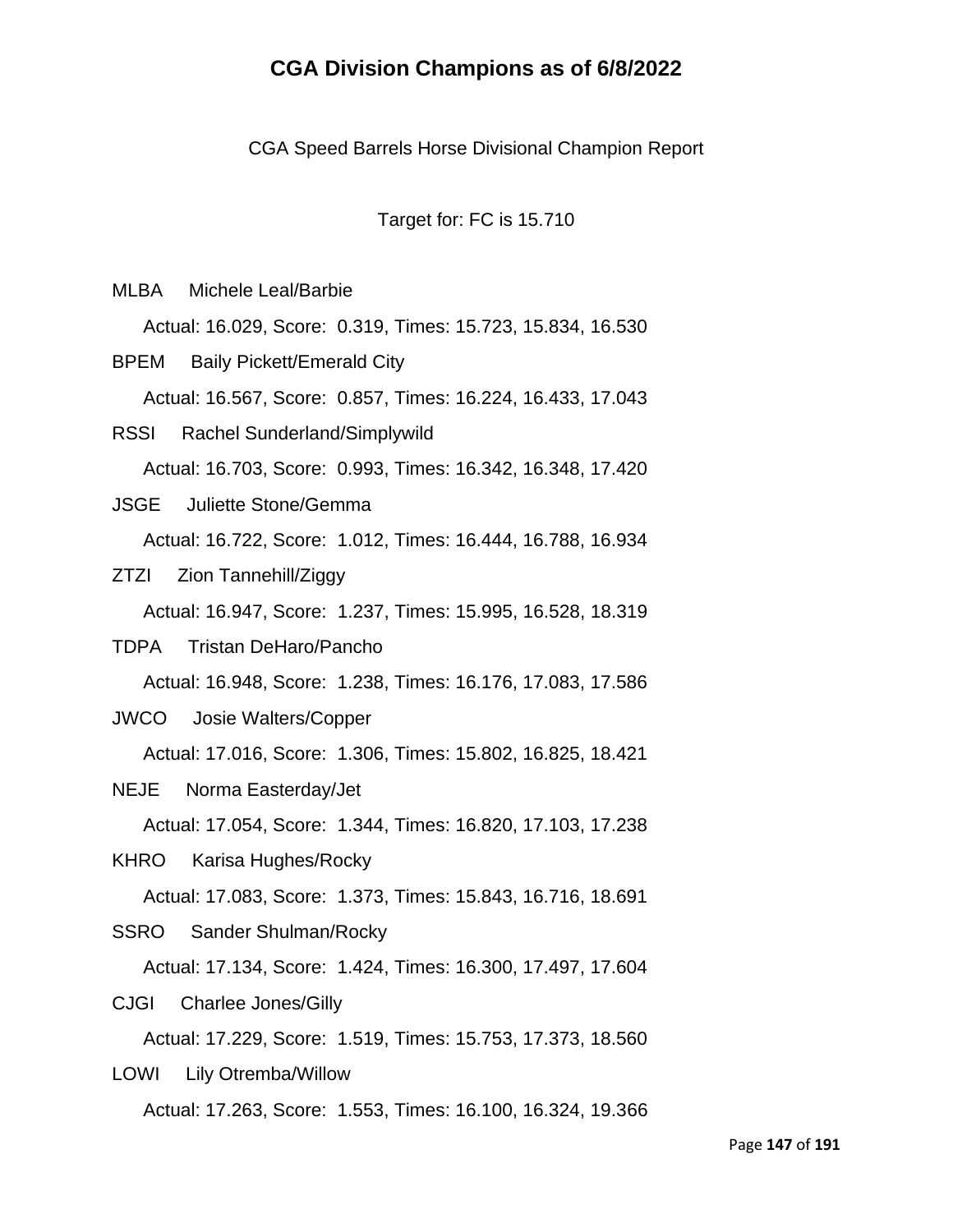LMSP Leah Malfatti/Spartan

Actual: 17.426, Score: 1.716, Times: 16.176, 18.039, 18.062

- JMTU Jake McGrew/Tuffy Actual: 17.430, Score: 1.720, Times: 15.723, 17.003, 19.563
- MABO Martha Antongiovanni/Boone Actual: 17.436, Score: 1.726, Times: 15.920, 17.833, 18.554
- KMBU Kiana Mativa/Bullseye Actual: 17.448, Score: 1.738, Times: 16.471, 16.963, 18.909
- CWSK Caraline West/Sky Actual: 17.615, Score: 1.905, Times: 16.698, 17.882, 18.264
- MSSA Makayla Spurbeck/Sasha Actual: 17.637, Score: 1.927, Times: 16.854, 17.511, 18.547
- RCTA Rylee Caldwell/Tara

Actual: 17.819, Score: 2.109, Times: 17.442, 17.856, 18.158

CMDA Cherish McKinney/Daisy

Actual: 17.878, Score: 2.168, Times: 17.538, 17.978, 18.119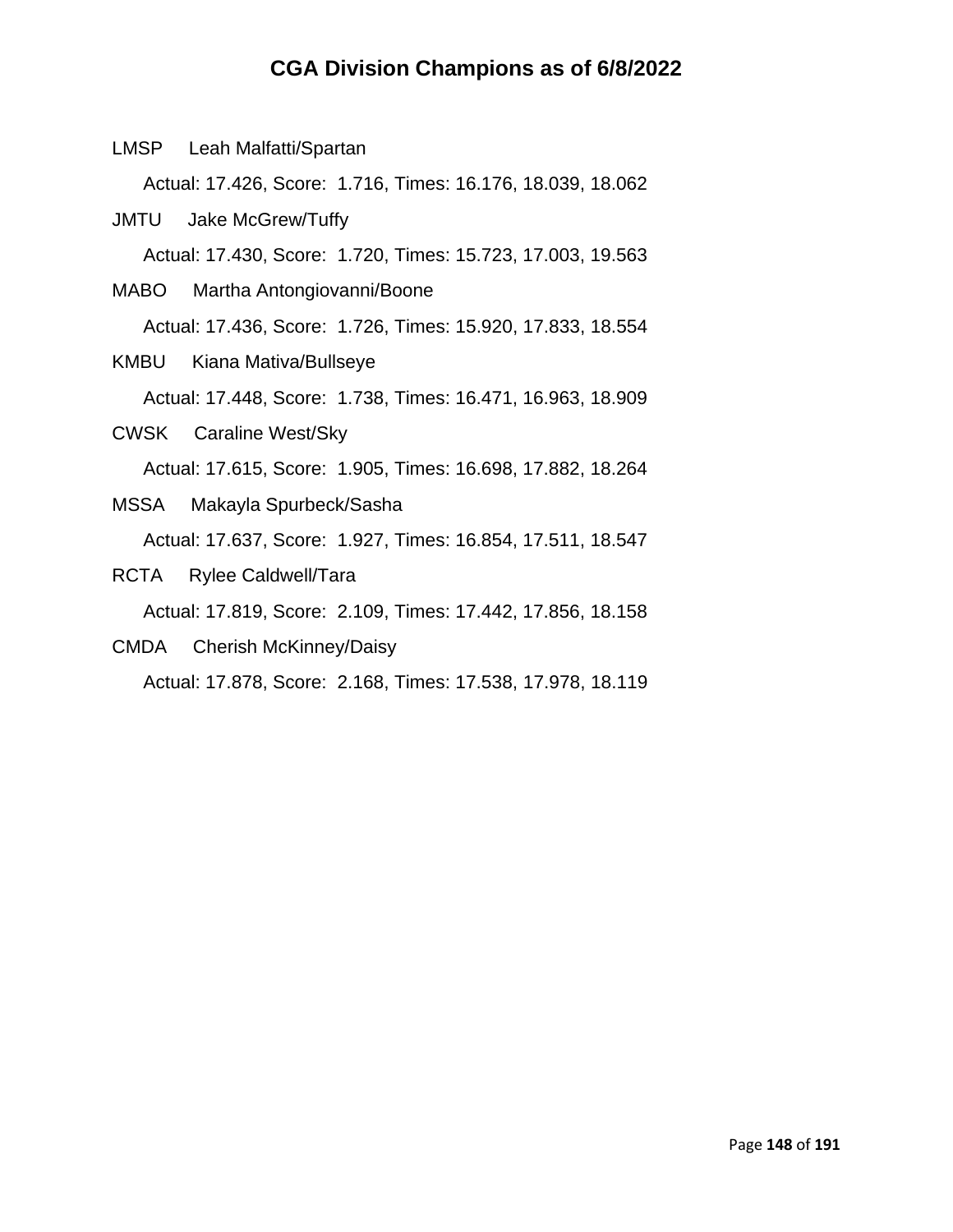CGA Speed Barrels Pony Divisional Champion Report

Target for: AAA+ is 4.000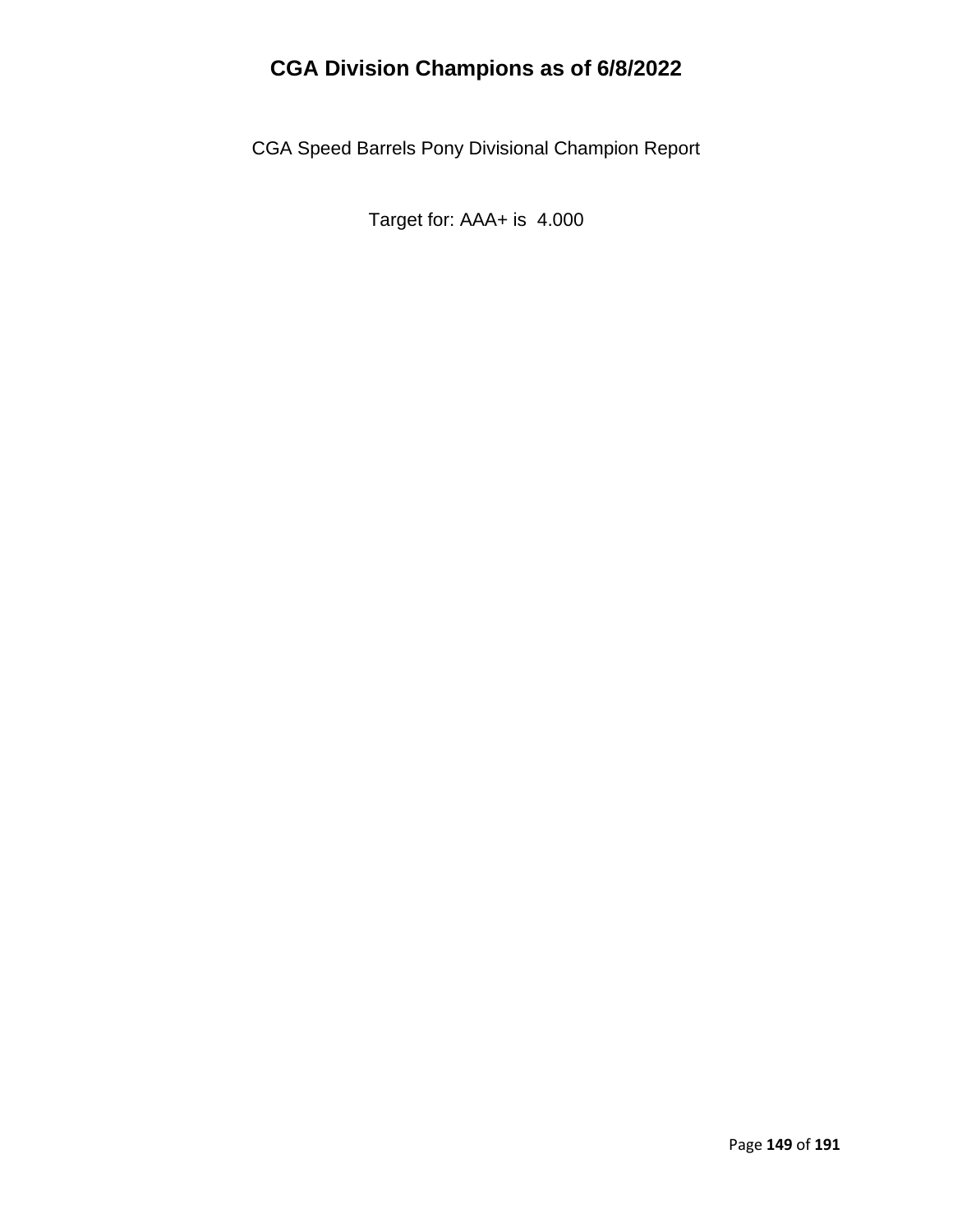CGA Speed Barrels Pony Divisional Champion Report

Target for: AAA is 10.230

- MCFA Mackenzie Chenal/Faith N Dreams Actual: 10.318, Score: 0.088, Times: 10.274, 10.304, 10.376 MJCH Marlie Jaegel/Cherry Bomb
- Actual: 10.325, Score: 0.095, Times: 10.230, 10.349, 10.396
- KTSP Kasinda Thompson/Spot Actual: 10.355, Score: 0.125, Times: 10.296, 10.317, 10.453
- TMLI Taylor Merrill/Lil' Sebastian Actual: 10.394, Score: 0.164, Times: 10.239, 10.386, 10.558
- DHBU Danna Herchkorn-Cote/Bugatti Actual: 10.495, Score: 0.265, Times: 10.396, 10.506, 10.582
- DMTI Dianna Malley/Tipsy Actual: 10.610, Score: 0.380, Times: 10.387, 10.646, 10.798
- JDWI Jill Druzgala/Wildfire

Actual: 10.983, Score: 0.753, Times: 10.901, 10.935, 11.112

- RFSU Rilee Frates/Suncrest Maverick Actual: 11.075, Score: 0.845, Times: 10.927, 10.930, 11.368
- KBKO Katelyn Becerra/Kona

Actual: 11.230, Score: 1.000, Times: 11.104, 11.168, 11.419

BBKO Brynn Brechbuehl/Kona

Actual: 11.400, Score: 1.170, Times: 11.243, 11.452, 11.506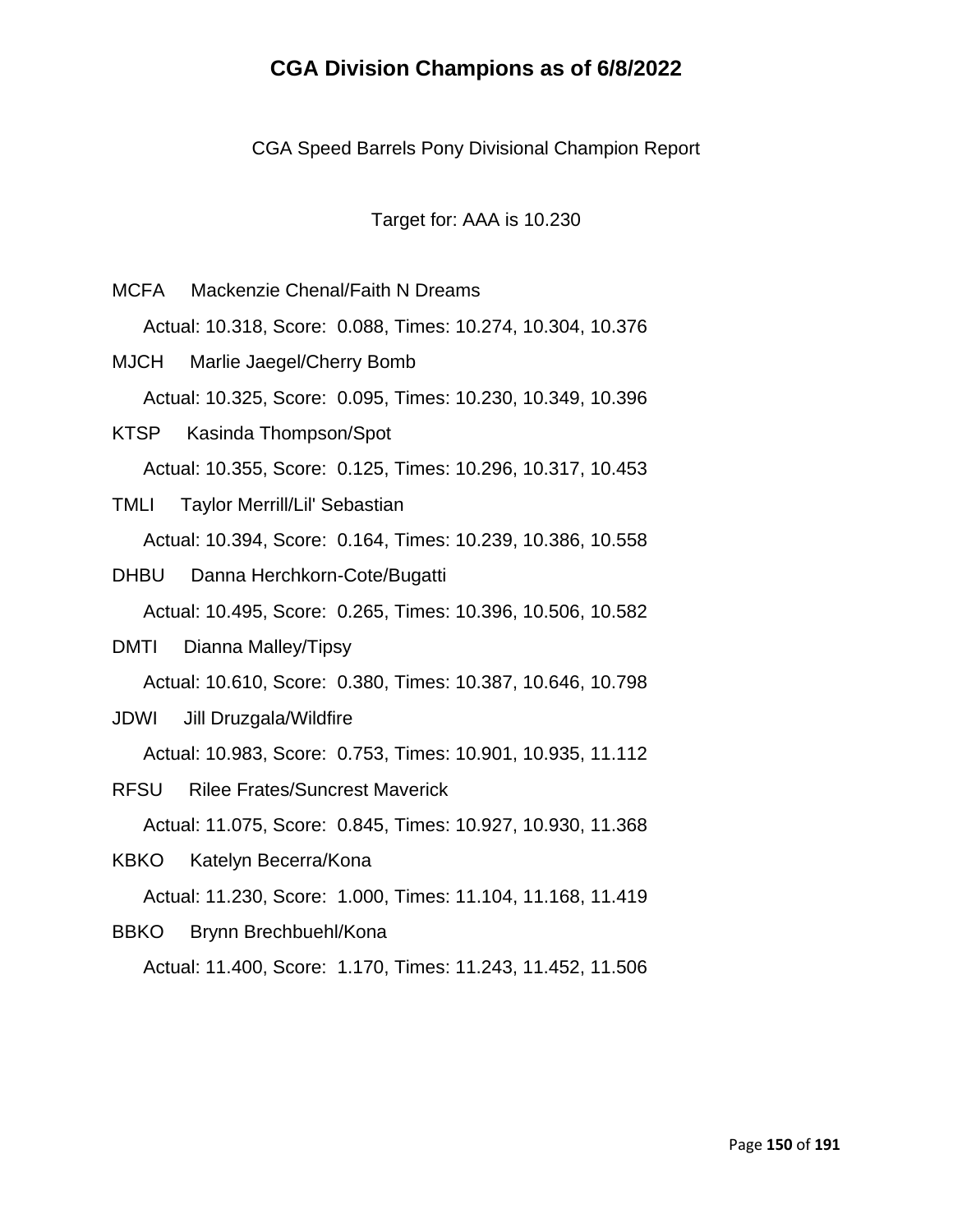CGA Speed Barrels Pony Divisional Champion Report

Target for: AA is 11.660

EMPI Elizabeth Meza/Pixie

Actual: 11.994, Score: 0.334, Times: 11.676, 12.016, 12.289

- TTTH Trew Tollison/Thumper Actual: 12.129, Score: 0.469, Times: 12.088, 12.132, 12.168
- PJDI Pyper Jones/Diamond

Actual: 12.355, Score: 0.695, Times: 12.228, 12.269, 12.569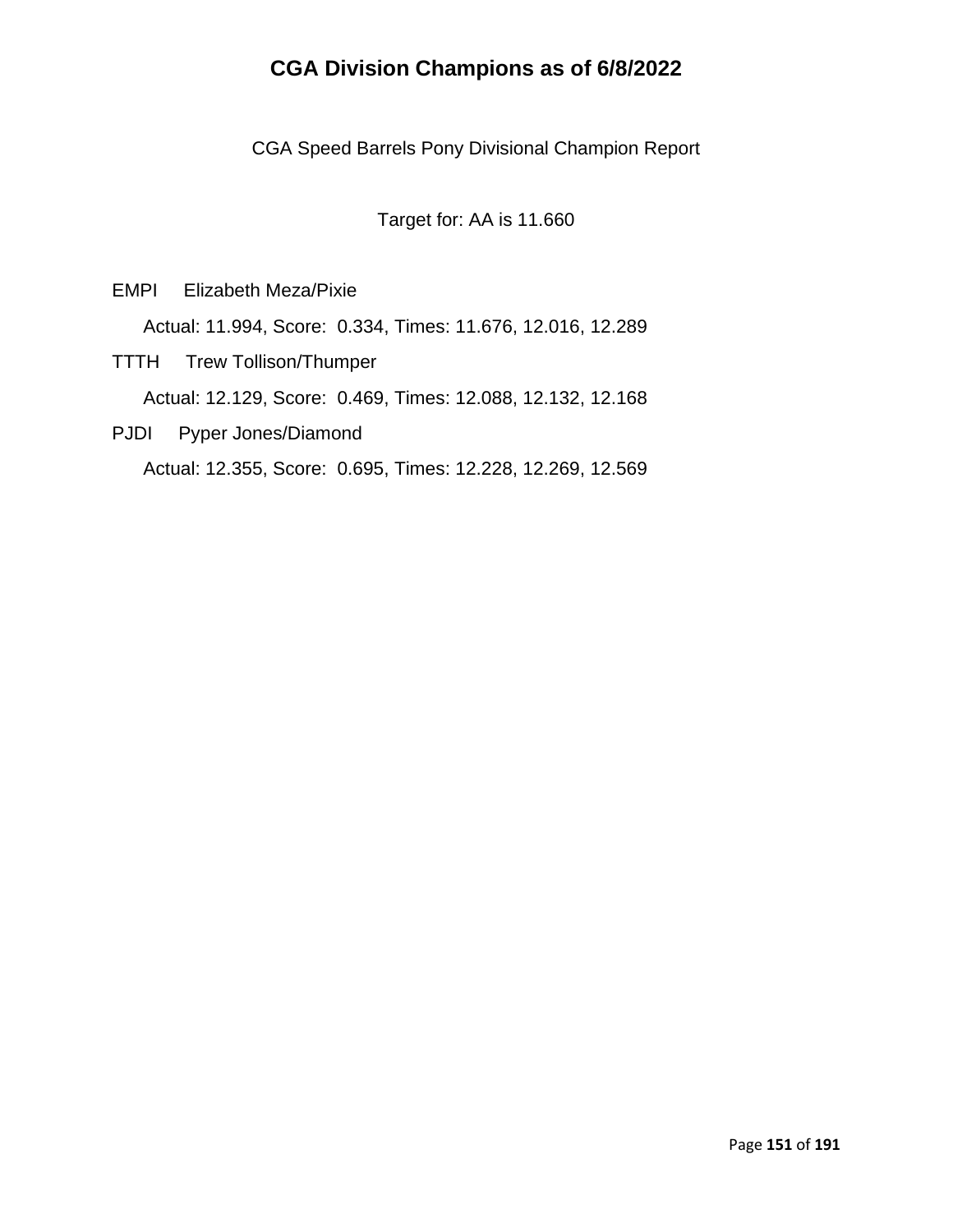CGA Speed Barrels Pony Divisional Champion Report

Target for: A is 14.650

STMA Susan Talbot/Maverick

Actual: 17.159, Score: 2.509, Times: 16.135, 16.697, 18.644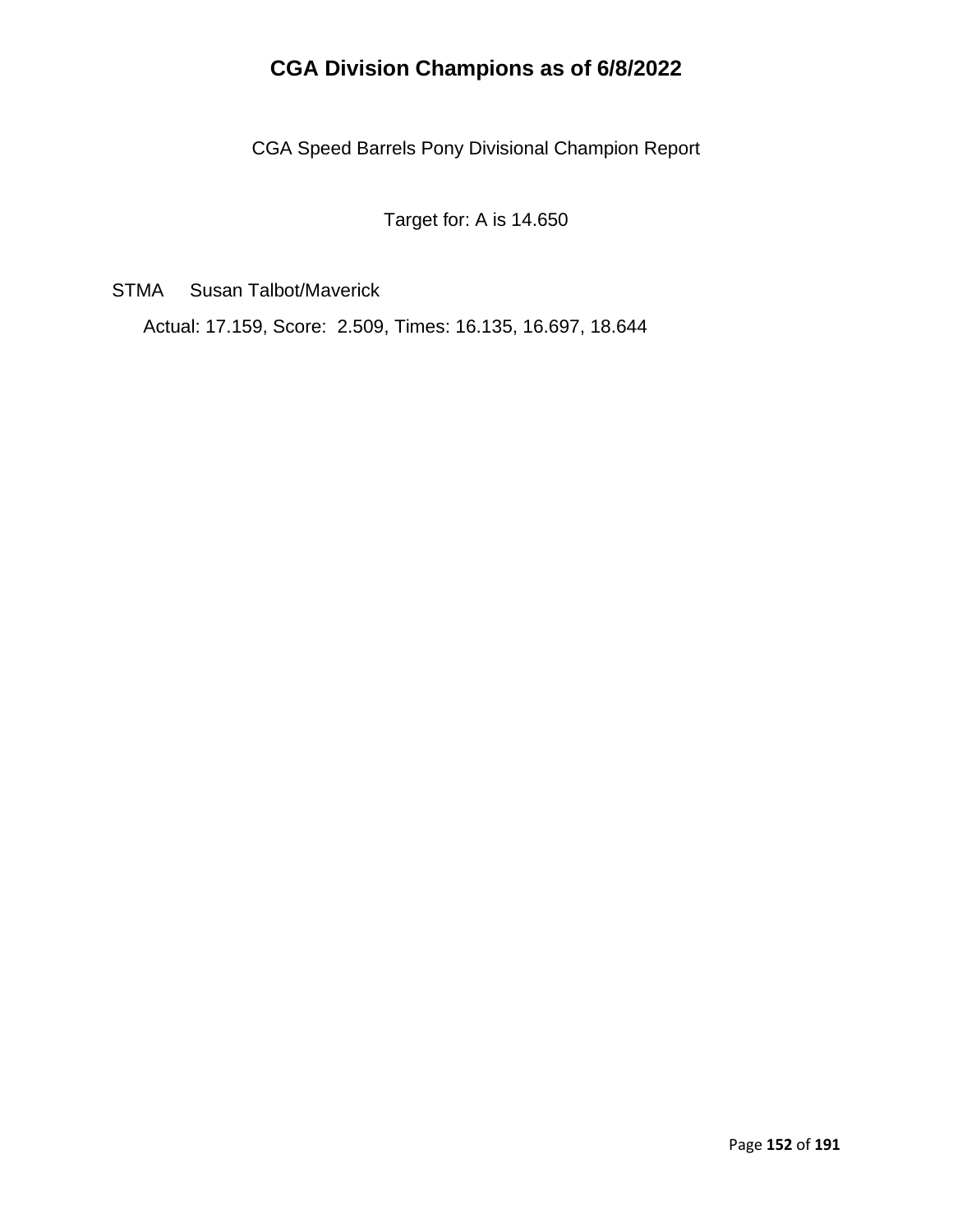CGA Speed Barrels Pony Divisional Champion Report

Target for: FC is 23.030

EOSU Emily Olivas/Sugar

Actual: 30.732, Score: 7.702, Times: 27.849, 30.201, 34.147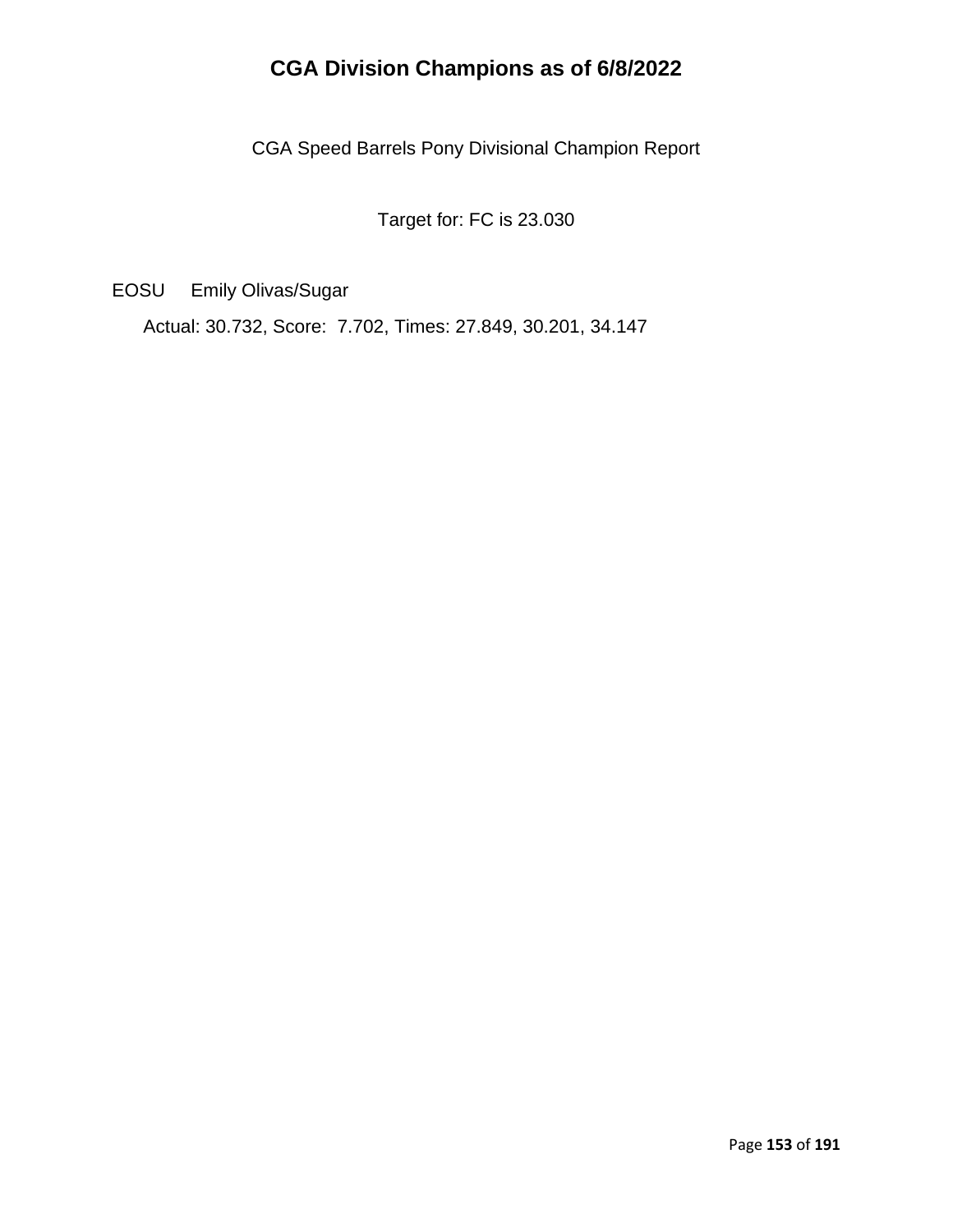CGA Single Stake Horse Divisional Champion Report

Target for: AAA+ is 4.000

RKSU Rachel Kelman/Sunflare Actual: 9.231, Score: 5.231, Times: 9.133, 9.196, 9.363

- ITRO Isaiah Thompson/Royal Moonshine Actual: 9.370, Score: 5.370, Times: 9.241, 9.417, 9.452
- JBAN Jaeden Barmettler/Annie Amarillo Actual: 9.401, Score: 5.401, Times: 9.376, 9.408, 9.420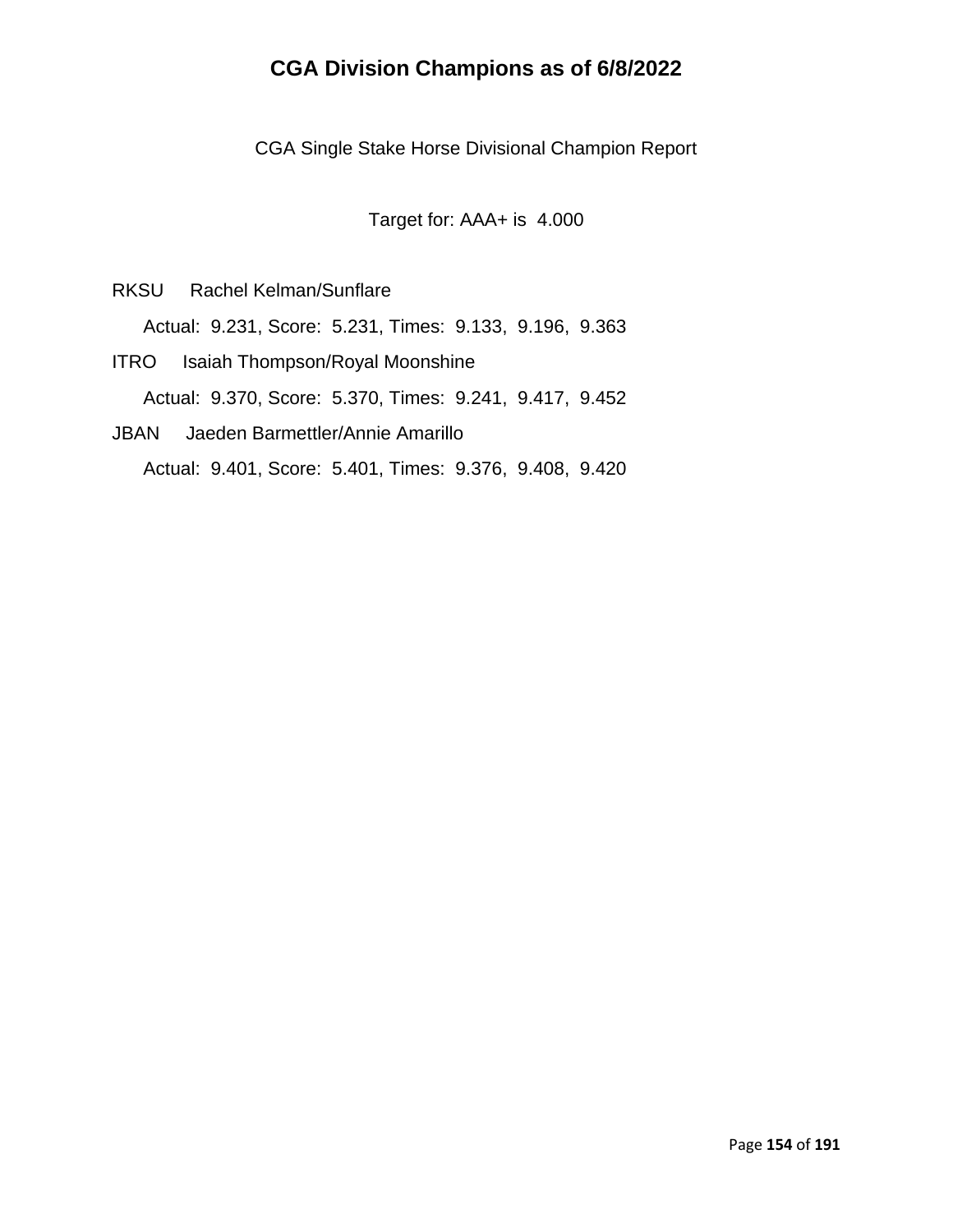CGA Single Stake Horse Divisional Champion Report

Target for: AAA is 9.470

AHPA Avielle Hannan/Paris Actual: 9.593, Score: 0.123, Times: 9.550, 9.587, 9.643

EKJE Emmilee Kelley/Jewel Actual: 9.608, Score: 0.138, Times: 9.574, 9.622, 9.628

TDMI Toni DeHerrera/Missy Actual: 9.629, Score: 0.159, Times: 9.581, 9.645, 9.661

JGLO Jenn Gosselin/Lola

Actual: 9.658, Score: 0.188, Times: 9.566, 9.674, 9.734

JCJU Jordyn Chenal/Juliet

Actual: 9.658, Score: 0.188, Times: 9.638, 9.640, 9.695

JODO Jordan ODell/Doc Of The Bay

Actual: 9.712, Score: 0.242, Times: 9.551, 9.761, 9.825

CSBU Cassidy Sabral/Burning Ember

Actual: 9.726, Score: 0.256, Times: 9.635, 9.755, 9.788

SQBU Sabrina Quilici/Bullwinkle

Actual: 9.757, Score: 0.287, Times: 9.637, 9.808, 9.827

BCIT Bob Cranor/Its a Joy To Travel

Actual: 9.775, Score: 0.305, Times: 9.620, 9.794, 9.911

MAMA Margo Abatti/Masters Nu Munchkin

Actual: 9.801, Score: 0.331, Times: 9.696, 9.814, 9.894

MPGE Macy Pacheco/Get It Girl

Actual: 9.813, Score: 0.343, Times: 9.700, 9.850, 9.889

PGWH Paisley Gomez/Whiskey Actual: 9.814, Score: 0.344, Times: 9.709, 9.718, 10.015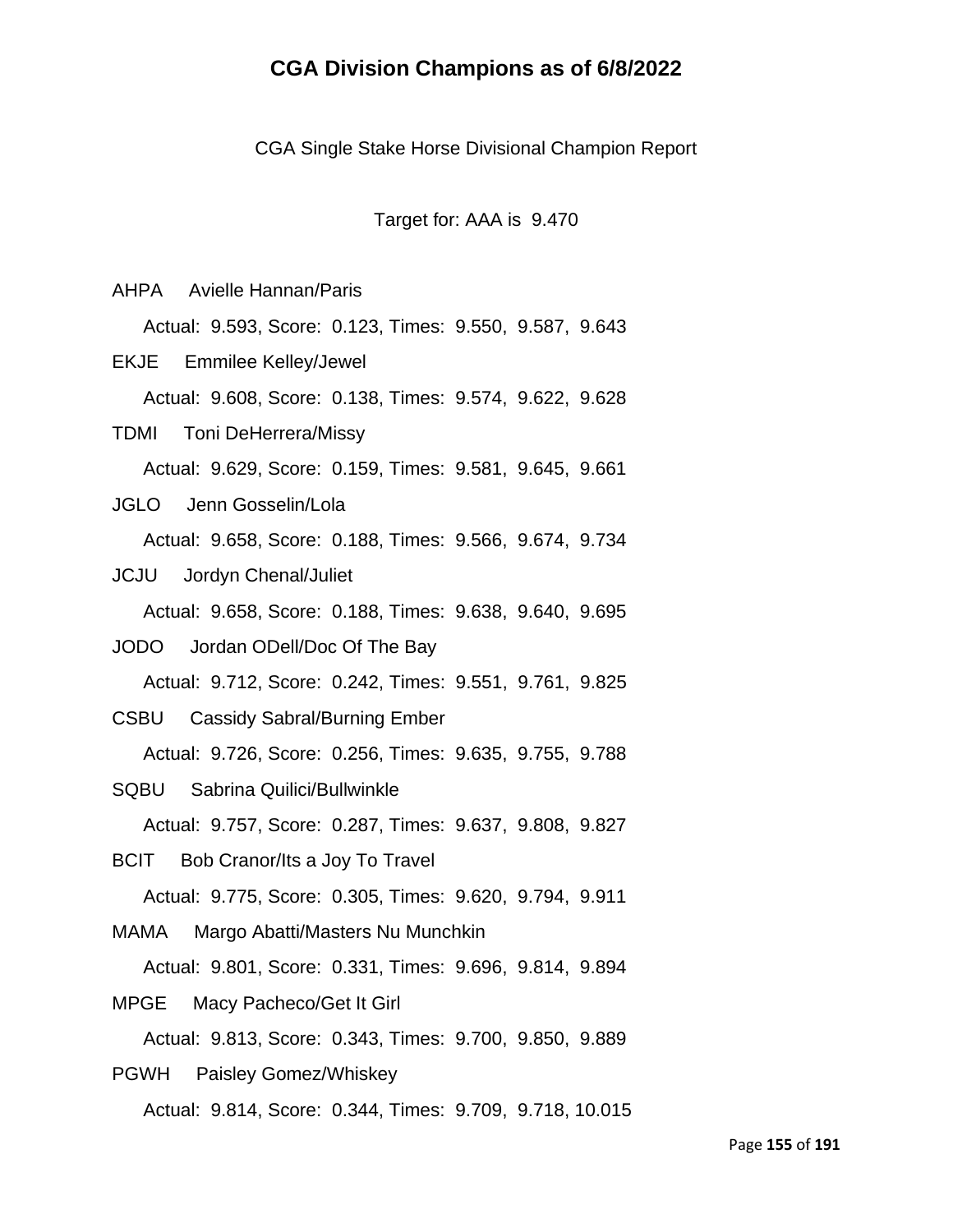| HHPE Hannah Hockinson/Peaches Pep Lena                   |  |
|----------------------------------------------------------|--|
| Actual: 9.827, Score: 0.357, Times: 9.740, 9.771, 9.971  |  |
| <b>AGPE</b> Andrea Garcia/Petal                          |  |
| Actual: 9.860, Score: 0.390, Times: 9.764, 9.866, 9.950  |  |
| KCMI Kay Carson/Miss Demeanor                            |  |
| Actual: 9.897, Score: 0.427, Times: 9.855, 9.908, 9.928  |  |
| <b>DBBR</b> Daphney Buck/Brandy                          |  |
| Actual: 9.903, Score: 0.433, Times: 9.816, 9.905, 9.987  |  |
| JPDO Jessica Pacheco/Dolly                               |  |
| Actual: 9.908, Score: 0.438, Times: 9.849, 9.855, 10.019 |  |
| DMGI Dawn Mileham/Girls Got Rythmn                       |  |
| Actual: 9.921, Score: 0.451, Times: 9.759, 9.942, 10.061 |  |
| MNSA Marnie Nessen/Sassy                                 |  |
| Actual: 9.923, Score: 0.453, Times: 9.854, 9.905, 10.011 |  |
| JHRU Johna Hurl/Rudy                                     |  |

Actual: 9.942, Score: 0.472, Times: 9.901, 9.933, 9.992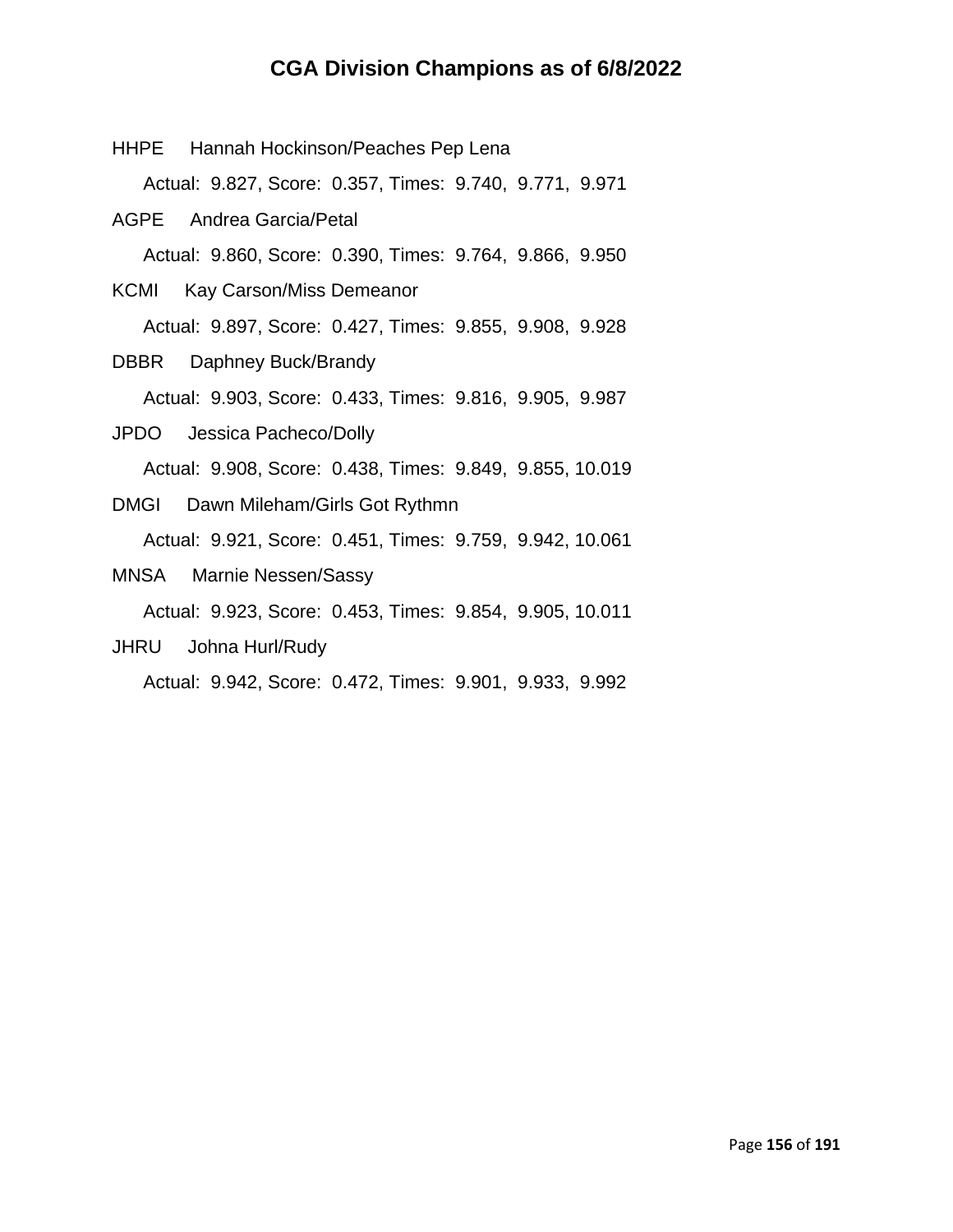CGA Single Stake Horse Divisional Champion Report

Target for: AA is 10.220

ALHA Ashley Lessa/Hank

Actual: 10.314, Score: 0.094, Times: 10.272, 10.272, 10.397

AHRE Arielle Hultner/Remy Actual: 10.334, Score: 0.114, Times: 10.242, 10.333, 10.426

KRCA Katrina Russell/Cadet Actual: 10.345, Score: 0.125, Times: 10.222, 10.329, 10.484

- KLCA Kashala Link/Cash Actual: 10.374, Score: 0.154, Times: 10.224, 10.360, 10.538
- VPTE Vincent Perry/Tequila

Actual: 10.394, Score: 0.174, Times: 10.322, 10.357, 10.504

- KBJA1 Kayden Burns/Jack Daniels Actual: 10.422, Score: 0.202, Times: 10.265, 10.461, 10.541
- GRCA Gianna Rouse/Caballo Caliente

Actual: 10.428, Score: 0.208, Times: 10.320, 10.338, 10.627

- TLBE Tayler Little/Betsey Actual: 10.431, Score: 0.211, Times: 10.290, 10.465, 10.539
- TGFE Taylor Gilmore/Feather

Actual: 10.441, Score: 0.221, Times: 10.403, 10.451, 10.469

PTHO Piper Timm/Holly Would Star Actual: 10.449, Score: 0.229, Times: 10.393, 10.439, 10.514

NWBE Natsumi Wiarco/Bear

Actual: 10.455, Score: 0.235, Times: 10.396, 10.443, 10.527

RBPE Riley Boyce/Penny Actual: 10.465, Score: 0.245, Times: 10.328, 10.365, 10.702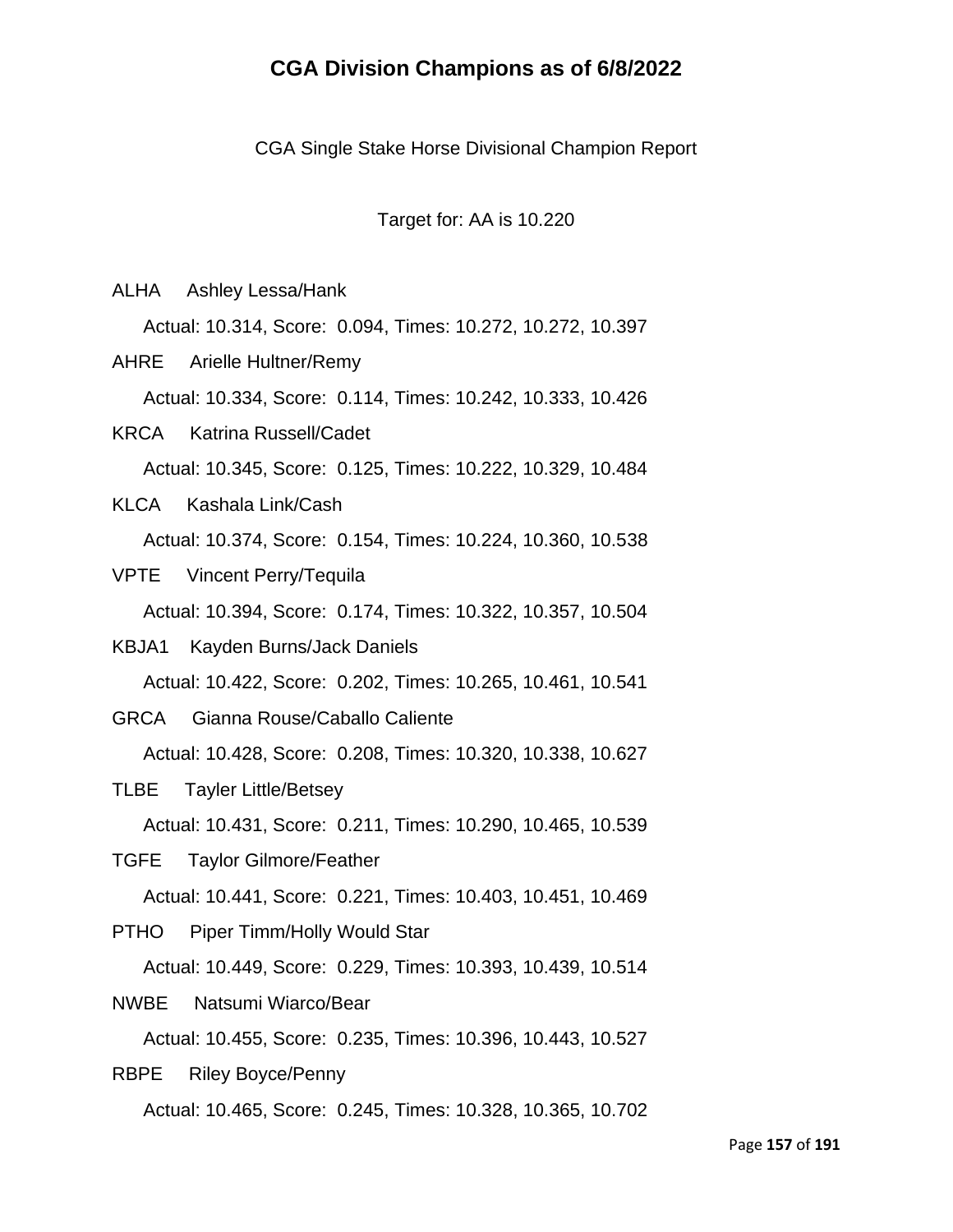SMLI Sammantha Magana/Liberty

Actual: 10.475, Score: 0.255, Times: 10.368, 10.372, 10.686

- ESBL Eva Schwind/Blue Actual: 10.483, Score: 0.263, Times: 10.234, 10.588, 10.626
- ABCO Aubrie Buck/Coco Bean Actual: 10.485, Score: 0.265, Times: 10.296, 10.438, 10.721
- DNJA Devon Naegel/Jasmine Actual: 10.489, Score: 0.269, Times: 10.382, 10.449, 10.635
- LLKO Leia Larson/Komet Actual: 10.495, Score: 0.275, Times: 10.322, 10.534, 10.629
- BKPE Bry Kessler/Peanutbutter Actual: 10.499, Score: 0.279, Times: 10.263, 10.608, 10.627
- LLCA Lorelei Lehman/Catalina Actual: 10.500, Score: 0.280, Times: 10.408, 10.529, 10.563
- JFFE Joanne Foreshee/Fergie

Actual: 10.503, Score: 0.283, Times: 10.263, 10.597, 10.649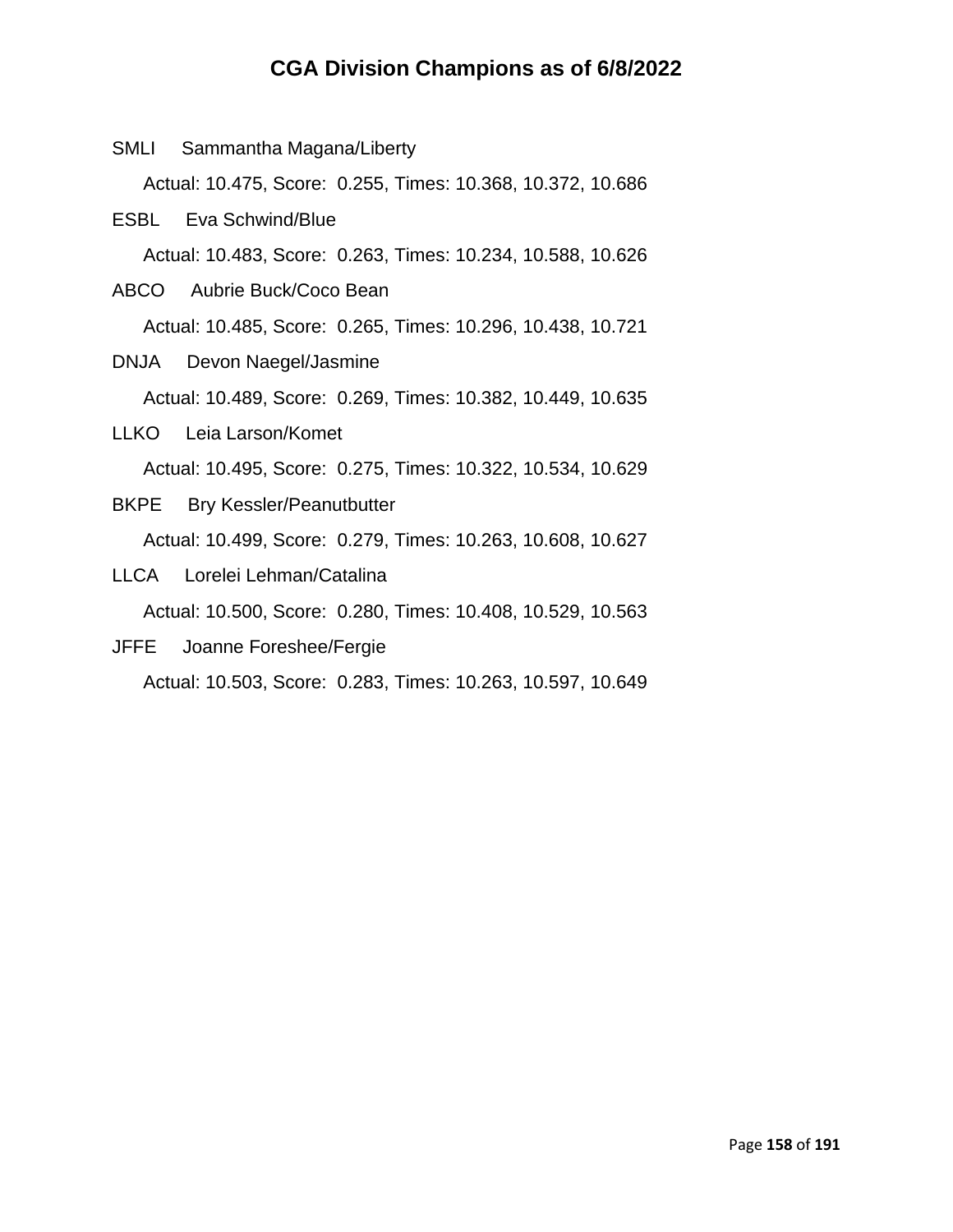CGA Single Stake Horse Divisional Champion Report

Target for: A is 11.100

- SKTE Sarah Kibbler/Temper Tantrum Actual: 11.268, Score: 0.168, Times: 11.128, 11.209, 11.468 RLLA Rachel Lopez/Lacey Actual: 11.274, Score: 0.174, Times: 11.139, 11.182, 11.500 MACH Melinda Alexander/Charlie Brown Actual: 11.287, Score: 0.187, Times: 11.139, 11.173, 11.550 LHCH Laci Hettenbach/Cherry Actual: 11.320, Score: 0.220, Times: 11.189, 11.220, 11.552 AWA0 Aurora Wood/A Leap Of Faith Actual: 11.327, Score: 0.227, Times: 11.143, 11.368, 11.469 RTDI Rachel Trani/Dixie Epona Actual: 11.336, Score: 0.236, Times: 11.266, 11.360, 11.383
- KGPE1 Kaitlyn Gilmore/Pepper

Actual: 11.359, Score: 0.259, Times: 11.122, 11.389, 11.567

MHMO1 Mackenzie Heizer/Morgan

Actual: 11.390, Score: 0.290, Times: 11.371, 11.374, 11.426

KSPA Klayton Stein/Partner

Actual: 11.415, Score: 0.315, Times: 11.227, 11.319, 11.698

CMAL Candyce Magenheimer/Ali

Actual: 11.429, Score: 0.329, Times: 11.131, 11.426, 11.731

TFSP Tatum Fryxell/Spartan

Actual: 11.478, Score: 0.378, Times: 11.387, 11.479, 11.567

MMGE Macey Mitchell/Georgia Actual: 11.485, Score: 0.385, Times: 11.323, 11.503, 11.629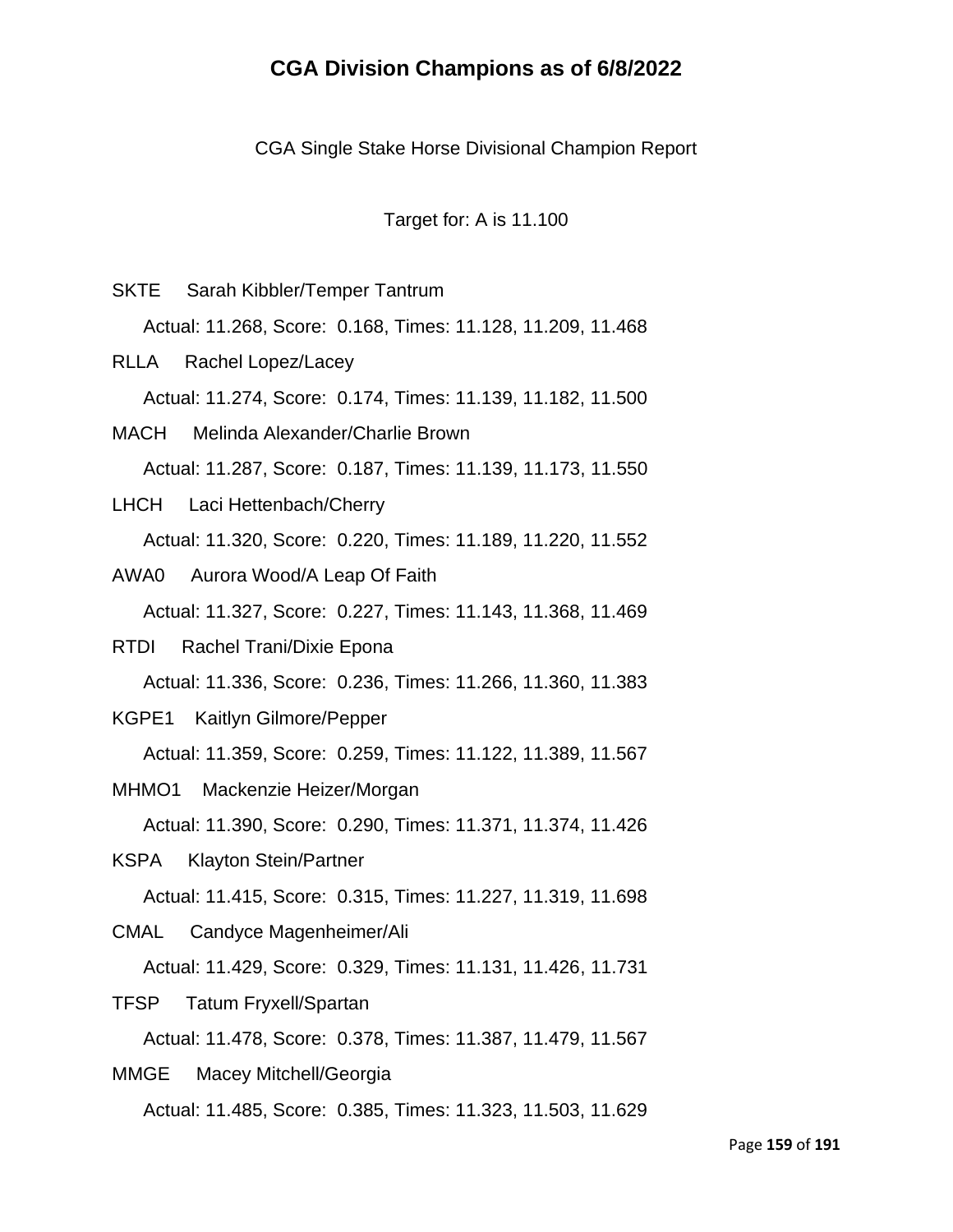CRCH Charley Randall/Chilli

Actual: 11.497, Score: 0.397, Times: 11.346, 11.364, 11.781

- LMSC Lehuanani Manalo/Scooter Actual: 11.507, Score: 0.407, Times: 11.464, 11.516, 11.542
- KTDA Kasinda Thompson/Dashin With Chicks Actual: 11.560, Score: 0.460, Times: 11.384, 11.564, 11.732
- DDHA Deborah Damonte/Hawks Kachina Lass Actual: 11.571, Score: 0.471, Times: 11.254, 11.723, 11.737
- TMDO Trenton McGrew/Donald Actual: 11.593, Score: 0.493, Times: 11.428, 11.464, 11.886
- ACST Audrey Castillo/Stella Actual: 11.608, Score: 0.508, Times: 11.233, 11.533, 12.057
- BMSO Bella Montano/Sophiscated Smarty Actual: 11.627, Score: 0.527, Times: 11.448, 11.611, 11.821
- SRDO Suzanne Richardson/Doc's Annie Bar Actual: 11.636, Score: 0.536, Times: 11.585, 11.601, 11.721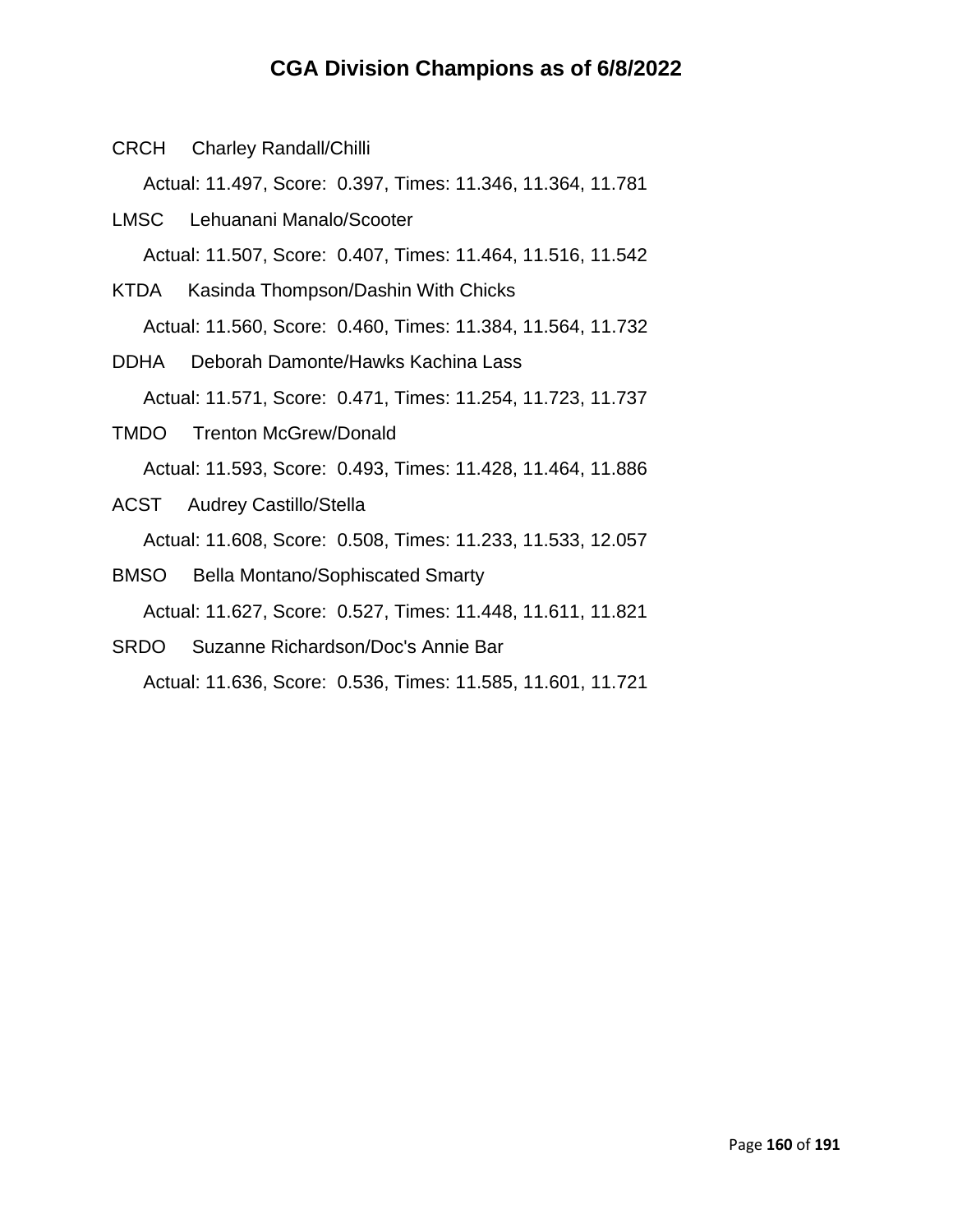CGA Single Stake Horse Divisional Champion Report

Target for: FC is 13.530

MLBA Michele Leal/Barbie

Actual: 13.877, Score: 0.347, Times: 13.592, 13.968, 14.072

ZTZI Zion Tannehill/Ziggy

Actual: 13.996, Score: 0.466, Times: 13.716, 13.853, 14.418

KNCR Kloee Neal/Crissy Actual: 14.232, Score: 0.702, Times: 13.668, 13.786, 15.241

- SHCA Shelby Hill/Catalina Actual: 14.280, Score: 0.750, Times: 13.899, 14.434, 14.508
- DMCH Darren McDonald/Chip

Actual: 14.302, Score: 0.772, Times: 13.673, 14.151, 15.083

- EFDA Emma Freier/Dash Actual: 14.381, Score: 0.851, Times: 14.064, 14.489, 14.589
- NEJE Norma Easterday/Jet

Actual: 14.425, Score: 0.895, Times: 13.709, 14.700, 14.867

- DLSU Daniella Lombardo/Sugarpi Actual: 14.525, Score: 0.995, Times: 14.158, 14.468, 14.949
- DDDO Don Dudak/Dollar Actual: 14.549, Score: 1.019, Times: 13.790, 14.455, 15.401
- CMEP Callie Morales/Epic

Actual: 14.562, Score: 1.032, Times: 13.967, 14.513, 15.206

SSRO Sander Shulman/Rocky

Actual: 14.566, Score: 1.036, Times: 14.413, 14.499, 14.787

BPEM Baily Pickett/Emerald City Actual: 14.649, Score: 1.119, Times: 14.067, 14.338, 15.543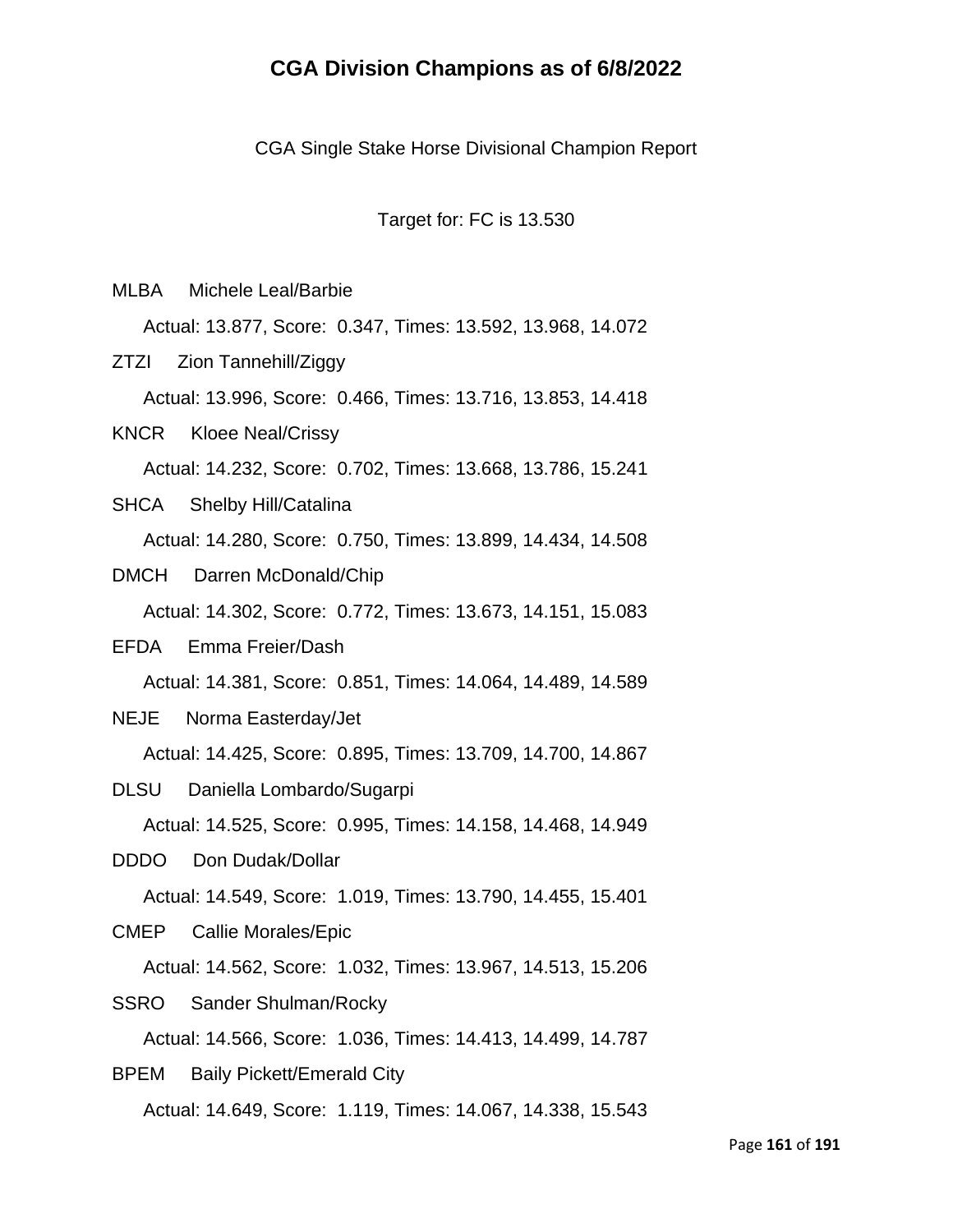|  | ABMA Amy Bogordus/Magic Potts                               |
|--|-------------------------------------------------------------|
|  | Actual: 14.670, Score: 1.140, Times: 14.629, 14.639, 14.742 |
|  | KHRO Karisa Hughes/Rocky                                    |
|  | Actual: 14.691, Score: 1.161, Times: 13.632, 14.145, 16.296 |
|  | CMDA Cherish McKinney/Daisy                                 |
|  | Actual: 14.696, Score: 1.166, Times: 14.654, 14.699, 14.736 |
|  | CGJU Cindi Gereaux/Julie's Cowgirl                          |
|  | Actual: 14.755, Score: 1.225, Times: 14.067, 15.038, 15.160 |
|  | <b>JSSP</b> Jessica Smith/Spirtual                          |
|  | Actual: 14.782, Score: 1.252, Times: 14.531, 14.839, 14.975 |
|  | <b>JSGE</b> Juliette Stone/Gemma                            |
|  | Actual: 14.793, Score: 1.263, Times: 14.546, 14.768, 15.064 |
|  | <b>TCST</b> Tom Cormack/St.abbs Star                        |
|  |                                                             |

Actual: 14.824, Score: 1.294, Times: 13.546, 14.495, 16.430

JWCO Josie Walters/Copper

Actual: 14.897, Score: 1.367, Times: 14.030, 14.914, 15.746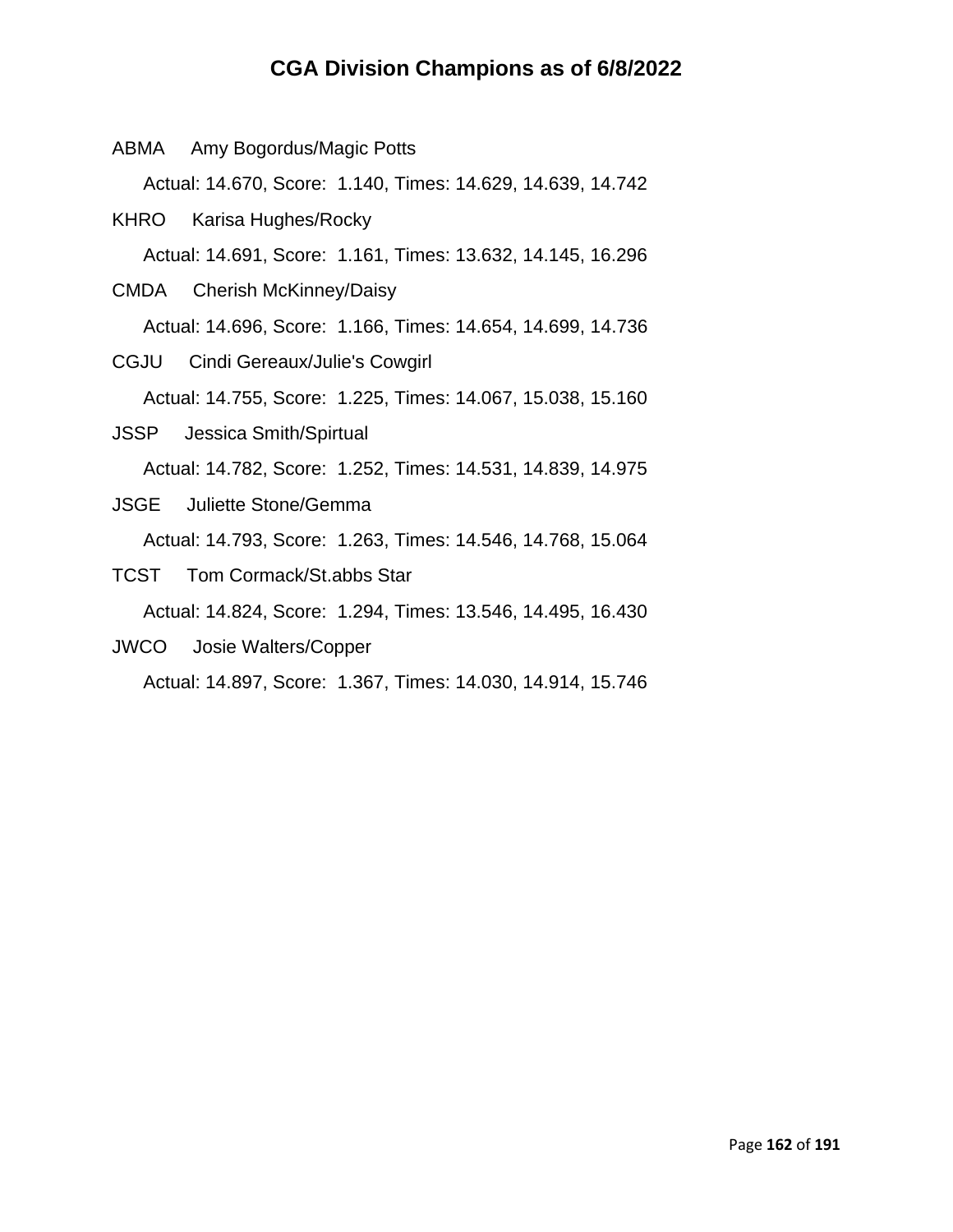CGA Single Stake Pony Divisional Champion Report

Target for: AAA+ is 4.000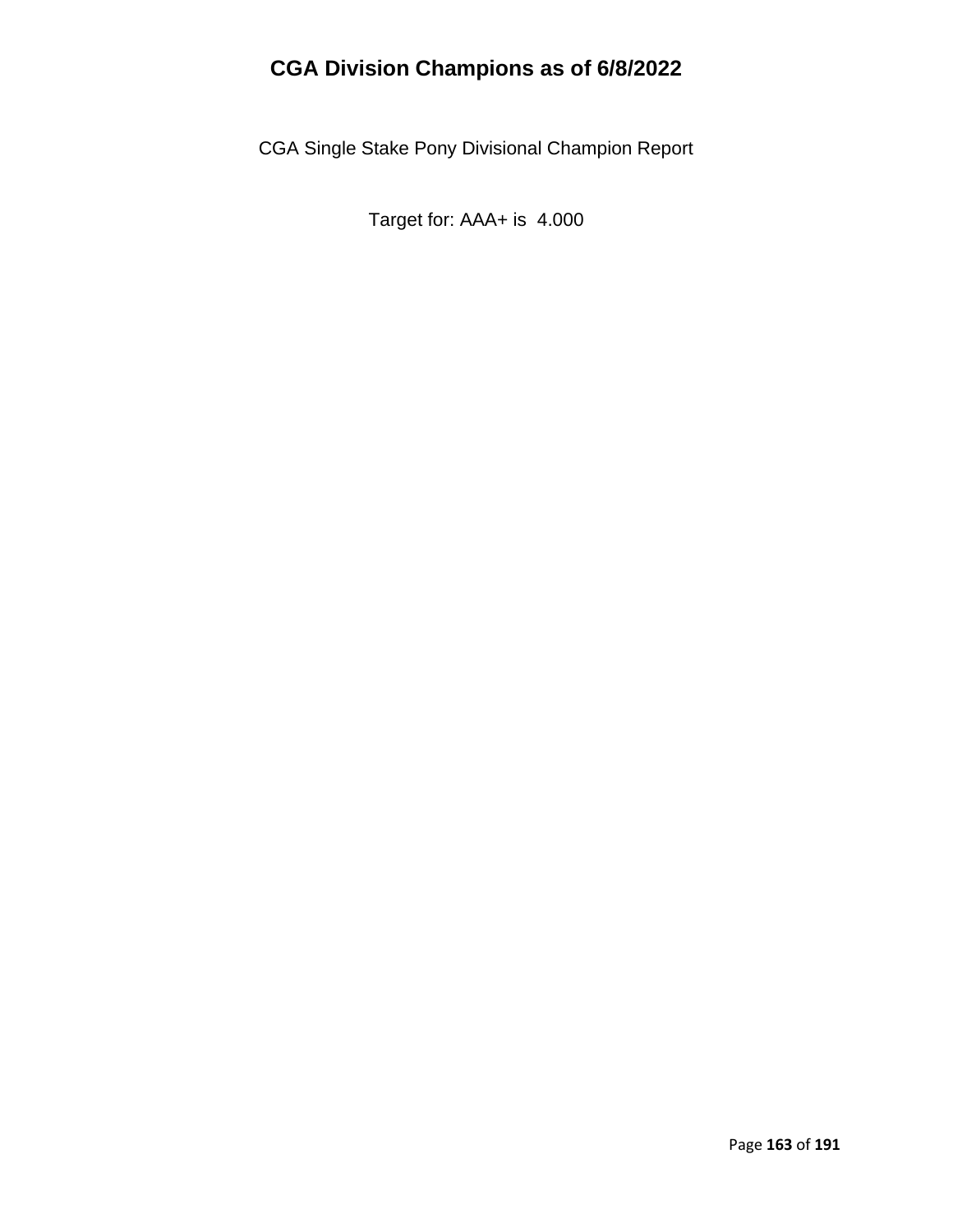CGA Single Stake Pony Divisional Champion Report

Target for: AAA is 9.800

- MCFA Mackenzie Chenal/Faith N Dreams Actual: 9.864, Score: 0.064, Times: 9.833, 9.842, 9.917 KTSP Kasinda Thompson/Spot Actual: 9.888, Score: 0.088, Times: 9.876, 9.882, 9.905
- DMTI Dianna Malley/Tipsy Actual: 9.973, Score: 0.173, Times: 9.874, 9.929, 10.116
- TMLI Taylor Merrill/Lil' Sebastian Actual: 10.194, Score: 0.394, Times: 10.100, 10.121, 10.360
- JDWI Jill Druzgala/Wildfire

Actual: 10.213, Score: 0.413, Times: 9.979, 10.120, 10.540

MJCH Marlie Jaegel/Cherry Bomb

Actual: 10.258, Score: 0.458, Times: 9.973, 9.997, 10.804

DHBU Danna Herchkorn-Cote/Bugatti

Actual: 10.271, Score: 0.471, Times: 10.046, 10.365, 10.403

- RFSU Rilee Frates/Suncrest Maverick Actual: 10.305, Score: 0.505, Times: 10.220, 10.340, 10.355
- BBKO Brynn Brechbuehl/Kona

Actual: 10.490, Score: 0.690, Times: 10.356, 10.530, 10.583

KBKO Katelyn Becerra/Kona

Actual: 10.675, Score: 0.875, Times: 10.648, 10.648, 10.730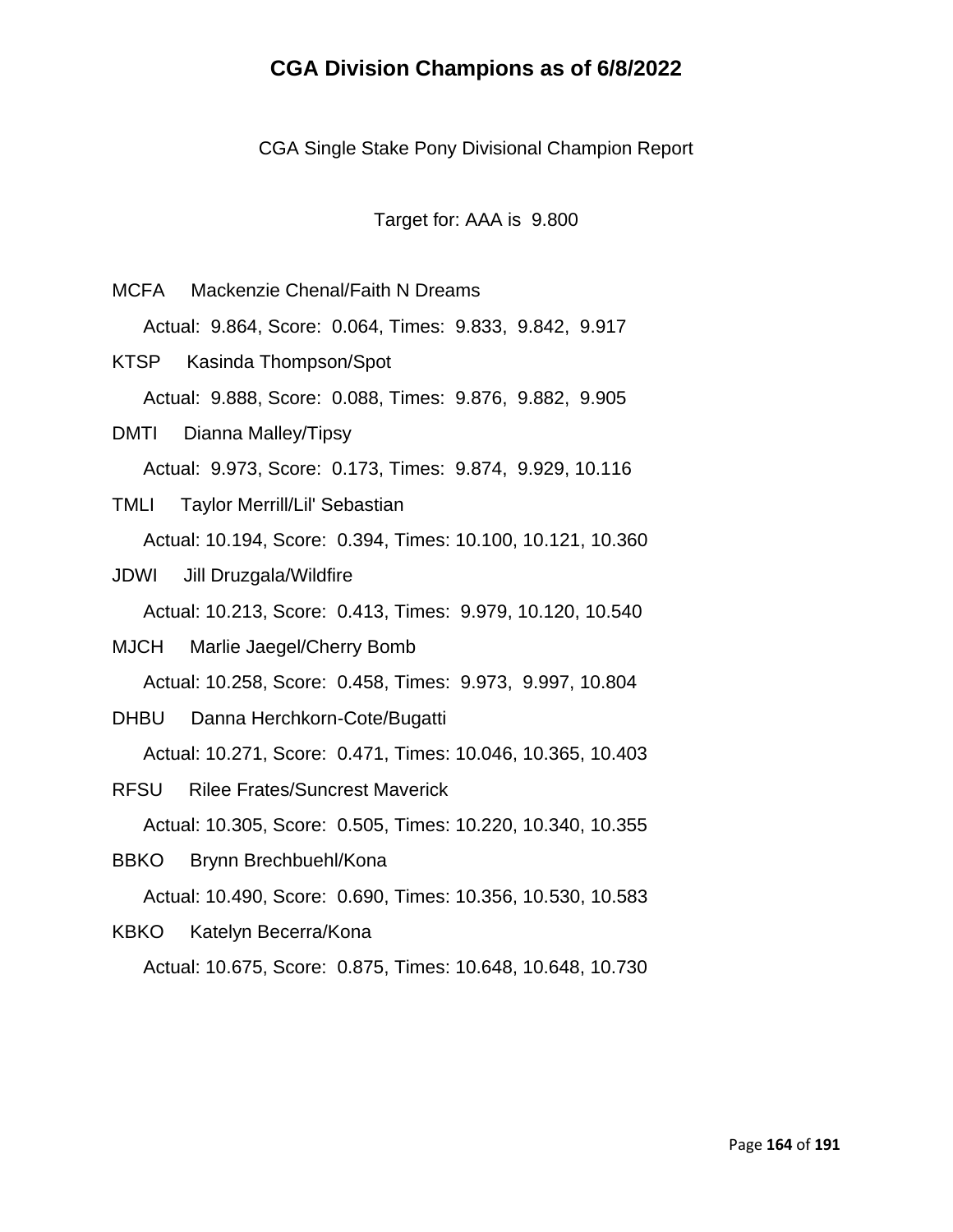CGA Single Stake Pony Divisional Champion Report

Target for: AA is 11.050

TTTH Trew Tollison/Thumper

Actual: 11.177, Score: 0.127, Times: 11.057, 11.171, 11.304

PJDI Pyper Jones/Diamond Actual: 11.424, Score: 0.374, Times: 11.278, 11.386, 11.607 EMPI Elizabeth Meza/Pixie

Actual: 11.528, Score: 0.478, Times: 11.353, 11.614, 11.617

SBDI2 Summer Brown/Dicey Actual: 11.597, Score: 0.547, Times: 11.375, 11.670, 11.747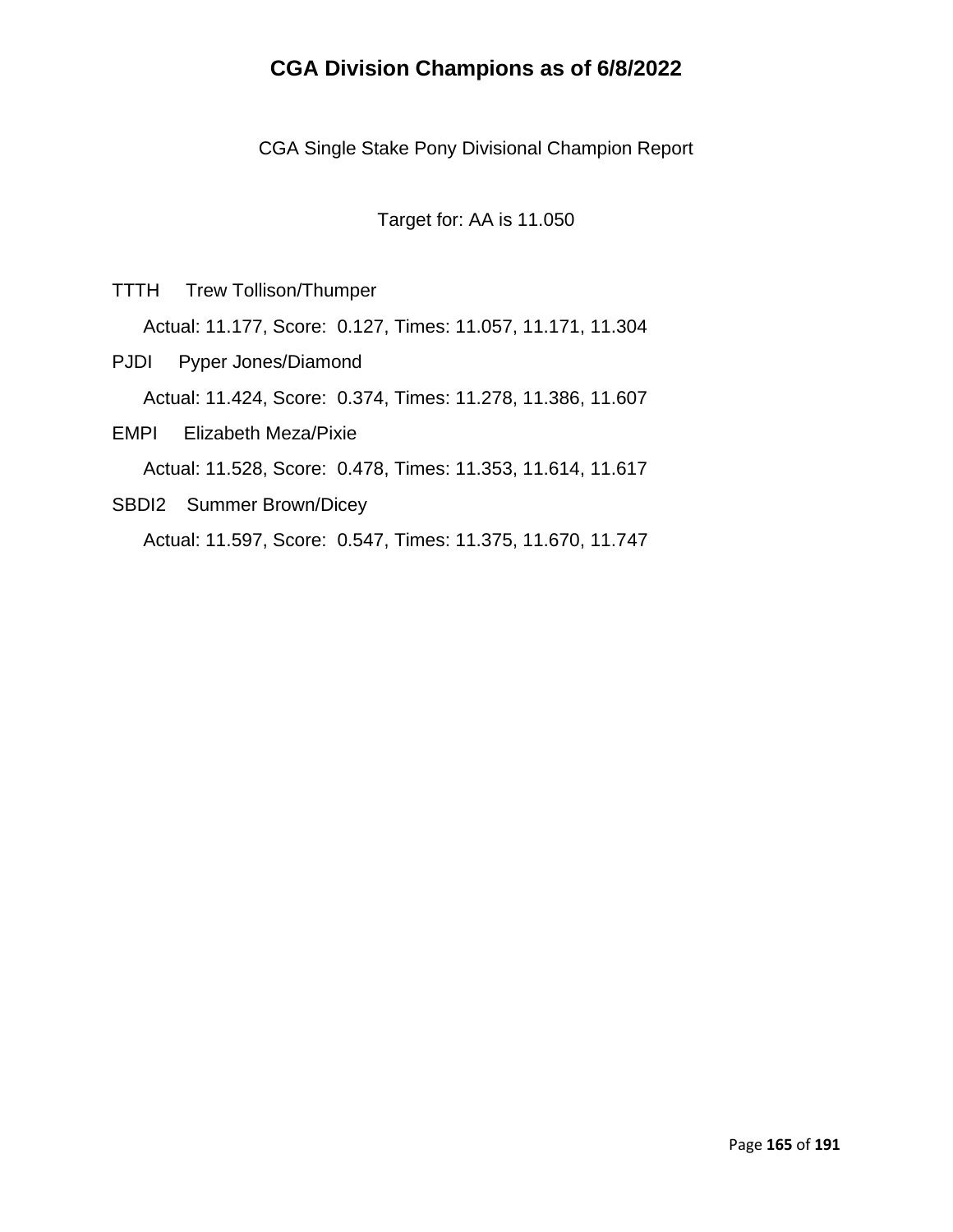CGA Single Stake Pony Divisional Champion Report

Target for: A is 13.330

STMA Susan Talbot/Maverick

Actual: 16.126, Score: 2.796, Times: 14.057, 16.046, 18.275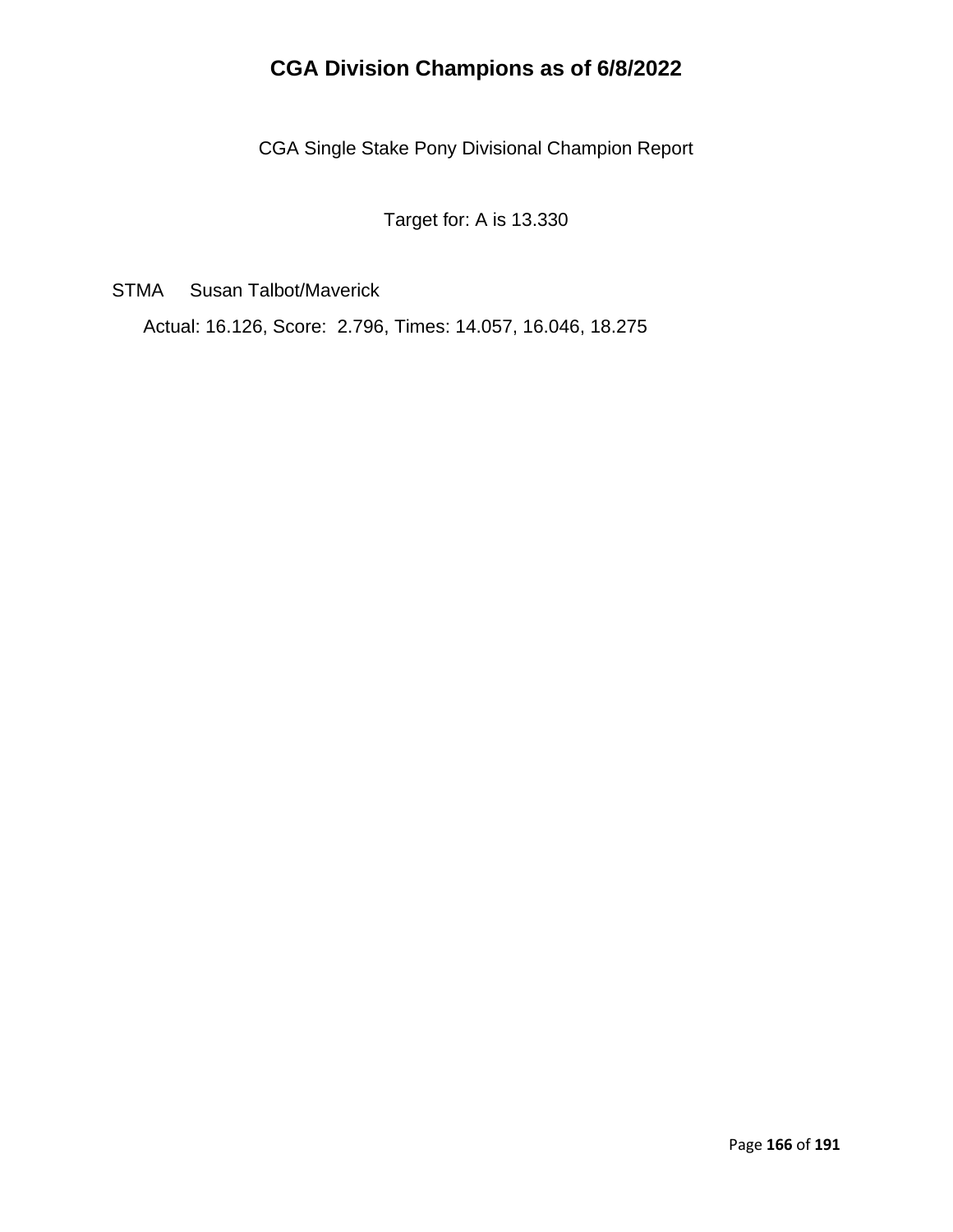CGA Single Stake Pony Divisional Champion Report

Target for: FC is 20.050

BAAR Brooklyn Allen/Armed N Dangerous

Actual: 71.745, Score: 51.695, Times: 43.076, 83.161, 88.997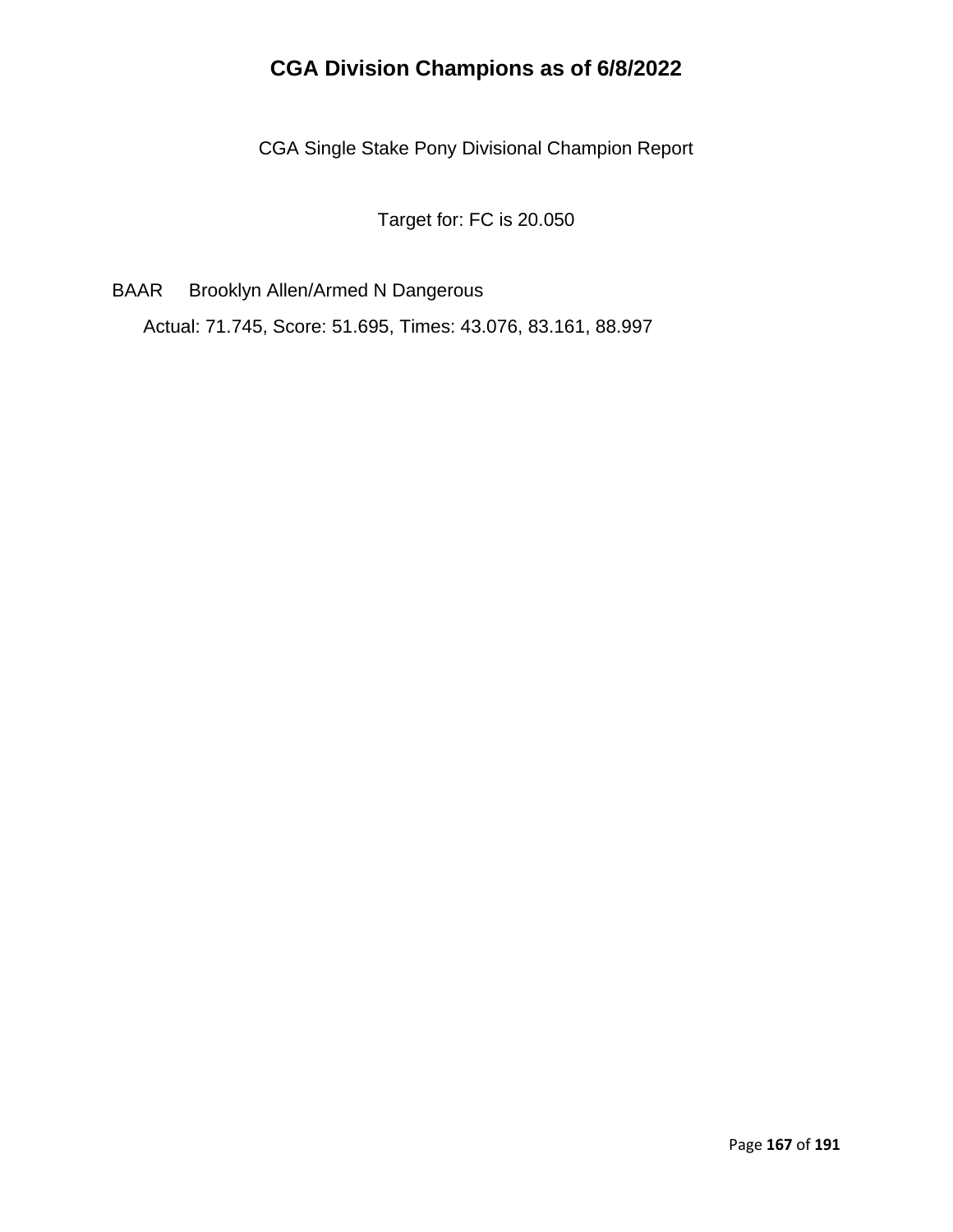CGA Big T Horse Divisional Champion Report

Target for: AAA+ is 4.000

- ITRO Isaiah Thompson/Royal Moonshine Actual: 14.449, Score: 10.449, Times: 14.302, 14.518, 14.528
- RKSU Rachel Kelman/Sunflare Actual: 14.538, Score: 10.538, Times: 14.246, 14.601, 14.766
- JBAN Jaeden Barmettler/Annie Amarillo Actual: 14.631, Score: 10.631, Times: 14.392, 14.644, 14.856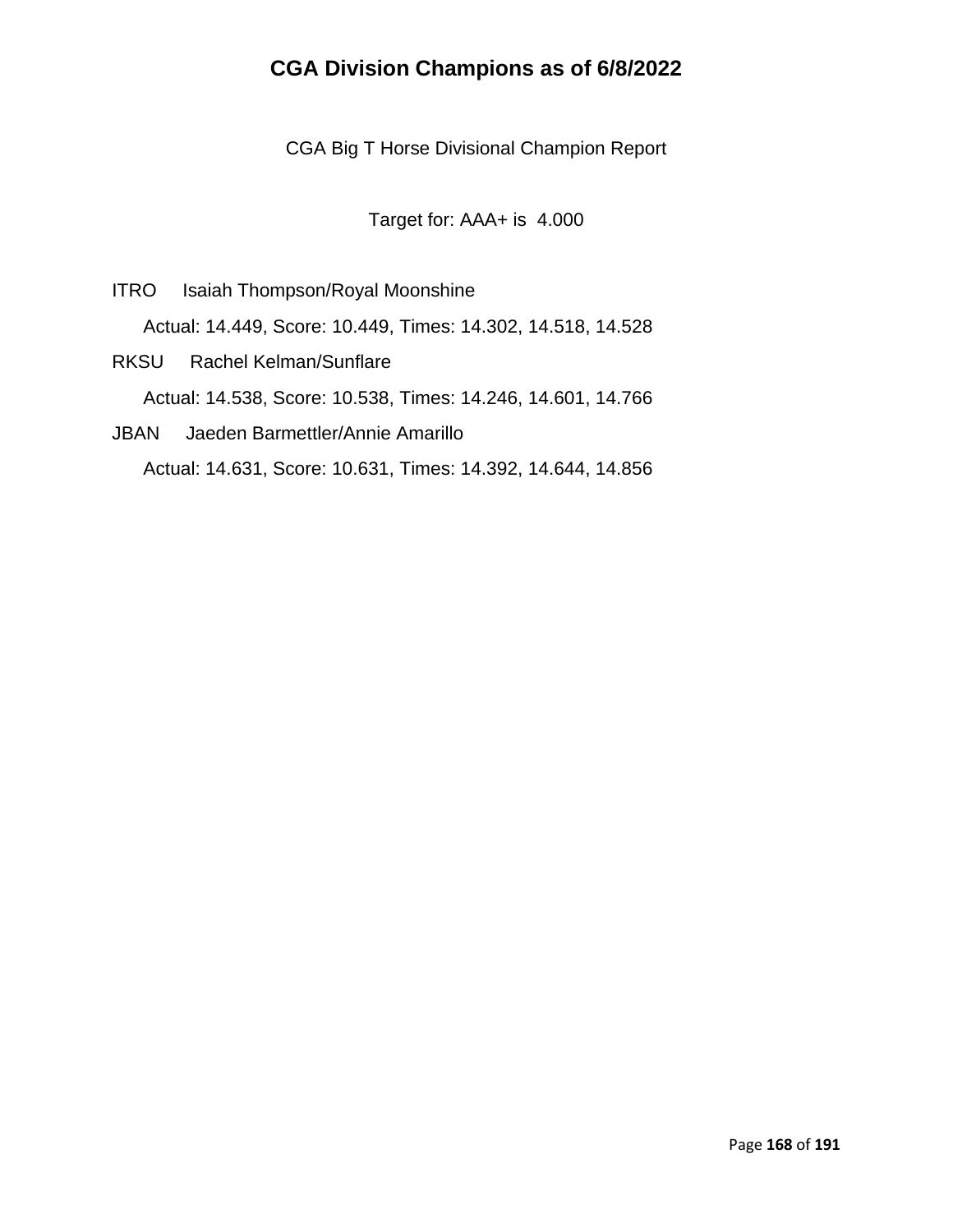CGA Big T Horse Divisional Champion Report

Target for: AAA is 15.161

JPDO Jessica Pacheco/Dolly

Actual: 15.275, Score: 0.114, Times: 15.271, 15.272, 15.281

KCMI Kay Carson/Miss Demeanor Actual: 15.309, Score: 0.148, Times: 15.175, 15.358, 15.393

BCIT Bob Cranor/Its a Joy To Travel Actual: 15.455, Score: 0.294, Times: 15.390, 15.405, 15.569

- TDMI Toni DeHerrera/Missy Actual: 15.491, Score: 0.330, Times: 15.176, 15.368, 15.929
- JHRU Johna Hurl/Rudy

Actual: 15.506, Score: 0.345, Times: 15.342, 15.474, 15.703

JODO Jordan ODell/Doc Of The Bay

Actual: 15.578, Score: 0.417, Times: 15.311, 15.649, 15.775

CSBU Cassidy Sabral/Burning Ember

Actual: 15.635, Score: 0.474, Times: 15.195, 15.295, 16.414

JCJU Jordyn Chenal/Juliet

Actual: 15.727, Score: 0.566, Times: 15.392, 15.836, 15.953

MAMA Margo Abatti/Masters Nu Munchkin

Actual: 15.766, Score: 0.605, Times: 15.543, 15.862, 15.893

SQBU Sabrina Quilici/Bullwinkle

Actual: 15.768, Score: 0.607, Times: 15.498, 15.862, 15.943

MPGE Macy Pacheco/Get It Girl

Actual: 15.782, Score: 0.621, Times: 15.581, 15.795, 15.969

DBBR Daphney Buck/Brandy Actual: 15.791, Score: 0.630, Times: 15.589, 15.813, 15.972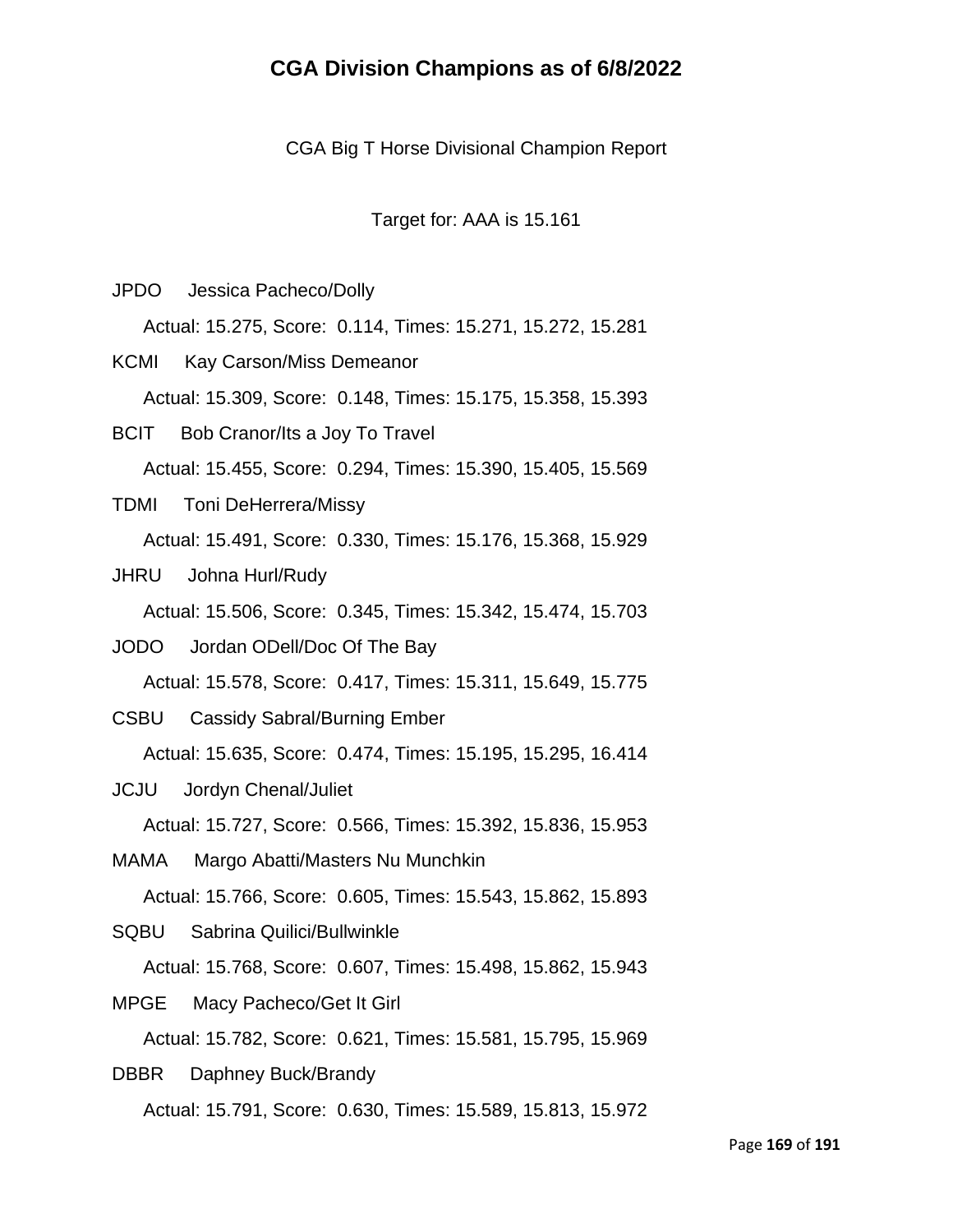PGWH Paisley Gomez/Whiskey

Actual: 15.806, Score: 0.645, Times: 15.379, 15.708, 16.332

- HHPE Hannah Hockinson/Peaches Pep Lena Actual: 15.815, Score: 0.654, Times: 15.170, 15.906, 16.370
- SBRO Summer Brown/Roulette Actual: 16.203, Score: 1.042, Times: 16.164, 16.210, 16.234
- DMGI Dawn Mileham/Girls Got Rythmn Actual: 16.303, Score: 1.142, Times: 15.948, 16.403, 16.557 MHCE Mary Harris/Ceyanne

Actual: 16.404, Score: 1.243, Times: 15.940, 16.153, 17.120

JGLO Jenn Gosselin/Lola Actual: 16.446, Score: 1.285, Times: 16.300, 16.442, 16.597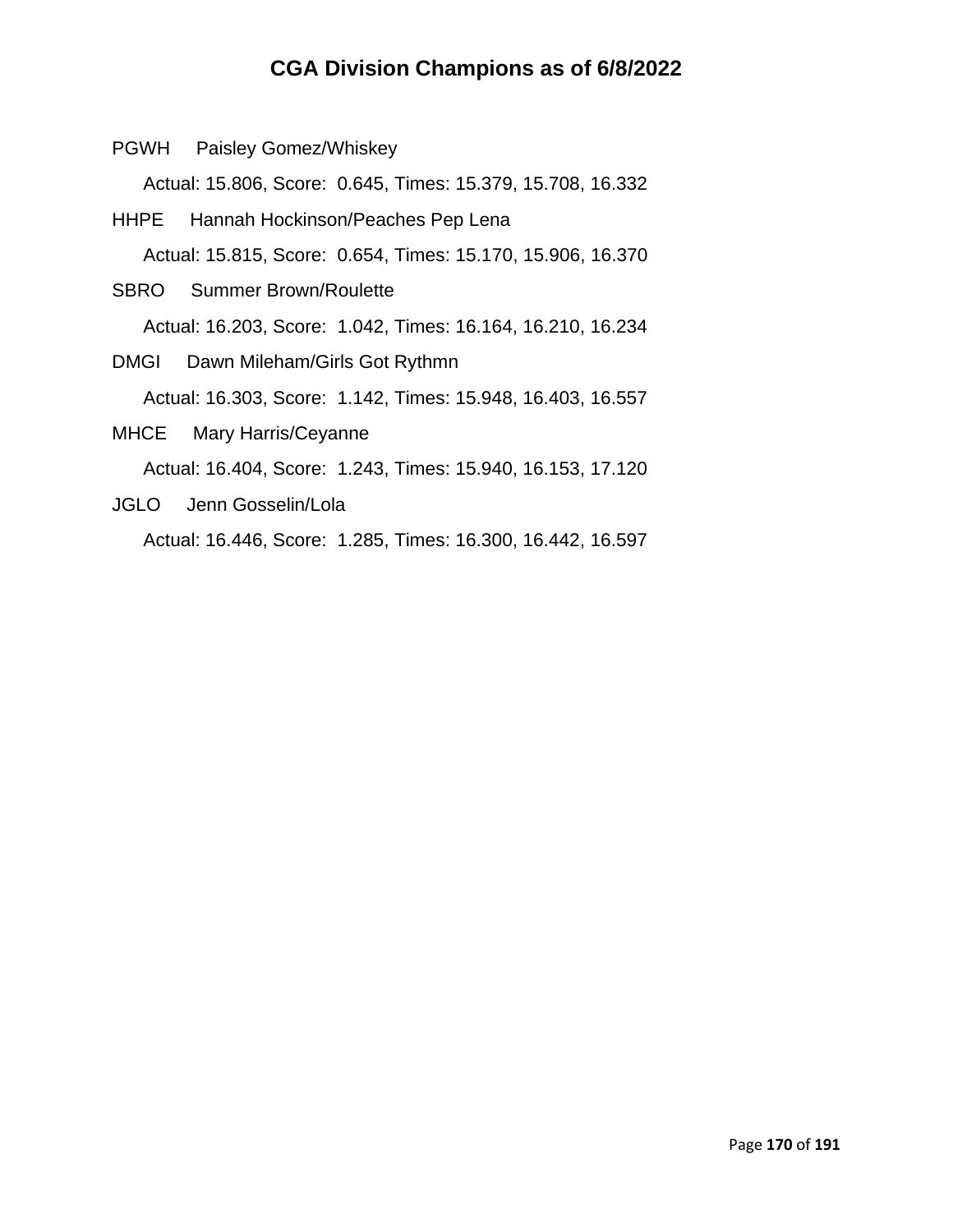CGA Big T Horse Divisional Champion Report

Target for: AA is 17.275

- TBPL Todd Benton/Please Camolena Actual: 17.452, Score: 0.177, Times: 17.347, 17.434, 17.575 VLDE Virginia Leighton/Delight Actual: 17.584, Score: 0.309, Times: 17.414, 17.459, 17.879
- KWKI Kristina Wada/Kid Actual: 17.594, Score: 0.319, Times: 17.343, 17.488, 17.950
- KBJA1 Kayden Burns/Jack Daniels Actual: 17.769, Score: 0.494, Times: 17.536, 17.556, 18.214
- SPDA Shelley Powell/Dazzle Me Actual: 17.854, Score: 0.579, Times: 17.575, 17.959, 18.028
- CCTA Carrie Cave/Tango Actual: 17.869, Score: 0.594, Times: 17.343, 17.995, 18.270
- JWVA Janice Wiarco/Valentine Actual: 17.920, Score: 0.645, Times: 17.679, 17.823, 18.258
- BRCH Briellen Ricotta/Charming Charlie Actual: 17.936, Score: 0.661, Times: 17.844, 17.900, 18.063
- VRHO Victoria Rebich/Hot Tamale Actual: 17.939, Score: 0.664, Times: 17.545, 18.110, 18.162
- DNJA Devon Naegel/Jasmine

Actual: 17.951, Score: 0.676, Times: 17.887, 17.954, 18.013

JDDI Jeanne Dudak/Dixie

Actual: 17.959, Score: 0.684, Times: 17.660, 18.031, 18.185

MMCA Mercedes Montes/Calculated Risk Actual: 18.046, Score: 0.771, Times: 17.592, 18.120, 18.425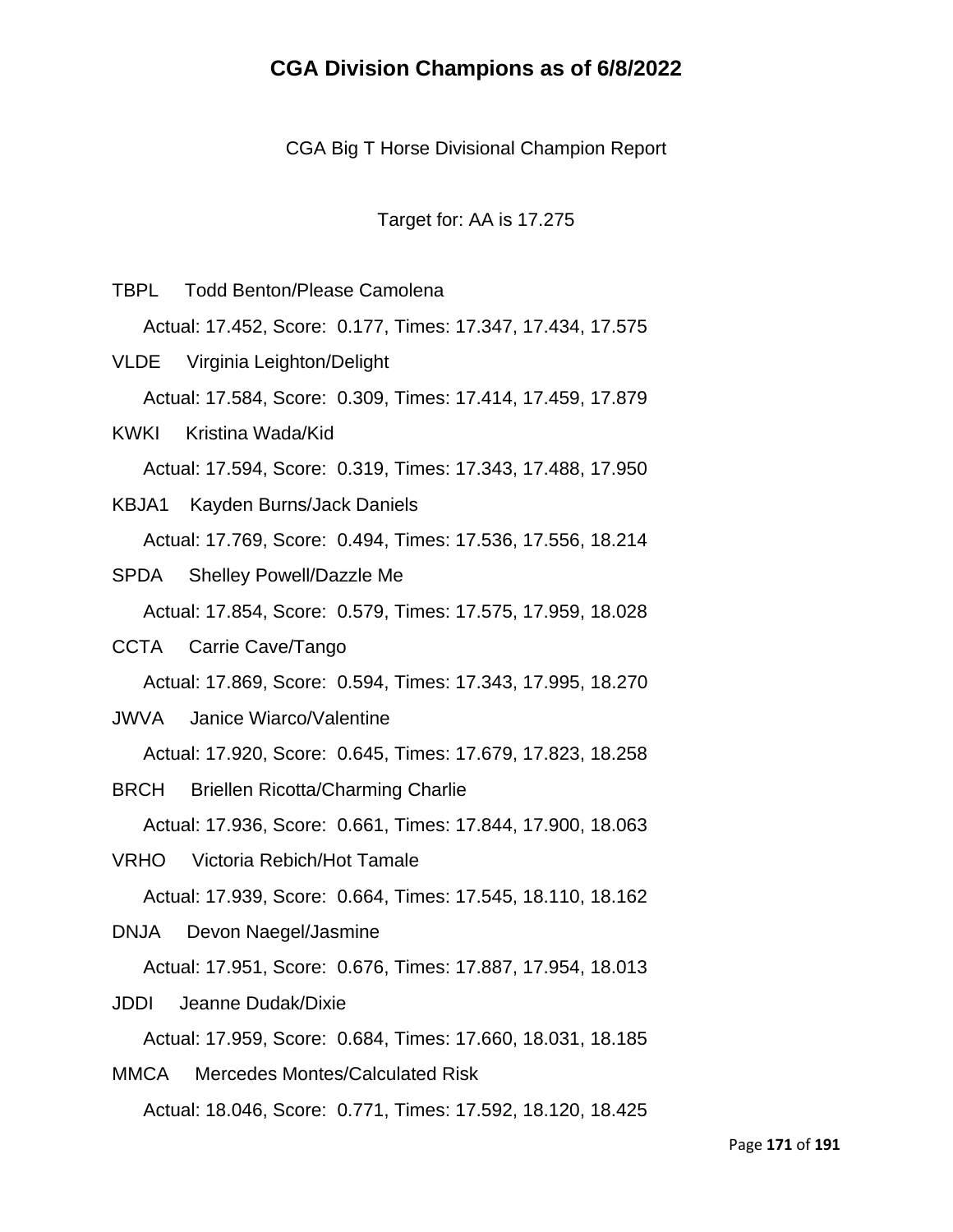CSCA Crystal Sumpter/Casper

Actual: 18.083, Score: 0.808, Times: 17.642, 18.157, 18.451

- AHRE Arielle Hultner/Remy Actual: 18.143, Score: 0.868, Times: 17.672, 18.102, 18.656
- AAMI Andrea Aragon/Midas Actual: 18.144, Score: 0.869, Times: 17.501, 18.222, 18.708
- TLLI Timmi Lemen/Little Bit Lectro Actual: 18.187, Score: 0.912, Times: 17.333, 17.653, 19.574
- AMLU Addyson Mendoza/Lucky Penny Actual: 18.279, Score: 1.004, Times: 17.899, 17.968, 18.971
- ESBL Eva Schwind/Blue Actual: 18.292, Score: 1.017, Times: 17.922, 18.064, 18.889
- MNGI Melanie Newhouse/Gindii Actual: 18.310, Score: 1.035, Times: 17.762, 18.013, 19.154
- VPTE Vincent Perry/Tequila

Actual: 18.361, Score: 1.086, Times: 17.593, 18.667, 18.824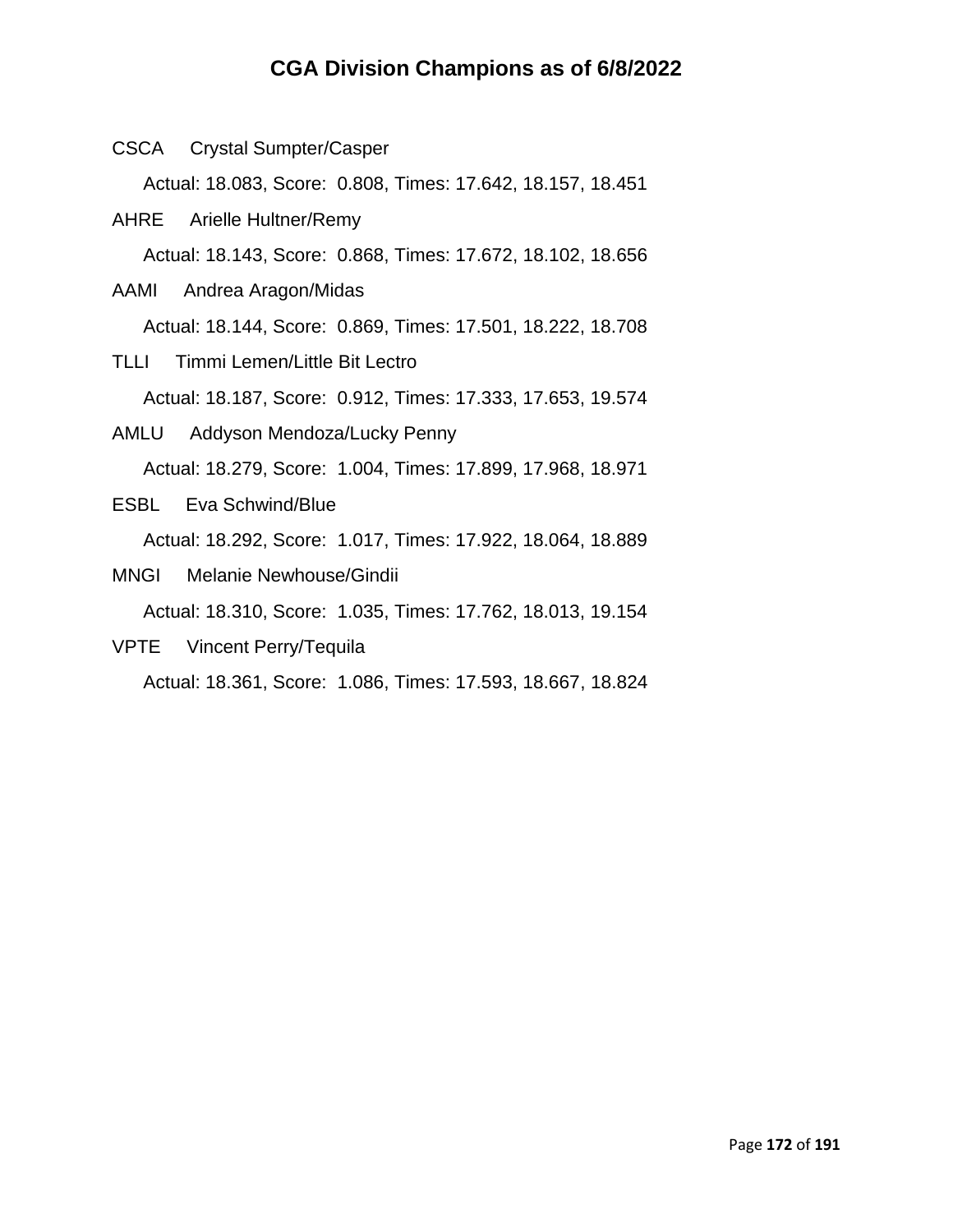CGA Big T Horse Divisional Champion Report

Target for: A is 19.771

- VFRO Victoria Frederico/Romeo Actual: 19.865, Score: 0.094, Times: 19.809, 19.858, 19.929 ASMI Allyson Shiffrar/Miss Saintly Shine Actual: 20.148, Score: 0.377, Times: 19.953, 20.233, 20.257 MHMO1 Mackenzie Heizer/Morgan Actual: 20.234, Score: 0.463, Times: 19.915, 19.986, 20.802
- KSYE Kinleigh Smith/Yellow Trigger Actual: 20.410, Score: 0.639, Times: 19.950, 20.171, 21.110
- STTO Susan Tobin/Token

Actual: 20.430, Score: 0.659, Times: 20.334, 20.468, 20.489

- LMCO Leah Malfatti/Cowboy Actual: 20.438, Score: 0.667, Times: 20.026, 20.315, 20.972
- HCSI Hannah Carroll/Silverado Chevy Actual: 20.452, Score: 0.681, Times: 20.144, 20.312, 20.901
- AWA0 Aurora Wood/A Leap Of Faith Actual: 20.458, Score: 0.687, Times: 20.167, 20.265, 20.943
- BSJA Baylee Schwind/Jake Actual: 20.475, Score: 0.704, Times: 19.995, 20.677, 20.753
- DLTO Dave Leighton/Torque

Actual: 20.503, Score: 0.732, Times: 20.261, 20.572, 20.677

AKDA Ashley Kirby/Dash

Actual: 20.520, Score: 0.749, Times: 19.980, 20.490, 21.089

HBFI Hudson Burns/Fiesty Fiona Actual: 20.529, Score: 0.758, Times: 19.961, 20.457, 21.168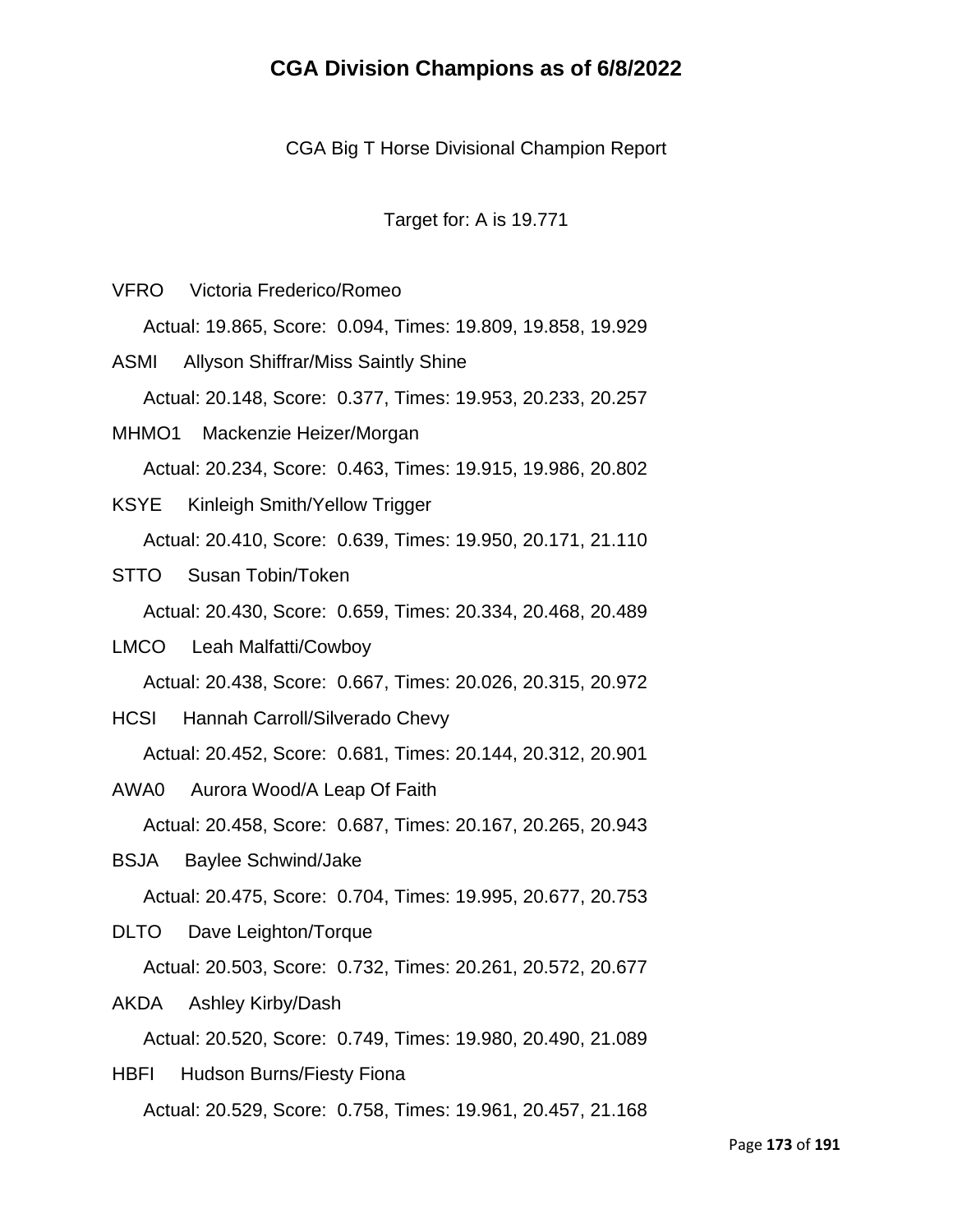ATFI Andrea Thill/Firecracker

Actual: 20.558, Score: 0.787, Times: 20.247, 20.694, 20.733

- LPOL Lisa Potts/Oliver Actual: 20.571, Score: 0.800, Times: 19.964, 20.315, 21.435
- KGPE1 Kaitlyn Gilmore/Pepper Actual: 20.717, Score: 0.946, Times: 19.984, 20.998, 21.170
- RLLA Rachel Lopez/Lacey Actual: 20.754, Score: 0.983, Times: 20.316, 20.860, 21.087
- DDHA Deborah Damonte/Hawks Kachina Lass Actual: 20.758, Score: 0.987, Times: 19.985, 21.024, 21.266

JIPI Janella Ingle/Piper

Actual: 20.774, Score: 1.003, Times: 20.396, 20.883, 21.043

SSFE Sara Sloan/Felix

Actual: 20.807, Score: 1.036, Times: 20.245, 20.791, 21.384

KTDA Kasinda Thompson/Dashin With Chicks

Actual: 20.829, Score: 1.058, Times: 19.845, 20.686, 21.956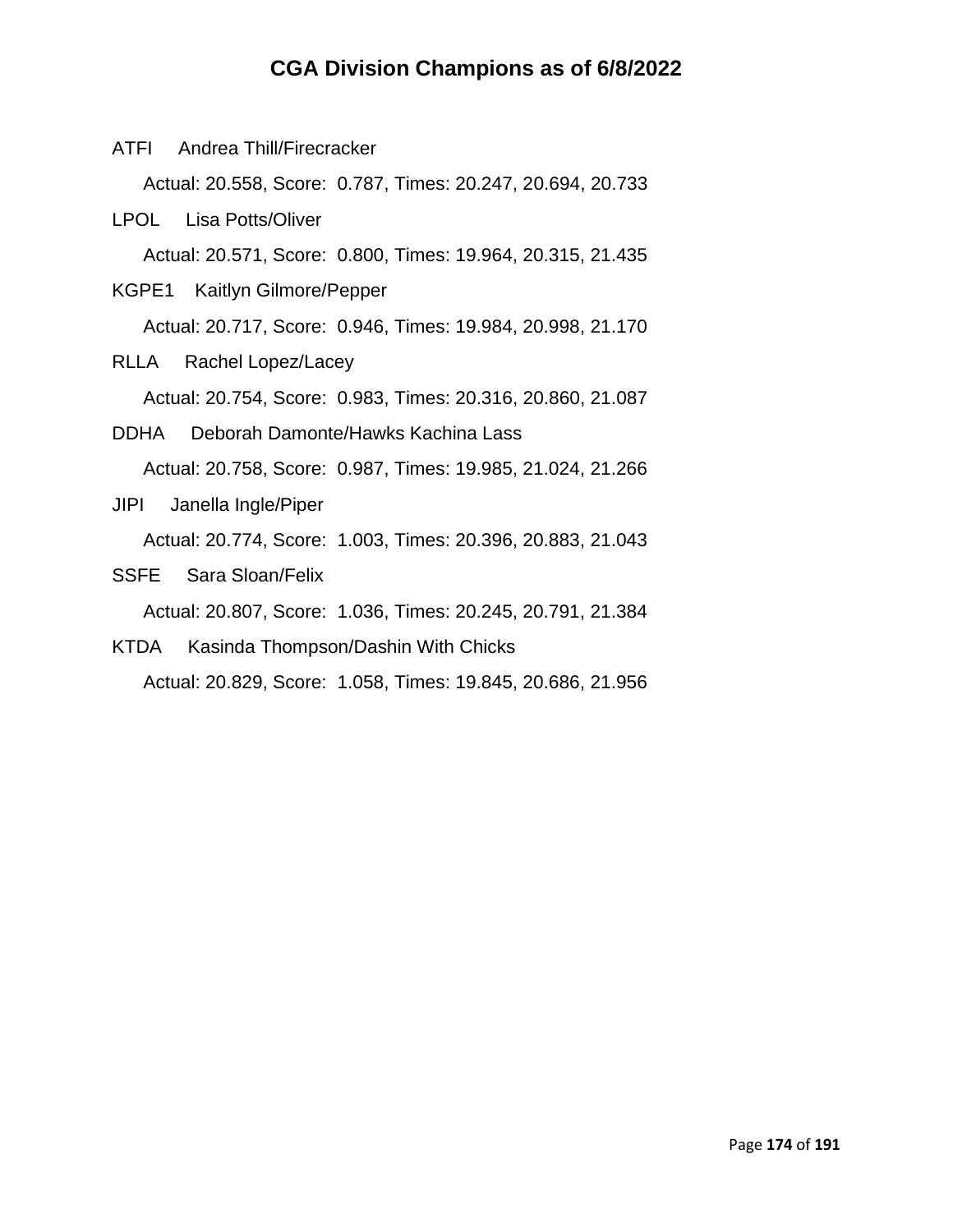CGA Big T Horse Divisional Champion Report

Target for: FC is 25.030

JFFL Jack Frey/Flick

Actual: 25.612, Score: 0.582, Times: 25.157, 25.177, 26.501

MWSA Makayla Wooden/Sassy And She Knows Actual: 25.654, Score: 0.624, Times: 25.321, 25.404, 26.236

SHJE Shannon Hudson/Jedi Actual: 25.846, Score: 0.816, Times: 25.297, 25.418, 26.824

- ZTZI Zion Tannehill/Ziggy Actual: 26.149, Score: 1.119, Times: 25.524, 25.813, 27.110
- KGPO Keira Gilders/Pony Boy

Actual: 26.287, Score: 1.257, Times: 25.169, 26.043, 27.648

- BPEM Baily Pickett/Emerald City Actual: 26.292, Score: 1.262, Times: 25.529, 26.138, 27.209
- KHRO Karisa Hughes/Rocky

Actual: 26.388, Score: 1.358, Times: 25.600, 26.069, 27.496

RCTA Rylee Caldwell/Tara

Actual: 26.415, Score: 1.385, Times: 25.990, 26.413, 26.842

SDWR Sylvette Del Llano/Wrangler

Actual: 26.477, Score: 1.447, Times: 25.445, 25.457, 28.529

DJSI DJ Johnson/Sicario

Actual: 26.881, Score: 1.851, Times: 25.666, 26.385, 28.592

MABO Martha Antongiovanni/Boone Actual: 27.001, Score: 1.971, Times: 26.424, 26.739, 27.839

NEJE Norma Easterday/Jet Actual: 27.145, Score: 2.115, Times: 25.044, 27.920, 28.471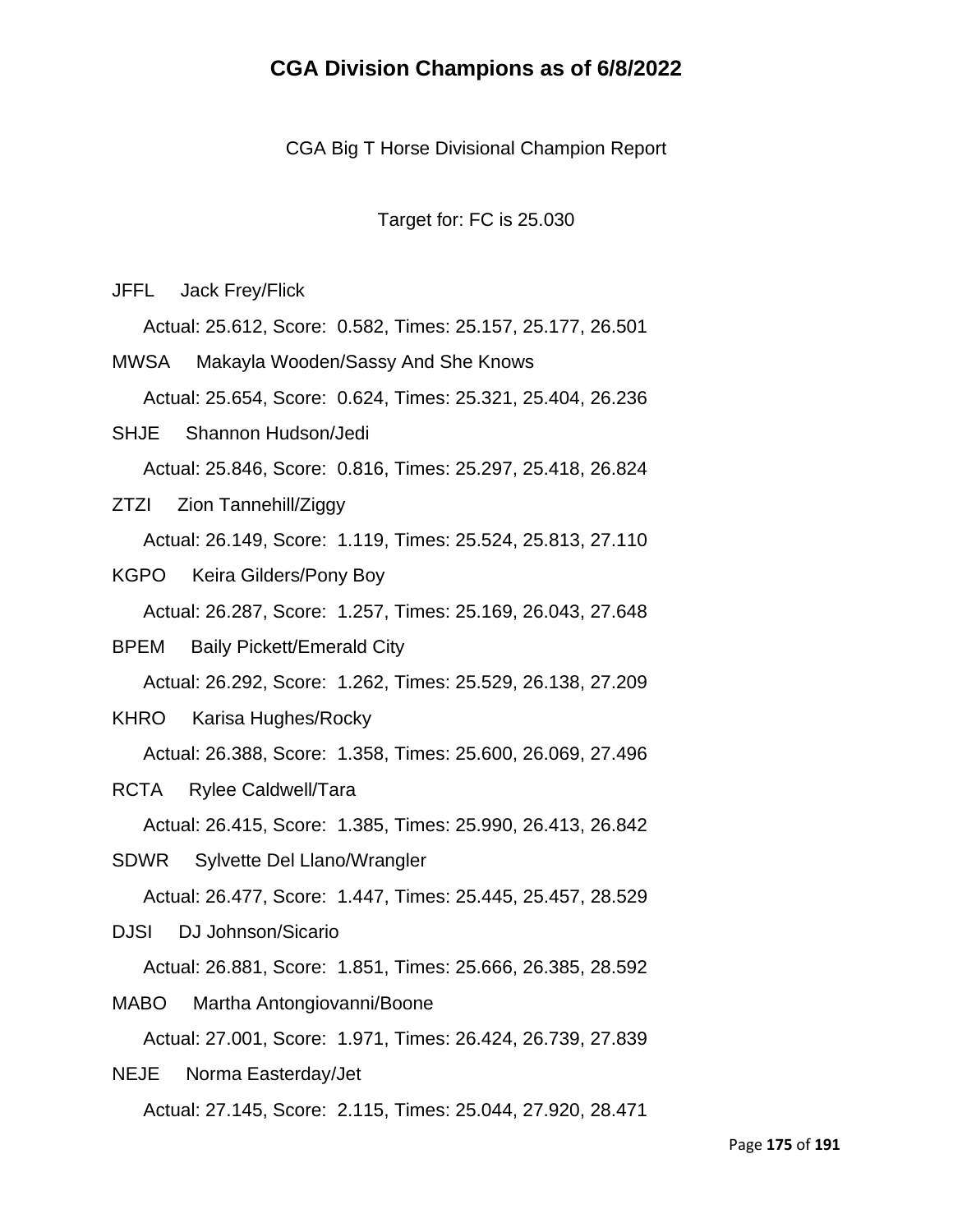Actual: 27.162, Score: 2.132, Times: 26.520, 26.657, 28.308 TDPA Tristan DeHaro/Pancho Actual: 27.177, Score: 2.147, Times: 26.441, 27.528, 27.562 LPAI Liz Pino/Aiden Actual: 27.181, Score: 2.151, Times: 25.871, 27.795, 27.878 EFDA Emma Freier/Dash Actual: 27.236, Score: 2.206, Times: 26.127, 26.747, 28.833 JSGE Juliette Stone/Gemma Actual: 27.313, Score: 2.283, Times: 26.069, 27.677, 28.193 AWDU Anita Wood/Duo Volente Actual: 27.354, Score: 2.324, Times: 26.078, 27.621, 28.363

LMSP Leah Malfatti/Spartan

- CHCR Crystal Howell/Cr James Carter Actual: 27.427, Score: 2.397, Times: 25.151, 28.346, 28.784
- KMBU Kiana Mativa/Bullseye Actual: 27.438, Score: 2.408, Times: 26.227, 27.935, 28.151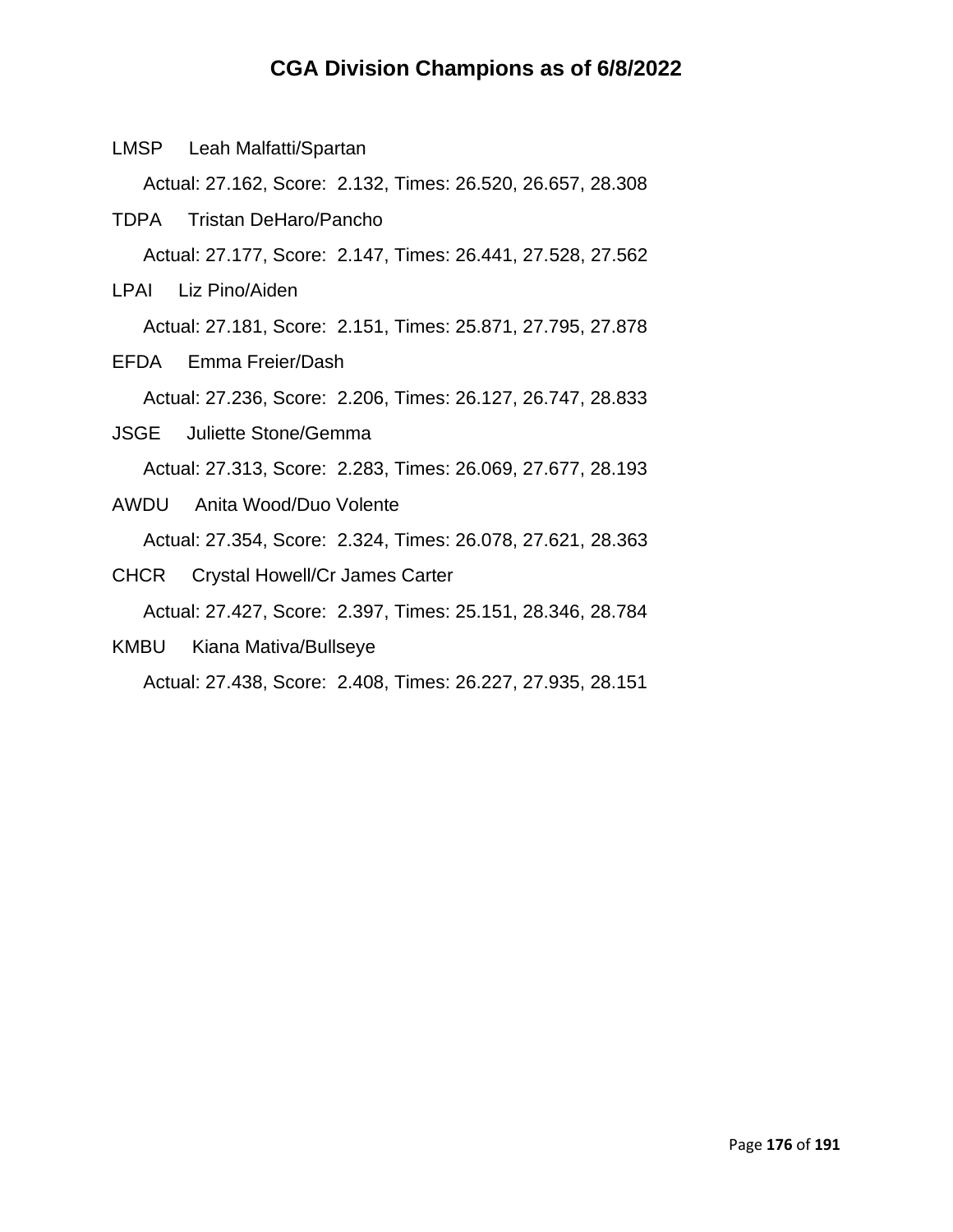CGA Big T Pony Divisional Champion Report

Target for: AAA+ is 4.000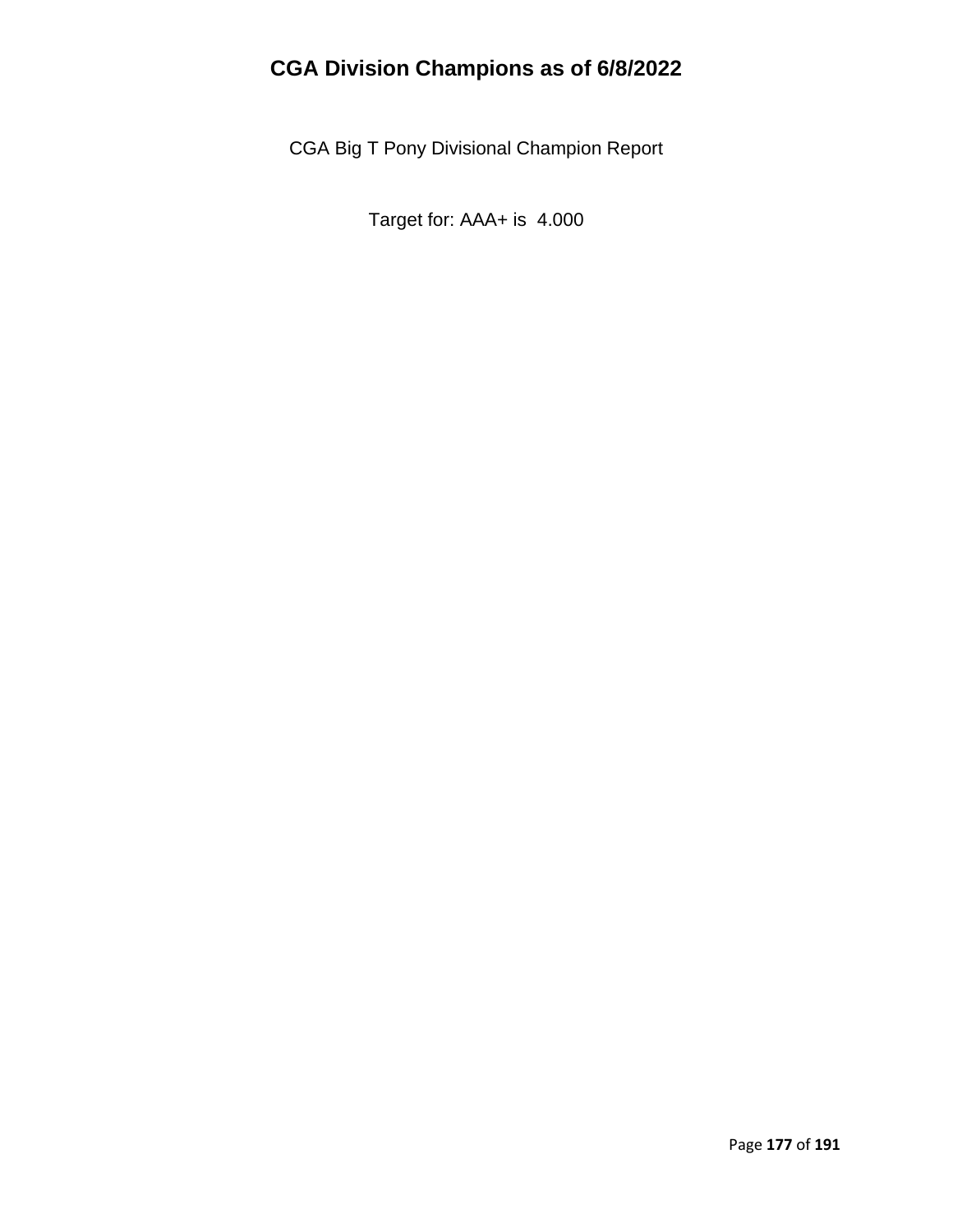CGA Big T Pony Divisional Champion Report

Target for: AAA is 15.161

KTSP Kasinda Thompson/Spot

Actual: 15.243, Score: 0.082, Times: 15.171, 15.241, 15.318

- MCFA Mackenzie Chenal/Faith N Dreams Actual: 15.288, Score: 0.127, Times: 15.210, 15.221, 15.434
- DHBU Danna Herchkorn-Cote/Bugatti Actual: 15.418, Score: 0.257, Times: 15.262, 15.400, 15.591
- RFSU Rilee Frates/Suncrest Maverick Actual: 15.790, Score: 0.629, Times: 15.675, 15.723, 15.972
- MJCH Marlie Jaegel/Cherry Bomb Actual: 15.800, Score: 0.639, Times: 15.417, 15.593, 16.391
- DMTI Dianna Malley/Tipsy Actual: 16.353, Score: 1.192, Times: 15.672, 16.508, 16.879 KBKO Katelyn Becerra/Kona

Actual: 16.492, Score: 1.331, Times: 16.347, 16.491, 16.639

JTMY Jamie Tsuji/My Pony Bandit Actual: 16.575, Score: 1.414, Times: 16.208, 16.617, 16.901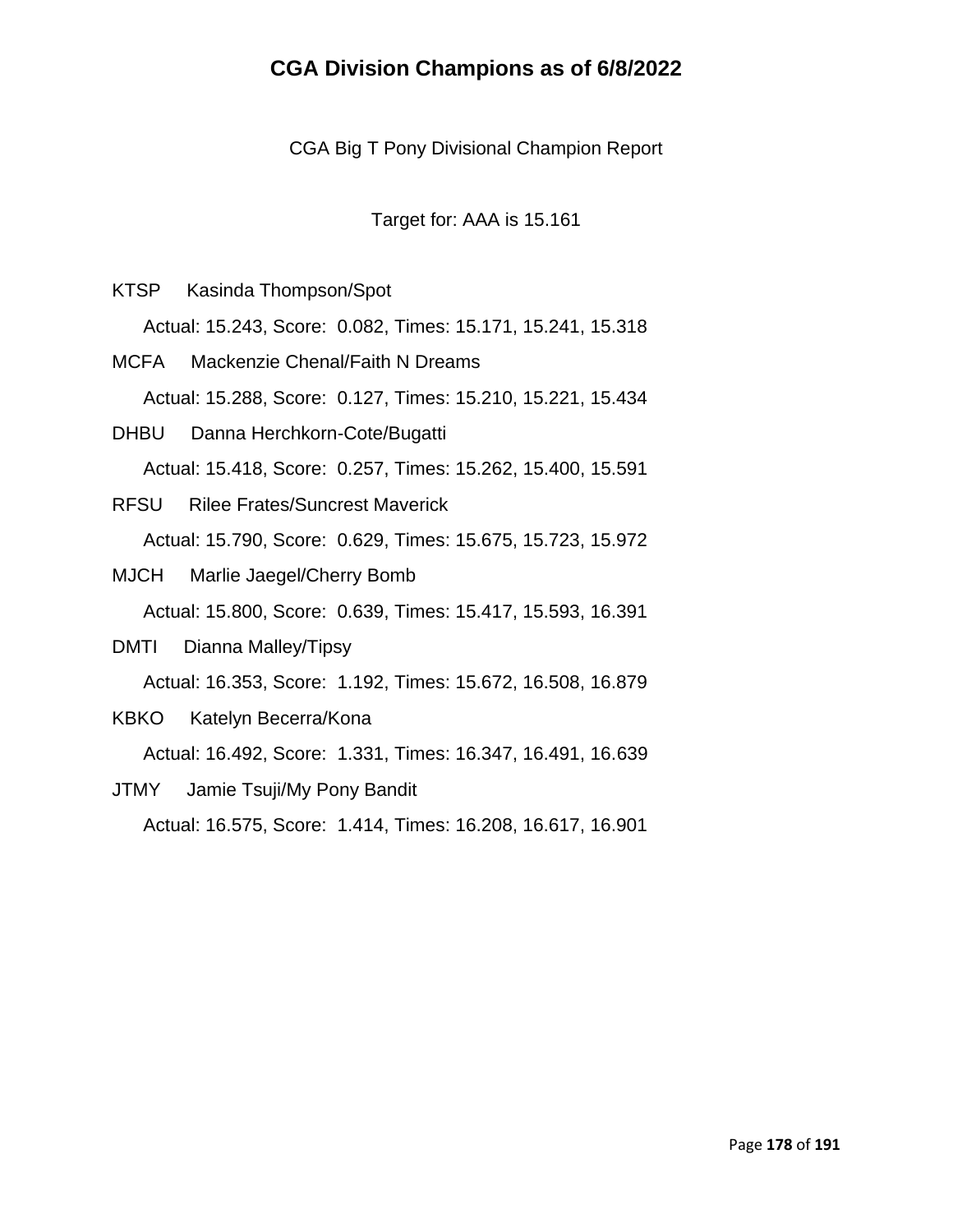CGA Big T Pony Divisional Champion Report

Target for: AA is 17.275

TTTH Trew Tollison/Thumper

Actual: 17.710, Score: 0.435, Times: 17.295, 17.843, 17.993

EHSA Erika Howard/Sage

Actual: 17.937, Score: 0.662, Times: 17.512, 18.080, 18.219

EMPI Elizabeth Meza/Pixie

Actual: 18.656, Score: 1.381, Times: 18.020, 18.464, 19.485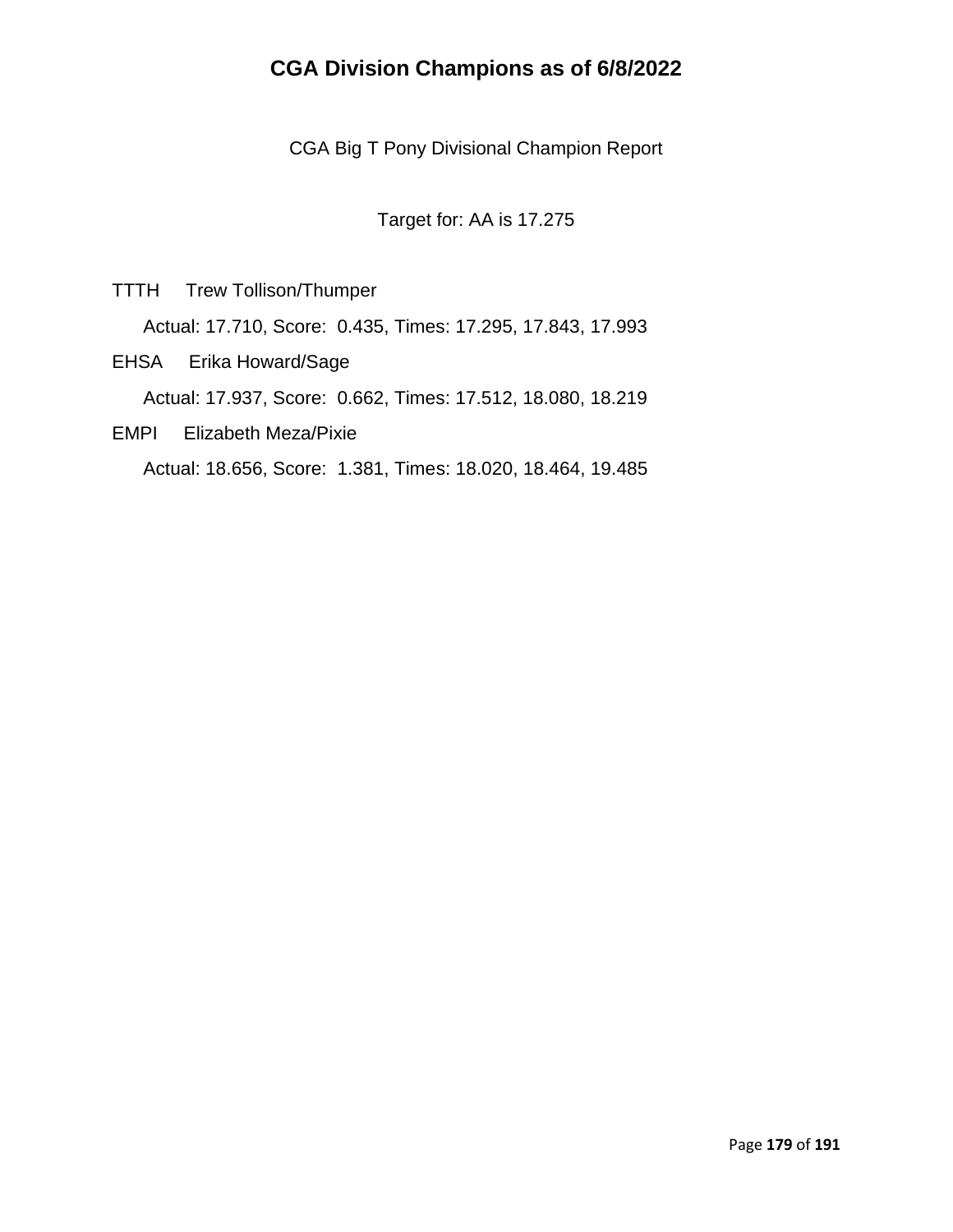CGA Big T Pony Divisional Champion Report

Target for: A is 19.771

ALRA Ali Link/Rascal The Pon

Actual: 21.042, Score: 1.271, Times: 19.944, 20.761, 22.422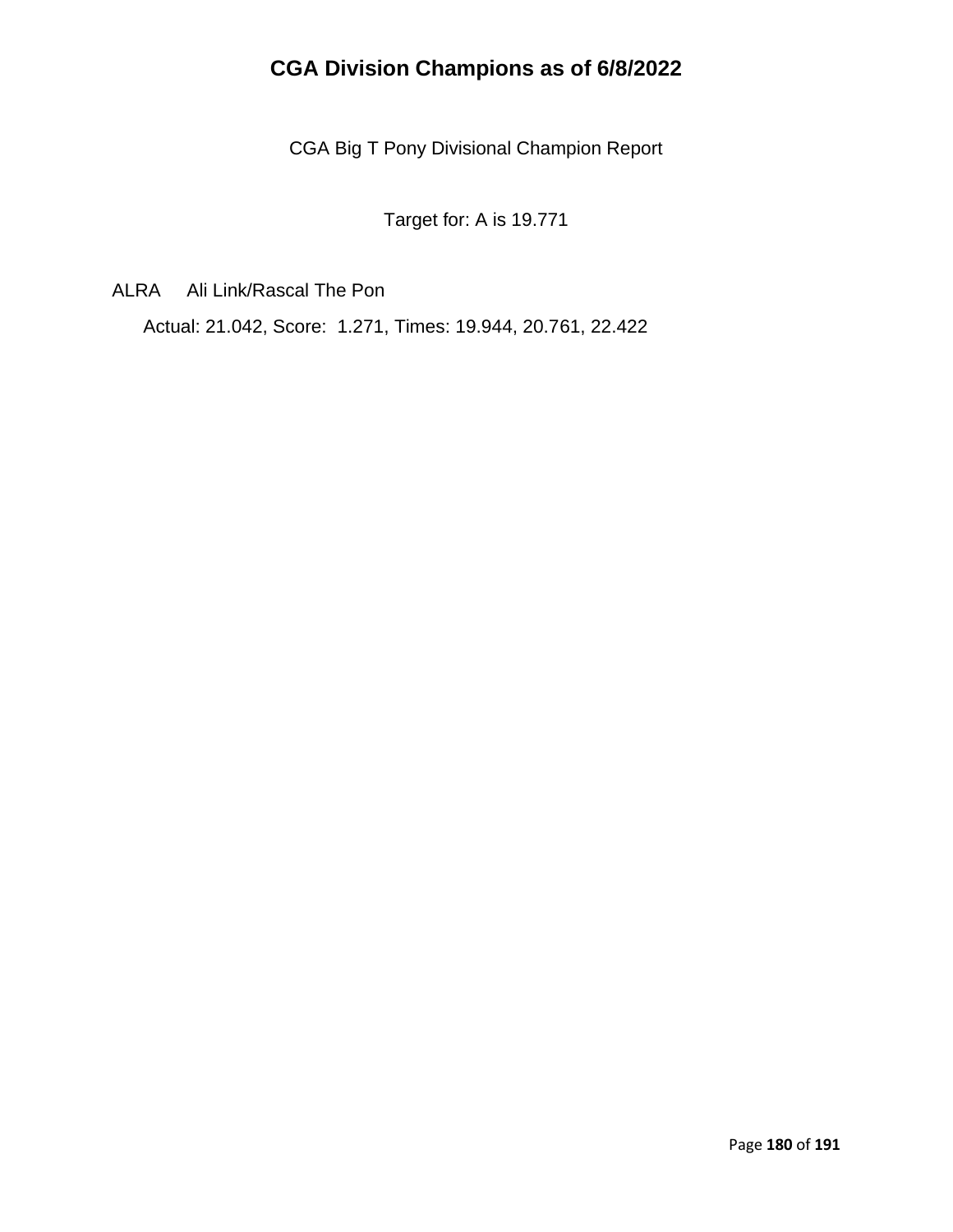CGA Big T Pony Divisional Champion Report

Target for: FC is 25.030

EOSU Emily Olivas/Sugar

Actual: 54.423, Score: 29.393, Times: 47.853, 48.348, 67.069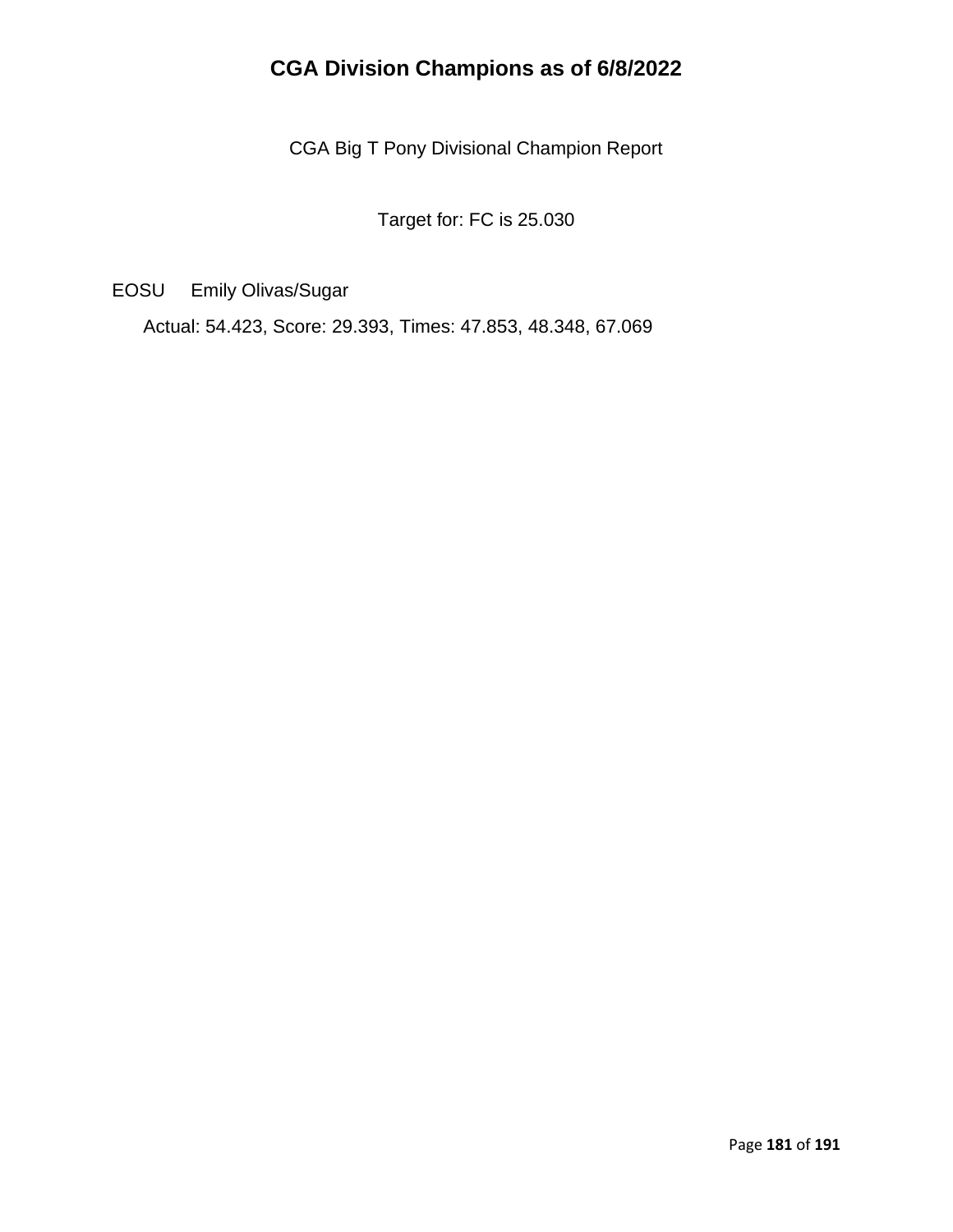CGA AAA+ Overall Horse Divisional Champion Report

Score: 106.97 RKSU Rachel Kelman/Sunflare Score: 107.87 JBAN Jaeden Barmettler/Annie Amarillo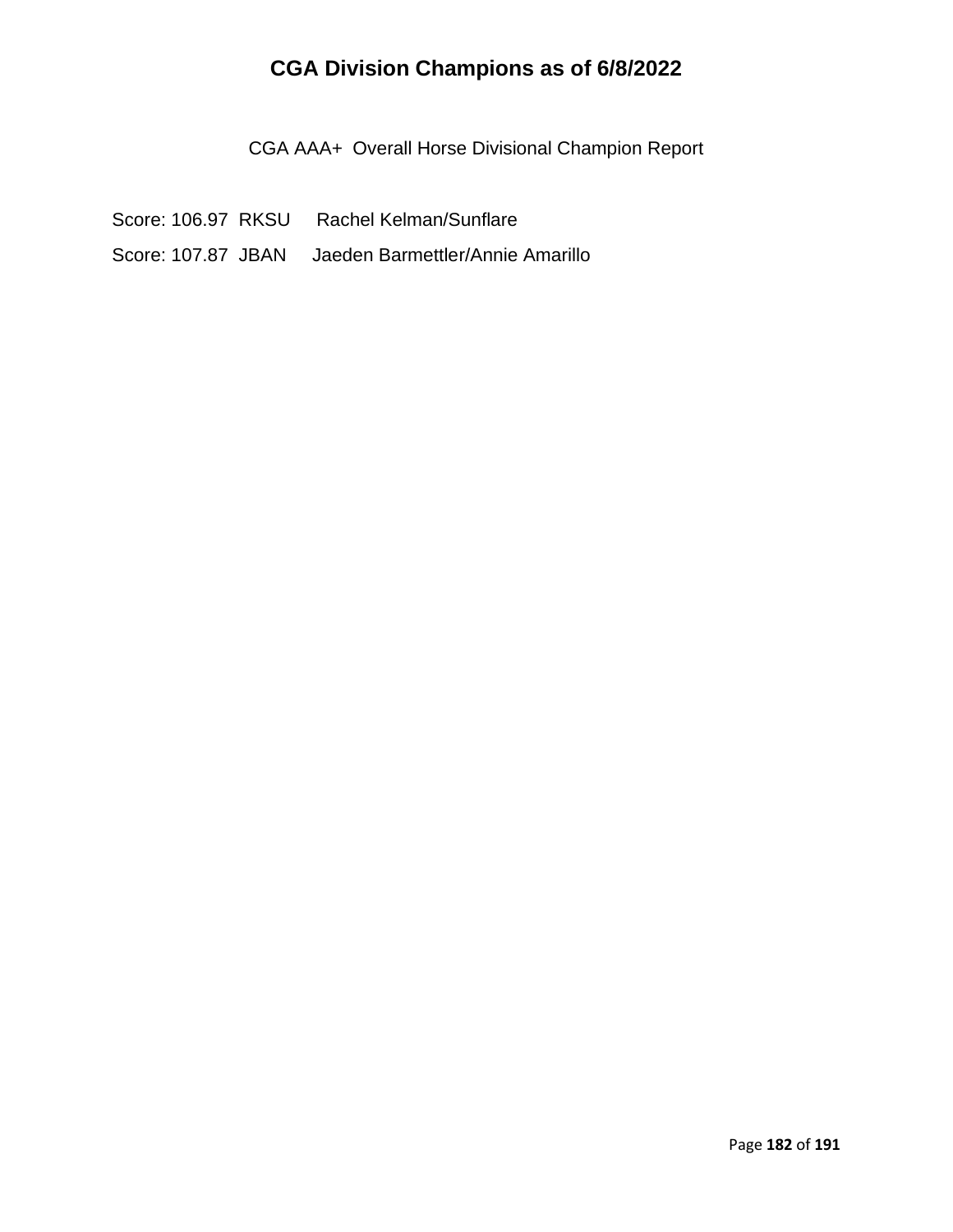CGA AAA Overall Horse Divisional Champion Report

- Score: 4.415 JODO Jordan ODell/Doc Of The Bay
- Score: 5.638 JHRU Johna Hurl/Rudy
- Score: 7.158 JCJU Jordyn Chenal/Juliet
- Score: 9.961 SQBU Sabrina Quilici/Bullwinkle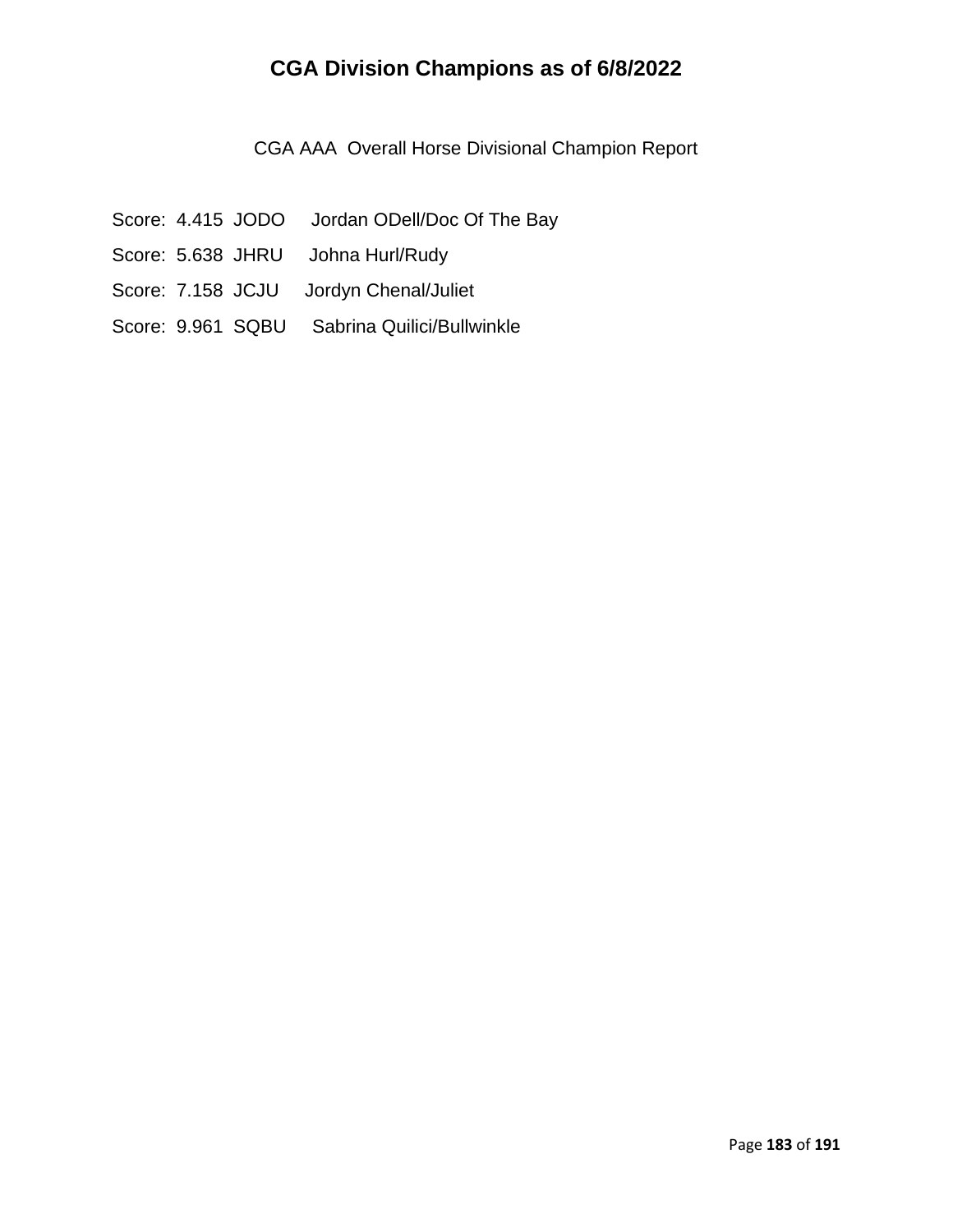CGA AA Overall Horse Divisional Champion Report

Score: 5.771 SPDA Shelley Powell/Dazzle Me Score: 10.554 VLDE Virginia Leighton/Delight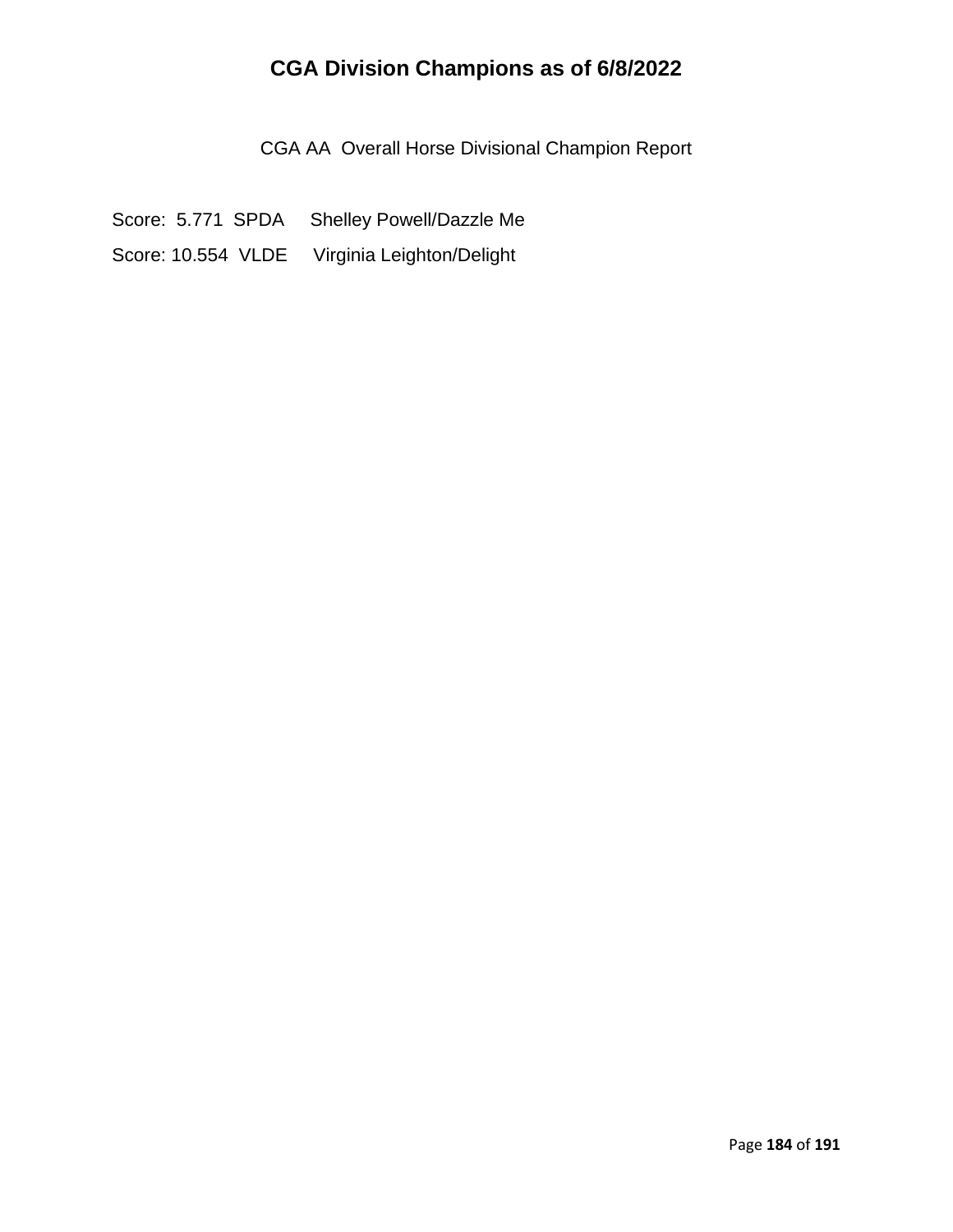CGA A Overall Horse Divisional Champion Report

- Score: 14.603 KTDA Kasinda Thompson/Dashin With Chicks
- Score: 15.419 LMCO Leah Malfatti/Cowboy
- Score: 16.474 CSJO Christine Schallmo/Johnny's Boy
- Score: 16.872 STTO Susan Tobin/Token
- Score: 22.288 JSSE Janie Strang/Senshi Toshio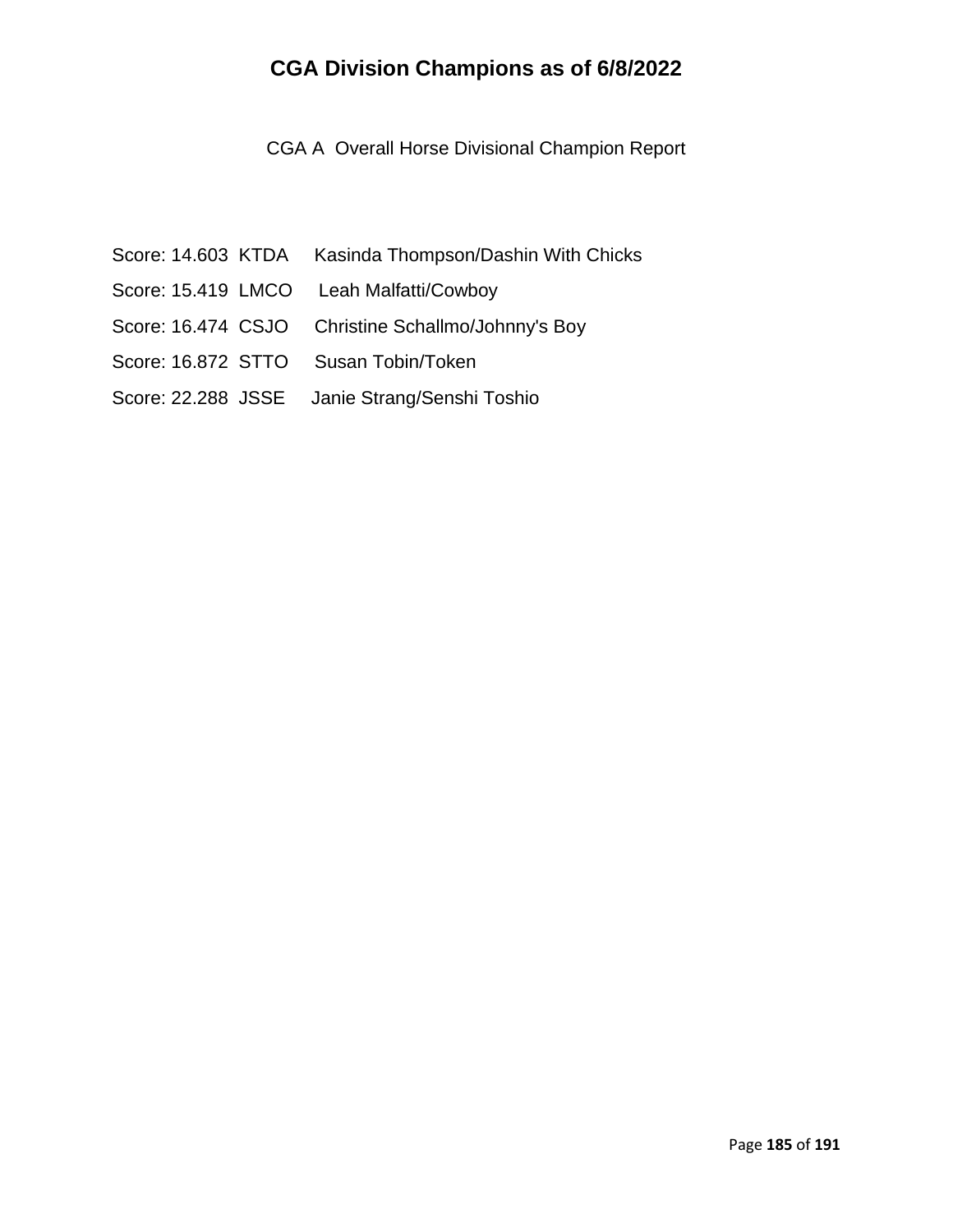CGA FC Overall Horse Divisional Champion Report

- Score: 26.324 NEJE Norma Easterday/Jet
- Score: 29.690 RCTA Rylee Caldwell/Tara
- Score: 46.357 GFRI Grace Fredriks/Richard
- Score: 48.760 BPEM Baily Pickett/Emerald City
- Score: 60.080 SSRO Sander Shulman/Rocky
- Score: 60.945 SPFL Sharon Prodan/Flash
- Score: 61.156 JMRA Jane Matusz/Ralphie
- Score: 61.827 SHST Sydney Hanks/Stella
- Score: 69.387 CCRE Chris Crane/Remi
- Score: 76.604 LMSP Leah Malfatti/Spartan
- Score: 82.548 MWSA Makayla Wooden/Sassy And She Knows
- Score: 84.817 MHHE Madeline Hall/Heaven's Ransom
- Score: 85.379 KHJO Katie Hall/Joyous One
- Score: 86.992 SLSW Sandra Lyon/Sweet Pea
- Score: 89.783 SCZE Samantha Caliandro/Zeus
- Score: 91.817 GHCH Gracie Hughes/Charlie
- Score: 100.14 DCRE Dolly Ray Cain/Reba
- Score: 115.36 PJSM Penny Johnson/Smokey Bear
- Score: 120.09 CCFE Carrie Cave/Ferrari
- Score: 121.52 RRBR Rachel Reboin/Breeze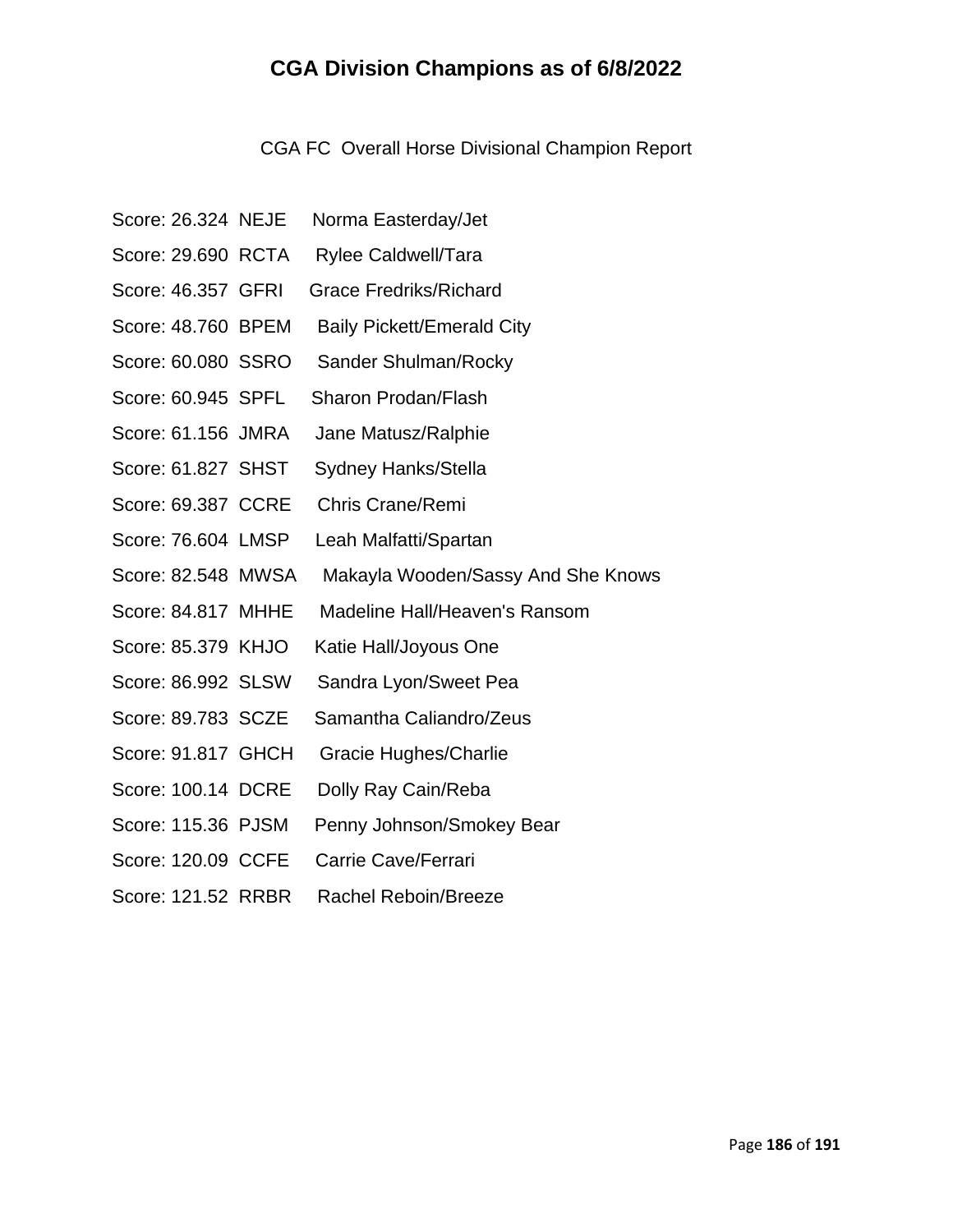CGA AAA+ Overall Pony Divisional Champion Report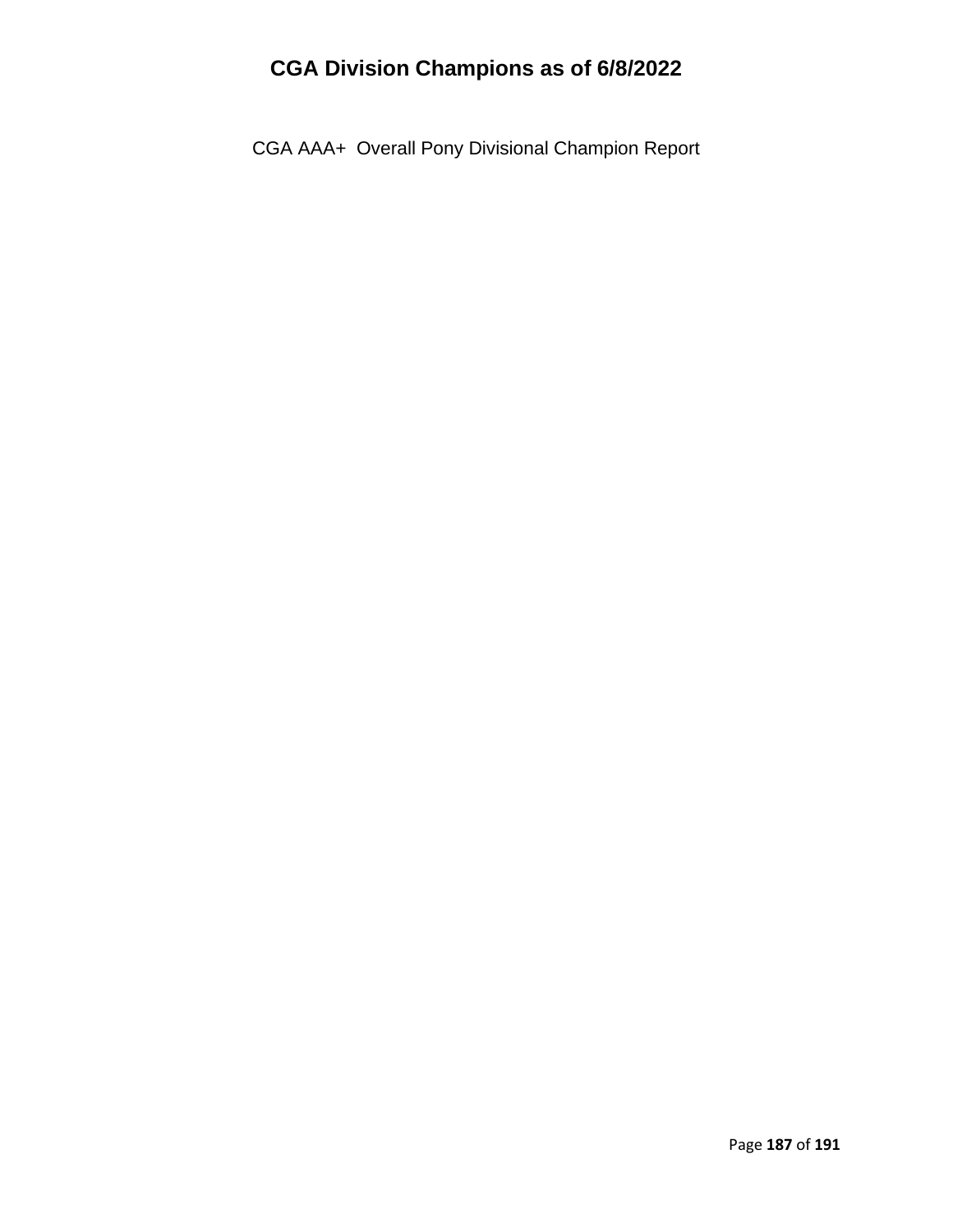CGA AAA Overall Pony Divisional Champion Report

- Score: 2.769 KTSP Kasinda Thompson/Spot Score: 10.315 DHBU Danna Herchkorn-Cote/Bugatti
- Score: 10.407 DMTI Dianna Malley/Tipsy
- Score: 12.790 KBKO Katelyn Becerra/Kona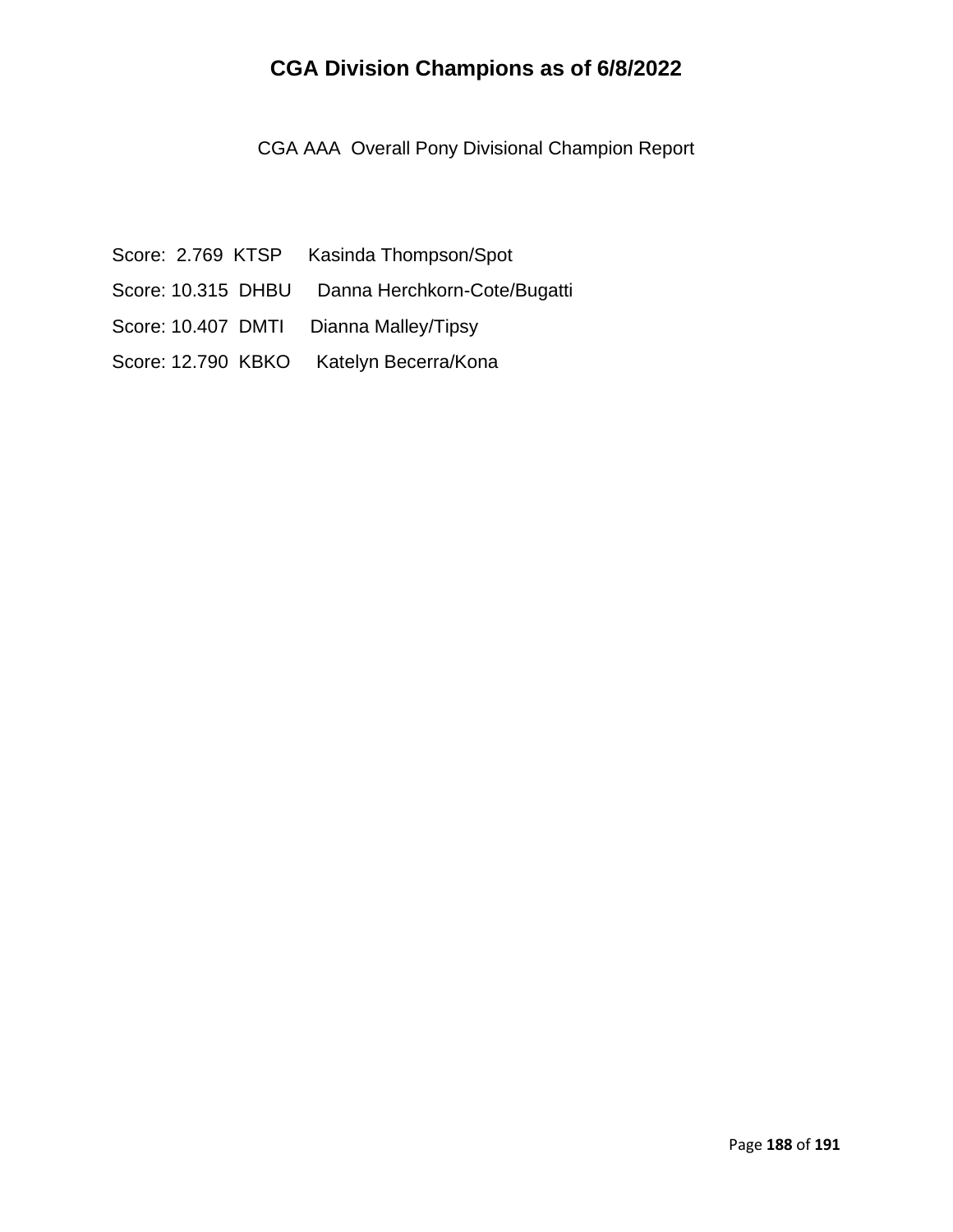CGA AA Overall Pony Divisional Champion Report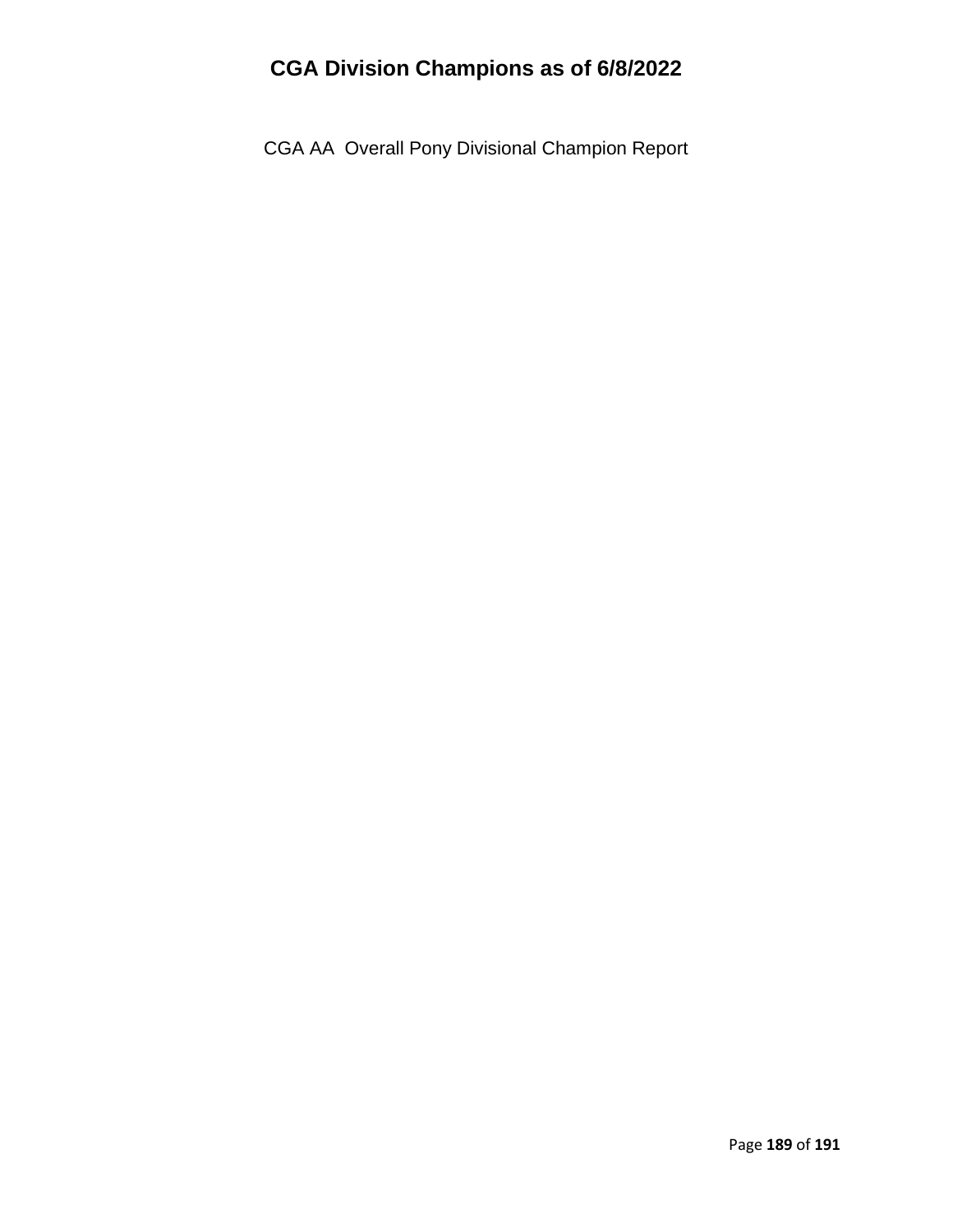CGA A Overall Pony Divisional Champion Report